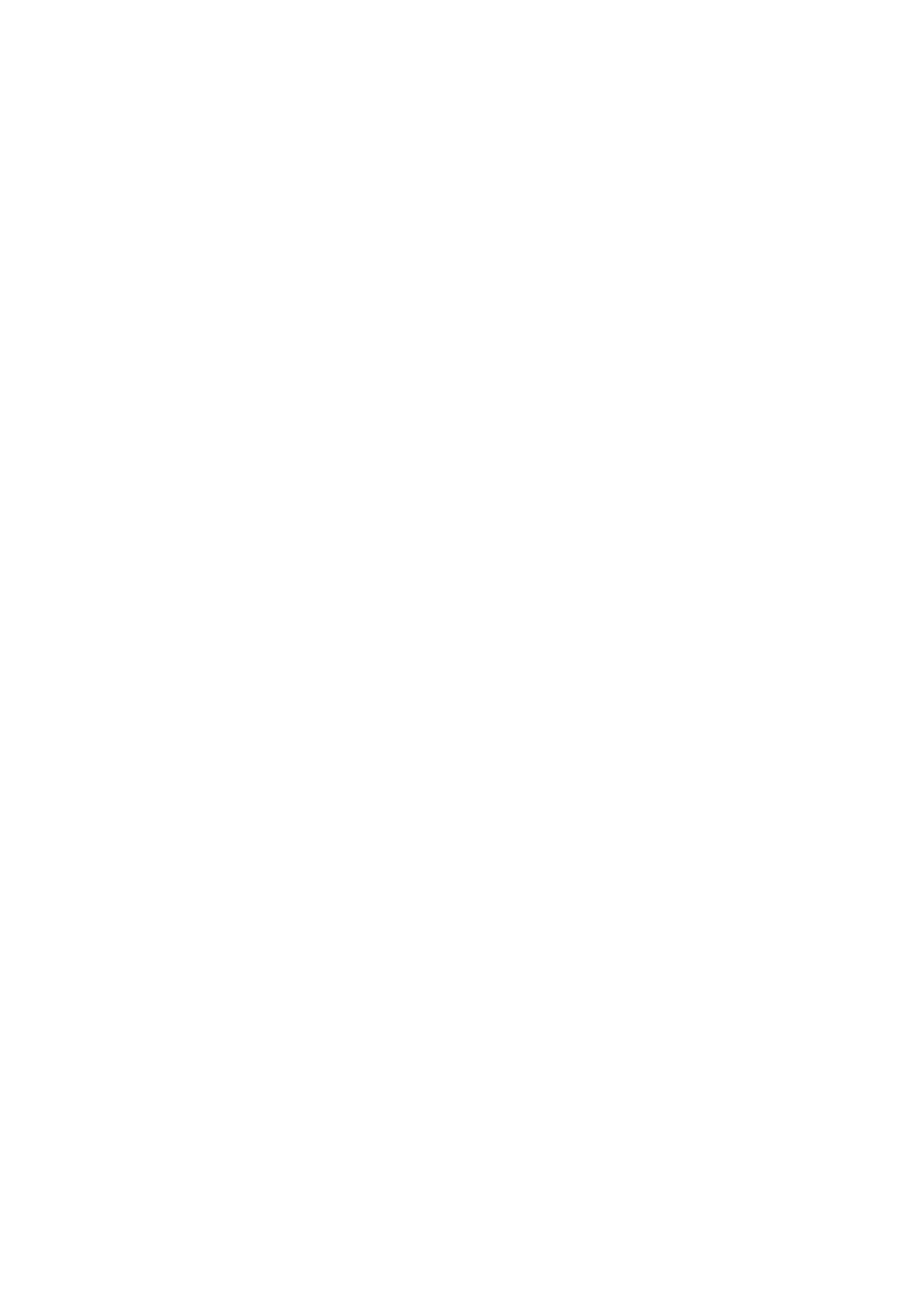# **Contents**

| <b>Section</b> |                                 | Page |
|----------------|---------------------------------|------|
| 1              | Summary                         |      |
| 2              | Introduction and background     | 4    |
| 3              | Charging for geographic numbers |      |
| $\overline{4}$ | Allocation of 100-number blocks | 34   |
| 5              | Next steps                      | 46   |
| Annex          |                                 | Page |

|   | Approach to number charges when the CP using the number is<br>different from the range holder       | 48  |
|---|-----------------------------------------------------------------------------------------------------|-----|
| 2 | Implementing number charging in the pilot scheme                                                    | 57  |
| 3 | List of 100-number blocks                                                                           | 70  |
| 4 | Respondents to the March 2012 consultation                                                          | 71  |
| 5 | Legal framework                                                                                     | 72. |
| 6 | Notification of the setting of new conditions under section 48(1)<br>of the Communications Act 2003 | 76  |
|   | Notification of modification to provisions of the Numbering Plan                                    | 85  |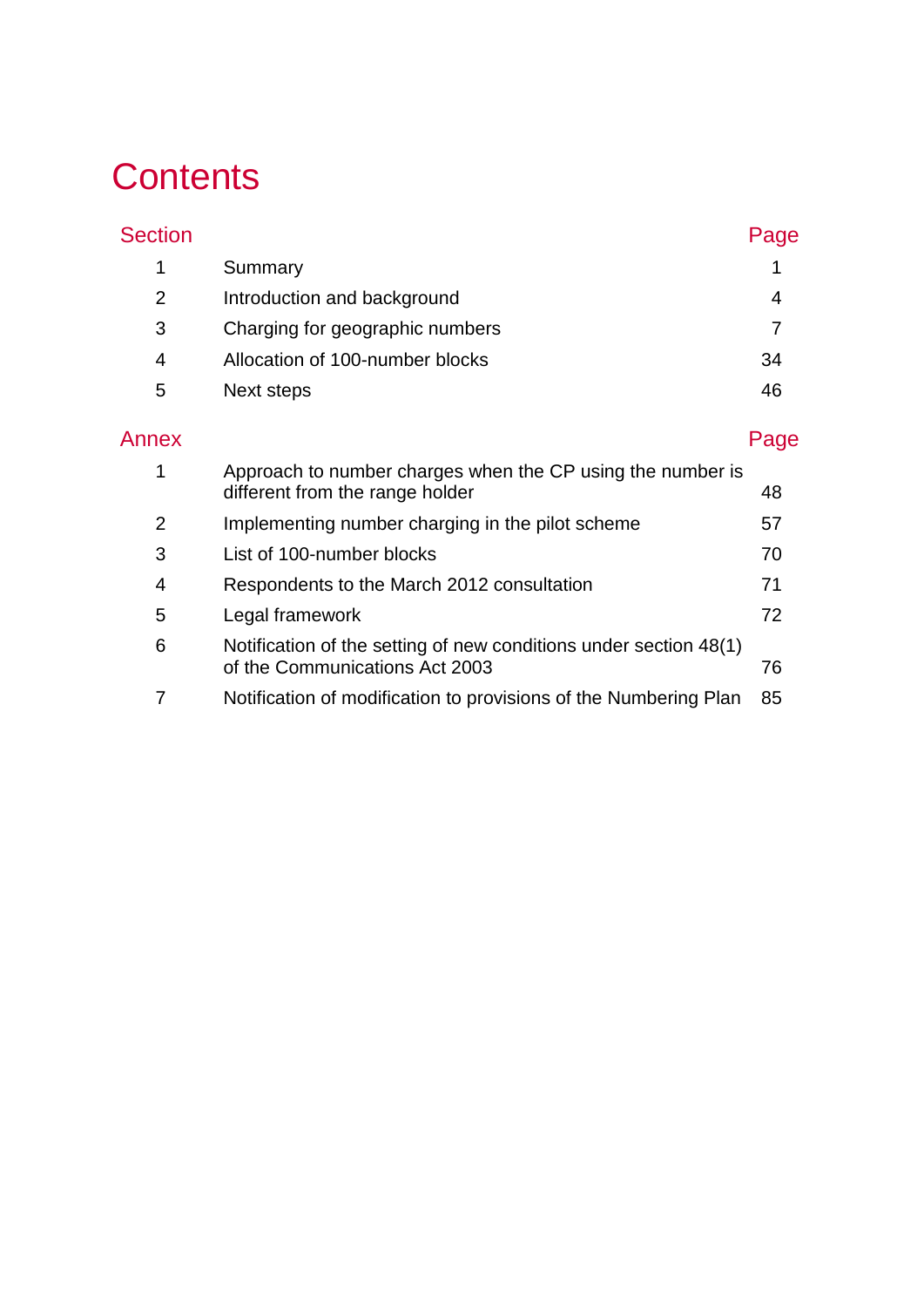## **Section 1**

# <span id="page-3-0"></span>**Summary**

- 1.1 This statement concerns geographic telephone numbers fixed-line telephone numbers that begin with '01' and '02' – and sets out our decisions on measures which seek to ensure that these numbers are used efficiently by communications providers (CPs). This will minimise the need for disruptive and costly measures to address any shortages in supplies of new numbers. Such supplies are needed to support competition and hence enable a wide choice of providers and services for consumers.
- 1.2 Geographic numbers are an increasingly scarce national resource. Although the total quantity of geographic numbers that CPs already hold exceeds likely demand from end-users, individual CPs nevertheless need new allocations from time to time. Our forecast of CPs' demand shows that, unless we take action, shortages of geographic numbers could occur in some area codes. This would not present a direct risk to the availability of numbers for consumers' use, but could deny local consumers the full benefits of competition because new CPs would not be able to enter the market, and some established CPs may not be able to expand their services in the area codes affected. We therefore consulted in November 2010, September 2011 and March  $2012<sup>1</sup>$  $2012<sup>1</sup>$  $2012<sup>1</sup>$  on measures designed to ensure the ongoing availability of geographic numbers across the UK.
- 1.3 We proposed a set of measures designed to promote more efficient use of geographic numbers and to increase the supply of numbers where they are forecast to run out in the next few years.
- 1.4 In September [2](#page-3-2)011 we decided that, where a four-digit area code<sup>2</sup> needs more local numbers, we will increase the supply of numbers by closing local dialling. This means that fixed-line phone users in those areas will need to dial the area code when making local calls. This change to local dialling enables us to release new numbers for use without requiring any changes to existing phone numbers.<sup>[3](#page-3-3)</sup> If, in the future, more numbers are needed in that area, we would introduce an overlay code – which would mean that two area codes cover the same geographic area.
- 1.5 Action to increase the supply of numbers in an area code inevitably results in some cost and disruption to consumers, CPs and Ofcom. We have considered how to promote CPs' efficient use of the existing supply of numbers to reduce or avoid the need for such measures and the resulting impacts.

<span id="page-3-1"></span> <sup>1</sup> *Geographic telephone numbers: Safeguarding the future of geographic numbers*: three documents published on 25 November 2010 ('the November 2010 consultation'), 7 September 2011 ('the September 2011 statement and consultation') and 20 March 2012 ('the March 2012 consultation'). All available at [http://stakeholders.ofcom.org.uk/consultations/geographic-telephone-numbers/.](http://stakeholders.ofcom.org.uk/consultations/geographic-telephone-numbers/)<br><sup>2</sup> Four-digit area code numbers are in the format 01XXX followed by a six-digit local number. The majority of area codes are in this format.

<span id="page-3-3"></span><span id="page-3-2"></span> $3$  We can create new supplies of local numbers (without changing anyone's phone number) by stopping the ability to dial a local number without the area code. Doing so will allow us to make new local numbers beginning with '0' and '1' available for use. For example, closing local dialling in the Bournemouth 01202 area code (which will happen on 1 November 2012) would make 01202 **0**XXXXX and 01202 **1**XXXXX numbers available for use. We cannot use such numbers while local calls are dialled without the area code because phone networks can confuse them with dialling codes which start with '0', or with numbers for certain services such as 150, 1471 and 118XXX.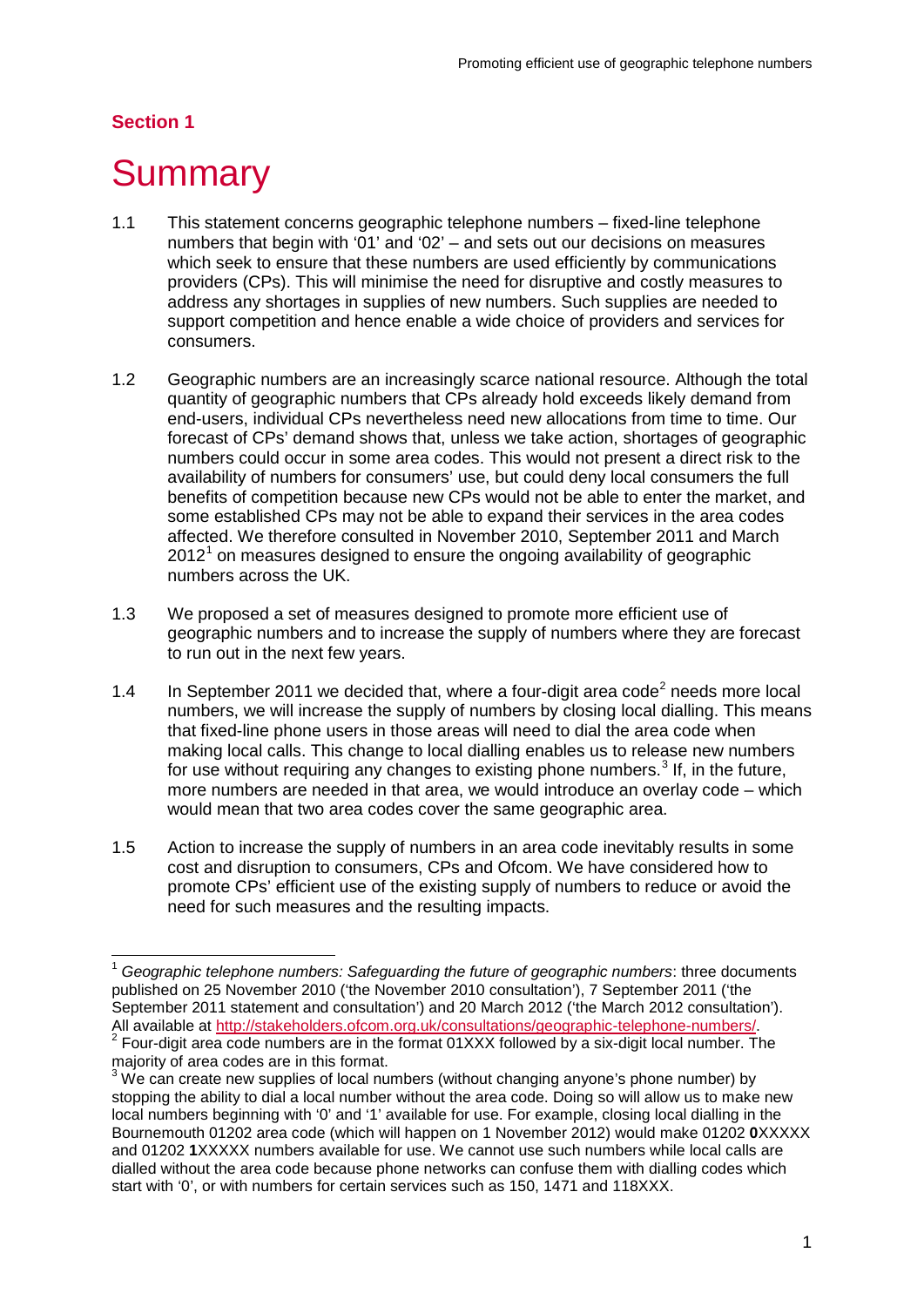- 1.6 In March 2012 we consulted on two specific measures to promote more efficient use of numbers by CPs. Having considered stakeholders' responses to that consultation and refined our proposals, this statement sets out our decisions to:
	- introduce number charging in a pilot scheme covering 30 area codes with the fewest number blocks remaining available for allocation; and
	- make 100 blocks of 100 numbers available to allocate to CPs in each of the 11 areas with five-digit area codes. [4](#page-4-0)

## **A pilot scheme to charge for numbers in certain area codes**

- 1.7 We expect that charging CPs for their allocated numbers will improve incentives to use numbers efficiently.
- 1.8 Following refinement of our charging proposals set out in the consultations in November 2010, September 2011 and March 2012, and having taken account of all responses to those consultations, we have decided to introduce charging in a pilot scheme covering 30 area codes with the fewest number blocks remaining available for allocation.
- 1.9 The pilot scheme will be introduced on 1 April 2013, with the first charging year ending on 31 March 2014, and will be implemented by way of new conditions in the general condition relating to the allocation, adoption and use of telephone numbers ('GC17'). We intend to begin a review of the pilot scheme around two years after launch.
- 1.10 We have set out the administrative arrangements for implementing the pilot scheme in this statement. Before the launch of the pilot scheme, we will also publish a separate reference document setting out further details on the administrative arrangements so that CPs have all the necessary up-to-date information.

## **A limited number of smaller number blocks in the 11 five-digit area codes**

- 1.11 New supplies of numbers are particularly scarce in the 11 five-digit area codes because their number structure provides only a tenth of the quantity of numbers available in most other area codes. We have investigated the feasibility of addressing the scarcity without affecting consumers in those areas, by making 100 blocks of 100 numbers in each of those area codes available from our existing supplies to CPs requiring new numbers.
- 1.12 Legacy telephone networks have limited capacity to analyse dialled digits in phone numbers to route calls and allocation of smaller number blocks has an impact on this resource. We have taken CPs' assumptions on the likely impact on legacy networks into account and anticipate that the limited nature of the roll out of 100-number blocks should be manageable and should result in more efficient use of those numbers.
- 1.13 We consulted on the general proposition of 100-number block allocations in November 2010 and on the specific proposals in relation to a limited roll out of 100 number blocks in the 11 five-digit area codes in September 2011 and March 2012. Having taken account of all submissions received to the consultations on these

<span id="page-4-0"></span><sup>&</sup>lt;sup>4</sup> These are area codes in the format 01XXXX followed by a five-digit local number.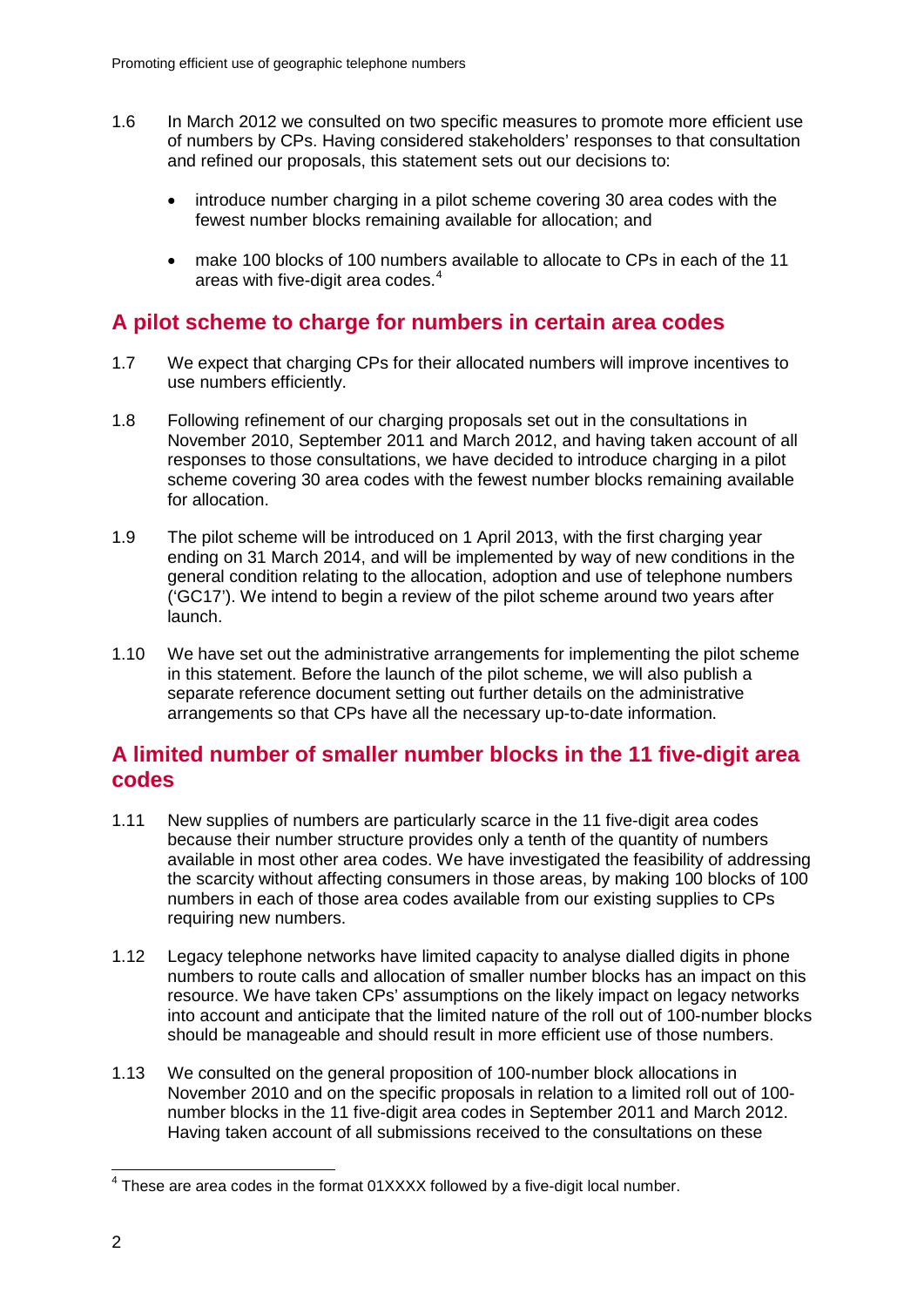proposals, we have decided to proceed with the limited roll out of 100-number blocks in the 11 five-digit area codes. We have modified the National Telephone Numbering Plan ('the Numbering Plan') accordingly and made 100-number blocks in each of the 11 five-digit area codes available for allocation.

1.14 We will monitor the impact of allocation of 100-number blocks on legacy networks and then consider with CPs whether it is desirable and feasible for us to consult on allocating numbers in smaller blocks in other area codes and/or whether any additional numbers in the five-digit area codes should be made available for allocation in 100-number blocks.

## **Review of our administrative processes for allocating geographic numbers**

- 1.15 Separately, we are undertaking a review of our administrative processes for allocating geographic numbers.
- 1.16 As part of that review, we intend to consult on the introduction of a time-limited reservation stage before allocation of numbers to those CPs that have not demonstrated operational readiness to put the requested numbers into use. We also plan to consult on changes to the forms that CPs fill in when applying for the allocation of new numbers which require CPs to give more detailed information which will help us to make our allocation decisions.
- 1.17 We intend to publish a consultation on these proposals later this year.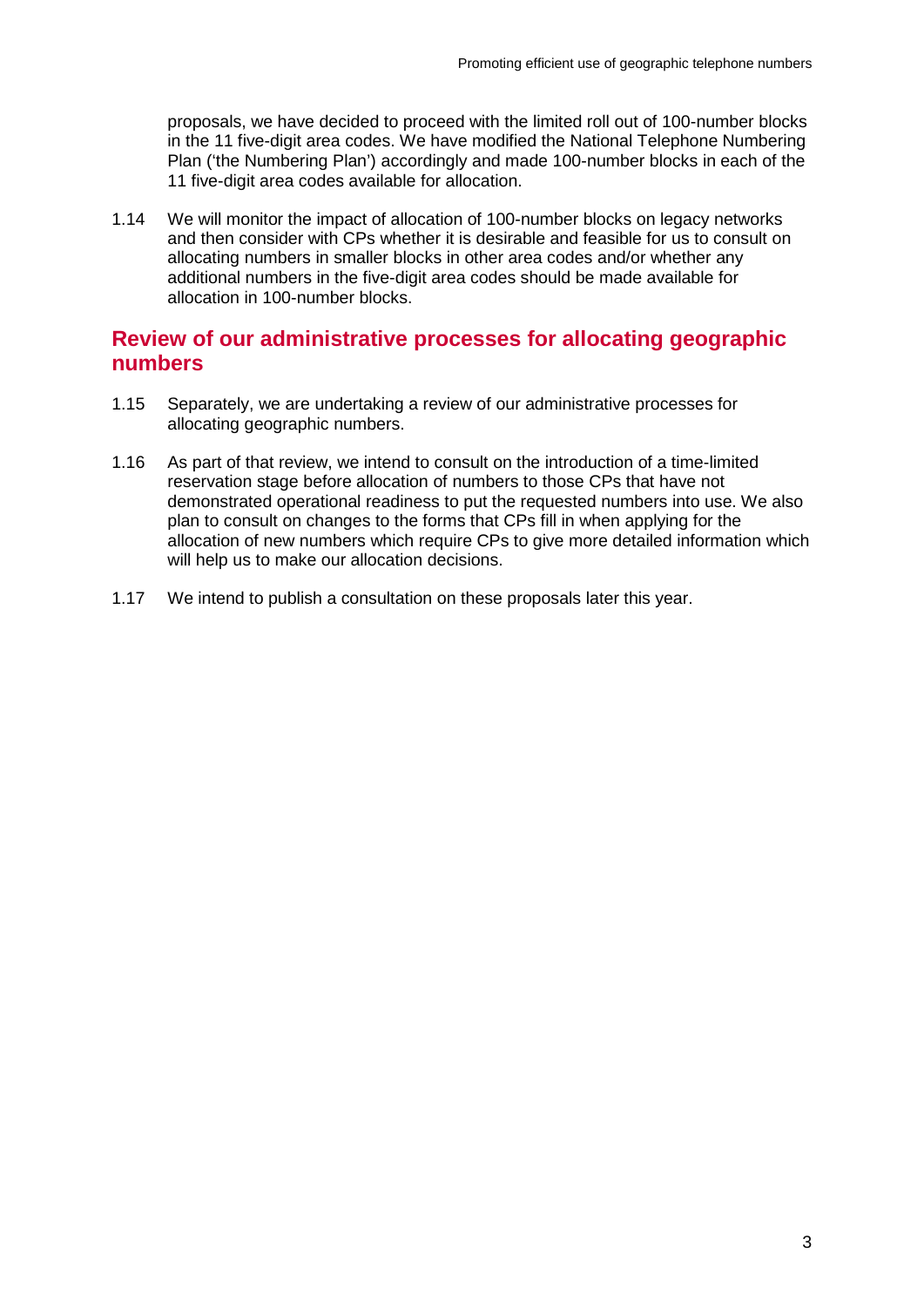# **Section 2**

# <span id="page-6-0"></span>Introduction and background

- 2.1 This section briefly summarises our previous consultations relating to this review of geographic number management and other relevant developments since publication of the March 2012 consultation.
- 2.2 Information on the background to this review, its scope and our approach, including our duties and the regulatory and policy principles which underlie the review, are set out in paragraphs 2.8 to 2.25 of the March 2012 consultation.

## **Previous consultations**

## **The November 2010 consultation**

- 2.3 In the November 2010 consultation we set out the challenges to ensure geographic number availability and what we could do to manage that resource. In light of our forecasts of when we were likely to run out of available number blocks to allocate to CPs in each area code, we planned for the actions required to increase the supply of numbers when and where needed. We recognised that all options for increasing the supply of numbers would necessarily cause some disruption to consumers and businesses and we looked for ways to minimise this.
- 2.4 Our approach was to work with CPs to reduce the need for new supplies by taking measures to drive efficiency in number use and to identify which number supply measures are regarded by consumers as the least disruptive. We put forward a variety of proposals for our ongoing management of geographic numbers to safeguard their availability in the future.

#### **The September 2011 statement and consultation**

- 2.5 In the September 2011 statement and consultation we further developed our proposals to manage geographic numbers. We explained that, due to the results of an extensive audit of CPs' number use, the number of area codes forecast to run out of numbers during the next ten years had reduced. Nevertheless, we still predicted the need to increase the supply of numbers in certain area codes from 2012 onwards.
- 2.6 In that document we:
	- set out and explained our decision to increase the supply of geographic numbers in four-digit area codes where more numbers are required. We decided to:
		- $\circ$  close local dialling this means that local fixed-line users would need to dial the area code when calling local numbers. Closing local dialling would allow us to allocate new local numbers in which the first digit after the area code is either '0' or '1'; and
		- o if, in the future, further numbers are needed in that area, we would introduce an overlay code – which would mean that two area codes cover the same geographic area;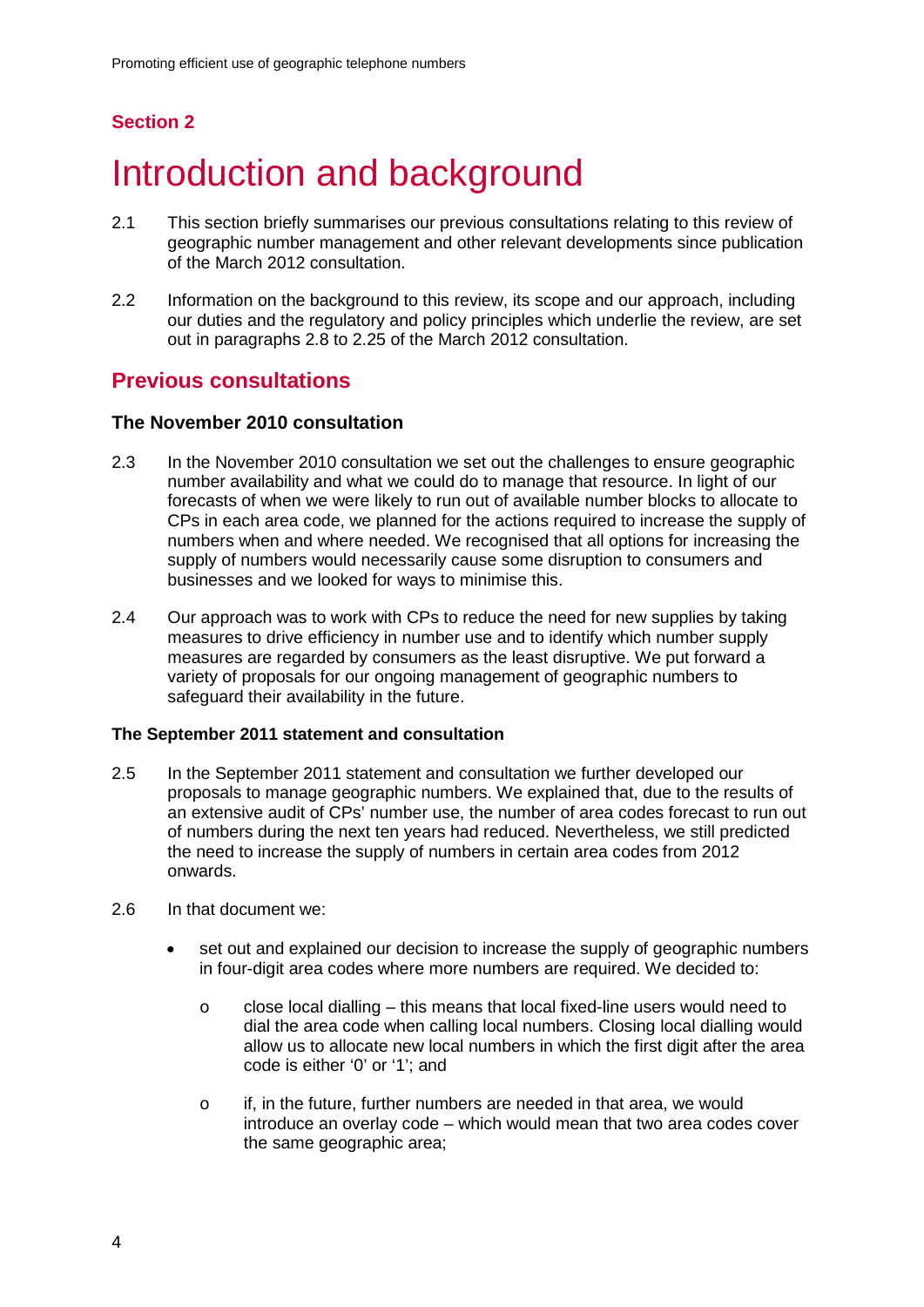- consulted on some revisions to our proposal to charge CPs for geographic numbers allocated in certain area codes, including simplifying the charging arrangements to reduce the implementation costs of the pilot scheme;
- consulted on making available a limited supply of 100-number blocks for allocation to CPs in the 11 five-digit area codes; and
- confirmed that in a separate exercise, we would review our administrative processes for allocating geographic numbers to CPs.

## **The March 2012 consultation**

- 2.7 In the March 2012 consultation we consulted on:
	- 1 November 2012 as the date on which local dialling in the Bournemouth 01202 area code will be closed. From that date, local consumers would need to include the 01202 area code when dialling local calls from fixed-line phones;
	- the proposed final arrangements for introducing number charging in a pilot scheme covering 30 area codes with the fewest number blocks remaining available for allocation, having provisionally concluded that charging will be introduced;
	- the detailed arrangements to make a 100 blocks of 100 numbers available to allocate to CPs in the 11 areas with five-digit area codes; and
	- the legal instruments to give effect to these measures.

## **Developments since publishing the March 2012 consultation**

## **Statement on closing local dialling on 1 November 2012 in the 01202 Bournemouth area code**

- 2.8 We published a statement*[5](#page-7-0)* on 31 May 2012 ('the May 2012 statement') confirming 1 November 2012 as the date from which the whole number, including the 01202 area code, will need to be dialled when calling from one 01202 number to another from a fixed-line phone (this is already required when calling from a mobile phone). We have modified the Numbering Plan $<sup>6</sup>$  $<sup>6</sup>$  $<sup>6</sup>$  to require this change to local dialling in the 01202</sup> area code from 1 November 2012.
- 2.9 Further information on closing local dialling in the 01202 Bournemouth area code can be found on our website at [www.ofcom.org.uk/dialthecode.](http://www.ofcom.org.uk/dialthecode)

## **Revised forecast for geographic number availability**

- 2.10 We provided a forecast of geographic number availability in Annex 2 of the three consultations and the May 2012 statement. We have now updated this analysis for the purposes of this present statement.
- 2.11 Taking account of the availability of number blocks for allocation as at 29 June 2012 and current number demand trends, we forecast that a further six area codes will run

<span id="page-7-1"></span><span id="page-7-0"></span> <sup>5</sup> *Changes to making local calls in the 01202 area code for Bournemouth, Christchurch and Poole* <http://stakeholders.ofcom.org.uk/binaries/consultations/geo-numbers/statement/statement.pdf> <sup>6</sup> Paragraphs B3.1.3 and B3.1.4 of the Numbering Plan.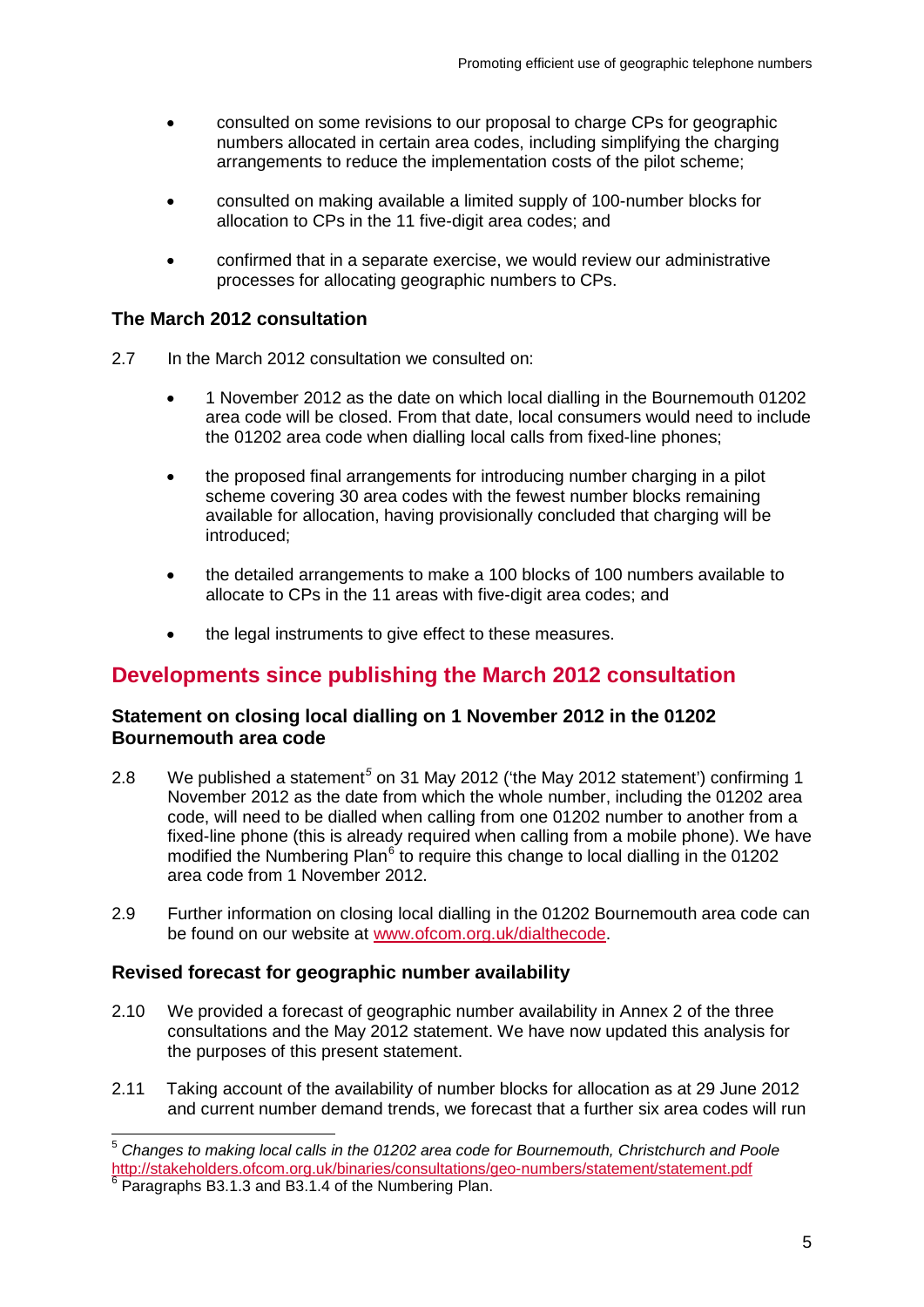out of available numbers to allocate to CPs by the end of 2016. They are Aberdeen (01224), Bradford (01274), Brighton (01273), Middlesbrough (01642), Milton Keynes (01908) and Stoke-on-Trent (01782). Based on this, we expect to consult next year on a date for closing local dialling in some or all of these area codes, and on the corresponding modifications to the Numbering Plan. The forecast data also suggests that we will need to close local dialling in a further 42 four-digit area codes within the next decade.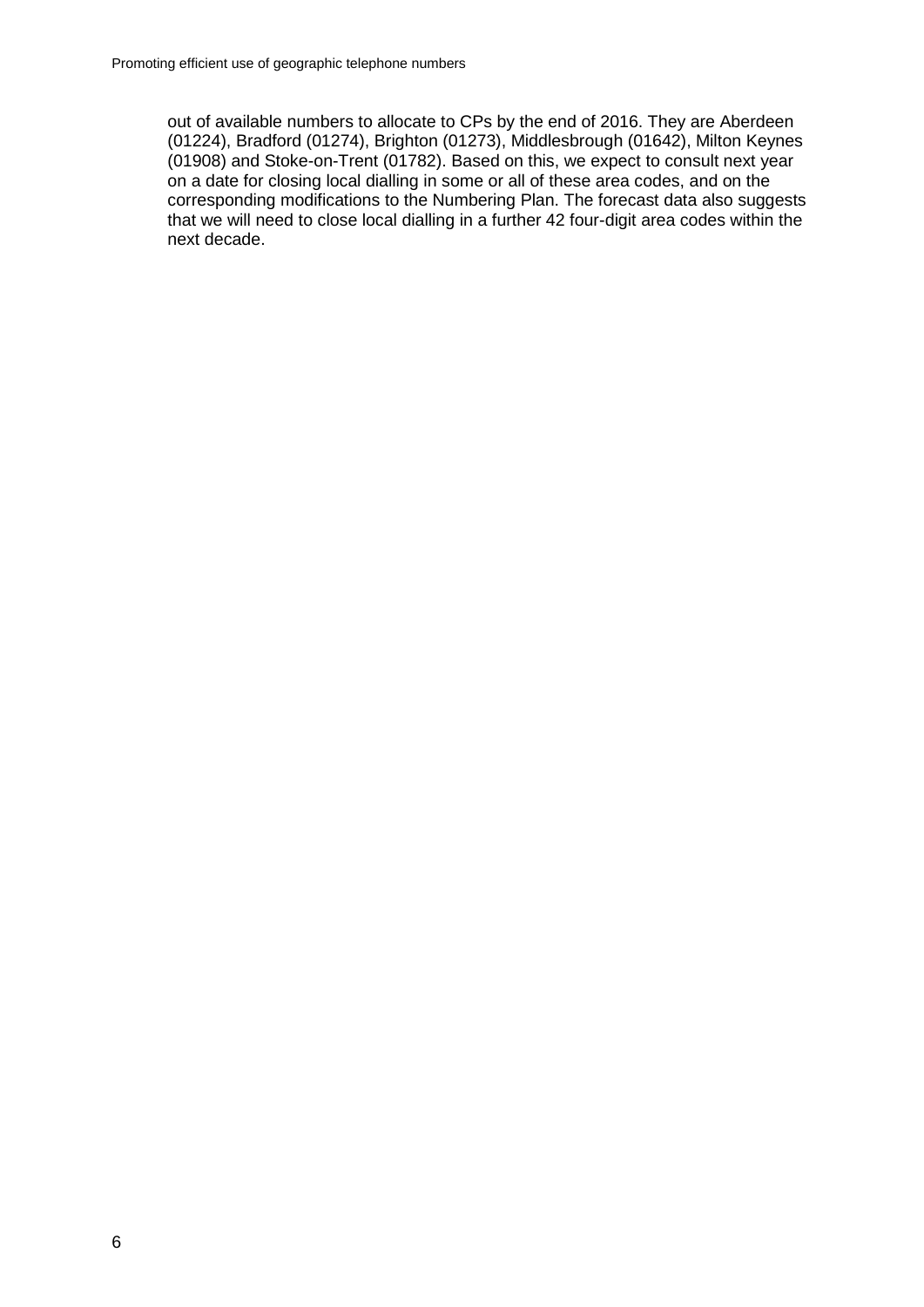## **Section 3**

# <span id="page-9-0"></span>3 Charging for geographic numbers

- 3.1 Our stock of geographic numbers in certain area codes is limited and, if nothing changes, we forecast that we will run out of new numbers to allocate to CPs in 49 area codes within the next ten years, and in a growing number of area codes thereafter. To prevent the supply of number blocks running out, we need to use measures such as closing local dialling and the introduction of overlay codes to increase supplies. These measures inevitably result in some cost and disruption to consumers, CPs and Ofcom.
- 3.2 In order to delay or avoid the need for such measures, we have decided to introduce charges for geographic numbers in order to provide CPs with an incentive to use numbers more efficiently.<sup>[7](#page-9-1)</sup>
- 3.3 In this section we set out our decision to introduce charging on 1 April 2013 in a pilot scheme covering 30 area codes and describe the features of the scheme. The scheme will be implemented by way of new conditions in GC17 ('the Numbering Condition'). We intend to begin a review of it around two years after launch.
- 3.4 The March 2012 consultation set out our final proposals, and, taking account of stakeholder comments, these proposals are unchanged except for the following, which are reflected in the wording of GC17:<sup>[8](#page-9-2)</sup>
	- we have made reference to GC18 ('the Number Portability Condition') in the defined term 'Ported Number' to ensure that by 'ported' we mean arrangements that are made in accordance with GC18;
	- we have clarified that no charge is applied to 29 February in any leap year; and
	- we confirm that we will allow a discount to the number charge bill for numbers used for public payphone services which are provided under a universal service obligation (USO).
- 3.5 In response to stakeholders' comments we are also allowing a period of time to examine and reconcile number charge schedules prior to number charge invoices being sent out (see paragraphs A2.30 to A2.34).
- 3.6 This statement gives effect to our proposals pursuant to section 48(A)(7) of the Communications Act 2003 ('the Act'). $9$  We believe that the test in section 47 of the Act for setting conditions (proportionality, non-discrimination, transparency and objective justification<sup>[10](#page-9-4)</sup> are met (see further paragraphs  $3.126$  to  $3.134$ ).

As required by GC17.6.

<span id="page-9-2"></span><span id="page-9-1"></span><sup>&</sup>lt;sup>8</sup> We have also made some changes to the information CPs need to provide to Ofcom to claim a discount – see paragraphs A2.46 to A2.54.

<span id="page-9-3"></span><sup>&</sup>lt;sup>9</sup> The March 2012 consultation set out our reasons for setting new Conditions in GC17 and their expected effects as required by section 48A(3) of the Act.

<span id="page-9-4"></span> $10$  Pursuant to section 47(3) of the Act, section 47(2) no longer requires that in setting a condition (as opposed to modifying a condition) Ofcom must be satisfied that it is objectively justifiable. However, as was the case in the previous consultations, for completeness, we have considered whether the pilot scheme is objectively justifiable.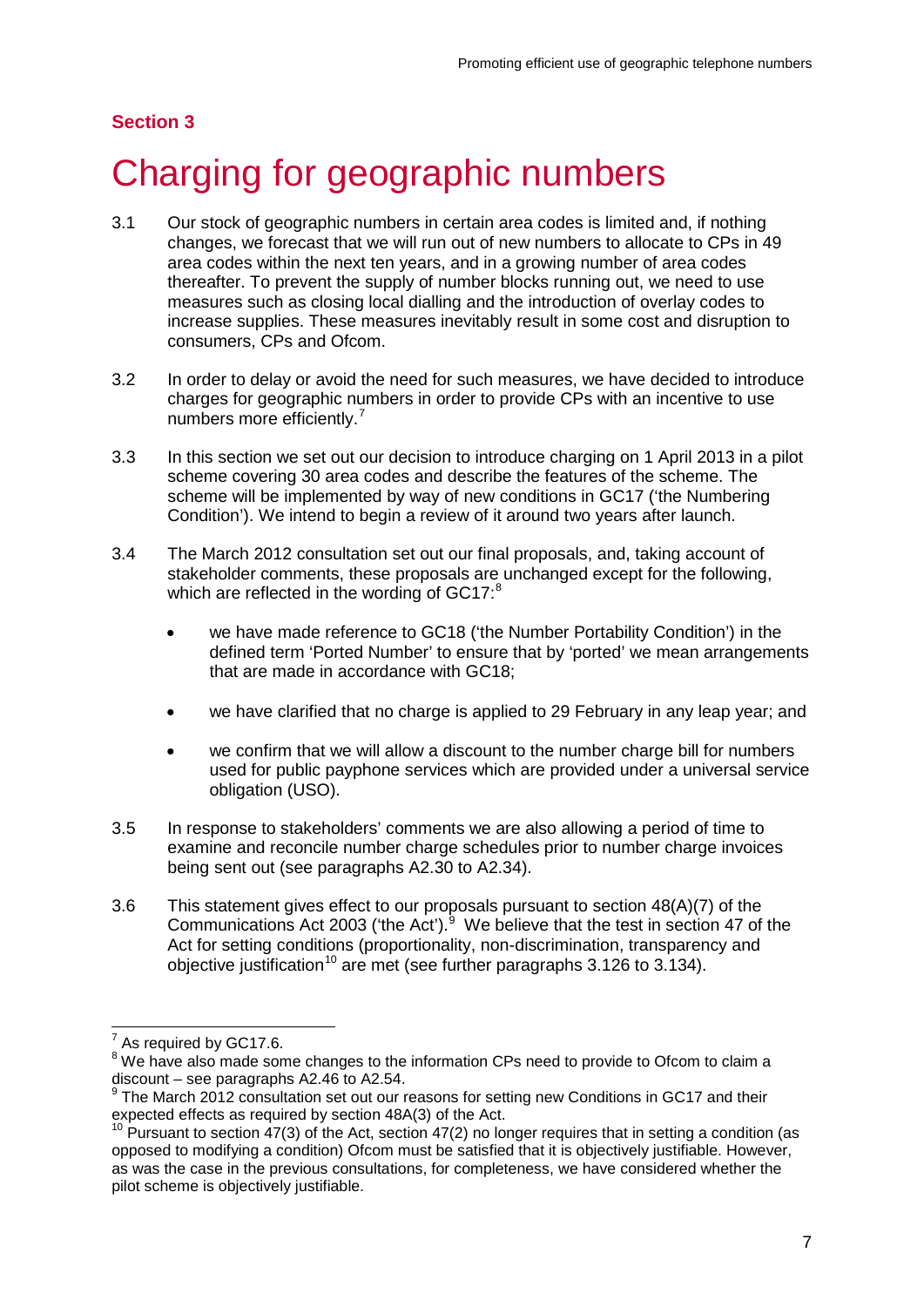3.7 The analysis and reasoning presented in the statement (and this section in particular) constitutes our impact assessment, as defined in section 7 of the Act, for the decision to introduce charges for geographic numbers allocated to CPs in certain area codes. While it is not possible to conduct a quantitative cost benefit assessment at this stage,  $11$  we consider that, based on economic principles, charging will encourage CPs to use numbers more efficiently and in so doing will help to postpone or avoid number supply measures which are disruptive and result in costs for CPs, consumers and Ofcom (see further paragraphs 3.15 to 3.20).

## **Ofcom's powers and duties**<sup>[12](#page-10-1)</sup>

- 3.8 In addition to our general duties under sections 3 and 4 of the Act, Ofcom has a duty under section 63(1) of the Act in carrying out our telephone numbering functions to secure that the best use is made of numbers and to encourage efficiency and innovation for that purpose. Ofcom's power to introduce charging for the allocation of geographic numbers is based principally on section 58(1)(g) of the Act, which provides that Ofcom may require payments in respect of the allocation of telephone numbers through a general condition.
- 3.9 As regards the setting of new conditions, the relevant test for doing so is set out in section 47(2) of the Act. It provides that the new condition must be non-discriminatory, proportionate and transparent.<sup>[13](#page-10-2)</sup> We discuss in paragraph 3.131 how our decision to charge for numbers meets these tests.<sup>[14](#page-10-3)</sup>
- 3.10 In the March 2012 consultation we asked stakeholders for any comments on:<sup>[15](#page-10-4)</sup>
	- i) *our view as to how the proposed pilot scheme meets the relevant legal tests in section 47(2) of the Act; and*
	- ii) *the proposed amendments to GC17 to implement the pilot scheme (as set out in Annex 8 of the March 2012 consultation).*
- 3.11 In this section we discuss stakeholders' responses to these questions and other comments made in response to the March 2012 consultation. This section is structured as follows:
	- i) summary of the pilot scheme;
	- ii) rationale for number charging;
	- iii) area codes included in the pilot scheme;

<span id="page-10-0"></span> $11$  Given that we do not charge for numbers currently, we cannot estimate the reduction in demand of number blocks as a result of the charge; further, while we know from research that consumers dislike number supply measures, it is not possible to quantify the costs to consumers from those measures which number charging seeks to postpone or avoid.

<span id="page-10-1"></span> $12$  Also see paragraphs 2.24 to 2.27, 6.20 to 6.27, 6.131 to 6.136 and Annex 6 of the November 2010 consultation, paragraphs 3.21 to 3.24, 6.264 to 6.270 and Annex 7 of the September 2011 statement and consultation and paragraphs 2.16 to 2.19, 4.12 to 4.13, 4.221 to 4.229 and Annex 6 of the March 2012 consultation.

<span id="page-10-2"></span> $13 \text{ W}$ e have also considered objective justification – see footnote 10 above.

<span id="page-10-3"></span><sup>&</sup>lt;sup>14</sup> Also see paragraphs 4.221 to 4.229 of the March 2012 consultation.

<span id="page-10-4"></span> $15$  We also asked stakeholders for comments on the detailed implementation proposals which we discuss in Annex 2.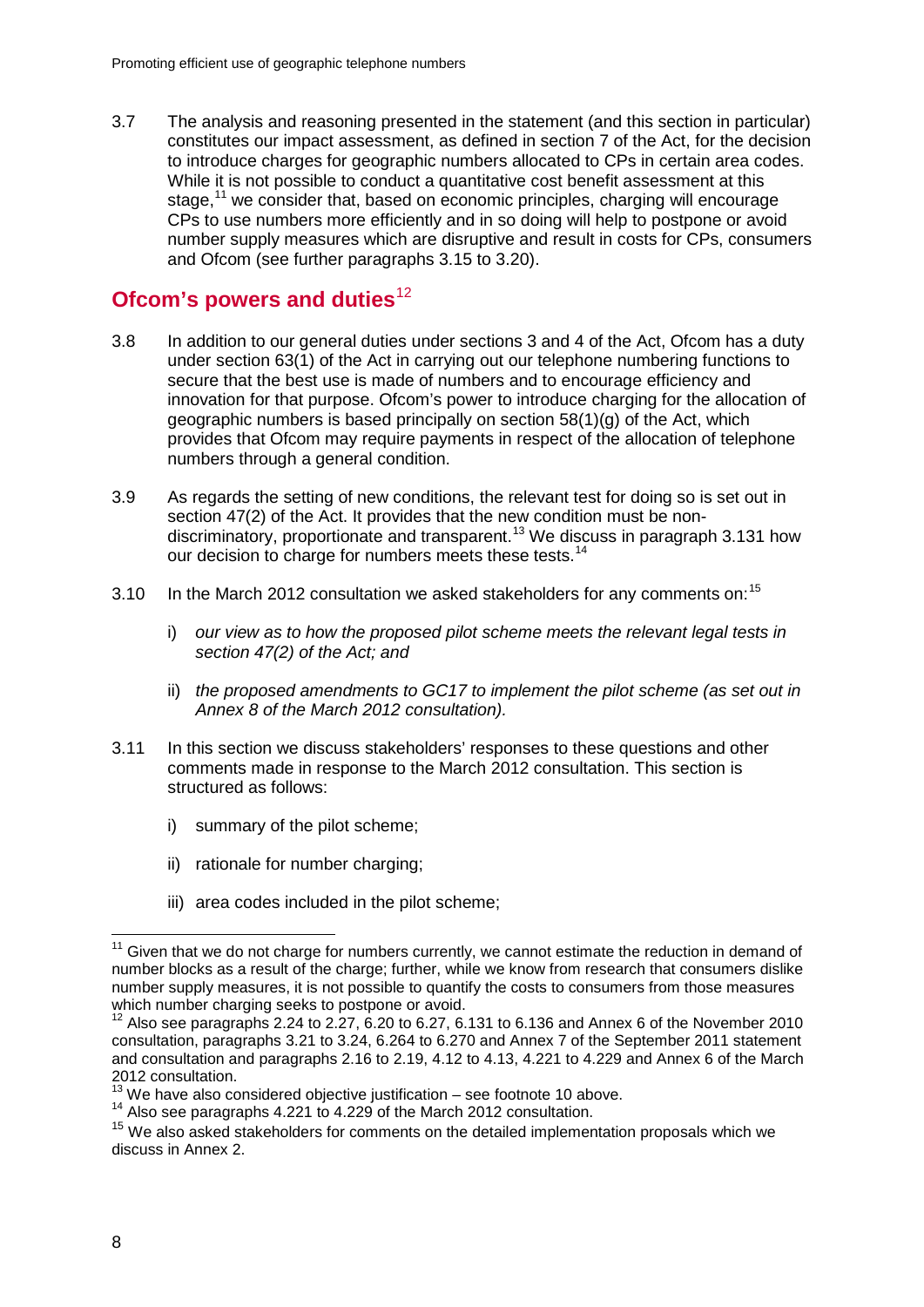- iv) review of the pilot scheme;
- v) impact of the pilot scheme on CPs;
- vi) impact of the pilot scheme on consumers;
- vii) implementation and administrative arrangements;
- viii) other stakeholder comments; and
- ix) legal instrument new conditions in GC17.
- 3.12 Annex 1 sets out our approach to give CPs a discount on their number charge bill when the CP using the number is different from the range holder as a result of compliance with a regulatory requirement. Annex 2 explains in detail how the pilot scheme will be implemented (including stakeholders' comments on implementation and Ofcom's response), and Annex 6 includes the amended GC17.

## **Summary of the pilot scheme**

- 3.13 Charging for geographic numbers will be introduced on the basis that charges will:
	- apply to 30 area codes in the UK with the fewest number blocks remaining available for allocation. The area codes in the pilot scheme will be listed in Annex 2 of GC17 and will remain fixed at least until after our review of the pilot scheme:<sup>[16](#page-11-0)</sup>
	- apply per geographic number allocated in the pilot scheme area codes;
	- apply whether or not the number is used to provide a service to an end-user: $17$
	- apply both to numbers in blocks already allocated when the charging scheme commences, and to numbers in blocks that are allocated subsequently;<sup>[18](#page-11-2)</sup> and
	- be a daily charge of £0.1/365 per number (i.e. 10 pence per number per year), for each day on which a CP holds the allocation of that number,  $19$  and be billed in arrears on an annual basis. $^{20}$  $^{20}$  $^{20}$
- 3.14 In establishing charging for geographic numbers, we will also provide that:
	- a CP may obtain a discount to its bill for numbers allocated to it but where such numbers are used by a different CP due to a regulatory requirement (but not under a commercial arrangement such as sub-allocation) (see Annex 1): $^{21}$  $^{21}$  $^{21}$

<span id="page-11-5"></span><span id="page-11-1"></span><span id="page-11-0"></span><sup>&</sup>lt;sup>16</sup> Discussed in paragraphs 4.76 to 4.109 of the March 2012 consultation.<br><sup>17</sup> Discussed in paragraph 6.31 of the November 2010 consultation, paragraphs 6.60 to 6.71 of the September 2011 statement and consultation and paragraphs 4.54 to 4.61 of the March 2012

<span id="page-11-2"></span> $^{18}$  Discussed in paragraphs 6.32 to 6.40 of the November 2010 consultation, paragraphs 6.77 to 6.83 of the September 2011 statement and consultation and paragraphs 4.73 to 4.75 of the March 2012 consultation.

<span id="page-11-3"></span> $19$  In a leap year no charge is applied for 29 February, i.e. the charge per number always sums to 10p if the number is held for a full year.

<span id="page-11-4"></span><sup>20</sup> Discussed in paragraphs 6.48 to 6.65 of the November 2010 consultation, paragraphs 6.143 to 6.175 and A6.6 to A6.11 of the September 2011 statement and consultation, and paragraphs 4.68 to 4.71 and A4.14 to A4.33 of the March 2012 consultation.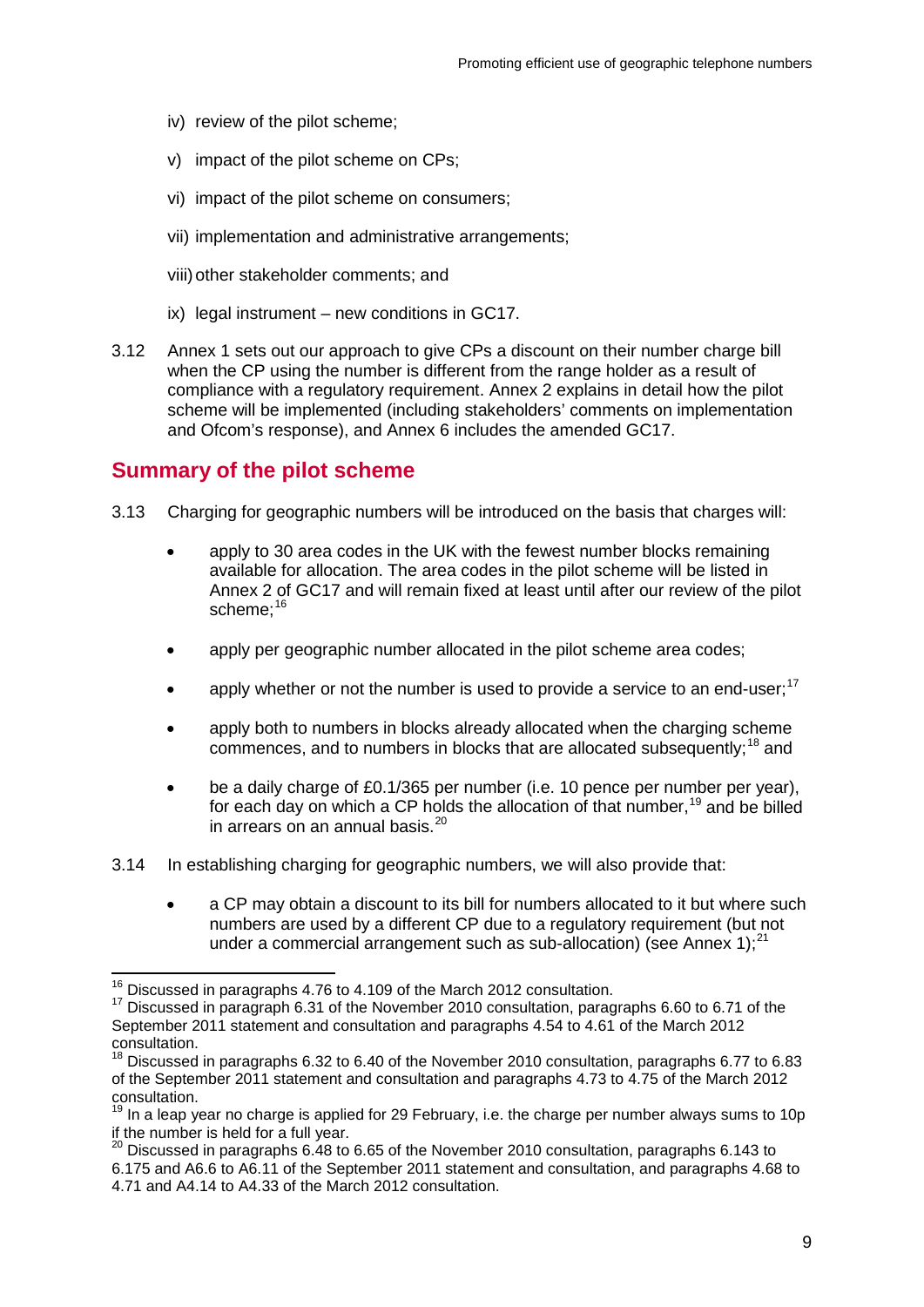- a CP may obtain a discount to its bill for numbers allocated to it and used for a public payphone service under a USO (see paragraphs A1.42 to A1.43);
- the first charging period will be 1 April 2013 to 31 March 2014 inclusive: $^{22}$  $^{22}$  $^{22}$
- revenues from number charges will be paid by Ofcom into the Consolidated Fund of HM Treasury;<sup>[23](#page-12-1)</sup>
- Ofcom will continue to recoup its administrative costs associated with number allocation (including number charging) via the annual levy on eligible  $CPs:^{24}$  $CPs:^{24}$  $CPs:^{24}$
- we intend to begin a review of the pilot scheme after approximately two years of operation, although we may conduct a review earlier if it becomes clear that there are significant unintended consequences which may harm consumers. Charging would continue during the period of the review.<sup>[25](#page-12-3)</sup> Following the review we will consult on the role of number charging going forward (see paragraphs 3.53 to 3.64); and
- the pilot scheme will be implemented by the setting of new conditions in GC17 (see paragraphs 3.117 to 3.134 and Annex 6), which will come into force on 1 April 2013.

# **Rationale for number charging**

- 3.15 There is only a limited supply of geographic telephone numbers available for allocation to CPs in each area code.<sup>[26](#page-12-4)</sup> There are different measures we can take to increase the stock of numbers, such as closing local dialling and introducing overlay codes. While such measures may alleviate the number shortage problem they are disruptive and would result in costs for consumers, CPs and Ofcom.<sup>27</sup>
- 3.16 The rationale, and objective justification, for introducing a charge for geographic numbers is to ensure that CPs have an economic incentive to use geographic numbers efficiently, with the aim of avoiding or postponing the need to introduce measures to increase number supplies. There is little economic incentive to use the available supply of numbers efficiently now, since we allocate geographic numbers to CPs on a 'first-come first-served' basis at no charge. This increases the risk that number supply measures will be needed in more area codes in the future. Whereas introducing number supply measures is a reactive measure, number charging is a preventative measure, i.e. to prevent or delay the introduction of these number supply measures.<sup>[28](#page-12-6)</sup>

<span id="page-12-0"></span><sup>22</sup> Discussed in paragraphs 4.166 to 4.177 and Annex 4 of the March 2012 consultation;

<sup>&</sup>lt;sup>21</sup> Also discussed in Annex 3 of the March 2012 consultation.

<span id="page-12-1"></span><sup>&</sup>lt;sup>23</sup> Discussed in paragraphs 6.67 to 6.68 of the November 2010 consultation, paragraphs 6.176 to

<sup>6.187</sup> of the September 2011 statement and consultation and paragraphs 4.193 to 4.208 of the March 2012 consultation.

<span id="page-12-2"></span> $24$  Only relevant CPs with a turnover of £5m or more contribute to Ofcom fees. Discussed in paragraphs 6.69 to 6.71 of the November 2010 consultation and paragraphs 6.177 to 6.187 of the September 2011 statement and consultation.

 $\frac{25}{10}$  Discussed in paragraphs 4.178 to 4.192 of the March 2012 consultation.

<span id="page-12-5"></span>

<span id="page-12-4"></span><span id="page-12-3"></span><sup>26</sup> See paragraphs 2.6 to 2.11 of the September 2011 statement and consultation.<br><sup>27</sup> See Annex 3 of the September 2011 statement and consultation for a discussion of the impact of such measures on consumers and CPs.

<span id="page-12-6"></span><sup>&</sup>lt;sup>28</sup> We are also proposing to amend the process for allocating numbers to CPs; however, this does not incentivise CPs to use numbers more efficiently.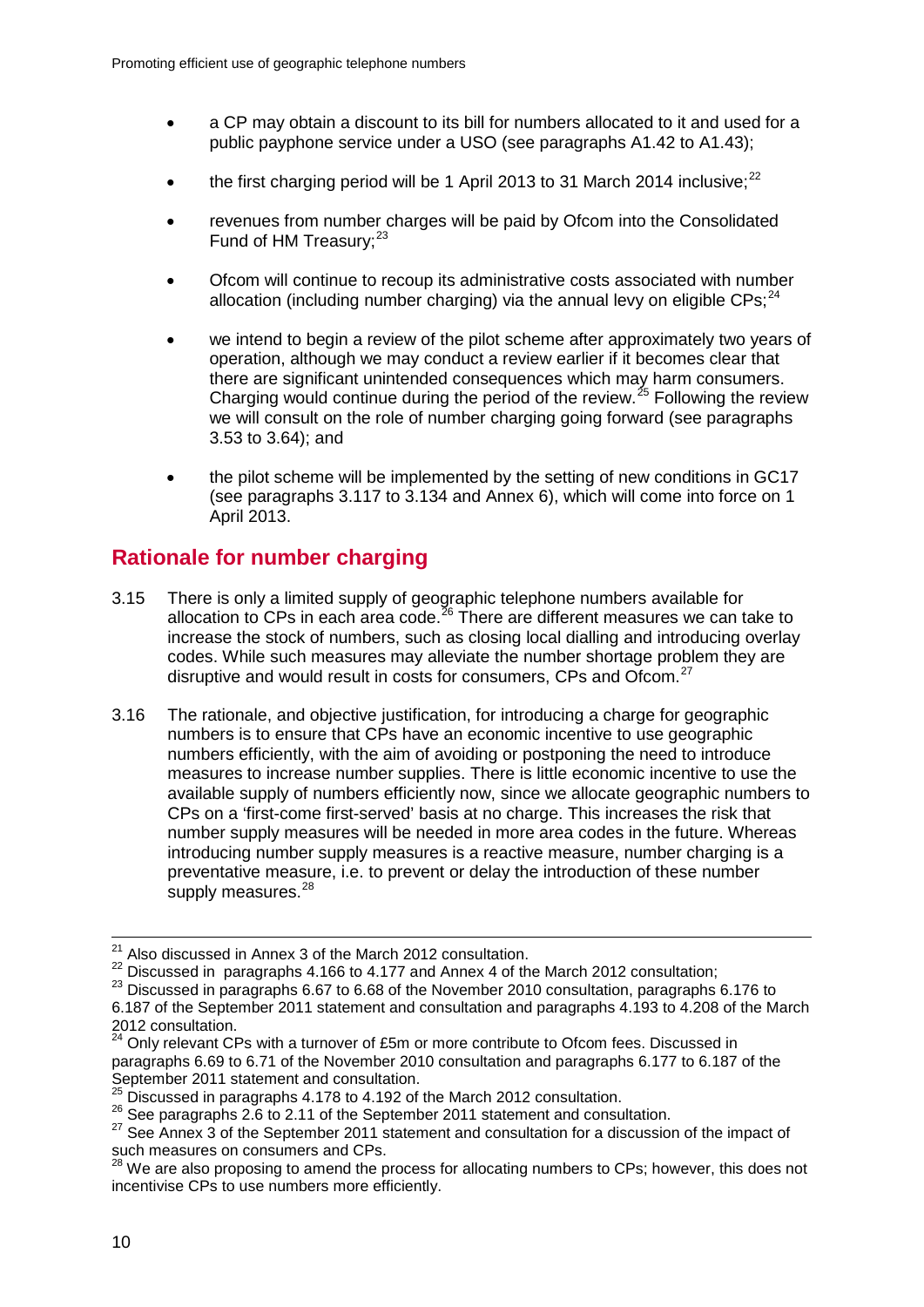- 3.17 We consider that number charging could help improve the efficient management of geographic numbers, and thus reduce demand for them, by:
	- ensuring CPs have a stronger incentive to return unused number blocks to Ofcom;
	- improving the utilisation of allocated numbers (e.g. by encouraging CPs to obtain numbers from blocks allocated to other CPs as an alternative to obtaining numbers from Ofcom); and
	- reducing demand for new number blocks that may be used in applications with relatively low value.
- 3.18 We carried out a survey of CEPT administrations<sup>[29](#page-13-0)</sup> in 2010 which showed that a charge is levied for geographic numbers already in the large majority of European Union (EU) member states – in some cases to cover the administrative costs of number allocation, but in others also as a means of addressing potential number scarcity. The UK is therefore unusual in not charging for numbers, in particular because number scarcity in certain area codes is a significant issue.
- 3.19 We identified three objectives to guide our proposals in introducing a number charging scheme in the November 2010 consultation.<sup>[30](#page-13-1)</sup> These were that the scheme should:
	- promote efficient use of numbers;
	- minimise any competitive distortion between existing CPs, as well as between existing CPs and new entrants; and
	- minimise any negative impact on consumers.
- 3.20 In the November 2010 consultation, stakeholders generally considered that these objectives were appropriate.<sup>[31](#page-13-2)</sup>

## **Proportionality of introducing number charges**

3.21 In the March 2012 consultation we invited stakeholders to comment on whether the pilot scheme meets the relevant legal tests in section 47(2) of the Act. A number of stakeholders made comments on the proportionality of introducing number charging, which we discuss below (also see paragraphs 3.129 to 3.131).

## Stakeholders' comments

3.22 BT and Virgin Media argued, consistent with their responses to previous consultations, that introducing number charges was premature and disproportionate because the same results could be achieved by less interventionist means.

<span id="page-13-0"></span><sup>&</sup>lt;sup>29</sup> We surveved National Regulatory Authorities (NRAs) in 47 other countries that are members of CEPT (European Conference of Postal and Telecommunications Administrations). We have information on 32 charging regimes. See Annex 5 of the November 2010 consultation for further information.<br><sup>30</sup> See paragraphs 6.29 to 6.30 of the November 2010 consultation.

<span id="page-13-2"></span><span id="page-13-1"></span> $31$  Stakeholders' comments on the objectives are discussed in paragraphs 6.25 to 6.57 of the September 2011 statement and consultation.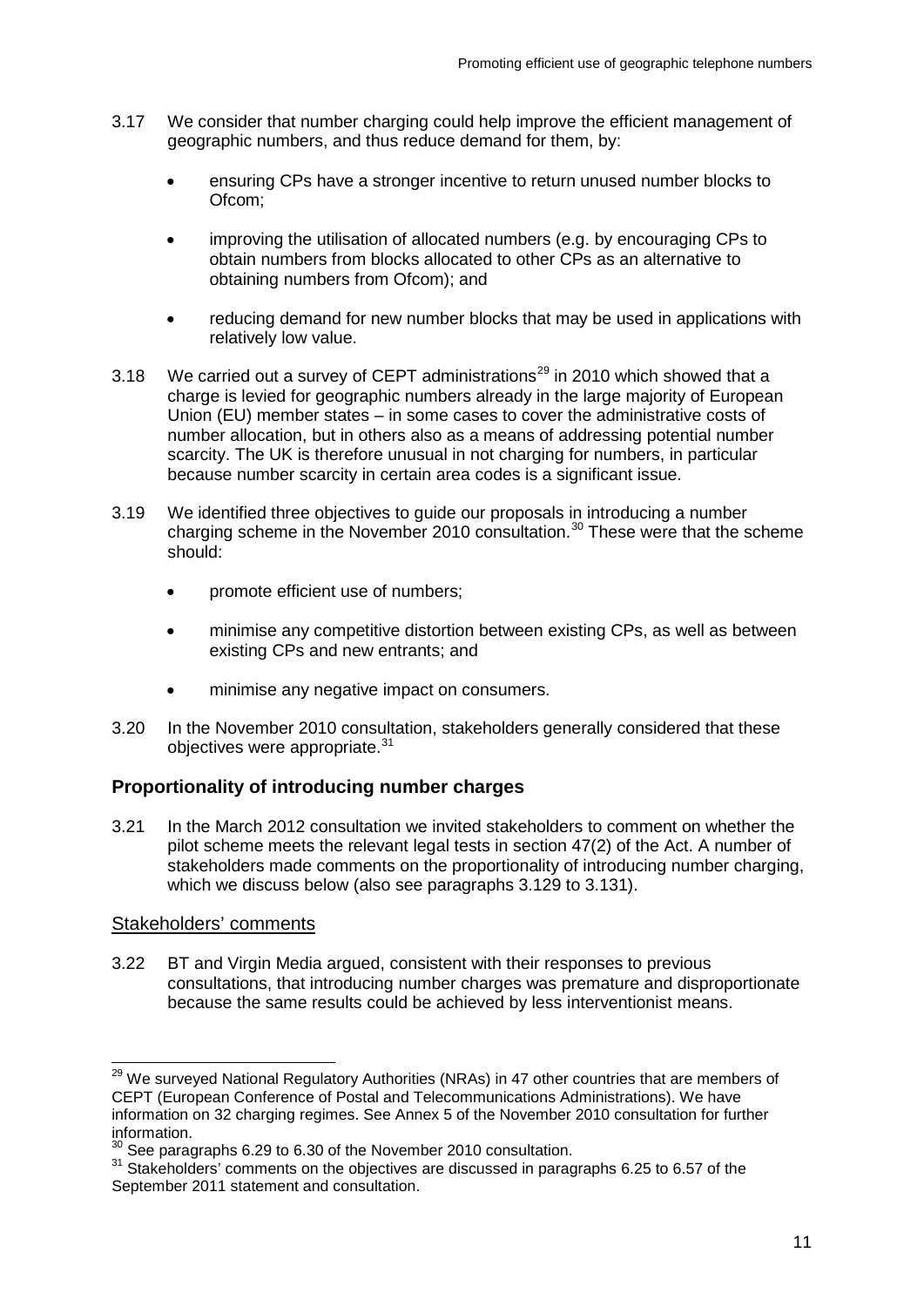3.23 Virgin Media was concerned that we are not able to predict the extent to which demand for number blocks will be affected by charging, nor able to quantify the potential benefits which meant that Ofcom could not undertake an informed cost benefit assessment. Virgin Media referred to the European Commission impact assessment guidelines, [32](#page-14-0) which state that:

> *"Good quality data – facts as well as figures – are an essential part of any impact assessment. You need to define the problem and the baseline scenario, and to identify the impacts of alternative options for dealing with the problem. Particular attention needs to be paid to quality and credibility of data".*

- 3.24 Virgin Media thought that without such data or robust analysis Ofcom should be extremely cautious when proceeding with such an interventionist measure.
- 3.25 BT, Sky and KCOM thought that Ofcom should make improvements to administrative processes for managing geographic numbers and assess their impact before introducing number charges. BT noted that, absent any charge, it had voluntarily returned hundreds of thousands of numbers following dialogue with Ofcom, and that other CPs had also returned blocks of numbers in response to Ofcom's numbering audit. BT thought that we had therefore not established that the measure was proportionate to meet our aim of ensuring that numbers are available for allocation.
- 3.26 VON thought that introducing a charging regime at this stage would have more negative than positive effects. It thought that charging was unnecessary, disproportionate and potentially damaging to specific sections of industry. VON was particularly concerned about the possible impact on smaller CPs and new entrants (discussed further in paragraphs 3.69 to 3.80 below). VON believed that Ofcom's alternative measure to allocate smaller number blocks could be sufficient to ensure the ongoing availability of blocks. VON noted that number charges would be passed through to consumers, but Ofcom was not able to assess precisely the effectiveness of introducing number charges at this stage.
- 3.27 KCOM believed that Ofcom should progress administrative measures in conjunction with the overall package of measures to address geographic number scarcity. It urged Ofcom to undertake a formal audit and enforce the return of unused number blocks.
- 3.28 A consumer (Mr Gooidman) felt that number charging was disproportionate relative to what it aims to achieve. He thought it was acceptable to attempt improvements and prove these by use of a pilot scheme, but that it was not acceptable to introduce any new charge which would be recovered from consumers.

## Ofcom's response

## **Cost benefit assessment**

3.29 Virgin Media thought that the inability to quantify the benefits from introducing number charges meant that Ofcom could not undertake an informed cost benefit assessment and should therefore be extremely cautious when introducing the measure. VON thought that Ofcom was not able to precisely assess the effectiveness of charging.

<span id="page-14-0"></span><sup>&</sup>lt;sup>32</sup> European Commission, Impact assessment guidelines, 15 January 2009, page 18.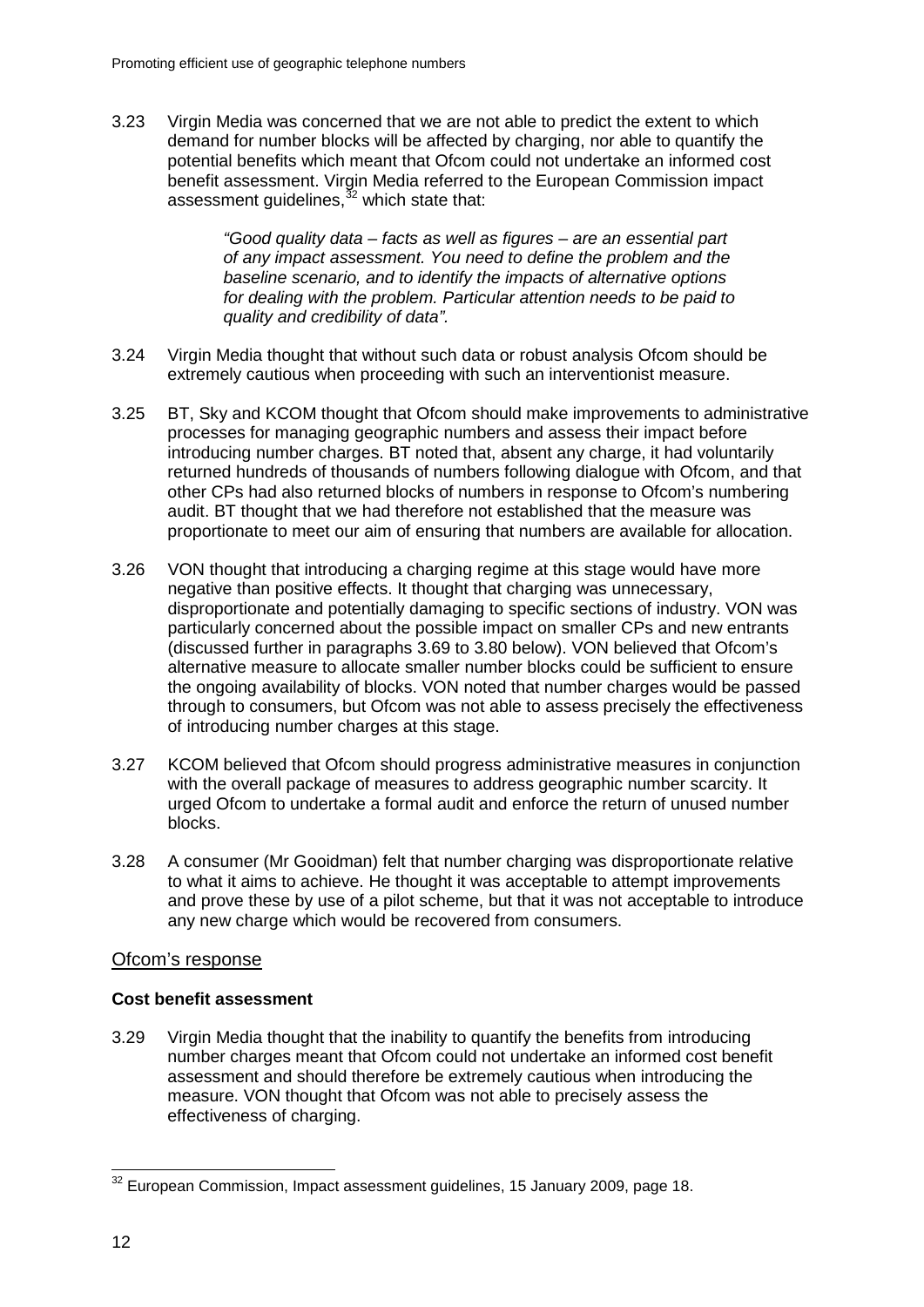- 3.30 We recognise that we do not have definitive evidence of the potential impact of number charging on CPs' demand for number blocks (in part because we do not charge for numbers currently). In addition, while qualitative consumer research has shown that consumers dislike number supply measures<sup>[33](#page-15-0)</sup> which number charging seeks to postpone or avoid, it is not possible to quantify the cost to consumers of these measures. However, we remain of the view, based on economic principles, that charging for numbers will incentivise more efficient number use. The impact we expect is two-fold:
	- a reduction in the demand for new number block allocations (because CPs will not demand number blocks if the additional value that they would derive from those numbers is less than the charge, and CPs may seek to use sub-allocated numbers instead of new allocations from Ofcom); and
	- an increase in the amount of number blocks which are available to allocate (because CPs are more likely to return blocks to Ofcom if they are not used, so these can then be reallocated).
- 3.31 We consider that this will benefit consumers by delaying the point in time when we run out of number blocks in any given area, postponing the need for number supply measures which our research has shown that consumers dislike.
- 3.32 We have considered the costs associated with implementing the pilot scheme and have refined our approach to deal with ported and WLR numbers to reduce the implementation costs (see Annex 1). We anticipate that the implementation costs are relatively modest. We expect the costs (arising from on-going number charges and implementation costs) to be passed through to consumers and estimate that the increase to consumers' bills will be less than 10p per exchange line per year in the first year of charging.<sup>[34](#page-15-1)</sup> While recognising VON's and Mr Gooidman's concern that number charge costs may be passed though to consumers, we consider that this modest cost to consumers is proportionate to the potential benefit of postponing or avoiding the adverse impacts of number supply measures. We discuss the specific case of the 01482 (Hull) area code (where number charges applied to KCOM may only be recovered from customers in the Hull area) in paragraphs 3.46 to 3.52.
- 3.33 We recognise that there is uncertainty around the impact of number charging on demand for number blocks. We have also identified a potential unintended consequence of charging if CPs force consumers to change their numbers in order to return number blocks to Ofcom to avoid charges (see paragraph 3.92). In recognition of these factors we have decided to implement number charging in a pilot scheme in a limited number of area codes, and to begin a review of charging after around two years. In doing so we consider that we are taking a reasonable, proportionate and transparent approach.

#### **Use of administrative measures as an alternative to number charging**

3.34 BT and Sky thought that Ofcom should make improvements to administrative processes and assess their impact before introducing number charges.

<span id="page-15-0"></span> $33$  See discussion at paragraphs 6.41 to 6.48 of the September 2011 statement and consultation.<br> $34$  The basis for this calculation is set out in paragraphs 3.90 to 3.91.

<span id="page-15-1"></span>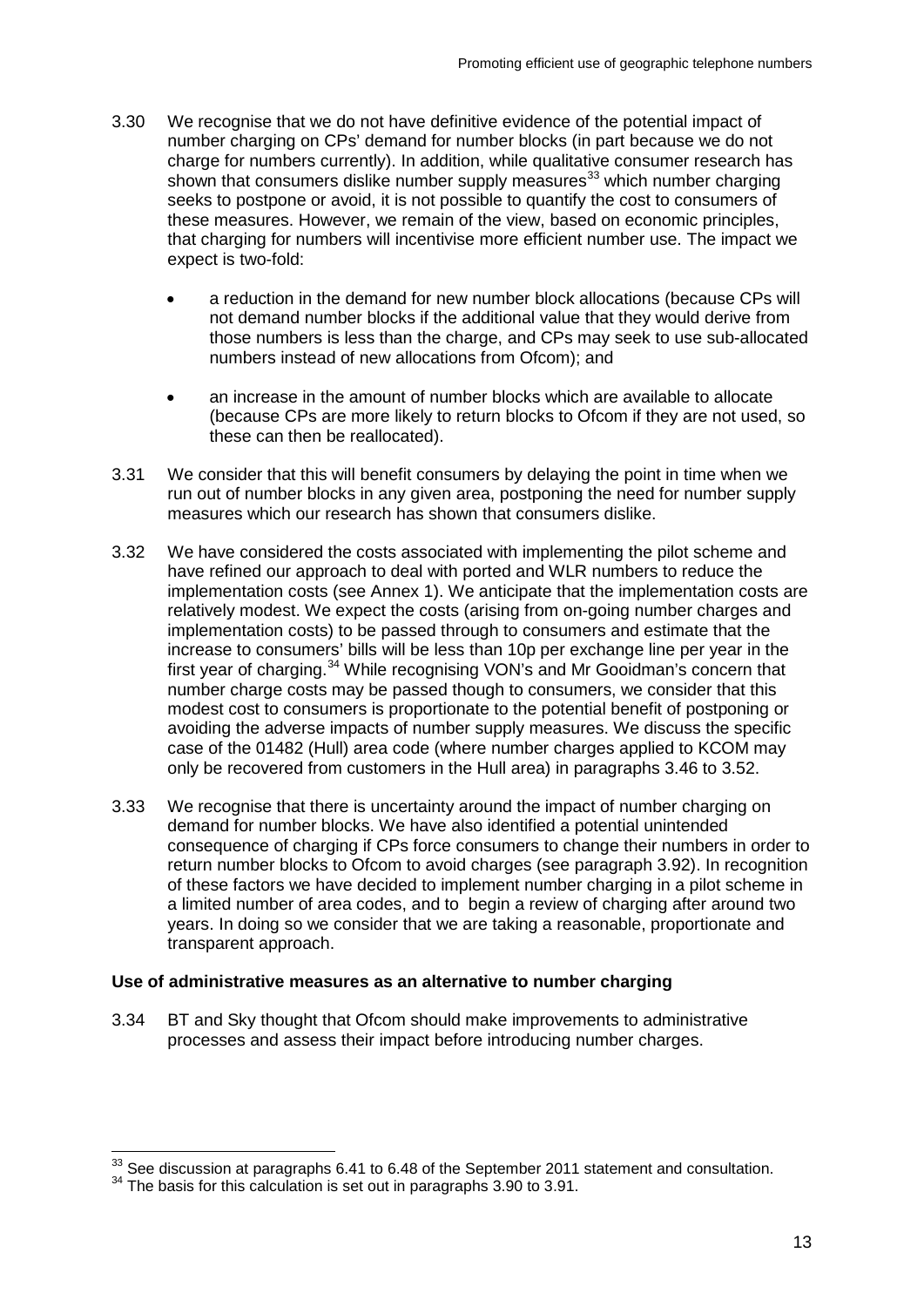- 3.35 We will continue to use administrative measures, such as conducting further number audits, to improve the utilisation of numbers as appropriate.<sup>[35](#page-16-0)</sup> However, while these measures could be helpful, we do not expect that they can deal with the problem of number block shortage in isolation.<sup>[36](#page-16-1)</sup> Unlike number charging, they would not provide an incentive for CPs to return unused number blocks or use the existing stock of numbers more efficiently.
- 3.36 Many number blocks were returned as a result of the number audits in 2011 and 2012, and this has alleviated the pressure of number block shortage in some area codes. The success of the audit may, at least in part, have been due to the proposed introduction of number charging (we first discussed introducing charges for numbers in November 2010). However, even after taking the result of the audit into account, we still forecast that 49 four-digit area codes will require number supply measures in the next ten years, and that 145 four-digit area codes will require number supply measures over the next 15 years. Therefore, number block shortage continues to be a pressing issue in some area codes and is likely to become a concern in a larger number of area codes over time.
- 3.37 In addition, as we have already audited the area codes subject to the most significant shortage a number of times and requested the return of unused number blocks, it is unlikely that further audits of these area codes would yield a significant further return of number blocks in the short-to-medium term. It is also the case that number audits are time-consuming and result in costs to CPs and to Ofcom.
- 3.38 We are reviewing our administrative processes for allocating geographic numbers and plan to consult on proposals later this year. As part of this process, we could try to enforce a more stringent administrative process so that only CPs which could demonstrate a clear requirement for numbers received allocations. However, we consider that it is more effective to provide CPs with an incentive to use numbers efficiently through a market mechanism rather than to rely solely on our administrative processes (which would require greater Ofcom involvement and inevitably involve an element of judgement based on imperfect information) to improve efficiency in CPs' use of numbers.
- 3.39 We will continue to consider the use of our powers to withdraw allocations of numbers. We note, however, that these powers are limited to particular situations, for example, where a CP has engaged in serious or repeated contraventions of the Numbering Conditions (section 61(3) of the Act). We therefore do not consider that it would be appropriate to rely only on these powers to enforce the return of number blocks to address number block shortage. Nevertheless, we continue to encourage CPs to return unused number blocks, particularly through our number audits.
- 3.40 We have considered allocating smaller number blocks to relieve number block shortage and we are implementing a limited roll out of allocations of 100-number blocks in 11 rural areas as part of this statement (see Section 4). At this stage it is not possible to roll out smaller number blocks on a more widespread basis because some CPs with legacy networks face technical constraints in routing calls to numbers allocated in smaller blocks, which means that CPs' ability to support such allocations needs to be assessed on an area-by-area basis. In addition, allocating 100-number

<span id="page-16-0"></span> $35$  We will also consult on introducing a reservation stage in the geographic number allocation process for some applicants (see paragraphs 1.15 to 1.17).

<span id="page-16-1"></span> $36$  See paragraphs 6.36 to 6.39 of the September 2011 statement and consultation and paragraphs 4.33 to 4.38 of the March 2012 consultation.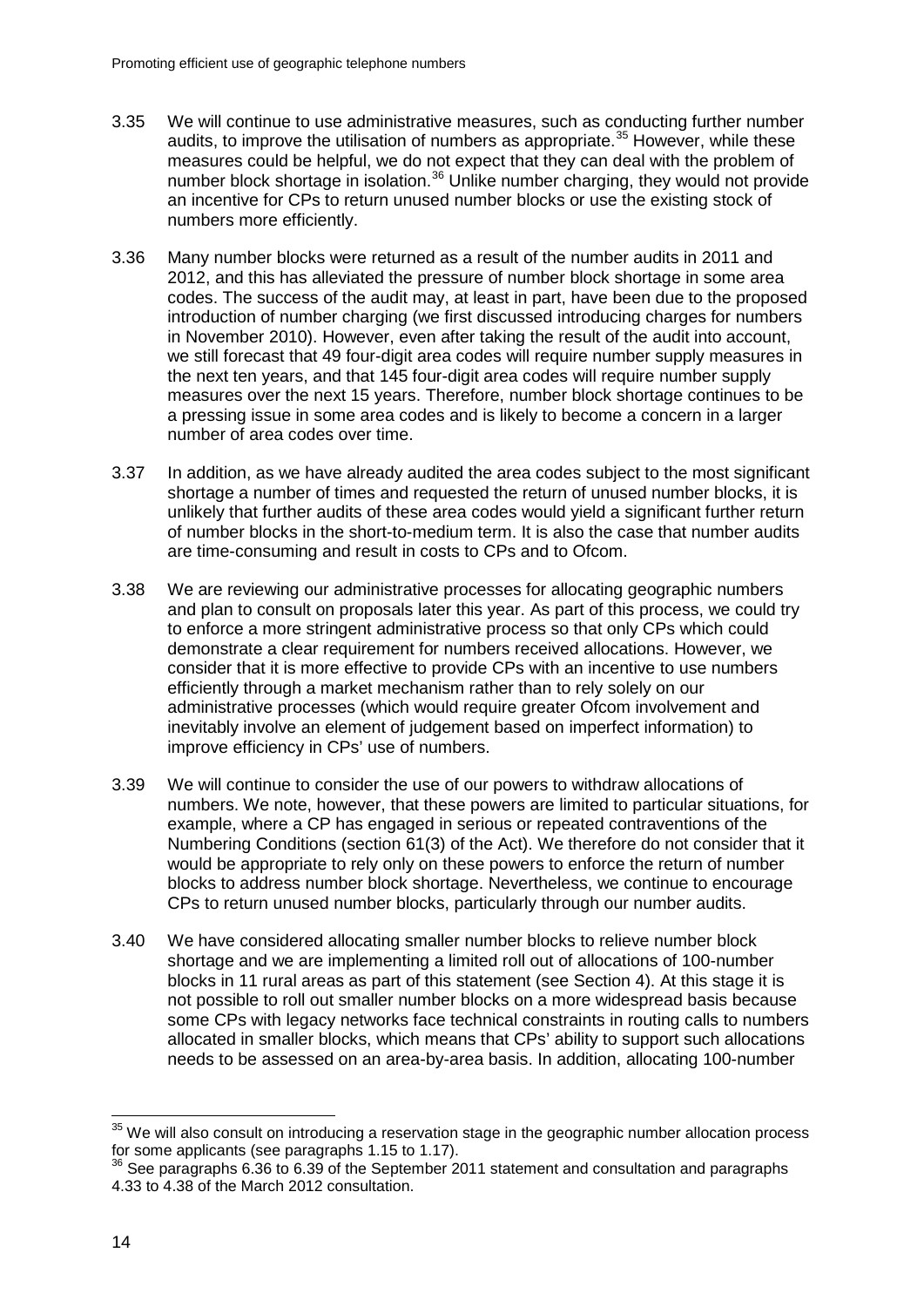blocks may not be practical in areas with large populations (where CPs would likely need multiple allocations of 100-number blocks).

3.41 We do not want to delay number charging until after any new administrative measures have been implemented because there is a danger that some area codes will run out of numbers, which an earlier introduction of charging could have postponed or prevented.

## **Area codes included in the pilot scheme**

- 3.42 In the September 2011 statement and consultation we proposed that the pilot scheme would include around 30 area codes with the fewest number blocks remaining available for allocation (excluding 11 five-digit area codes where we proposed to roll out a limited number of 100-number blocks). We selected area codes with the fewest number blocks remaining available for allocation because it is more likely that requesting a number block in these area codes will bring forward the need for supply measures in the short term. In selecting the pilot scheme threshold of around 30 area codes we took into account:
	- i) the need to ensure that the pilot scheme was sufficiently large to influence CPs' behaviour and uncover potential unintended consequences;<sup>[37](#page-17-0)</sup> and
	- ii) the need to limit the number of area codes included in the pilot scheme to reduce the impact of any unintended consequences, should they arise.
- 3.43 In the March 2012 consultation<sup>[38](#page-17-1)</sup> we discussed stakeholders' responses to that proposal and set out our final proposal that the pilot scheme would include 30 area codes with the fewest number blocks remaining available for allocation.
- 3.44 We estimate that the pilot scheme of 30 area codes will result in charges to 173 CPs, of which 116 CPs will be charged more than £1,000 per year. We estimate that  $f$ 2.1m of revenues will be raised  $39$
- 3.45 In Annex 2 we have published the list of area codes included in the pilot scheme; this is also included as an Annex to GC17 (see Annex 6 of this statement). In compiling the list of area codes with the fewest number blocks remaining available for allocation (and in estimating the expected revenues from number charges) we have taken the availability of number blocks as at 29 June 2012 and adjusted for number blocks which we expect to recover as part of the numbering audits but which have not yet been returned. The area codes included in the pilot scheme will remain fixed at least until after our review of the pilot scheme.<sup>[40](#page-17-3)</sup>

<span id="page-17-0"></span> $37$  One such unintended consequence might be CPs disconnecting consumers in order to return a low-utilised number block to Ofcom in order to avoid number charges.

<span id="page-17-2"></span><span id="page-17-1"></span><sup>&</sup>lt;sup>38</sup> See paragraphs 4.86 to 4.109 of the March 2012 consultation.  $\frac{39}{39}$  The estimated revenue raised from number charging is calculated as the amount of numbers allocated in the 30 pilot scheme area codes as at 29 June 2012 (and adjusted for expected block returns as part of the audit) multiplied by 10p per number. This represents the upper limit for number charge revenues because we are allowing a discount for ported and WLR numbers (discussed in Annex 1) and therefore the number charge revenues will be less than  $£2.1m$ .

<span id="page-17-3"></span> $40$  We consider that it is appropriate to continue charging where local dialling is closed in certain area codes in the pilot scheme (such as the 01202 Bournemouth area code), even if the additional supply of number blocks would mean that such area codes would no longer be in the top 30 area codes with the fewest blocks remaining available for allocation (see paragraph 6.134 of the September 2011 statement and consultation).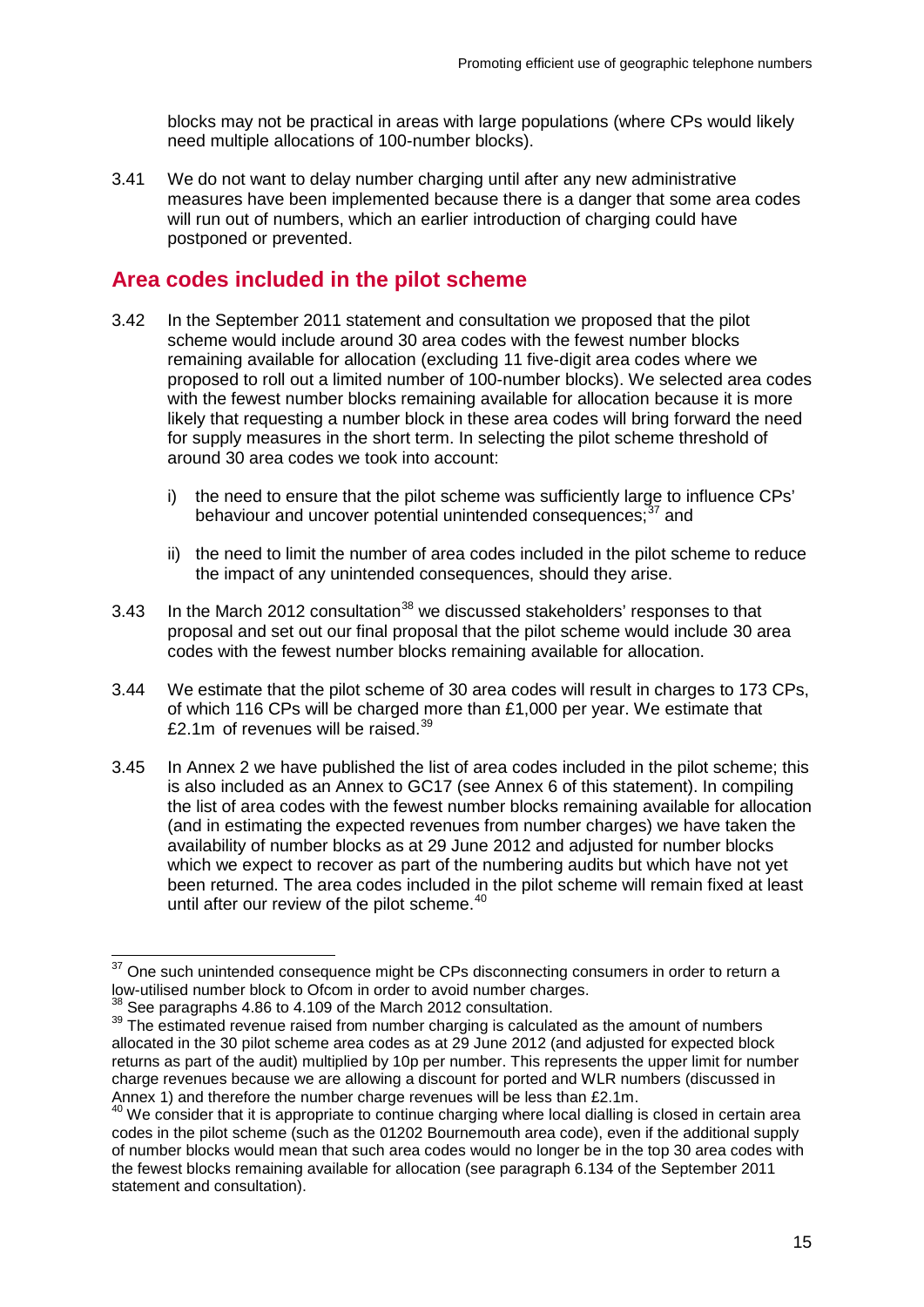## **Stakeholders' comments**

- 3.46 KCOM commented on the charging proposals in relation to KC which provides communications services in Hull and East Yorkshire (the Hull area). It noted that at the time of the March 2012 consultation the 01482 (Hull) area code was close to being included in the 30 area codes subject to charging. It was concerned about the impact of including the 01482 area code in the pilot scheme.
- 3.47 KCOM noted that the expectation is that number charge costs will ultimately be passed through to consumers in the form of increased line rental charges and, because CPs tend to adopt national pricing, we assume that number charge costs will be spread across the national customer base. KCOM considered that this assumption does not hold for KC because it only offers services in the Hull area. Thus, if number charging was applied in the Hull area code, then KC could recover this cost just across KC customers in the Hull area. KCOM estimated that the increase in line rental charge for KC customers would be more than 20p per exchange line per year, compared to the average of 6p per exchange line per year where charges for the 30 pilot scheme area codes are spread across the national customer base.[41](#page-18-0) KCOM believed that the specific impact in the Hull area warrants additional consideration prior to the inclusion of the Hull area code in the pilot scheme. It urged Ofcom to undertake a formal audit before establishing the area codes included in the pilot scheme and noted that, according to information on the numbering database available on the Ofcom website, there were potentially 43 unused 1,000-number blocks within allocated 10,000-number blocks in the 01482 area code that could be withdrawn.

## **Ofcom's response**

- 3.48 We have updated the list of area codes included in the pilot scheme based on the latest available information as at 29 June 2012. While the list has not changed significantly relative to the indicative list published in Annex 4 of the March 2012 consultation, five area codes have changed,  $42$  and we can confirm that the 01482 area code is now included in the pilot scheme.
- 3.49 The method for selecting the area codes included is set out above (see paragraph 3.42).[43](#page-18-2) In the 01482 area code we estimate that there are 123 blocks available for allocation, and we note that it is forecast to run out of numbers for allocation in 2018 i.e. there is a prospect that number supply measures will be required in the medium term.
- 3.50 We have already conducted a number block audit for all the area codes included in the pilot scheme and many CPs have returned unused number blocks. As noted in paragraph 3.39 above, our powers to withdraw number blocks are limited to particular situations.
- 3.51 We recognise KCOM's concern that number charges levied on KCOM for allocations in the 01482 area code may only be spread across its customers in the Hull area rather than on a national basis. If KCOM passes its number charge costs through to the customers it serves in the Hull area we estimate that the average increase to the bill will be 24p per line per year (KCOM has not provided any information on the

<span id="page-18-1"></span><span id="page-18-0"></span><sup>&</sup>lt;sup>41</sup> See paragraph 4.154 of the March 2012 consultation.<br><sup>42</sup> There are a number of reasons for this, including ongoing allocations to CPs and because CPs have returned number blocks in some area codes.

<span id="page-18-2"></span> $^{43}$  See also paragraphs 4.100 and 4.101 of the March 2012 consultation.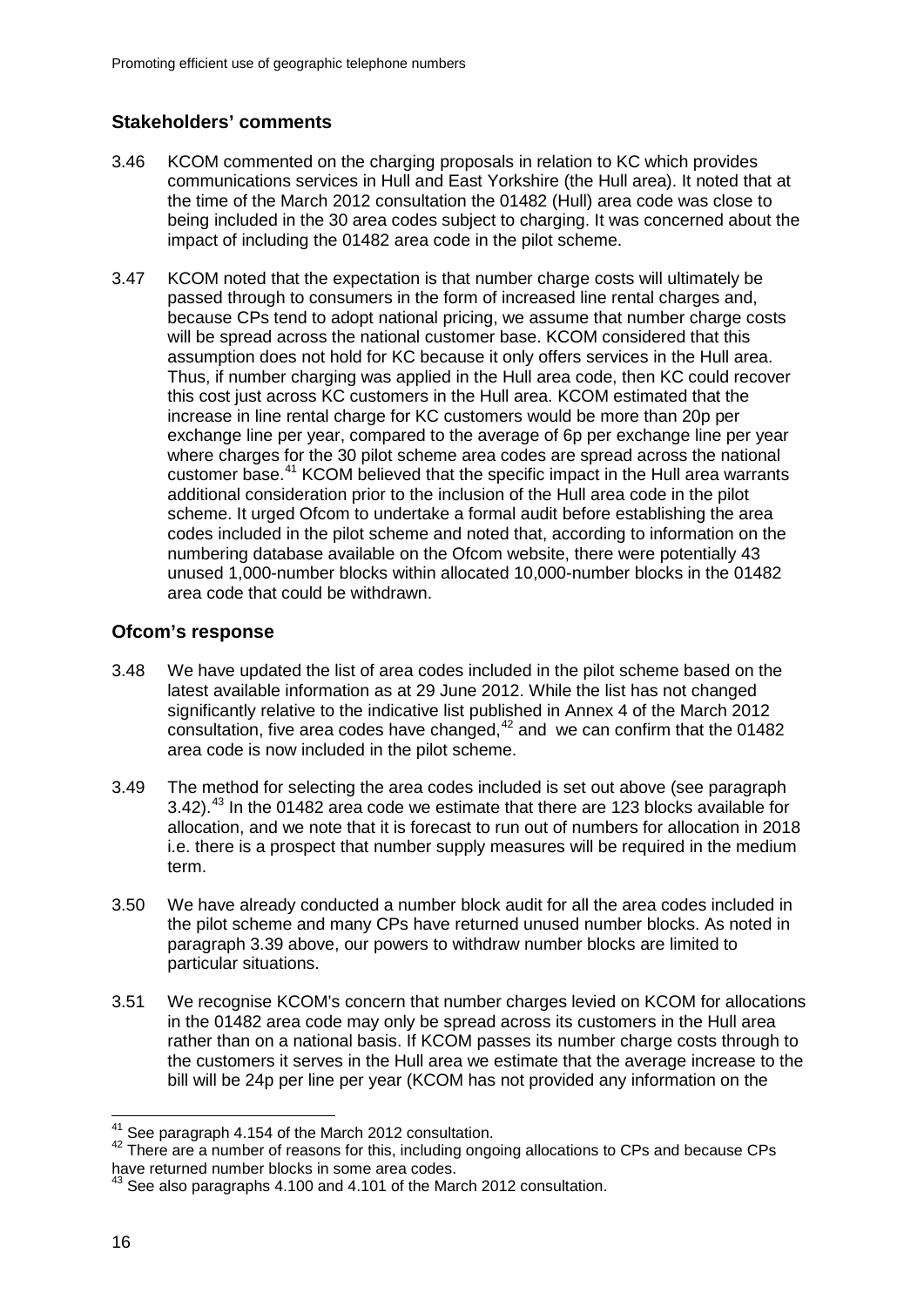costs of implementing number charges).<sup>[44](#page-19-0)</sup> While this is higher than the estimated increase in the average bill of 6p per line per year obtained under the assumption that number charges for the 30 pilot areas are spread across the national customer base, it still only represents 0.2 per cent of KCOM's average revenue per line for the provision of analogue exchange line services in the Hull area.[45](#page-19-1) We consider that this is a relatively modest increase in customers' bills, and do not consider that it would be appropriate to exclude the Hull area from the charging pilot for this reason as KCOM suggests.

3.52 We recognise that number charging is likely to have different impacts across CPs (see also the discussion of small versus larger CPs below). However, we think a differential treatment of particular area codes or CPs risks introducing unwarranted discrimination and increasing complexity.

## **Review of the pilot scheme**

- 3.53 In the March 2012 consultation we proposed that we would review the pilot scheme around two years after its launch. We noted that we would continue to levy charges in the pilot scheme area codes while the review is ongoing and this was also likely to be the case following the review unless material unintended consequences arose.
- 3.54 As regards assessing the impact of number charging, we noted that the following types of evidence could be relevant:
	- the quantity of number blocks returned in area codes where charging is implemented compared with other area codes (over the same time period);
	- the quantity of new number blocks allocated in area codes subject to charging compared with other area codes (over the same time period);
	- the profile of demand for number blocks over time in area codes where charging is introduced, i.e. the quantity of blocks allocated before and after the introduction of charging;
	- the development of sub-allocation<sup>[46](#page-19-2)</sup> arrangements between CPs (e.g. any increase in the number of CPs offering or taking sub-allocated numbers after the introduction of charging); and

<span id="page-19-0"></span><sup>&</sup>lt;sup>44</sup> The average increase to the bill is calculated by dividing KCOM's number charges for allocations in the 01482 (Hull) area code by the number of lines it provides. We estimate KCOM's charge for number allocations in the 01482 area code at £44,700 per year (based on a 10p per number charge, and number allocations at June 2012) - Source: Ofcom's National Numbering Scheme database, geographic numbers, code and number blocks - 1400 00 to 1599 99 available at [http://www.ofcom.org.uk/static/numbering/index.htm#geog1.](http://www.ofcom.org.uk/static/numbering/index.htm#geog1)

KCOM provided around 187,000 exchange lines (analogue, ISDN2 and ISDN30) in the Hull area in 2010/11 - Source: KCOM Group PLC Regulatory Financial Statements available at http://www.kcomplc.com/docs/regulatory-pdf/final\_statements\_2011.pdf

<span id="page-19-1"></span>http://www.kcomplc.com/docs/regulatory-paraments\_completed at 2011 in 45 We estimate KCOM's average revenue per line for analogue exchange line services at £111 in 2010/11 (this excludes any revenues from call origination or call termination). KCOM reported revenues at £20.3m for analogue exchange line services and provided 182,560 analogue exchange lines in 2010/11. Source KCOM Group PLC Regulatory Financial Statement 2011, p 11-12.

<span id="page-19-2"></span><sup>&</sup>lt;sup>46</sup> Sub-allocation is a commercial agreement between CPs, where one CP uses numbers which are allocated to a different CP. Sub-allocation may provide CPs with a mechanism to recover some of the cost associated with number charges. Sub-allocation was discussed in paragraphs 6.84 to 6.102 of the September 2011 statement and consultation.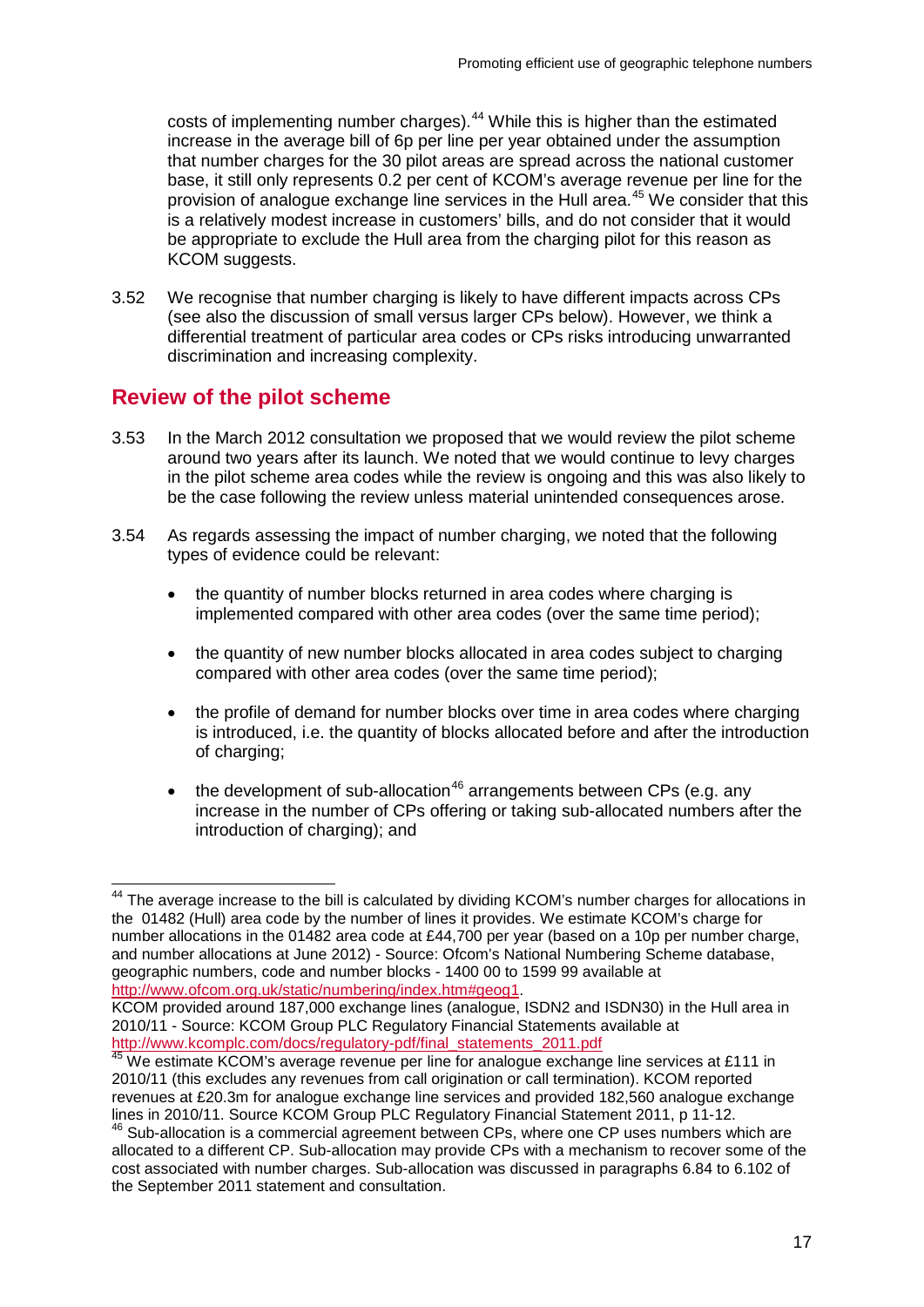- whether charging had resulted in any unintended consequences (e.g. CPs disconnecting consumers to return number blocks).
- 3.55 We stated that another factor that we could consider is whether the introduction of charging for geographic numbers affects demand for other types of numbers, e.g. non-geographic numbers such as the 03 UK-wide number range.
- 3.56 We also noted that we plan to consult on administrative measures which may reduce the demand for number blocks (see paragraphs 1.15 to 1.17). Any changes arising from this consultation are likely to be implemented around the same time as the charging scheme, so it may be difficult to determine with precision whether number block returns and changes in the demand for number blocks are attributable to administrative measures, charging or a combination of the two.
- 3.57 In the March 2012 consultation we discussed comments on the assessment and review of the pilot scheme in response to the September 2011 statement and consultation.[47](#page-20-0) These responses did not cause us to change our proposals. Some stakeholders made further comments on the review of the pilot scheme in response to the March 2012 consultation, and we discuss these comments below.

## **Stakeholders' comments**

- 3.58 Virgin Media considered that if the charging scheme is a pilot (as opposed to a limited roll out of number charging) then if charging does not materially reduce number block demand in the pilot area codes it should be withdrawn. Otherwise Virgin Media thought that number charging would be an unnecessary and irrational tax on consumers. It thought that Ofcom's intention to continue to levy charges unless material unintended consequences arose was the wrong basis on which to continue to charge for numbers. It thought that Ofcom should justify why the charging regime itself resulted in material benefits and reduced demand for number blocks, and should not assume that success is framed by an absence of harm and unintended consequences.
- 3.59 BT was unclear as to how the success of the pilot scheme would be assessed and considered it unsatisfactory that we have not set out more definitive success criteria. It considered that we would not be able to differentiate between blocks returned because of the number charge and blocks that would have been returned had Ofcom worked with the industry to recover those needed to meet demand without charges being in place. It thought that this made it difficult to assess the impact of number charging (e.g. establishing the correct counterfactual), and our approach meant that charging could continue even if the case for it had not been proven against an absence of charging. In light of this, BT suggested that Ofcom should wait and see whether administrative measures are effective before introducing number charging, or should at least delay the pilot scheme until after the administrative measures have been implemented so that Ofcom can assess the impact of the pilot scheme in isolation.
- 3.60 BT and Magrathea commented that Ofcom should carry out a further consultation if (after the pilot scheme) we propose that number charging is extended to other area codes.

<span id="page-20-0"></span><sup>&</sup>lt;sup>47</sup> See paragraphs 4.181 to 4.192 of the March 2012 consultation.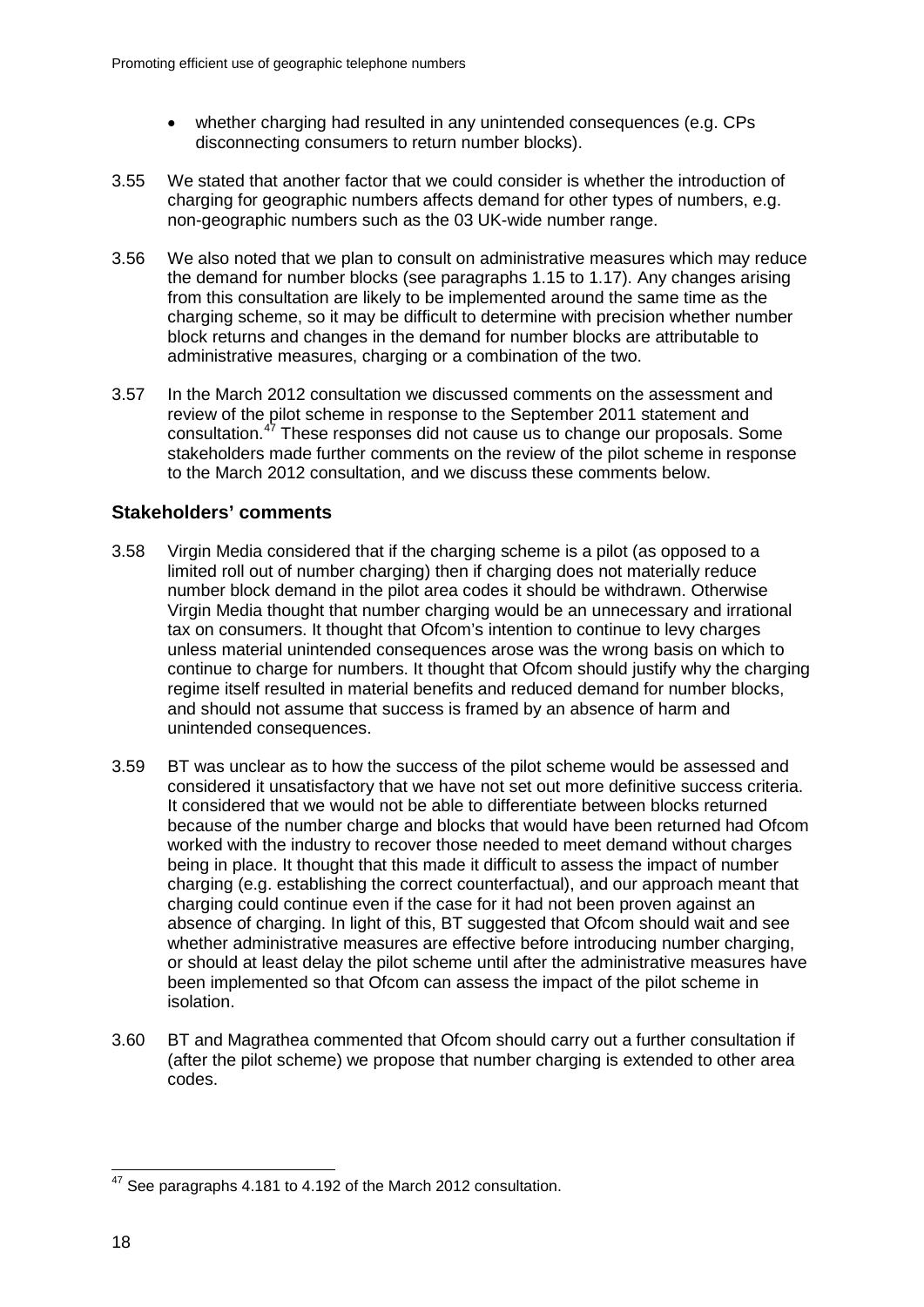## **Ofcom's response**

#### Review of the pilot scheme

- 3.61 We intend to begin a review of the pilot scheme around two years after launch and intend that we will evaluate it in the round taking into account the types of evidence referred to in paragraph 3.54 above, if available, to assess the impact of charging on demand for number blocks. As discussed in the March 2012 consultation, we do not think it would be meaningful to provide a more definitive list of 'success criteria' for the pilot scheme.<sup>[48](#page-21-0)</sup>
- 3.62 As part of the scope of that review we will consult on the future of geographic number charging, and we anticipate that we will consider a range of options including, if appropriate, removing number charging altogether, continuing to charge in a specified number of area codes and rolling out charging to all four-digit area codes.

#### Introduction of number charging and administrative measures at the same time

- 3.63 BT noted that it would be difficult to determine the impact of charging when it is introduced alongside other administrative measures and suggested that we delay the pilot scheme until after the administrative measures are implemented. We agree that both may influence CPs' behaviour to some extent, and that this could complicate the assessment of the impact of number charging on behaviour. However, as discussed in paragraphs 3.34 to 3.41 above, we do not consider that it would be appropriate to delay the introduction of number charging until after any new administrative measures have been implemented because there is a danger that some area codes will run out of numbers, which an earlier introduction of charging could have postponed or prevented.
- 3.64 In addition, we do not consider that administrative measures alone are sufficient to manage number scarcity for the reasons discussed above and in the September 2011 statement and consultation.<sup>[49](#page-21-1)</sup>

# **Impact of pilot scheme on CPs**

- 3.65 As required by section 47(2) of the Act, we have to ensure that our decision to charge CPs 10p per year per allocated number in the pilot scheme area codes is proportionate to what it is intended to achieve and that it will not discriminate between CPs, or that any potential discrimination can be justified.
- 3.66 In this sub-section we discuss three areas:
	- the impact on small CPs and new entrants compared with larger CPs;
	- the use of numbers by a CP under a regulated arrangement; and
	- administrative costs of implementing number charging in the pilot scheme.
- 3.67 We have assessed the potential impact of the pilot scheme on CPs and on competition and consider that the impact will be relatively small:

<span id="page-21-1"></span><span id="page-21-0"></span><sup>&</sup>lt;sup>48</sup> See paragraphs 4.185 to 4.186 of the March 2012 consultation.<br><sup>49</sup> See paragraphs 6.36 to 6.39 of the September 2011 statement and consultation.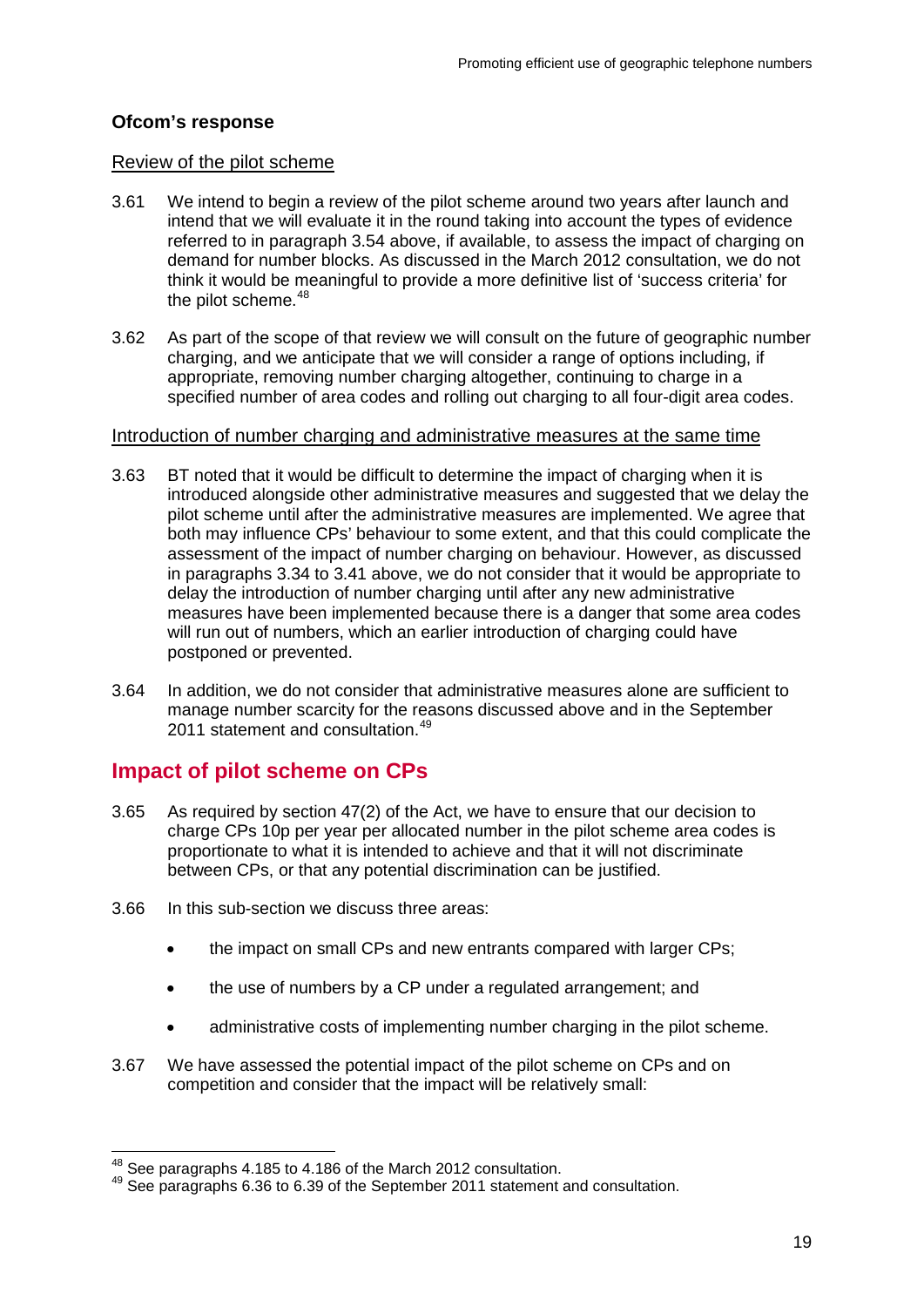- we estimate that the revenues from the pilot scheme will be around  $£2.1m^{50}$  $£2.1m^{50}$  $£2.1m^{50}$  per year which compares to total fixed line revenues of £8,948m in 2011.<sup>[51](#page-22-1)</sup> This means that number charges would only represent 0.02 per cent of CPs' total revenues in 2011;
- looking at the potential cost per line we estimate that the effect of the number charge is also likely to be modest. For illustrative purposes, a CP with an average 50 per cent number utilisation rate<sup>[52](#page-22-2)</sup> would need to recover 20p per fixed line per year from end users.<sup>[53](#page-22-3)</sup> This compares with wholesale costs per line of £99 per year.<sup>[54](#page-22-4)</sup> Therefore, in this example, number charging would only add 0.2 per cent to fixed line costs (excluding the retail costs) per line;
- based on the information provided by CPs we anticipate the costs of implementing number charges to be relatively modest; and
- we anticipate that number charges in the pilot scheme will apply to 173 CPs with 146 receiving an annual bill of £5,000 or less.
- 3.68 We have discussed the impact on CPs (including stakeholders' comments) in detail in the previous consultations.<sup>[55](#page-22-5)</sup> In our view, given the limited impact of introducing number charges in a pilot scheme, as summarised above, the measure is proportionate. Where there is any potential for discrimination between CPs, we believe this is justified taking account of the purpose of the scheme to incentivise the efficient use of numbers and the aim to reduce costs to CPs and to Ofcom (and thereby to consumers) in implementing and administering the pilot scheme.

## **Impact on small CPs and new entrants compared with larger CPs**

- 3.69 In the previous consultations we acknowledged that number charging could affect CPs with lower number utilisation more than CPs with higher utilisation rates. This is because the number charge would apply to every number in a block, but CPs with lower block utilisation have fewer numbers which are actually in use, and fewer customers over which to spread the cost of number charges.
- 3.70 We concluded that, on average, it was likely that larger CPs would have higher utilisation than smaller CPs, but that this was not always the case. In the September 2011 statement and consultation, we calculated the impact of our preferred approach to number charging (i.e. a charge of 10p per number per year for 30 pilot scheme area codes) in relation to gross revenues for the sample of small and medium CPs who responded to an informal information request (issued before the November 2010

<span id="page-22-0"></span> <sup>50</sup> See footnote 39.

<sup>51</sup> [http://stakeholders.ofcom.org.uk/binaries/research/cmr/telecoms/q4-2011.pdf,](http://stakeholders.ofcom.org.uk/binaries/research/cmr/telecoms/q4-2011.pdf) table 1.

<span id="page-22-2"></span><span id="page-22-1"></span><sup>&</sup>lt;sup>52</sup> A number is deemed to be 'utilised' if it is actively in service or reserved for a specific customer. Numbers which are used to serve customers by a CP different from the number block range holder, e.g. numbers which are ported, sub-allocated or used to provide wholesale line rental, are utilised.<br><sup>53</sup> Being the cost per 1,000 number block of £100 divided by 500 customers.<br><sup>54</sup> For this illustration we have taken th

<span id="page-22-4"></span><span id="page-22-3"></span>costs. For more advanced wholesale lines the charge is greater. Source: [http://www.openreach.co.uk/orpg/home/products/pricing/loadProductPriceDetails.do?data=vZC%2BG](http://www.openreach.co.uk/orpg/home/products/pricing/loadProductPriceDetails.do?data=vZC%2BGHIiu80GtUKWLu%2BtzAfqMZEuYNVwUnHGezzgOd1UNeIS4WkJBRh6z%2FRUAIt8maxtgrEro1A7%0Aw5V8nzAZpQ%3D%3D) [HIiu80GtUKWLu%2BtzAfqMZEuYNVwUnHGezzgOd1UNeIS4WkJBRh6z%2FRUAIt8maxtgrEro1A7%](http://www.openreach.co.uk/orpg/home/products/pricing/loadProductPriceDetails.do?data=vZC%2BGHIiu80GtUKWLu%2BtzAfqMZEuYNVwUnHGezzgOd1UNeIS4WkJBRh6z%2FRUAIt8maxtgrEro1A7%0Aw5V8nzAZpQ%3D%3D)

<span id="page-22-5"></span>[<sup>0</sup>Aw5V8nzAZpQ%3D%3D.](http://www.openreach.co.uk/orpg/home/products/pricing/loadProductPriceDetails.do?data=vZC%2BGHIiu80GtUKWLu%2BtzAfqMZEuYNVwUnHGezzgOd1UNeIS4WkJBRh6z%2FRUAIt8maxtgrEro1A7%0Aw5V8nzAZpQ%3D%3D)<br>
55 See paragraphs 6.72 to 6.98 of the November 2010 consultation, paragraphs 6.188 to 6.227 of the September 2011 statement and consultation and paragraphs 4.110 to 4.146 of the March 2012 consultation.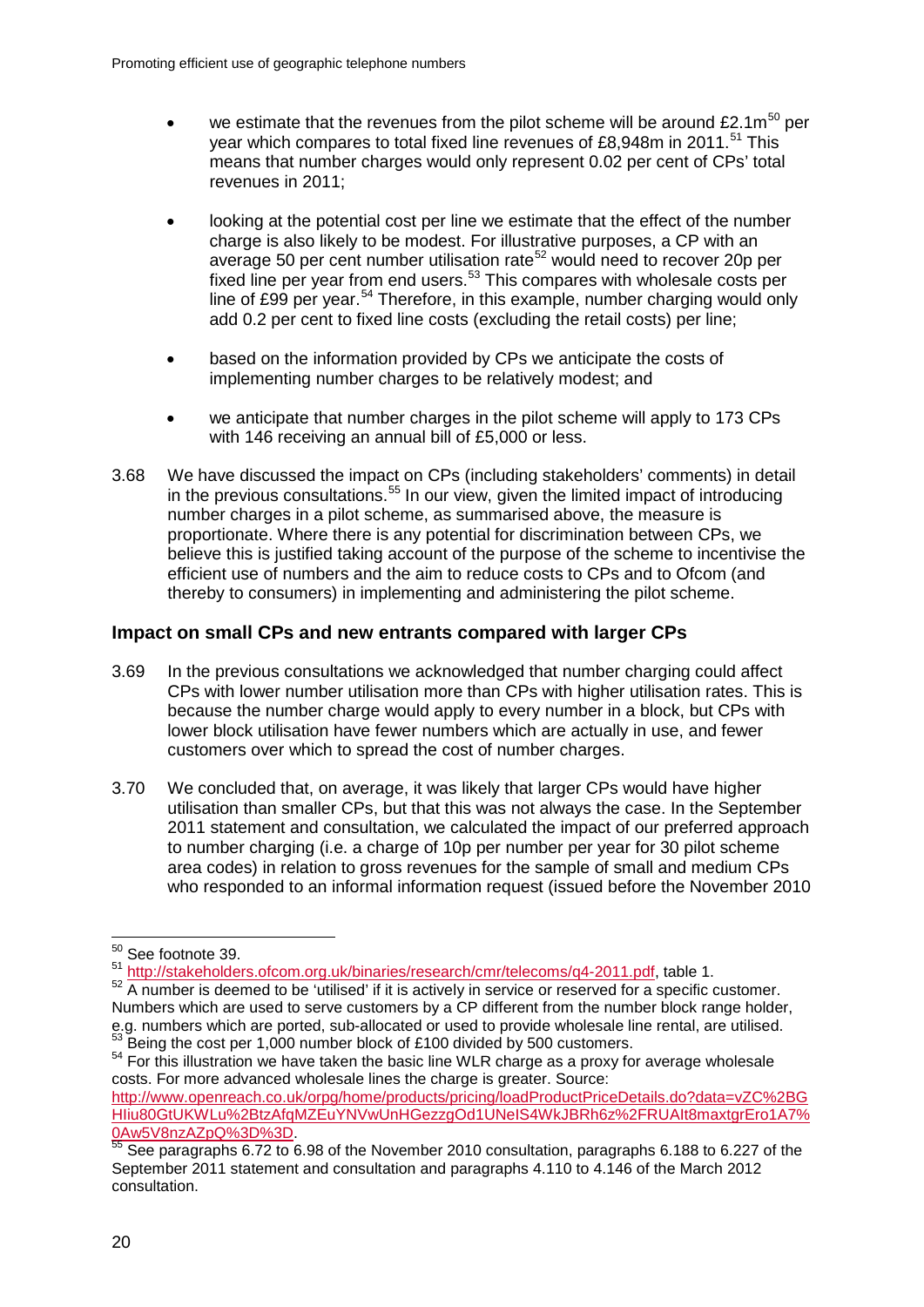consultation). [56](#page-23-0) Twenty of the 34 CPs that provided information had number allocations in the proposed pilot scheme area codes. A 10p per number annual charge would be equivalent to less than one per cent of gross annual revenues for 17 of these 20 CPs. For the remaining three CPs, the estimated impact would amount to between one and two per cent of gross annual revenues. We therefore concluded that our preferred option would appear unlikely to have a significant disruptive impact on CPs' businesses.

- 3.71 We also noted two ways in which CPs could mitigate the impact of low utilisation. First, CPs could return any unused number blocks to avoid charges. Second, CPs with low utilisation of partially-utilised blocks may be able to reduce the impact of charging by sub-allocating numbers to other CPs and charging for this so as to offset the charges for which they were liable.
- 3.72 We thought that new entrants that only require a few numbers in an area might find it more cost effective to obtain numbers via sub-allocation from other CPs rather than by applying for number blocks from Ofcom. Telephony Services Limited noted in its response to the November 2010 consultation that "*Sub-allocation is currently a*  widely used access to the market for many new entrants".<sup>[57](#page-23-1)</sup> We also noted that it might be appropriate for small CPs/new entrants with innovative services to use other types of number for which we are not currently proposing to charge.

## Stakeholders' comments

- 3.73 In response to the March 2012 consultation VON made further comments about the impact of number charging on smaller CPs and new entrants. It thought that the additional burden of number charging would create a barrier to entry with negative effects for competition, may entrench traditional business models, cost and revenue structures and retail charging mechanisms already in place, and would have a disproportionate impact on smaller CPs versus traditional CPs for whom the number charges would be close to negligible.
- 3.74 VON disagreed with our suggestion that it might be appropriate for small CPs/new entrants with innovative services to use other types of number for which we are not currently proposing to charge. It noted that the European Union regulatory framework for electronic communications requires numbers to be made available to all public electronic communications services and that the European Commission's information and consultation document on the treatment of Voice over Internet Protocol stated that, "*Any undertaking providing or using electronic communications networks or services has the right to use numbers." [58](#page-23-2)*

## Ofcom's response

3.75 We looked at the impact of introducing number charges for a sample of small and medium sized CPs and we concluded that it would appear unlikely to have a significant disruptive impact on those CPs' businesses (see paragraph 3.70). We

<span id="page-23-0"></span> $56$  See paragraphs 6.221 and 6.222 of the September 2011 statement and consultation.<br> $57$  Page 6 of the Telephony Services Limited response to the November 2010 consultation.

<span id="page-23-2"></span><span id="page-23-1"></span><sup>&</sup>lt;sup>58</sup> European Commission (2004) Commission Staff Working Document on the treatment of Voice over *Internet Protocol (VoIP) under the EU Regulatory Framework. An Information and Consultation Document*. Available at,

[http://ec.europa.eu/information\\_society/policy/ecomm/doc/library/working\\_docs/406\\_14\\_voip\\_consult](http://ec.europa.eu/information_society/policy/ecomm/doc/library/working_docs/406_14_voip_consult_paper_v2_1.pdf) paper\_v2\_1.pdf section 7.1.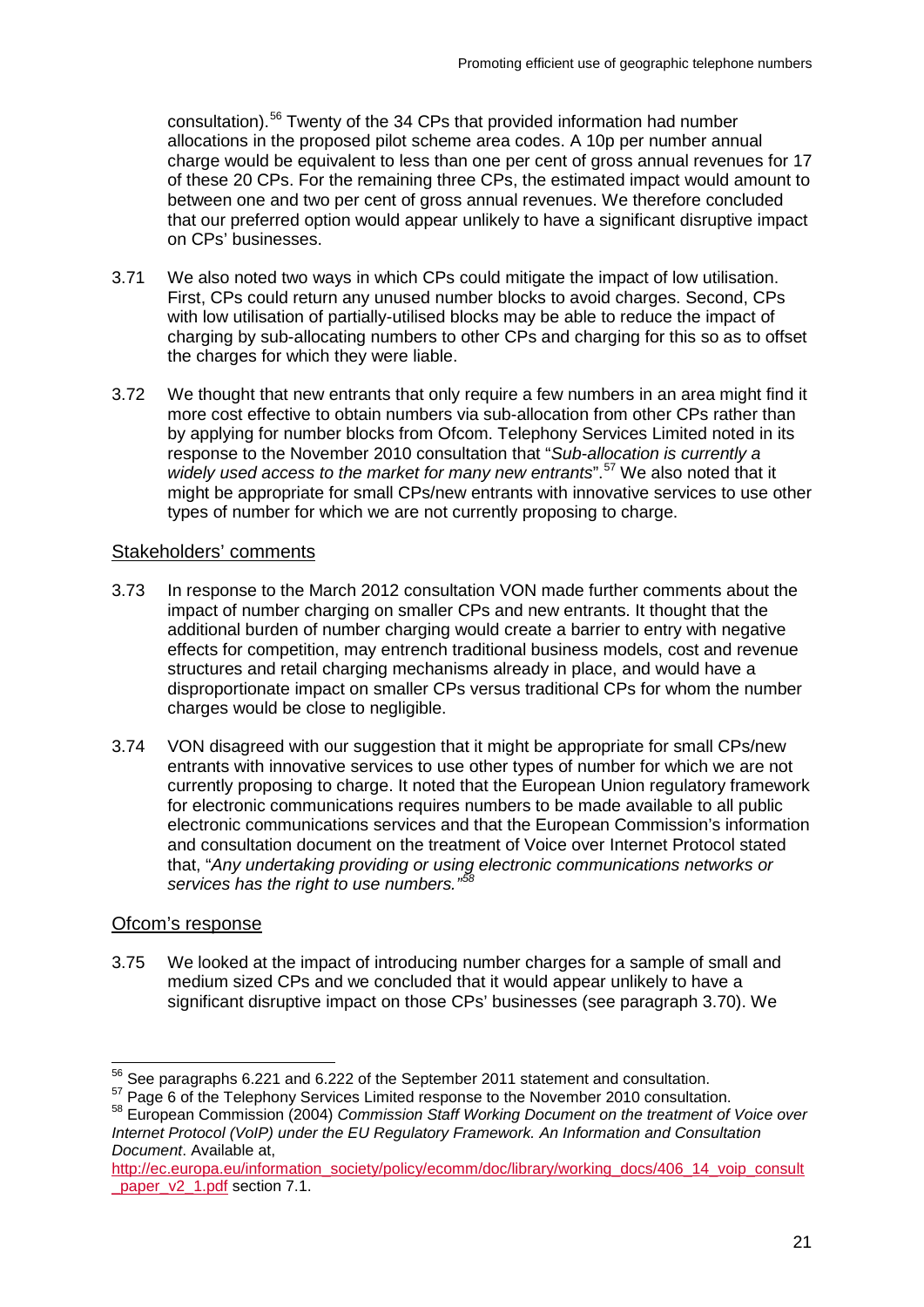suggested a number of ways that CPs could mitigate the impact of low utilisation – that is, to be more efficient in their use of numbers.

- 3.76 The total charge that would be payable to have a 1,000-number block in each of the pilot scheme area codes would be £3,000 per year.<sup>[59](#page-24-0)</sup> We do not consider that a charge of this magnitude is a significant barrier to entry.
- 3.77 The discount approach we are proposing to adopt (see further paragraphs 3.81 to 3.86 and Annex 1) has the effect that CPs who rent wholesale exchange lines from BT (i.e. through the use of external WLR) would not be charged. Therefore, small CPs that only use WLR with numbers allocated to BT would not face any number charges.
- 3.78 Even in the unlikely event that number charging contributes to a CP's decision to exit the market or consolidate, we consider that this would be unlikely to have a significant impact on consumer choice or competition given that over 300 CPs have been allocated geographic numbers.<sup>[60](#page-24-1)</sup>
- 3.79 To the extent that number charging does have a larger impact on CPs with a lower utilisation rate, we consider that this is justified since the principal objective of introducing number charging is to provide incentives for CPs to become more efficient in the utilisation of numbers.
- 3.80 To clarify, we will continue to make geographic numbers available to all CPs who meet the application criteria. However, the introduction of charging for geographic numbers may mean that some CPs find it more cost effective and efficient to consider supplementary arrangements (e.g. sub-allocation) or the use of other types of numbers to provide their services. This will be a commercial decision for each operator.

## **Use of numbers by a CP under a regulated arrangement**

- 3.81 There are cases where, pursuant to a regulatory requirement, the telephone number that a CP uses to provide a service to a customer is allocated by Ofcom to a different CP.[61](#page-24-2) This is the case where:
	- the customer's number has been ported from one CP to another  $CP a$  ported number remains allocated to the CP (known as the range holder) which was allocated the relevant block of numbers by Ofcom, even though another CP (known as the recipient provider) is using the number to provide a service to the customer; and
	- the exchange line is supplied using BT's Wholesale Line Rental (WLR) services – WLR lines are usually attached to a number allocated to BT (the range holder), but it is the CP that provides the service to the customer (the retail CP) that uses the number.
- 3.82 In this sub-section we summarise our decision regarding the treatment of ported and WLR numbers for the pilot scheme. A more detailed discussion (including a discussion of stakeholders' comments) is provided in Annex 1.

<span id="page-24-1"></span><span id="page-24-0"></span><sup>&</sup>lt;sup>59</sup> Given by: 10p per number x 1,000 numbers x 30 area codes.<br><sup>60</sup> Source: Ofcom's National Numbering Scheme database (CPs with geographic number allocations).<br><sup>61</sup> This excludes sub-allocated numbers which involve a com

<span id="page-24-2"></span>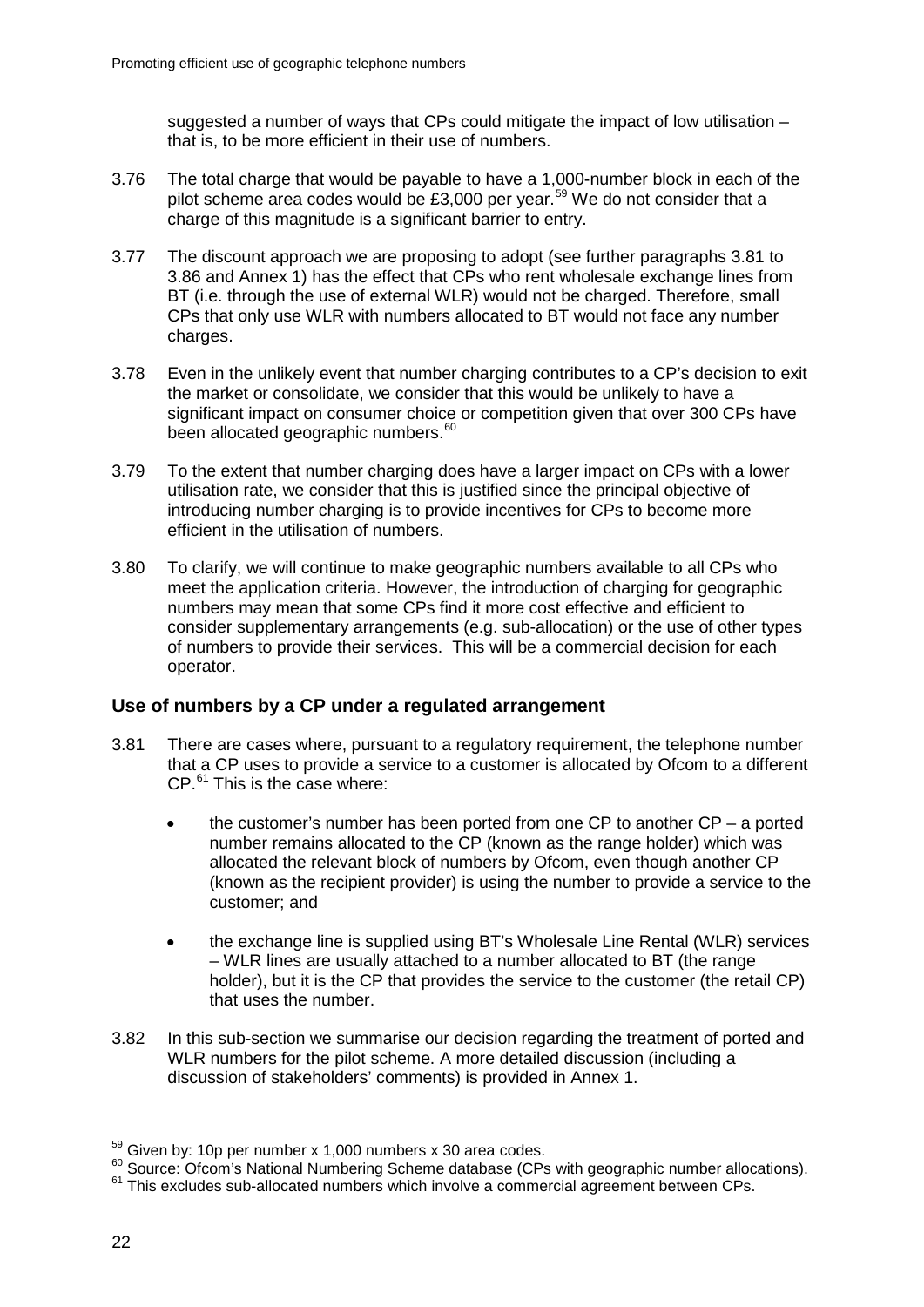- 3.83 In the November 2010 consultation we set out that in both cases we would expect the range holder to pay the number charge to Ofcom, even where some or all of the numbers are used by other CPs. Administratively this is simpler (with lower costs for Ofcom and CPs) than attempting to identify the CP using each individual number and recovering the number charge from it. We also considered that as the range holder is not able to benefit from using allocated numbers due to regulatory requirements, it would be appropriate for the range holder to recover reasonable costs associated with number charging. We proposed some guidance for cost recovery in these circumstances in the November 2010 consultation.<sup>[62](#page-25-0)</sup>
- 3.84 Stakeholders' responses to the November 2010 consultation indicated that the recovery of charges by the range holder from the CPs using ported/WLR numbers would be costly to implement because changes to their IT systems would be required to calculate bills. Therefore, we proposed two new options in the September 2011 statement and consultation.<sup>[63](#page-25-1)</sup> One of those options (the 'discount approach') did not involve the range holder recovering costs from the CP using the ported/external WLR number.<sup>64</sup> Instead, the range holder would provide Ofcom with a list of ported numbers<sup>[65](#page-25-3)</sup> and numbers used for external WLR services, and we would apply a discount to the range holder's number charge bill for those numbers. The discount approach would be on an 'opt in' basis, i.e. CPs could choose whether to apply for it or not. If a CP failed to provide the necessary information to claim the discount it would be forgone.
- 3.85 In response to the September 2011 statement and consultation, stakeholders were broadly supportive of the discount approach and indicated that it would reduce the cost and complexity of implementing number charging significantly (see Annex 3 of the March 2012 consultation for a full discussion). Some CPs commented that under the discount approach CPs were not charged for their use of ported/external WLR numbers and this was a potential concern because it meant that CPs would be able to 'free-ride' when their business relied heavily on ported and external WLR numbers. We recognised this concern and its relevance for the requirement that our approach minimises any potential for discrimination between CPs. However, on balance we considered in the March 2012 consultation that our approach was justified for the following reasons:[66](#page-25-4)
	- administratively, it is a simpler and more cost effective solution (for CPs and Ofcom) than identifying the CP using each number and recovering the number charge from it:
	- recipient CPs using ported/external WLR numbers do not manage or influence the efficient use of the allocated number block which is the underlying rationale for the number charging; and

<span id="page-25-0"></span> $62$  See Annex 4 of the November 2010 consultation.<br> $63$  See Annex 5 of the September 2011 statement and consultation.

<span id="page-25-2"></span><span id="page-25-1"></span> $64$  The discount applies only to WLR lines provided to CPs outside the BT Group (referred to as external WLR lines). No discount applies to WLR lines provided by Openreach to other businesses within the BT Group (e.g. lines used by BT Retail or Plusnet). This is because in the case of such lines BT retains the retail customer relationship and is able to recover the cost of number charges from the end customer.

<span id="page-25-3"></span><sup>65</sup> General Condition 18 on Number Portability obliges CPs to provide Ofcom with information on ported numbers and the recipient provider if requested to do so.

<span id="page-25-4"></span> $^{66}$  For a more detailed discussion see paragraphs A3.25 to A3.37 of the March 2012 consultation.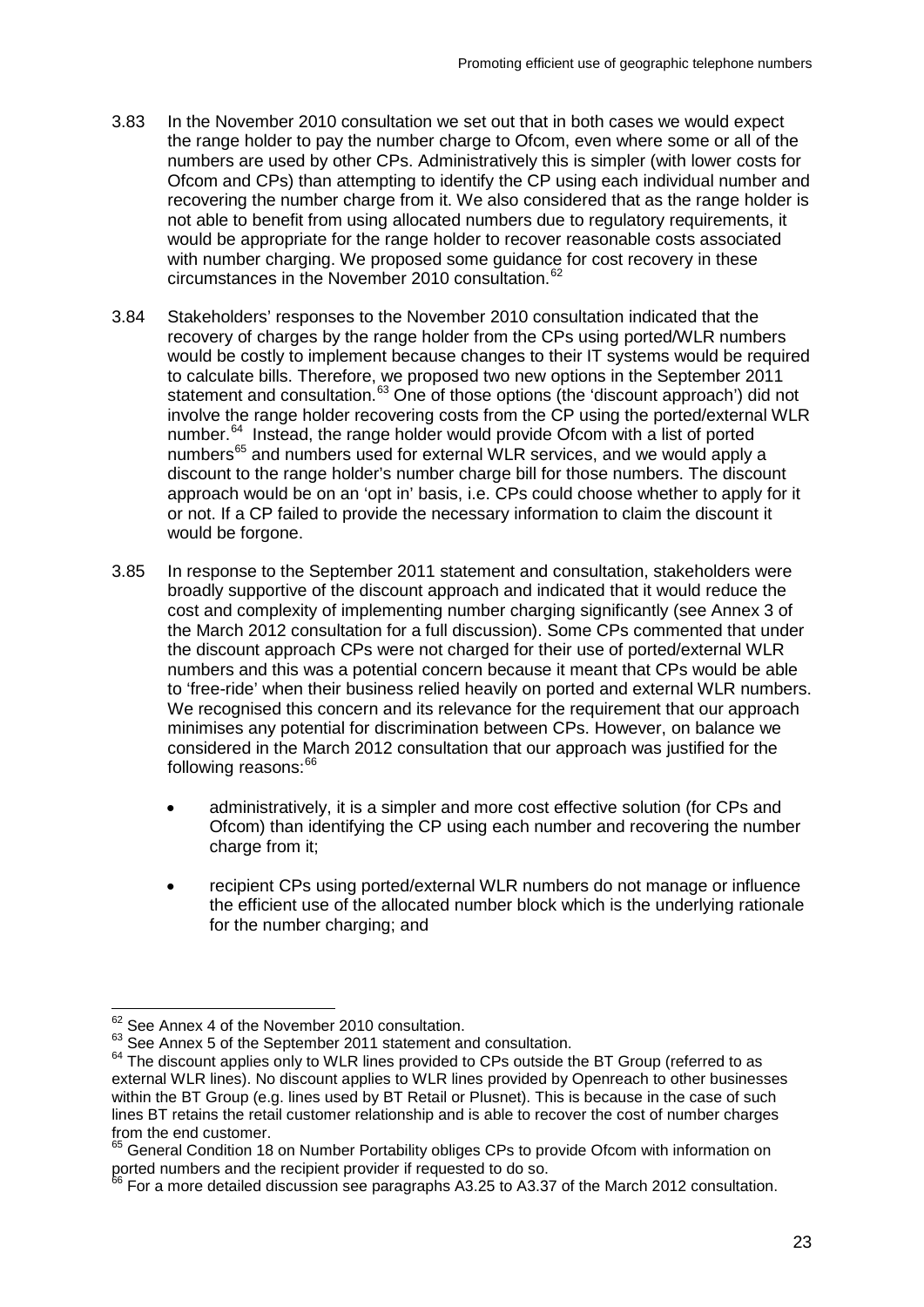- the impact on the CPs being charged in the pilot scheme is in our view relatively small, and consequently, there is unlikely to be any adverse impact on competition.
- 3.86 We have decided to adopt the discount approach as proposed in the March 2012 consultation.[67](#page-26-0) This is discussed in further detail in Annex 1 (including stakeholders' comments to the March 2012 consultation and our response). We have also decided to allow a discount for numbers used for public payphones provided under a USO, recognising that the USO is also a regulatory obligation (see paragraphs A1.42 to A1.43).

## **Administrative costs of implementing number charging**

3.87 In the September 2011 statement and consultation we asked CPs to provide an estimate of the administrative costs of implementing number charging. Some CPs commented that the costs of implementing the pilot scheme were expected to be minor, and a number of CPs noted that adopting the discount approach for ported and external WLR numbers would reduce implementation costs. In light of our decision to adopt the discount approach, and based on responses from stakeholders, we anticipate that the costs of implementing number charges to be relatively modest. Based on the information provided, the one-off implementation cost for  $[31]$  is  $[31]$ .<sup>[68](#page-26-1)</sup> There will also be some ongoing implementation costs, for example, where appropriate, providing information on ported and WLR numbers to Ofcom to claim a discount (see also paragraph 3.91).

## **Impact of pilot scheme on consumers**

- 3.88 We have also assessed the potential adverse impact of the pilot scheme on consumers and consider that this will be relatively small. It is relevant to note again in this context that if numbers continue to be used inefficiently by CPs, more area codes might require number supply measures at an earlier date than would otherwise have been necessary.
- 3.89 The purpose of number charging is to ensure that CPs have an economic incentive to use numbers efficiently, and to take into account the costs associated with increasing number supply when managing and requesting allocations of number blocks. We believe that this will provide long-term benefits to consumers by postponing or avoiding the need for number supply measures, which are disruptive and disliked by consumers.
- 3.90 We recognise that number charges levied on CPs are likely to be passed through to consumers in higher retail prices. However, the amounts involved are small relative to other costs incurred by CPs and are smaller still compared to average customer spend. Assuming CPs spread the number charge costs of £2.1m<sup>[69](#page-26-2)</sup> per year across their national fixed line customer base, $70$  the average increase in line rental would be

<http://stakeholders.ofcom.org.uk/binaries/research/cmr/telecoms/q4-2011.pdf> 69 See footnote 39.

<span id="page-26-0"></span> $67$  We have made some changes to the information CPs need to provide to Ofcom to claim a discount – see paragraphs A2.46 to A2.54.

<span id="page-26-1"></span><sup>&</sup>lt;sup>68</sup> For the purposes of illustration, if we assume that the implementation costs are proportional to market shares of exchange lines this gives a rough estimate of the industry set up cost of around  $[\times]$ in the first year. In 2011,  $\sqrt{2}$  accounted for  $\ll$  per cent of UK fixed lines. Source: Ofcom telecommunications market data tables Q4 2011, table 2

<span id="page-26-3"></span><span id="page-26-2"></span> $70$  33.2m exchange lines in 2011 (source: Ofcom telecommunications market data tables, table 2 http://stakeholders.ofcom.org.uk/binaries/research/cmr/telecoms/q4-2011.pdf).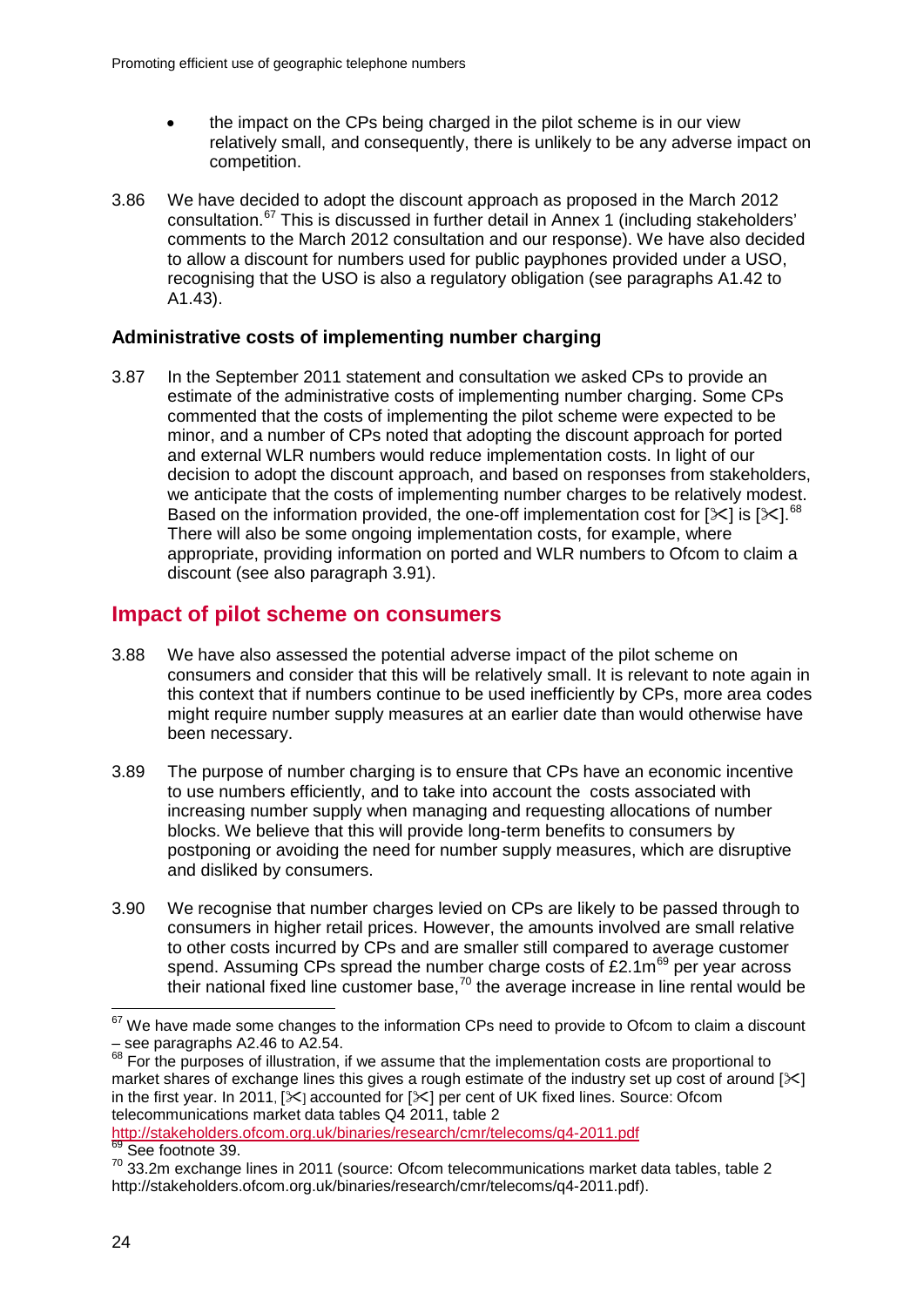approximately 6p per exchange line per year.<sup>[71](#page-27-0)</sup> This represents 0.02 per cent of the average revenue per exchange line (£270 in 2011).<sup>[72](#page-27-1)</sup>

- 3.91 Offsetting this per line effect is that fact that, where appropriate, CPs will receive a discount for ported numbers (and, in the case of BT, numbers for external WLR lines). A factor potentially adding to the above effect is implementation costs. Based on an approximate industry implementation set up cost of around  $[\times]$  (see footnote 68), with recovery of this cost across all fixed line consumers in the first year of charging, the expected increase to the bill would be around  $[\times]$  per exchange line in the first year of charging (in addition to the 6p estimated above). The combined impact on average bills per line would thus be around  $[\times]$  per cent in the first year of charging. The increase to consumer bills in subsequent years (assuming the number of area codes covered by charging remains constant) would likely be lower because we would expect the ongoing implementation costs associated with number charging to be significantly lower than the initial set up costs.
- 3.92 There is a small risk that CPs with low number utilisation might disconnect customers in order to return number blocks to Ofcom to avoid number charges (resulting in these customers losing their services and telephone numbers). We have sought to manage this risk by introducing charging in a limited number of area codes. If such unintended consequences were to become significant, however, we may commence our review of the pilot scheme earlier than planned.
- 3.93 In addition to the potential costs to consumers in the form of marginally higher bills and consumers forced to change their telephone numbers, we discussed in previous consultations that the following potential costs could also arise:
	- CPs may have an incentive to offer consumers numbers from a geographic area code where there is no charge for numbers which could reduce the location significance of numbers;
	- consumers may have less opportunity to obtain a number with a local area code;
	- there may be fewer companies to whom a consumer could switch while retaining their existing number once they had been allocated an 'out of area' number, thereby affecting customer choice; and
	- CPs may re-circulate previously used numbers after a shorter than normal sterilisation period in order to avoid applying for the allocation of new blocks, which could lead to an increase in calls made in error (i.e. to the wrong consumer).
- 3.94 We considered each of these potential costs in the March 2012 consultation.<sup>[73](#page-27-2)</sup> Our provisional conclusion was that these impacts did not warrant further modification to our proposals. We did not receive any stakeholder comments on the impact of the pilot scheme on consumers generally in response to the March 2012 consultation.

<span id="page-27-0"></span> $71$  We discuss the specific case of the 01482 (Hull) area code (where number charges applied to KCOM may only be recovered from customers in the Hull area) in paragraphs 3.46 to 3.52.

<span id="page-27-1"></span> $72$  Total industry revenues of £8,948m (in 2011) divided by total exchange lines of 33.2m (in 2011). The purpose of this calculation is to indicate the potential magnitude of the increase to consumer bills due to number charging in the pilot scheme area codes. By contrast the calculation in paragraph 3.67 bullet 2 illustrates the possible impact of number charging in relation to CP wholesale costs.

<span id="page-27-2"></span> $73$  See paragraphs 4.152 to 4.165 of the March 2012 consultation. See also paragraphs 6.232 to 6.243 of the September 2011 statement and consultation.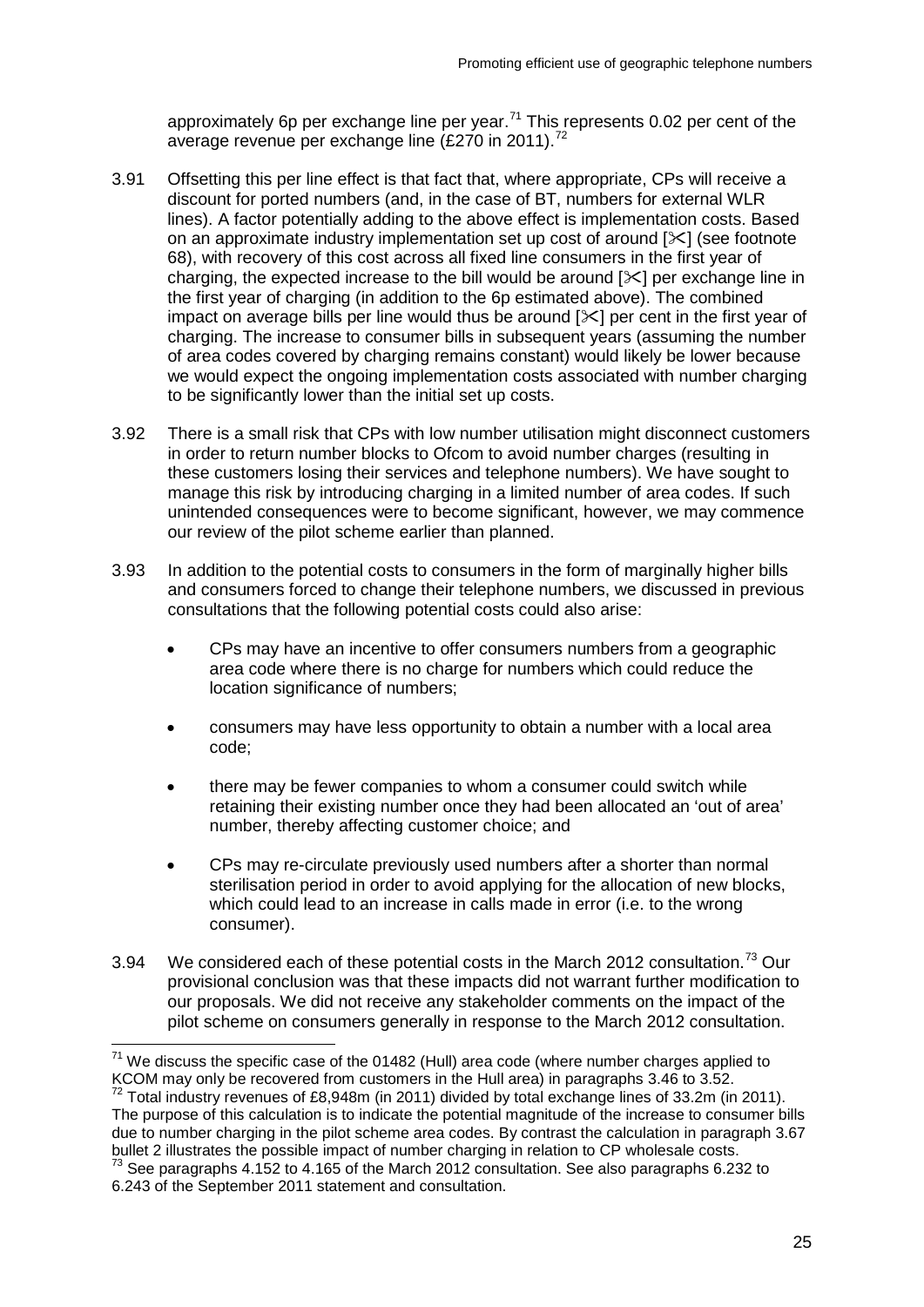Nor has our further analysis provided any basis for change to our preliminary conclusion.

3.95 Therefore, we adopt our reasoning in the March 2012 consultation as to the nature of the impact on consumers.

## **Implementation and administrative arrangements**

- 3.96 We discussed the proposed administrative arrangements to implement the pilot scheme in Annex 6 of the September 2011 statement and consultation and Annex 4 of the March 2012 consultation. Stakeholders' comments and Ofcom's response on the implementation proposals set out in the March 2012 consultation are discussed in detail in Annex 2.
- 3.97 In summary, we have decided that the administrative arrangements for the pilot scheme are as follows:
	- Ofcom will bill CPs for number charges annually and in arrears;
	- charges will accrue on a daily basis;
	- the charging year will be the 12-month period from 1 April to 31 March;
	- the first charging year will be 1 April 2013 to 31 March 2014;
	- each CP must provide Ofcom with information on ported, external WLR and public payphone numbers provided under a USO by 1 December, or another date specified by Ofcom, if the CP wants to obtain a discount for that year;
	- in mid-April following the end of each charging year a schedule will be issued to each relevant CP, setting out each number block for which a charge is applied, the dates between which the charge has accrued for that block and the applicable charge for each number block. The schedule will include the discount applied to the number charge bill with respect to ported/external WLR/public payphone numbers as applicable and the number charge total for that CP;
	- the CP has 45 calendar days (i.e. approximately mid-April to end of May) to examine the schedule and raise any queries with Ofcom; and
	- invoices will be issued around mid-June for payment within 14 days of receipt.

## **Other stakeholder comments**

- 3.98 Magrathea agreed in principle with Ofcom's proposal for a charging pilot scheme. However, it was concerned that CPs with low number utilisation might choose to give number blocks back to Ofcom to avoid the charges which means that consumers would be forced to change their numbers. It thought that this outcome could be avoided if Ofcom agreed to accept the return of 100-number blocks.
- 3.99  $[\times]$  did not agree with the decision not to introduce charging for mobile numbers at this time. It thought that excluding mobile numbers was discriminatory given the trend towards fixed to mobile convergence and competition from mobile only households.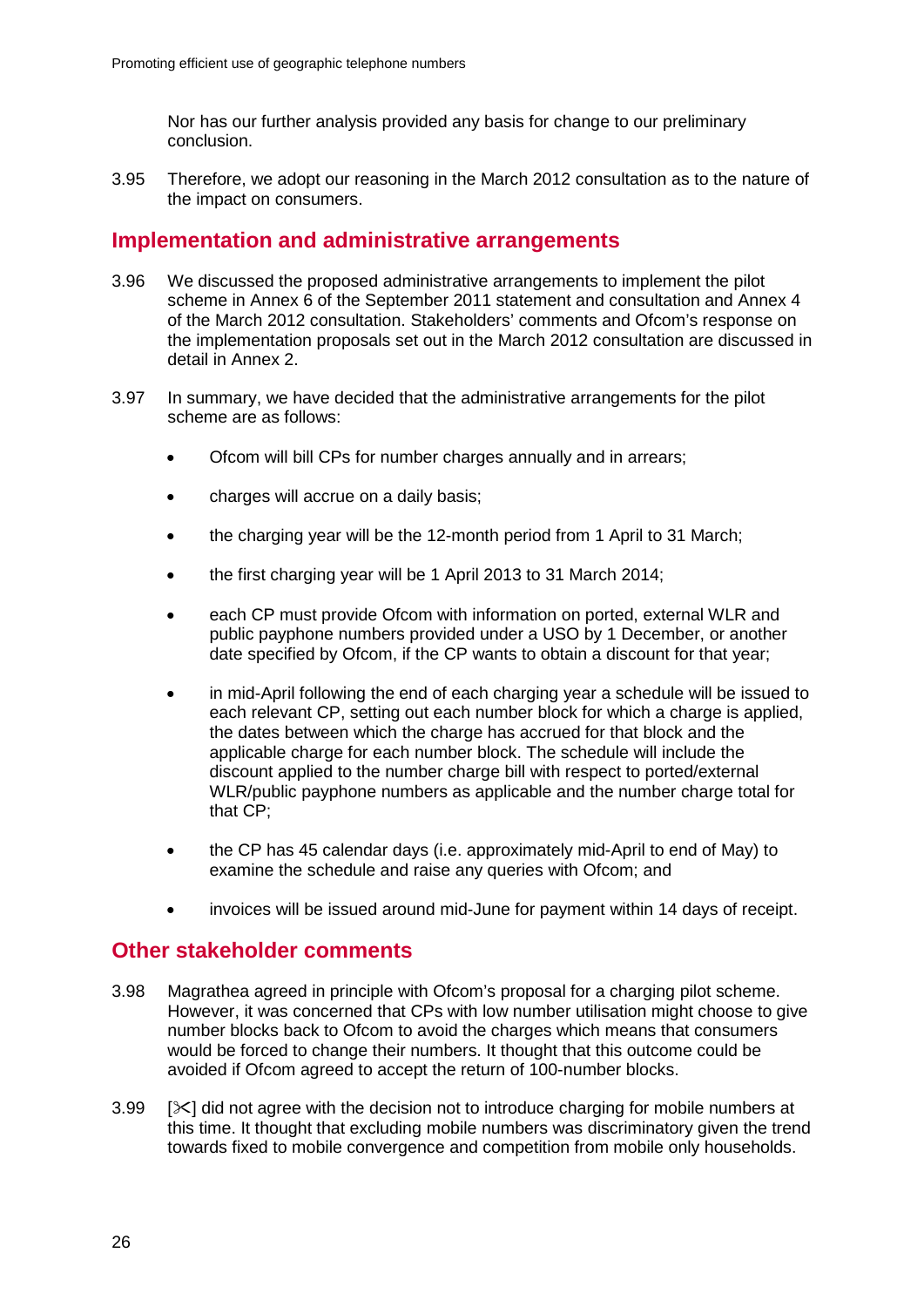- 3.100 C&WW, in response to the September 2011 statement and consultation, queried how number blocks in four-digit area codes which have 5-digit local numbers would be treated for the purposes of number charging.<sup>[74](#page-29-0)</sup> In response to the March 2012 consultation C&WW restated its view that blocks with five-digit local numbers should be charged for as if they were structured efficiently and had six-digit local numbers. Under this proposal, the annual charge per number would be £1 in four-digit area codes which have five-digit local numbers, instead of our proposed charge of 10p per number. C&WW thought that absent this, an economic negative externality is left uncorrected because all CPs need to meet the cost of premature exhaustion of numbers and the ongoing inefficiency of having to open isolated ranges of abnormal length, while the inefficient CP's customers benefit from shorter number lengths. However, C&WW accepted that consideration of this aspect could be deferred until the issue of shorter number lengths is addressed more generically.
- 3.101 VON considered that the 10p per number annual charge proposed by Ofcom represents a substantial amount that is above the European average (of 7p) by a considerable margin.
- 3.102 A consumer (Mr Gooidman) disagreed with number charging and considered it a form of backdoor taxation. He thought that if a simulation of number charging is implemented as a virtual procedure without any actual charge being made, then it would not need approval under the Act and the end of year results would be available for analysis without the need to impose a charge on consumers.

## **Ofcom's response**

#### Allowing CPs to return smaller number blocks

- 3.103 Magrathea thought that CPs should be allowed to return 100-number blocks which would reduce the probability that CPs with low utilisation force consumers to change their numbers in order to return entire 1,000-number blocks.
- 3.104 We have discussed the return and allocation of smaller number blocks in the March 2012 consultation.<sup>[75](#page-29-1)</sup> For technical reasons, numbers have been allocated in contiguous blocks of 1,000 numbers and it is not possible to return numbers to Ofcom in blocks of less than 1,000 numbers currently. This is because some CPs with legacy networks face technical constraints in routing calls to numbers allocated in smaller blocks, which means that CPs' ability to support such allocations needs to be assessed on an area-by-area basis. Therefore, even if a large amount of 100 number blocks were returned to us, it is unlikely that they could be reallocated to other CPs, which means that these blocks would remain unutilised (thus not help to address number block shortage or achieve our objective in postponing or avoiding the need for number supply measures). We are exploring allocating numbers in smaller blocks and, as discussed in Section 4, we are planning a limited roll out of blocks of 100 numbers in 11 five-digit area codes.
- 3.105 As discussed in paragraph 3.92 above, we recognise that CPs forcing consumers to change their numbers in order to return number blocks to Ofcom is a potential

<span id="page-29-0"></span> $74$  For historic reasons, these telephone numbers are somewhat anomalous and have nine digits (excluding the leading '0'), whereas most telephone numbers have ten digits (e.g. a four-digit area code plus six-digit local number). Number blocks in four-digit area codes which only have five-digit local numbers generate one tenth of the amount of numbers compared to blocks with six-digit local numbers.

<span id="page-29-1"></span> $^{75}$  See paragraphs 4.33 to 4.34 of the March 2012 consultation.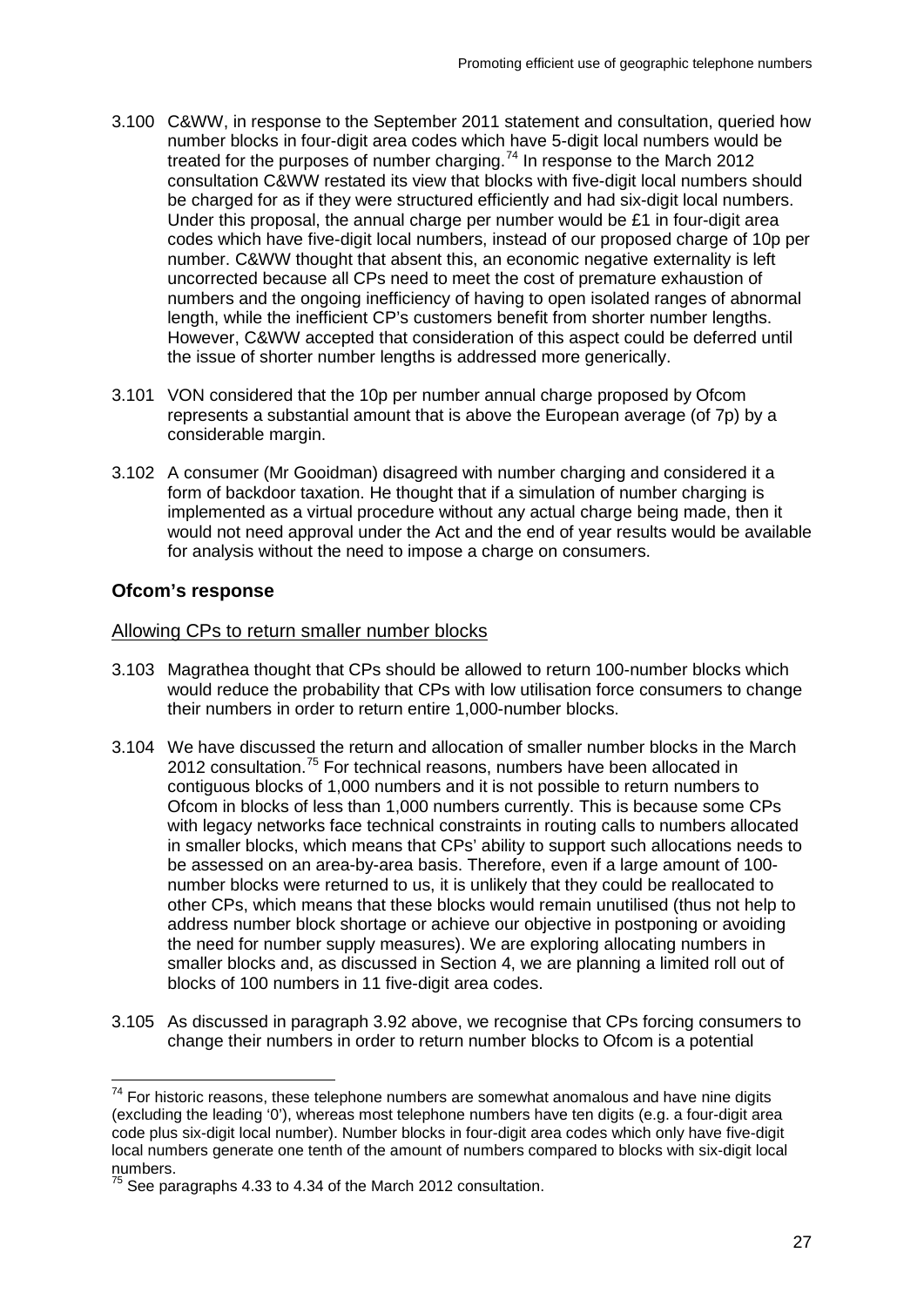unintended consequence of number charging. This is one of the reasons why we have decided to introduce number charging in a limited pilot scheme and begin a review around two years after implementation (we may consider reviewing the scheme earlier if unintended consequences arise).

#### Charging for non-geographic numbers

- 3.106  $[\times]$  considered that applying charges to geographic but not mobile numbers was discriminatory. The reason we are proposing to charge for geographic numbers is to encourage efficient number use and thus alleviate number scarcity which is a recognised problem in some geographic area codes. In the November 2010 consultation we proposed not to charge for non-geographic numbers (including mobile numbers) at this time on the basis that we have not identified number scarcity for these types of numbers. Although there are some specific pockets where numbers are relatively scarce, there are currently spare non-geographic sub-ranges that could be opened to meet future demand.<sup>[76](#page-30-0)</sup> We noted that we would keep this under review.
- 3.107 Geographic numbers have location significance for users, and the evidence suggests that measures to increase the supplies of geographic numbers could result in adverse impacts for consumers and businesses (e.g. overlay codes could diminish the location significance of numbers and could cause confusion). By contrast, nongeographic and mobile numbers have service rather than geographic significance, and the costs and impact associated with expanding supplies of these number ranges are likely to be lower.

#### Four-digit area codes and five-digit local numbers

- 3.108 C&WW suggested that blocks with five-digit local numbers should be charged for as if they were structured efficiently with six-digit local numbers.
- 3.109 We noted C&WW's suggestion in the March 2012 consultation. We discussed that we could try to encourage CPs to move consumers from five- to six-digit local numbers (thus increasing the number supply) by charging more for five-digit local numbers as proposed by C&WW. However, converting these blocks from five- to sixdigit local numbers would generate disruption for consumers because local numbers in use would change (i.e. an additional digit would be added to the beginning of the local number). We noted in the September 2011 statement and consultation that we would monitor demand in these area codes and decide in due course whether a number change might be necessary, taking into account the impact this would have on consumers.[77](#page-30-1)
- 3.110 In the meantime we do not plan to charge a higher price for five-digit local numbers because, in light of the consumer effects noted above, we are not convinced that we want to incentivise CPs to move to six-digit local numbers in these area codes. It is also possible that closing local dialling and introducing overlay codes (where necessary) would be a less disruptive way to expand number supply if necessary. A more detailed discussion around why we do not favour options which involve

<span id="page-30-0"></span> $76$  For example, if available numbers in the currently designated 'Special Services' number ranges 080, 084 and 087 run out, we can designate other 08X number ranges to provide more numbers. Similarly, if available numbers in the 090 and 091 'Special Services at a Premium Rate' ranges become scarce, we can provide additional premium rate numbers from the 092 to 097 ranges.<br><sup>77</sup> See paragraph 4.145 of the September 2011 statement and consultation.

<span id="page-30-1"></span>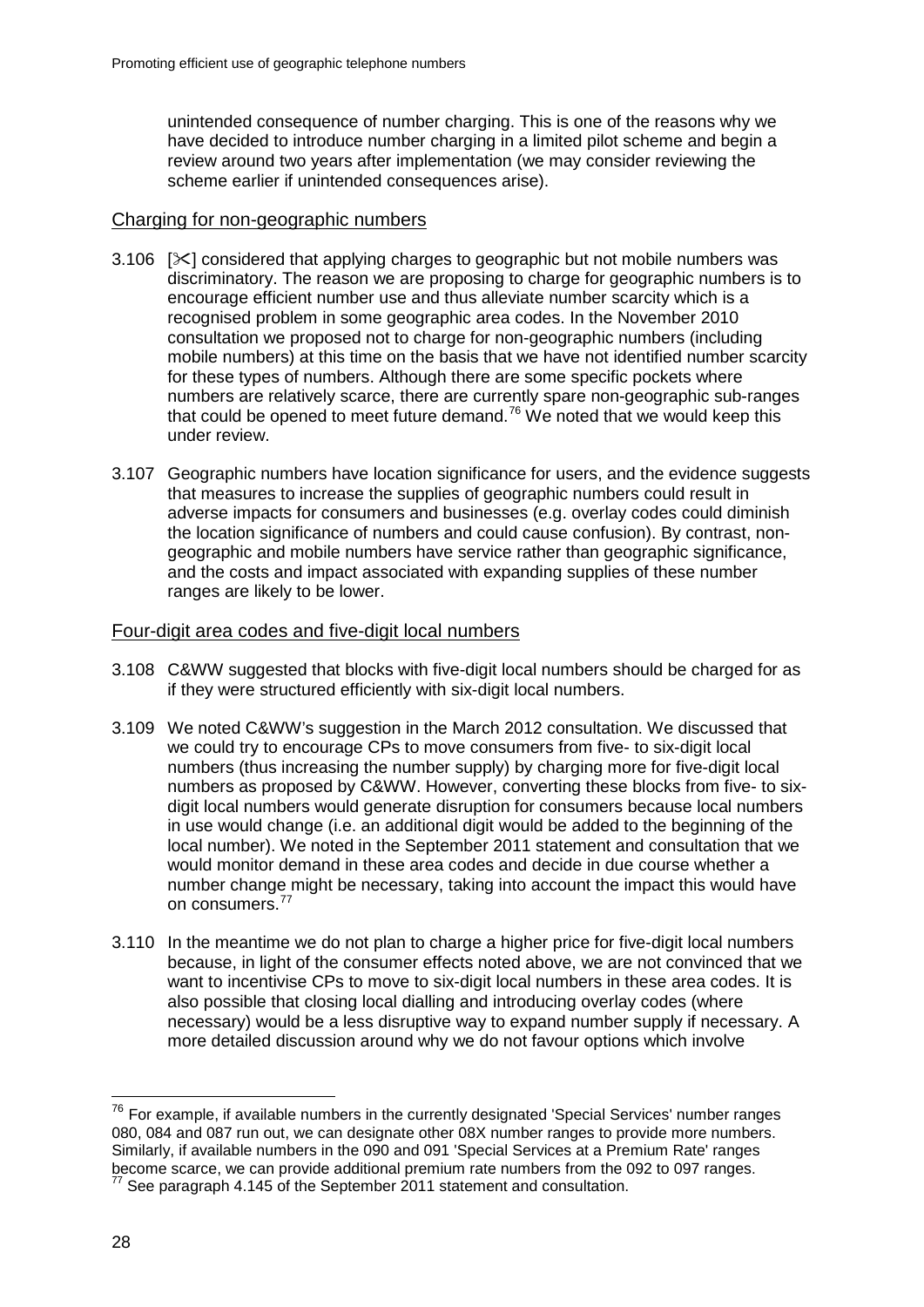changes to existing telephone numbers is provided in the September 2011 statement and consultation.<sup>7</sup>

#### Level of the charge

- 3.111 VON considered that the 10p per number annual charge represented a substantial amount, being above the European average of 7p per number per year by a substantial margin.
- 3.112 We discussed our reasoning for proposing a number charge of 10p per number per year in detail in the previous consultations.<sup>[79](#page-31-1)</sup> In principle, the number charge should reflect the costs to CPs, consumers and Ofcom of measures to increase number supplies. However, in practice it is not possible for us to accurately quantify the costs of expanding number supplies, particularly those borne by consumers.
- 3.113 In the absence of reliable evidence on the cost of increasing number supplies we have used the level of the number charge in other countries to inform our view of the appropriate charge in the UK. We considered the circumstances prevailing in the UK, and thought that the annual charge in the UK should be slightly higher than the European average (of 7p per number) because:
	- number scarcity is a particular problem in the UK, potentially greater than in other European countries (i.e. number supply measures are likely to be needed sooner); and
	- the UK charge would be targeted at area codes where the fewest number blocks remain available for allocation, whereas our understanding is that the charges in other European countries tend to be applied across the country and are nationally averaged.
- 3.114 As noted above, we consider that an annual charge of 10p per number in the 30 pilot areas is likely to have a limited impact on the costs faced by CPs and consumers (see paragraphs 3.67 and 3.90 to 3.91).

## Virtual simulation of number charges

- 3.115 Mr Gooidman considered that number charging was a form of tax and suggested the impact of charging could be assessed via a virtual procedure, with no actual charges levied.
- 3.116 The purpose of charging for numbers is to encourage efficient number use, not to act as a form of taxation. We consider that a virtual simulation of number charging would not encourage efficient number use. Unless actual charges are levied on numbers CPs will not face an incentive to use them more efficiently.

# **Legal instrument – new conditions in GC17**

3.117 In Annex 8 of the March 2012 consultation we set out the proposed amendments to GC17 (by way of new conditions) to implement the pilot scheme. We asked stakeholders to comment on these amendments.

<span id="page-31-1"></span><span id="page-31-0"></span><sup>&</sup>lt;sup>78</sup> See paragraphs 4.9 to 4.30 of the September 2011 statement and consultation.<br><sup>79</sup> See paragraphs 6.48 to 6.65 of the November 2010 consultation, paragraphs 6.143 to 6.175 of the September 2011 statement and consultation and paragraphs 4.68 to 4.71 of the March 2012 consultation.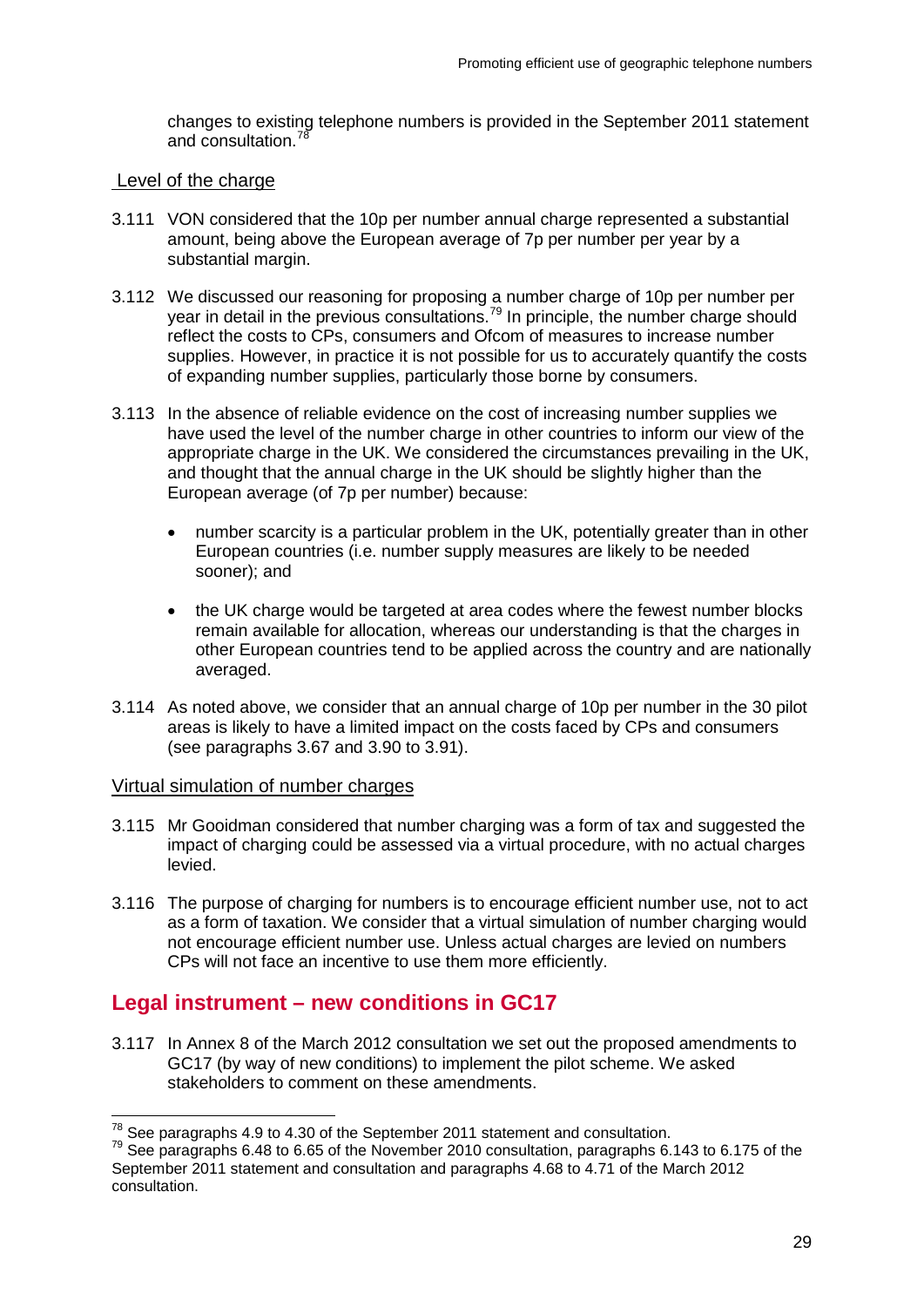## **Stakeholders' comments**

- 3.118 Most stakeholders thought that the proposed amendments to GC17 were fit for purpose and had only limited comments. Where relevant to implementation, these are also discussed in Annex 2.
- 3.119 We proposed that the number charging invoice should be paid within 14 days of receipt. BT, C&WW and  $[\<]$  were concerned that this provided insufficient time to reconcile and verify the invoice and authorise payment. They suggested that a timescale of between 30 to 60 days would be more appropriate.
- 3.120 C&WW noted that GC17 did not define the term 'ported'. C&WW thought that this might lead CPs to seek to limit their exposure to number charges by, for example, portraying numbers which are sub-allocated as ported numbers. C&WW therefore suggested that the defined term 'Ported Number' should refer to GC18 which contains the relevant legal definitions. BT thought it might be clearer if the term 'Exported Number' was used and defined.
- 3.121 BT noted that it has a regulatory obligation to provide public payphone services and requested that numbers used for public payphones attract a discount to the number charge bill.

## **Ofcom's response**

- 3.122 As regards payment, we agree that the schedule accompanying invoices will be detailed and contain information on a large quantity of number block allocations for many CPs. In recognition of the points raised, we agree that a longer period to examine and reconcile number charge schedules is reasonable. In light of this we have introduced an extra stage for CPs to check the schedules prior to the invoices being sent out. After this checking stage invoices will be sent out for payment within 14 days. This is discussed in paragraphs A2.30 to A2.34.
- 3.123 In the defined term 'Ported Number' we have made reference to GC18 to ensure that by 'ported' we mean arrangements that are made in accordance with GC18. The term 'ported' is consistent with the terminology used in GC18 (the term 'exported' is not used).
- 3.124 We noted in the September 2011 statement and consultation that we would not apply charges to numbers used for public payphone services, and BT reiterated this point in its response to the March 2012 consultation. We now confirm that numbers used for public payphone services which are provided under a USO will attract a discount, and this is reflected in the wording of GC17 (see further paragraphs A1.42 to A1.43 and Annex 6).
- 3.125 In addition, to note that we have added a footnote in GC17 to make clear that as the daily charge is £0.1/365, it does not apply on 29 February in a leap year.

# **Duties and legal tests**

3.126 We set out the legal framework which describes our powers to raise charges for numbers under the Act in the November 2010 consultation.<sup>[80](#page-32-0)</sup> In the September 2011 statement and consultation and March 2012 consultation, we set out how we

<span id="page-32-0"></span> $80$  See paragraphs 6.20 to 6.27 of the November 2010 consultation. Also see paragraphs 2.24 to 2.27 of the November 2010 consultation which sets out our regulatory duties.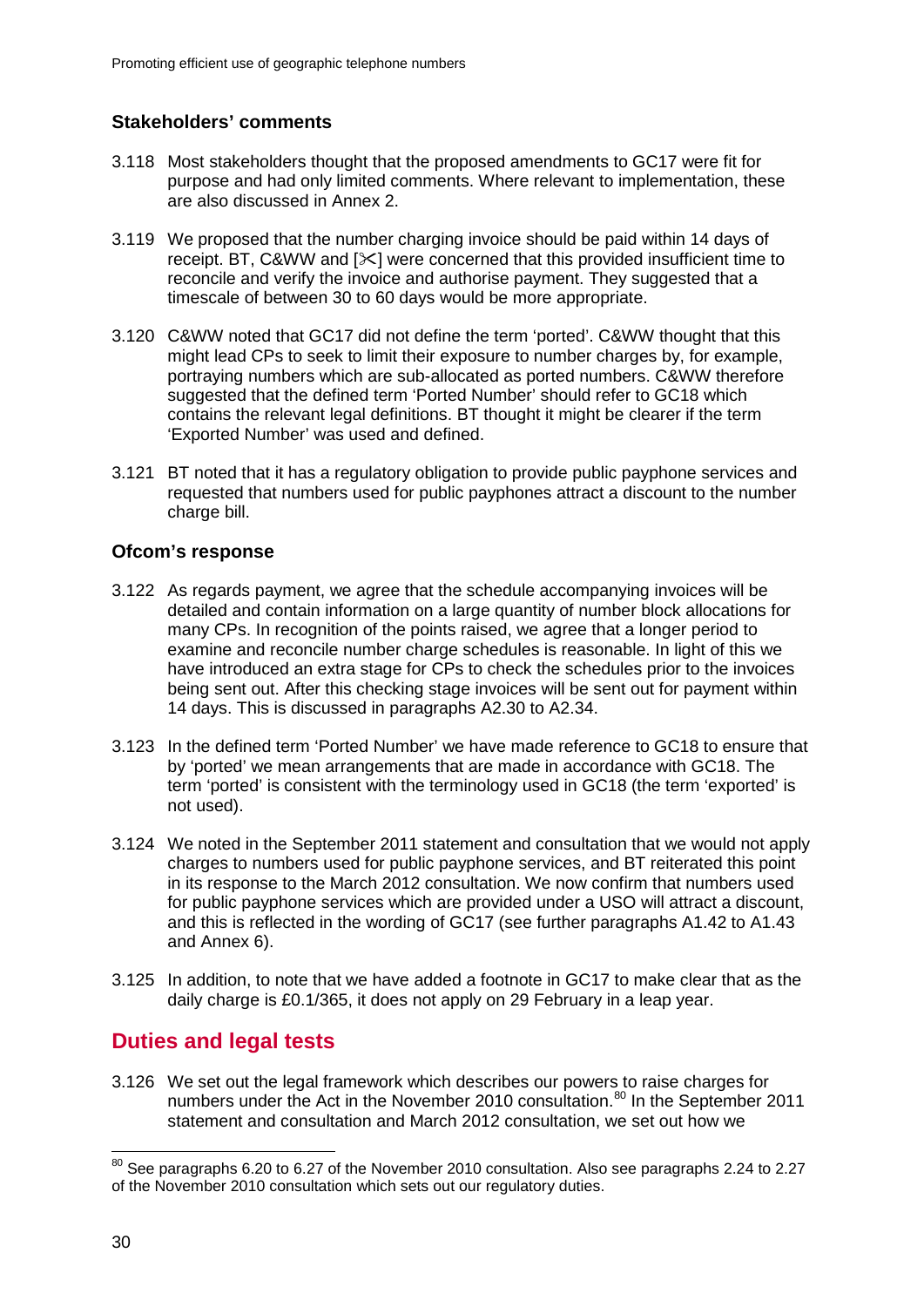considered our proposals for number charging would likely meet Ofcom's duties and relevant legal tests in the Act. As explained in the September 2011 statement and consultation and March 2012 consultation, we consider that a decision to charge CPs for geographic numbers in area codes with the fewest number blocks remaining available for allocation is consistent with our general duties in carrying out our functions as set out in section 3 of the Act. $81$ 

- 3.127 In particular, we consider that charging on this basis furthers the interests of citizens in relation to communications matters and consumers in relevant markets by ensuring that geographic numbers are being used efficiently and thus remain available for allocation to different CPs in all area codes in the UK, facilitating CPs in their provision of communications services to consumers and citizens, and promoting competition and choice for consumers in the long term.
- 3.128 In reaching our decision, we have also taken into account the Community requirements set out in section 4 of the Act, particularly the first requirement to promote competition in the provision of electronic communications networks, services and associated facilities through the ongoing availability of geographic numbers for allocation to CPs and use by consumers.
- 3.129 Section 58(1)(g) of the Act states that Ofcom may require payments in respect of the allocation of telephone numbers through a General Condition. We will implement the pilot scheme through the setting of new conditions in GC17. In doing so, we need to satisfy the tests set out in section  $47(2)$  of the Act. These are that each condition must be:
	- not such as to discriminate unduly against particular persons or a particular description of persons;
	- proportionate to what the condition is intended to achieve; and
	- in relation to what it is intended to achieve, transparent.
- 3.130 Section 47(2), as amended by the Electronic Communications and Wireless Telegraphy Regulations 2011, no longer requires that when setting conditions Ofcom needs to be satisfied that these are objectively justifiable in relation to the networks, services or facilities to which it relates. However, for completeness, we set out below why we consider that, in any event, the measure is objectively justifiable (also see paragraphs 3.15 to 3.20 on the rationale of number charging).
- 3.131 We consider that introducing the pilot scheme meets the above tests for the following reasons:
	- (i) **objective justification** the objective of the pilot scheme is to ensure that  $CPS$  have an economic incentive to use numbers efficiently<sup>[82](#page-33-1)</sup> in order to delay or avoid the need for disruptive and costly number supply measures to meet the demand for geographic numbers in certain area codes. $83$  The area codes included in the pilot scheme have been selected on an objective basis (i.e. on the basis of the amount of number blocks remaining available for allocation).

<span id="page-33-0"></span> $81$  See paragraph 6.264 of the September 2011 statement and consultation and paragraph 4.221 of the March 2012 consultation.<br><sup>82</sup> CPs are required under GC17.6 to secure that numbers are used effectively and efficiently.

<span id="page-33-2"></span><span id="page-33-1"></span><sup>83</sup> See paragraphs 6.41 to 6.48 of the September 2011 statement and consultation.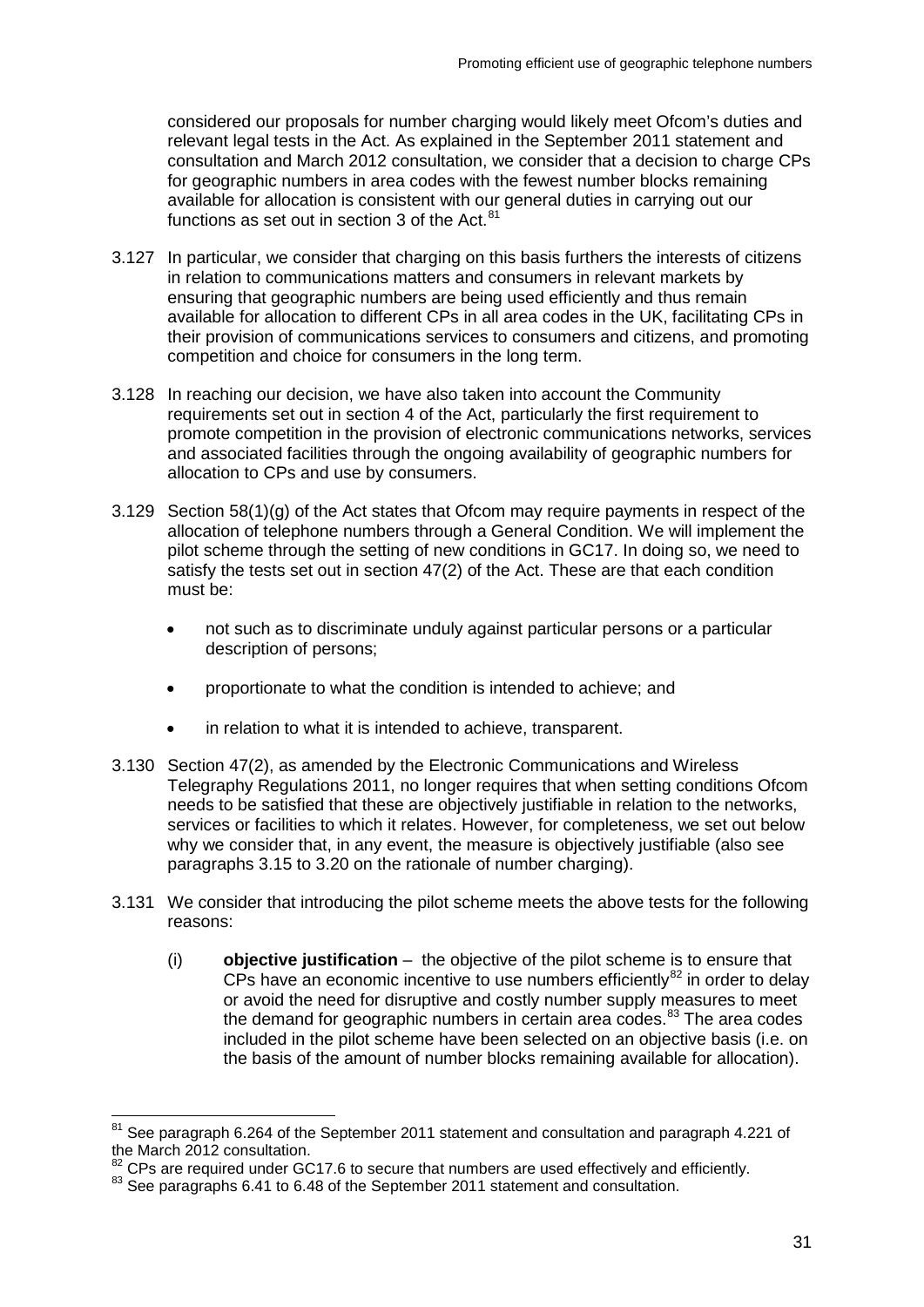- (ii) **non-discrimination** we consider that the introduction of the pilot scheme is non-discriminatory because charges would apply equally to all CPs who have number allocations in the relevant area codes.
	- it has been questioned whether it is equitable to charge some CPs for numbers (due to their area of operation, or because they are fixed-line rather than mobile operators) while others would continue to use their numbers for free. Our case for introducing the pilot scheme is based on the fact that geographic numbers are scarce in a number of area codes. We will continue to monitor number supply issues for other area codes and number types and consider in each case whether it is appropriate to take action.
	- number charging may create a disadvantage for CPs with low number utilisation across their allocated blocks relative to those with high utilisation because they have fewer customers from whom to recover the costs incurred from charges for geographic numbers. If this is the case, we consider that this is justified since the principal objective of introducing number charging is to provide incentives for CPs to improve number utilisation rates. We have set out in paragraphs 3.71 to 3.72 a number of ways in which CPs with low utilisation could reduce the impact of charging.
	- our approach means that CPs using numbers under a regulated arrangement (porting and external WLR) will not be charged for numbers, whereas the range holder will be charged for numbers allocated.<sup>[84](#page-34-0)</sup> We recognise that this could result in an advantage for CPs primarily using ported and external WLR numbers because they would have lower wholesale costs. However, we consider that for the pilot scheme there would not be any material (if any) impact on competition as the amounts involved are small. Also, significantly, it is the range holder that manages the use of number blocks, not the CP using the number under the regulated arrangement. Finally, it would create an additional administrative burden on Ofcom to recover charges from the CP using the number, and our costs would ultimately be passed on to CPs through our administrative fees.
- (iii) **proportionality** we are introducing charging in a limited number of area codes and have set the charge at a relatively low level in order to limit the impact on CPs and consumers. Taking account of the information provided by CPs on the costs of implementing the pilot scheme, our view is that number charging in the pilot scheme is a proportionate approach in relation to the aim of improving the efficiency of number use.
	- as set out in this section, the overall impact of charging under the pilot scheme is relatively small. The total revenues raised would be in the order of  $£2.1m<sup>85</sup>$  $£2.1m<sup>85</sup>$  $£2.1m<sup>85</sup>$  per year which compares with total fixed-line industry revenues of £8,948m in 2011. (See further paragraphs 3.65 to 3.87 for the potential impact on CPs and paragraphs 3.88 to 3.95 for the potential impact on consumers).

<span id="page-34-0"></span><sup>&</sup>lt;sup>84</sup> The range holder will however receive a discount to its bill for ported or external WLR numbers reflecting the cost to the CP 'per number used' (see Annex 1).

<span id="page-34-1"></span>See footnote 39.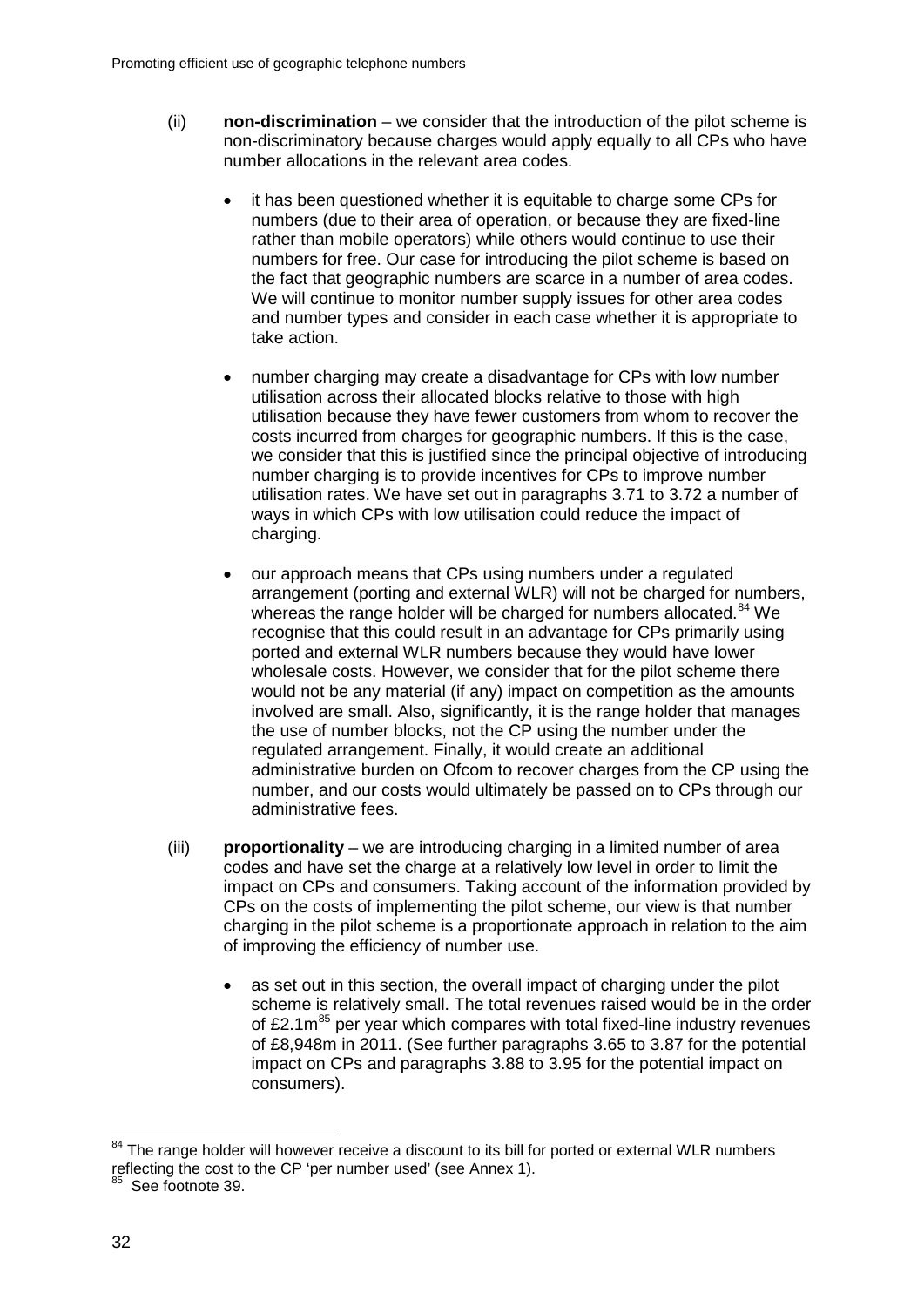- we have refined our original proposals in order to reduce the implementation costs for CPs (see paragraphs 3.81 to 3.86 and Annex 1 for a description of the discount scheme).
- we are introducing charging in area codes with the fewest number blocks remaining available for allocation. Because this concerns only 30 area codes (out of 610), we anticipate that if there were to be any unintended consequences, their impact will be limited.
- (iv) **Transparency** the detail of our approach and the underlying reasoning was set out in three consultations. Having considered stakeholders' responses to these consultations we have made a decision to implement number charging in a pilot scheme by amending GC17 (and specifically, by setting new conditions).
- 3.132 As regards process, the March 2012 consultation (which included the proposed amendments to GC17 at Annex 8) was published pursuant to section 48A(3) of the Act which provides that Ofcom must publish a notification (a) stating that it is proposing to set, modify or revoke conditions; (b) setting out the effect of those conditions, modifications or revocations; (c) giving reasons for making the proposal; and (d) specifying the period within which representations may be made to Ofcom about the proposal. Section 48(A)(7) of the Act states that following the notification, and having considered every representation about the proposal made to it, Ofcom may give effect to the proposal with any modifications that appear to it to be appropriate, $86$  which we are doing by way of this statement.
- 3.133 In addition, we also consider that we are fulfilling our general duty as to telephone number functions as set out in section 63 of the Act by:
	- **securing the best use of telephone numbers,** in that charging for geographic numbers encourages CPs to use numbers efficiently and take the costs associated with using numbers into account when deciding on their allocation requests; and
	- **encouraging efficiency and innovation**, in that charging ensures that CPs have an economic incentive to use geographic numbers efficiently and may delay or avoid the need to make more new numbers available. This can help to ensure that a lack of numbers does not constrain competition and/or innovation.<sup>[87](#page-35-1)</sup>
- 3.134 In conclusion, we consider that our decision to implement the pilot scheme meets the relevant legal tests as set out above.

<span id="page-35-0"></span><sup>&</sup>lt;sup>86</sup> In light of stakeholder comments we have made some amendments to the proposals set out in the March 2012 consultation.

<span id="page-35-1"></span><sup>87</sup> For example, the introduction of overlay codes could disadvantage CPs allocated the new area code versus CPs who already have allocations of the existing area code. Initially the new area code will be less familiar and businesses may be less keen to take numbers with the new area code because they will be perceived as being less 'established'.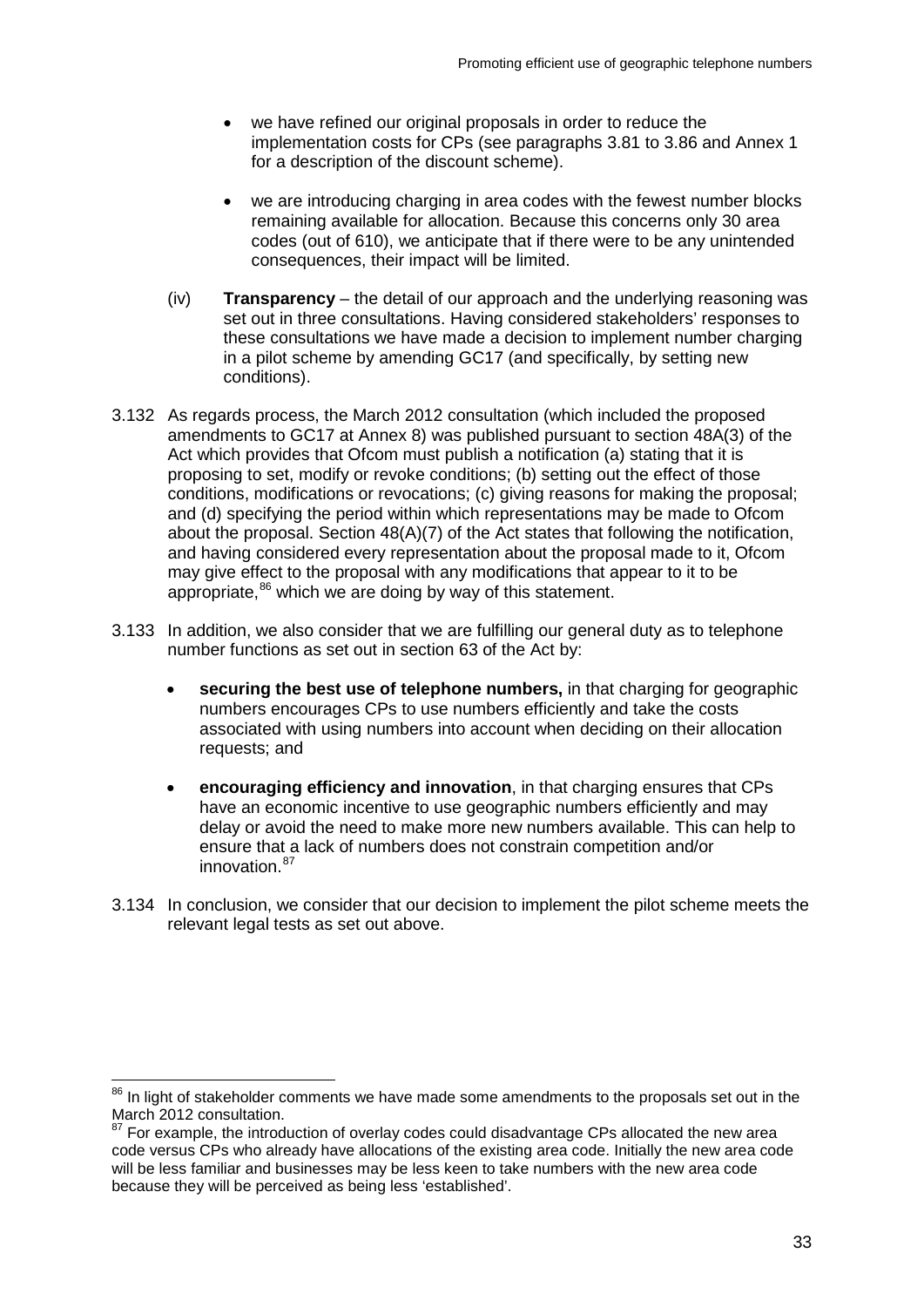# **Section 4**

# 4 Allocation of 100-number blocks

# **Introduction**

- 4.1 In this section we look at how a change to the way that we allocate numbers in a limited set of area codes could result in more efficient use of numbers and delay (or potentially avoid) the need for number supply measures in the area codes concerned. The change involves making a limited quantity of smaller number blocks available for allocation to CPs in 11 areas with five-digit area codes.
- 4.2 First we set out the proposal put forward in the March 2012 consultation for the limited roll out of blocks of 100 numbers. This proposal included a draft notification of modifications to the Numbering Plan in order to define and implement 100-number blocks. Following that, we summarise stakeholders' responses to the proposals and explain how we have taken these into account.
- 4.3 We then consider our position and set out what we plan to do next. We have decided to proceed with our proposal to make up to 100 blocks of 100 numbers available for allocation in each of the 11 areas with five-digit area codes. We have modified the Numbering Plan to bring this decision into effect.<sup>[88](#page-36-0)</sup>

# **The proposal for smaller number blocks in the March 2012 consultation**

## **Allocation of 100-number blocks could improve utilisation of allocated numbers**

- 4.4 We allocate contiguous blocks of geographic numbers to CPs by area code. In the vast majority of area codes, the size of number block for allocation is 1,000 numbers.
- 4.5 The number block size is determined by routing constraints in some long-established networks. Telephone networks analyse the digits of dialled phone numbers to decode the necessary information for routing and tariffing of calls. Some older networks use equipment designed many years ago to perform this function. The limited capacity of that equipment restricts the number of digits of each dialled phone number that those networks can decode into routing information. This means that the minimum size of block that we can allocate to any CP must be sufficiently large to accommodate these restrictions, otherwise calls could not be routed successfully by the older networks.
- 4.6 Allocations of 1,000 numbers may be larger than some CPs require in some areas, leading to inefficiency in number use. While any of the numbers from a block are in use, the CP to whom the block has been allocated cannot return the remaining unused numbers in that block to us for allocation to another CP. Allocation of numbers in blocks smaller than 1,000 numbers would therefore enable some CPs to obtain an allocation of numbers that more closely matches their needs. Given the potential to increase efficient use of numbers, we decided to examine the feasibility of allocating smaller number blocks as part of our review of geographic number management.

<span id="page-36-0"></span><sup>&</sup>lt;sup>88</sup> See Annex 7.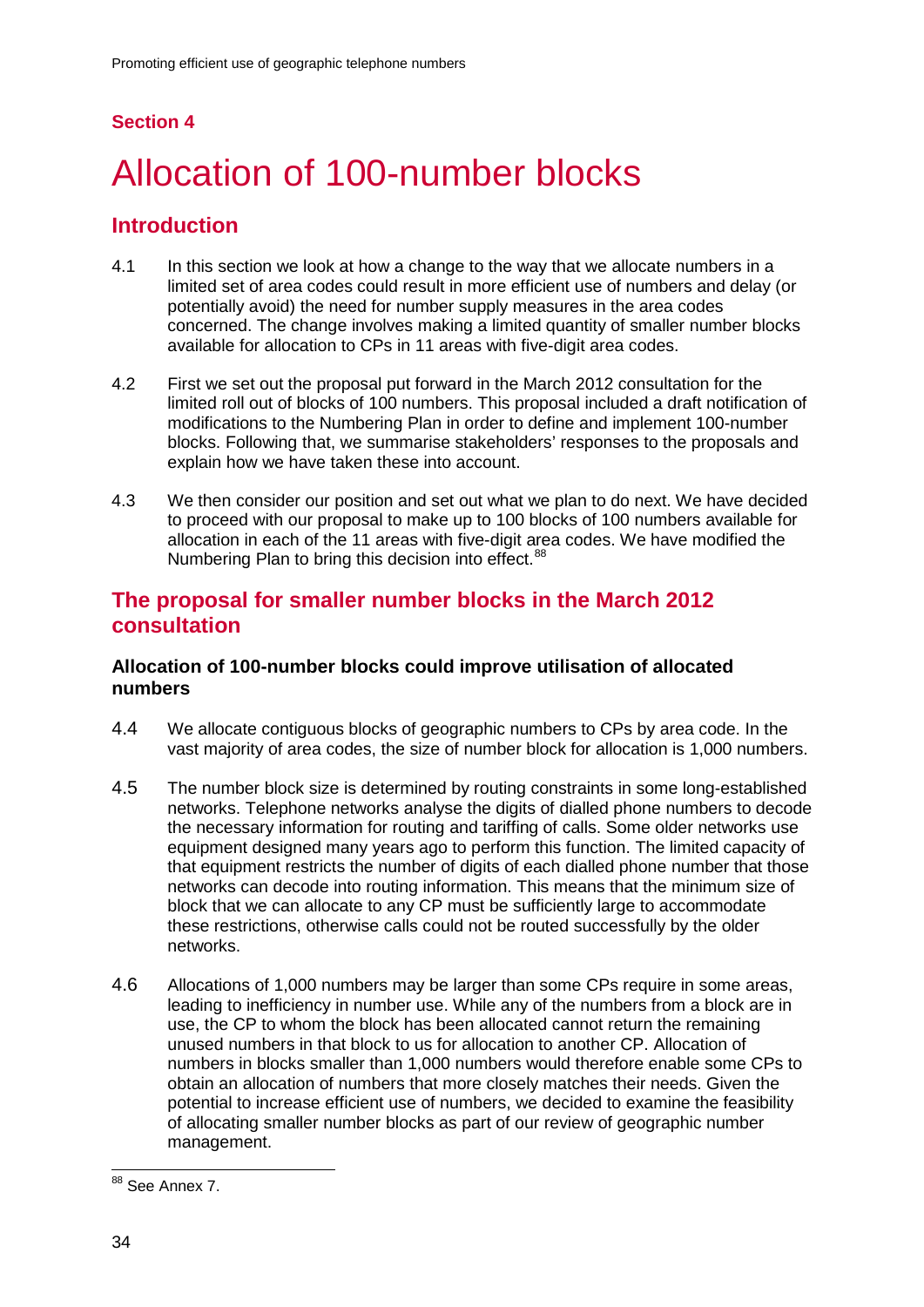- 4.7 In the November 2010 consultation we concluded that, due to network routing constraints, it would not be justifiable to reduce the common number block allocation size from 1,000 numbers in most Conservation Areas and 10,000 numbers in Standard Areas.<sup>[89](#page-37-0)</sup> Nevertheless, we considered that a limited number of blocks of 100 numbers might be supported by the available network decoding resources, although the extent of this was difficult to determine
- 4.8 Recognising the uncertainty regarding the extent of spare digit decoding resources available in legacy networks, we looked at the feasibility of a limited roll out of smaller blocks to help CPs who face network constraints to better understand the pressure of smaller blocks while containing the impact.

# **Five-digit area codes for the limited roll out of 100-number blocks**

- 4.9 The Numbering Plan contains 11 area codes in the format '01XXXX' plus five-digit local numbers. These area codes have a particular scarcity of numbers due to this code and number structure, which provides only 79,000 numbers in each area code.<sup>[90](#page-37-1)</sup> In contrast, four-digit area codes (the general area code structure) have ten times the quantity, with 790,000 numbers available.
- 4.10 In the November 2010 consultation we considered alternative responses to increasing the supply of number blocks in the five-digit area codes. This was because closing local dialling would generate a relatively small quantity of additional numbers in five-digit area codes and we considered that introducing an overlay code would be a disproportionate solution given the relatively few customers served in those area codes.<sup>[91](#page-37-2)</sup>
- 4.11 We considered that allocating smaller blocks of numbers might have a role to play in matching allocated block size to realistic customer demands. Demand for numbers in the five-digit area codes is mainly driven by CPs wanting the ability to offer a service in those locations rather than a realised consumer requirement for numbers, and smaller number blocks could more effectively meet this objective.
- 4.12 We therefore looked at whether introducing 100-number block allocations in the fivedigit area codes could potentially postpone the need for supply measures and their associated disruption for local consumers. We concluded that they were likely to do so for a considerable time and that allocating smaller number blocks would enable us

<span id="page-37-0"></span><sup>&</sup>lt;sup>89</sup> A 'Conservation Area' is defined in the Numbering Plan as "a geographic area that Ofcom believes has a realistic expectation of number exhaustion within the next five years". Numbers are allocated in blocks of 1,000 in Conservation Areas. A 'Standard Area' is defined in the Numbering Plan as "a geographic area that Ofcom believes does not have a realistic risk of exhaustion within the next five years". Numbers are allocated in blocks of 1,000 in Standard Areas. Further information is provided in paragraphs A1.46 to A1.50 of the March 2012 consultation.

<span id="page-37-1"></span>The area code and local number structure of a five-digit area code provides 100,000 numbers in the format 01XXXX 00000 to 99999. However, this reduces to 79,000 numbers, as local numbers beginning with '0' and '1' can not be used for technical reasons while local dialling is allowed, and local numbers beginning with '99' are protected to avoid misdials to the '999' emergency number.

<span id="page-37-2"></span> $\mathbb{P}^1$  We proposed an alternative number supply measure in the November 2010 consultation. This measure was to merge each five-digit area code with its corresponding four-digit area code to create numbers with four-digit area codes and six-digit local numbers. However, we recognised that this solution would disrupt consumers in the relevant areas as a number change would be required and the more specific location significance inherent in each number would be diminished. We therefore considered whether alternative measures that would not affect local consumers could be introduced to increase the supply of number blocks available for allocation in the five-digit area codes.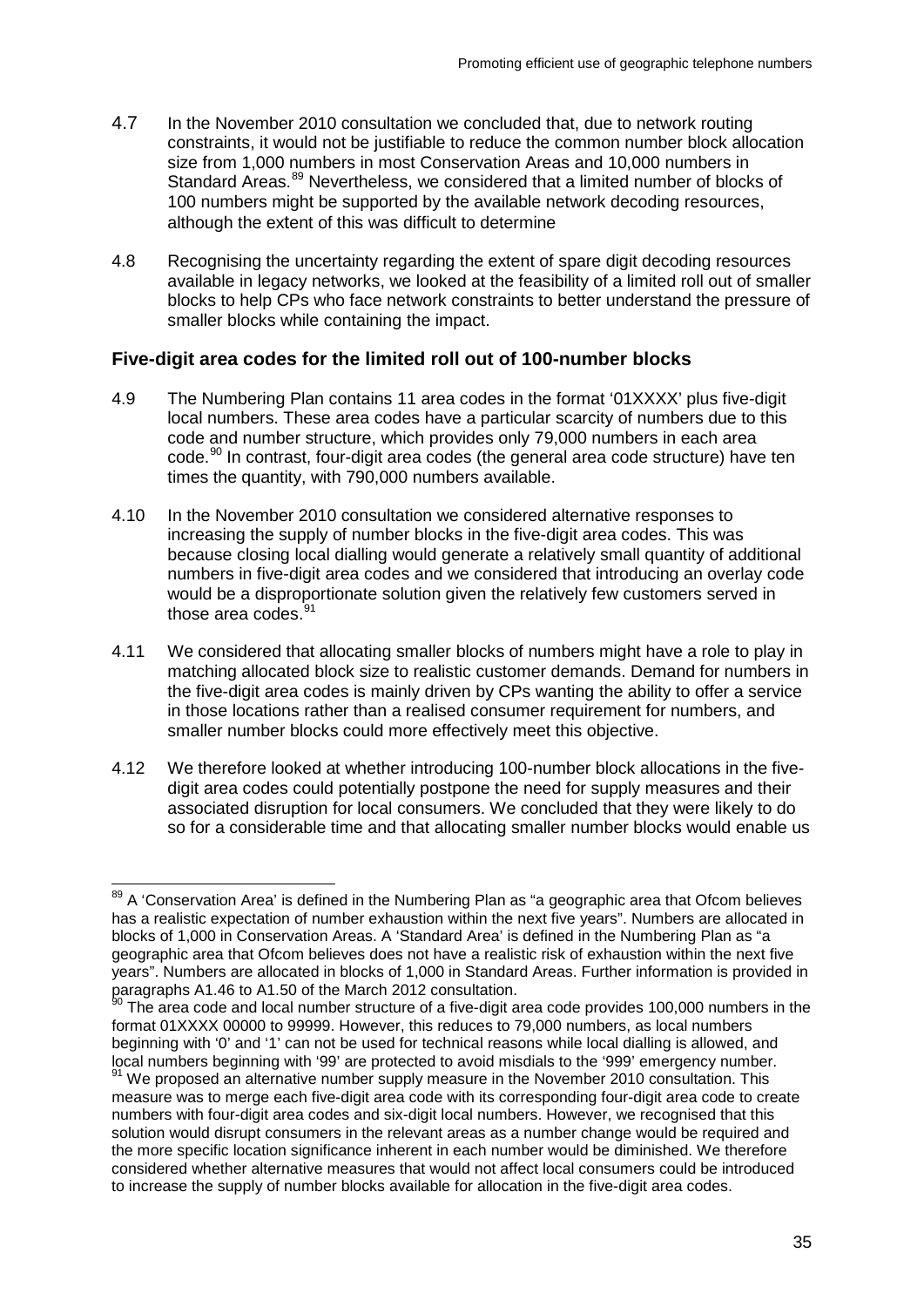to make best use of the numbers that remain available for allocation in those area codes.

4.13 Figure 4.1 below illustrates the number of 1,000-number blocks which remain available for allocation in the 11 five-digit area codes as at 29 June 2012 and the effect of 100 blocks of 100-numbers on number block availability in each of those area codes.

|              |                          |                                                           | <b>Following 100-number block</b><br>implementation |                                      |                           |
|--------------|--------------------------|-----------------------------------------------------------|-----------------------------------------------------|--------------------------------------|---------------------------|
| Area<br>code | Area                     | 1,000-number<br>blocks<br>available as at<br>29 June 2012 | 100-number<br><b>blocks</b>                         | $1,000 -$<br>number<br><b>blocks</b> | Total number<br>of blocks |
| 013873       | Langholm                 | 17                                                        | 100                                                 | 7                                    | 107                       |
| 019467       | Gosforth                 | 19                                                        | 100                                                 | 9                                    | 109                       |
| 015394       | Hawkshead                | 19                                                        | 100                                                 | 9                                    | 109                       |
| 015242       | Hornby                   | 20                                                        | 100                                                 | 10                                   | 110                       |
| 015395       | <b>Grange over Sands</b> | 23                                                        | 100                                                 | 13                                   | 113                       |
| 017687       | Keswick                  | 25                                                        | 100                                                 | 15                                   | 115                       |
| 016973       | Wigton                   | 31                                                        | 100                                                 | 21                                   | 121                       |
| 017683       | Appleby                  | 32                                                        | 100                                                 | 22                                   | 122                       |
| 015396       | Sedbergh                 | 35                                                        | 100                                                 | 25                                   | 125                       |
| 017684       | Pooley Bridge            | 41                                                        | 100                                                 | 31                                   | 131                       |
| 016974       | <b>Raughton Head</b>     | 46                                                        | 100                                                 | 36                                   | 136                       |

#### **Figure 4.1 Block availability in the five-digit area codes following 100-number block roll out**

4.14 We estimate that the provision of 100 blocks of 100 numbers in each of the five-digit area codes would extend number availability in those area codes for 21 years on average. Langholm (013873), the first of the five-digit area codes predicted to run out of 1,000-number blocks, is forecast to have sufficient numbers to meet demand for 13 years if 100 blocks of 100-numbers are made available.

# **The 100-number block allocation proposal in the March 2012 consultation**

- 4.15 In the March 2012 consultation we sought stakeholders' views on the details of our proposal to introduce 100-number block allocations in each of the 11 five-digit area codes. This is summarised below:
	- the area codes to have a limited roll out of 100-number blocks are:

Appleby (017683); Gosforth (019467); Grange-over-Sands (015395); Hawkshead (015394); Hornby (015242); Keswick (017687); Langholm (013873); Pooley Bridge (017684); Raughton Head (016974); Sedbergh (015396) and Wigton (016973);

• we would make up to 100 blocks of 100 numbers (i.e. 10,000 numbers) available for allocation in each five-digit area code;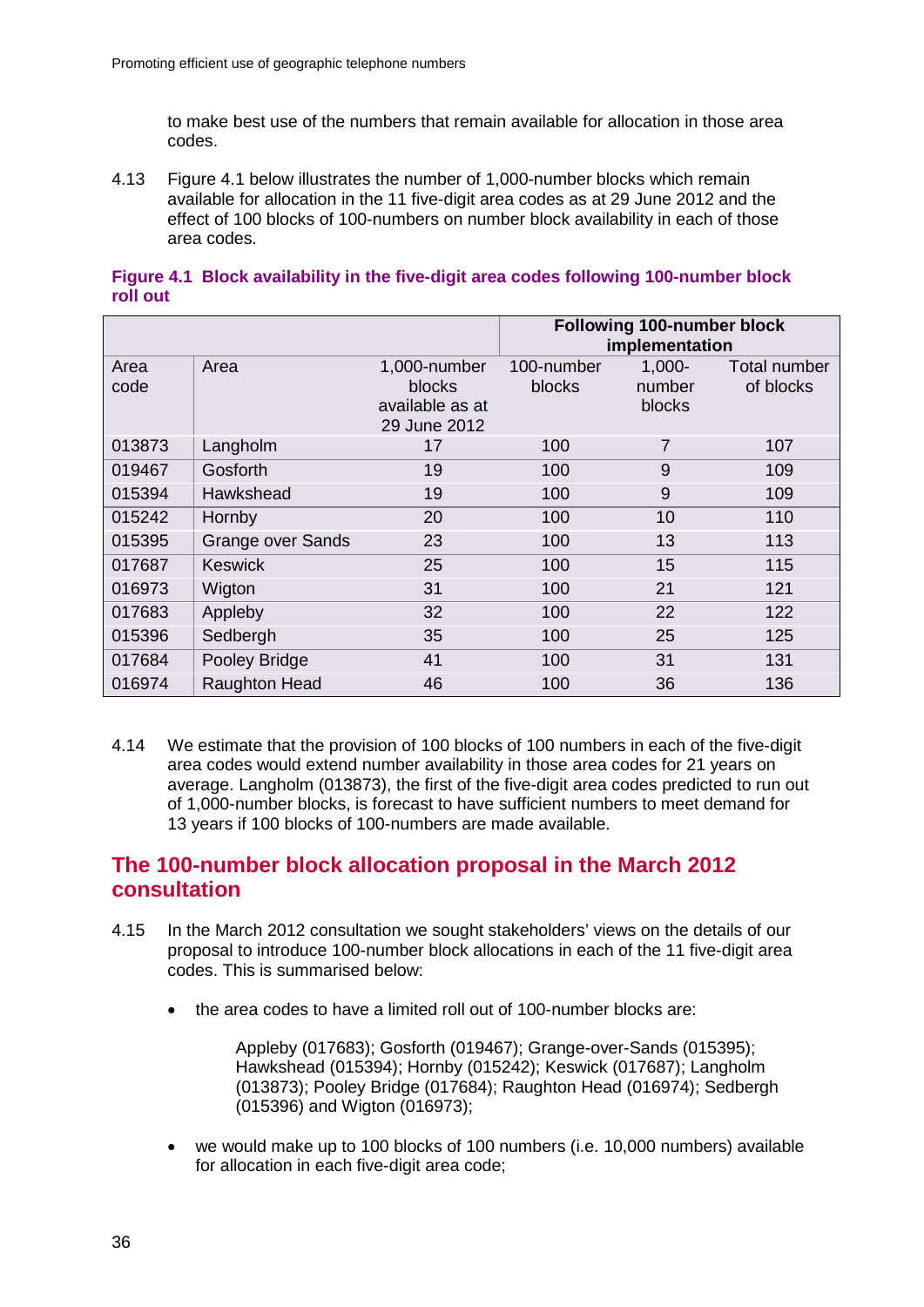- the 100-number blocks would be taken from unallocated 1,000-number blocks;
- we would make one 1,000-number block available for allocation as ten blocks of 100 numbers at a time;
- once allocated in blocks of 100, the numbers would remain in that size unit;
- numbers would also continue to be available for allocation in blocks of 1,000 numbers in these area codes;
- a CP applying for the number allocation would need to justify the appropriate block size (i.e. 100- or 1,000-number block) for allocation by stating the predicted demand for numbers on the form which CPs must complete when applying for allocation of telephone numbers;
- applications for 100-number blocks would be considered in accordance with our general requirements under our 'first-come first-served' system and any future changes to our allocation process that we may make subject to consultation;
- we proposed to modify the Numbering Plan in order to implement the allocation of 100-number blocks and to set out in Appendix A the area codes in which 100 number blocks would be made available for allocation; and
- the proposal is limited to the allocation of 100-number blocks and does not extend to withdrawal of unused allocated numbers in 100-number block units.

# **Responses to the March 2012 consultation**

- 4.16 We asked stakeholders for comments on our proposal to make 100 blocks of 100 numbers available for allocation in the 11 five-digit area codes.
- 4.17 We received nine submissions<sup>[92](#page-39-0)</sup> on this proposal. The points raised and our responses are set out below.

#### **Stakeholders' comments**

#### Agreement with proposals for allocation of a limited number of 100-number blocks

- 4.18 All stakeholders who commented on 100-number block allocation agreed or had no objection to the proposals, apart from one consumer (Mr Gooidman).
- 4.19 Mr Gooidman considered that Ofcom had too much administrative control over number allocation as telephone numbers were a national asset. Mr Gooidman argued that CPs should be able to obtain a number block allocation within 24 hours of request and at no cost.

#### Parameters for the limited roll out of 100-number blocks

4.20 BT supported the proposals to make 100 blocks of 100 numbers available for allocation in the 11 five-digit area codes. However, BT argued that the parameters of the limited roll out should be defined as tightly as possible in the Numbering Plan to avoid unintended 'creep' across other blocks in the area codes concerned or into additional area codes. BT explained that the unintended consequences of Ofcom's

<span id="page-39-0"></span> $\overline{\text{92} \text{ Those} }$  respondents were BT, C&WW, KCOM, Magrathea, Sky, VON, [ $\ll$ ] and two consumers.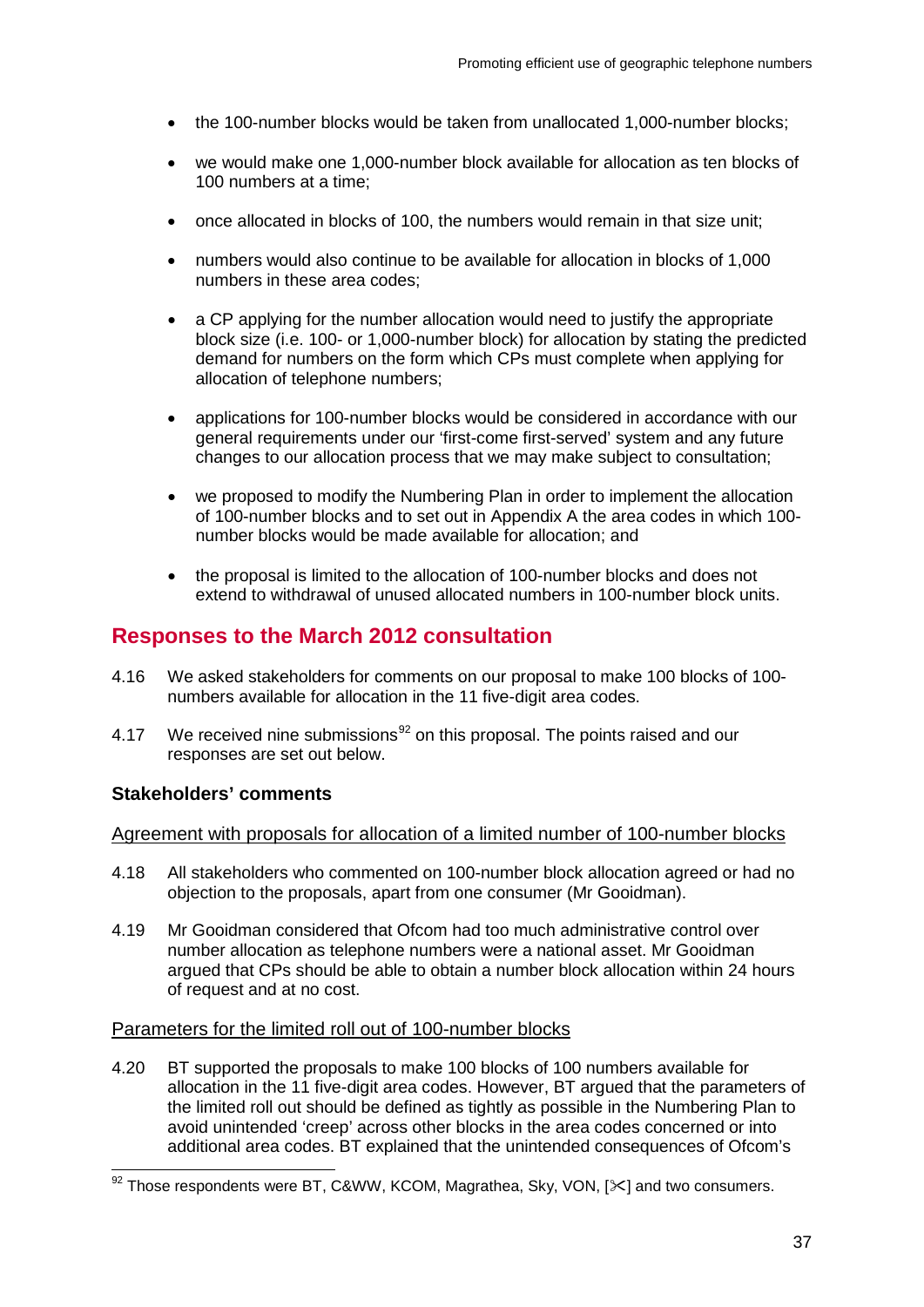increasingly granular approach to number block allocation and withdrawal have had an impact on the decoding capacity in the trunk layer of BT's network as well as in some local switches. BT asked that Ofcom's Numbering Unit work more closely with CPs to try to avoid these problems arising and in the future focus the finite decoding resource on the most critical areas of number block shortage.

- 4.21 VON supported the proposal to allocate smaller number blocks and considered such action would ensure the ongoing availability of number blocks in the area codes proposed. However, VON would have preferred to see this measure implemented across the UK rather than on a localised basis. VON argued that this would have a positive impact on lowering barriers to entry, particularly for smaller and innovative CPs and would reduce the cost to CPs of acquiring number blocks in area codes where charging is implemented (presuming that a 100-number block would cost a tenth of a 1,000-number block).
- 4.22 Sky also supported the proposals for allocating 100-number blocks in the five-digit area codes and considered that we should be able to accept the return of allocated numbers in blocks of 100. Sky argued that this would enable more unused numbers to be returned to Ofcom and made available for new allocations, thereby increasing the supply of number blocks for CPs who need them.

## 100-number blocks in Hull (01482) area code

- 4.23 KCOM agreed with the 100-number block proposals for the five-digit area codes and argued that we should consider implementing 100-number block allocations in the Hull (01482) area code as a means for increasing the supply of number blocks.
- 4.24 KCOM argued that the impact of closing local dialling in the 01482 Hull area code would be more pronounced than in the rest of the UK due to the high population density and significant volume of local calls in that area. Also the absence of a wider choice of fixed-line providers for residential customers in the Hull area meant that customers would wrongly believe that the need for number supply measures was caused by KCOM. KCOM argued that a specific review of the 01482 area code is warranted with alternative solutions for increasing number supply sought, such as the allocation of smaller number blocks, to ensure that Hull residents are not unduly disadvantaged compared to residents in the rest of the UK.

## **Ofcom's response**

#### Agreement with proposals for allocation of a limited number of 100-number blocks

- 4.25 We welcome stakeholders' support for the 100-number block proposal. We recognise the impact on CPs of such a measure, particularly on those with legacy networks, and value CPs' commitment to implement the necessary network changes to route calls made to numbers allocated in smaller blocks.
- 4.26 In answer to Mr Gooidman's concern that Ofcom has too much administrative control over telephone numbers, it is our duty under the Act to manage the UK's telephone numbers. We are responsible for ensuring that sufficient numbers are available to meet demand and for setting the policy on how numbers may be used. We allocate blocks of numbers to CPs using a rule-based process. This has benefits for all stakeholders, as it contributes to ensuring effective and efficient use of numbers which helps to limit the need for measures to address number shortages.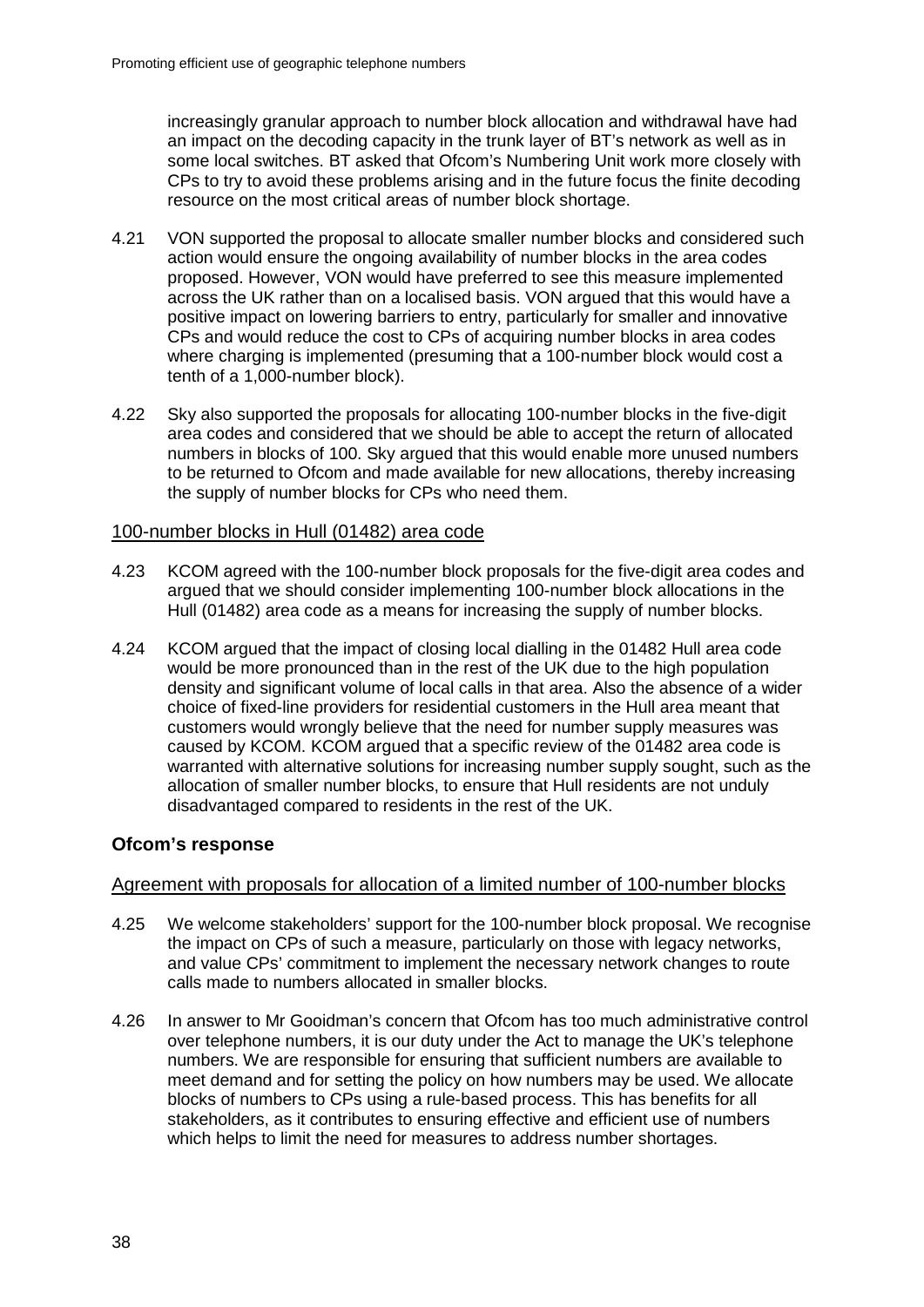# Parameters for the limited roll out of 100-number blocks

- 4.27 We acknowledge that CPs' commitment to 100-number block allocations is based on the specific parameters of the limited roll out which we proposed in the March 2012 consultation. BT in particular has raised concerns should the parameters be widened without further consultation. We have recognised the legacy network limitations during our review of geographic numbering and have been clear during the consultation on 100-number blocks that if we proceed we will work with CPs to implement this measure in a manner that minimises the impact on their networks. This includes defining the parameters of the initial 100-number block roll out (as set out in paragraph 4.15 above) and not extending these limitations without further consultation. Further consideration of how this commitment is reflected in the Numbering Plan is discussed in paragraphs 4.46 to 4.50.
- 4.28 We agree with VON that allocation of smaller number blocks across a wider selection of area codes could more closely align CPs' requirement with block allocation size. However, as explained in the March 2012 consultation<sup>[93](#page-41-0)</sup> in answer to stakeholders' comments, we have taken into account the uncertainty over the impact on legacy networks from routing calls to numbers allocated in 100-number blocks and we agree with CPs likely to be affected by decoding constraints that it would be appropriate to proceed with a very limited roll out to assess the impact and understand the implications better.
- 4.29 The proposal for roll out of 100-number blocks relates only to new allocations, i.e. allocations made from 18 July 2012 onwards, in the 11 five-digit area codes. We have not included the ability to withdraw unused 100-number block units from numbers allocated at the 1,000- or 10,000-number block level. Ofcom is able to accommodate this action and agree with Sky that to do so would likely increase number utilisation levels in those area codes. However, it would result in many more 1,000-number blocks divided into 100-number block units, and this would use more of the legacy networks' limited decode resource, the impact of which is untested for 100-number blocks.
- 4.30 We consider that making 100 blocks of 100 numbers in each of the 11 five-digit area codes available for allocation should meet demand for smaller number blocks in those area codes for a considerable period. Until the impact of routing calls to numbers allocated in 100-number blocks has been assessed, we do not consider that it would be an effective use of decoding resources to withdraw unused 100 number block units and make these available for new allocations. However, this may be considered in the future during any review of 100-number block allocations and subject to consultation.

## 100-number blocks in the Hull (01482) area code

- 4.31 We recognise that KCOM is the main provider of services to residential and business customers in the Hull area. We also note KCOM's remarks on the high incidence of local calls.
- 4.32 According to our current forecast of number availability, we forecast that we currently have sufficient 01482 numbers to meet CPs' demand until at least 2018. As with all area codes facing exhaustion of our current supplies of numbers, we would prefer to implement measures which do not involve disruption to consumers where this is

<span id="page-41-0"></span> $93$  See paragraphs 5.25, 5.27 to 5.29 and 5.48 of the March 2012 consultation.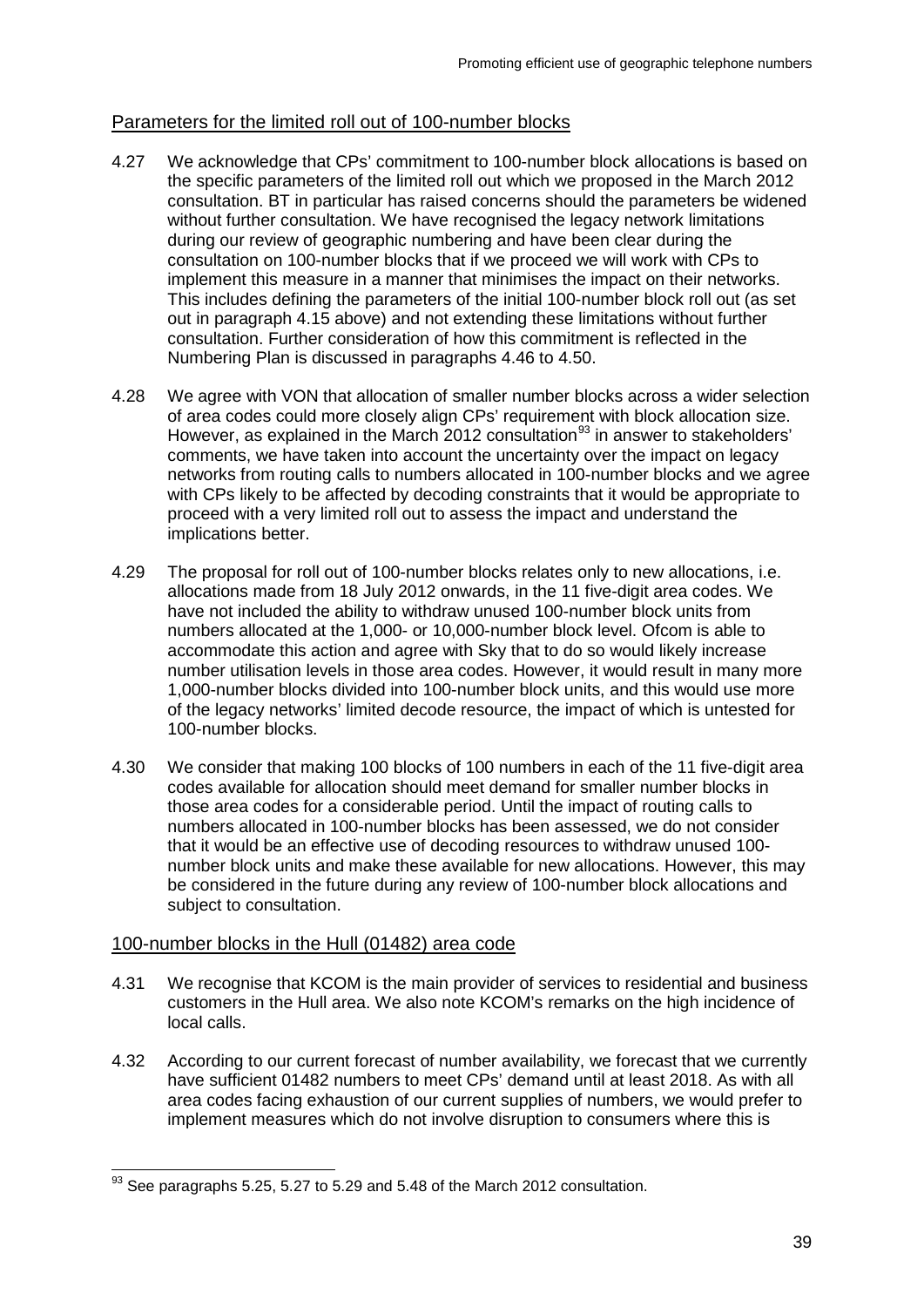reasonable and feasible, including allocation of smaller number blocks as a solution to meeting demand for numbers.

4.33 As explained in paragraphs 4.9 to 4.15 we consulted on allocating a limited quantity of 100-number blocks in the 11 five-digit area codes due to the specific characteristics of those area codes (which includes a relatively small population served by the area code and therefore low consumer demand for numbers). As KCOM mentions, the area served by the 01482 area code has a dense population and we consider that such area codes may not be suitable for 100-number block allocations because we think CPs may need multiple 100-number blocks to meet demand and therefore the limited decode resource would not be used effectively. However, we may consider the case for extending 100-number block allocations to more area codes (including 01482) in the future during any review of 100-number block allocations and subject to consultation.

# **Decision on allocating 100-number blocks**

- 4.34 The scarcity of numbers in the 11 five-digit area codes is particularly acute because their area code and local number structure provides a tenth of the numbers available in most other area codes. We have investigated the feasibility of addressing this shortage of number blocks without affecting consumers in those areas by allocating numbers more efficiently, making available 100 blocks of 100 numbers from our existing supplies to CPs requiring new numbers in each of those area codes.
- 4.35 We consulted on the general proposition of 100-number block allocations in November 2010 and on the specific proposals in relation to a limited roll out of 100 number blocks in the 11 five-digit area codes in September 2011 and March 2012. We have taken CPs' assumptions on the likely impact into account and anticipate that the limited nature of the roll out of 100-number blocks should be manageable and should result in more efficient use of the relevant numbers.
- 4.36 Having taken account of all submissions received to the consultations on these proposals, we have decided to proceed with the limited roll out of 100-number blocks in the 11 five-digit area codes within the parameters set out in paragraph 4.15 above.
- 4.37 The 100 blocks of 100 numbers specified in each of the 11 five-digit area codes are set out in Annex 3.
- 4.38 We will monitor the impact of 100-number blocks on legacy networks and then consider with the industry whether it is desirable and feasible for us to consult on allocating numbers in smaller blocks in other area codes and/or whether any additional numbers in the five-digit area codes should be made available for allocation in 100-number blocks.

## **Duties and legal tests**

- 4.39 In order to implement the allocation of 100-number blocks in the five 11-digit area codes, we consulted in the March 2012 consultation on modifications to the Numbering Plan $94$  in order to:
	- define a '100-Number Block Area';

<span id="page-42-0"></span><sup>&</sup>lt;sup>94</sup> Annex 5 sets out the procedure in the Act for consulting on modifications to the Numbering Plan.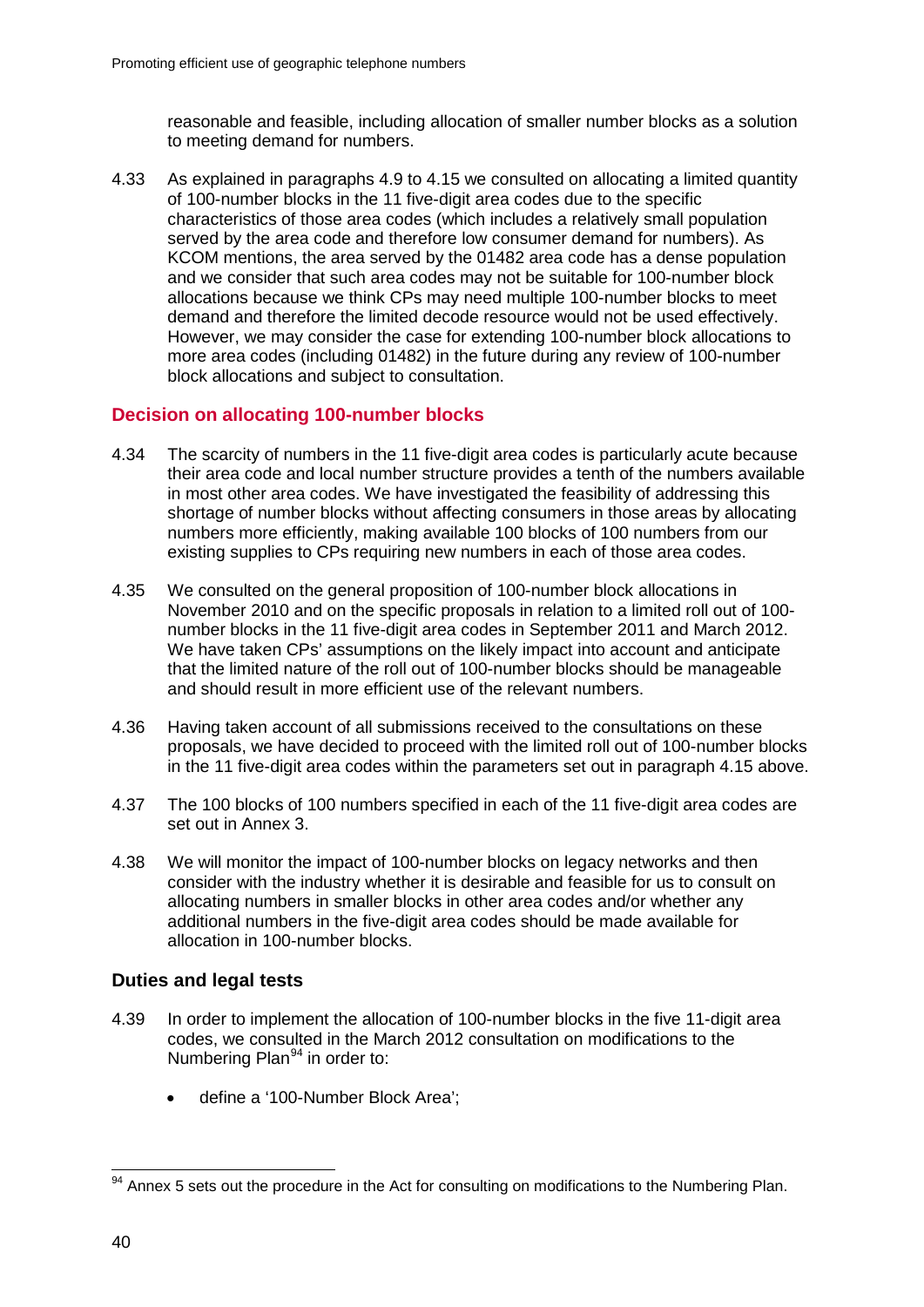- set out restrictions for the adoption of numbers allocated at the 100-number block level; and
- set out which area codes are '100-Number Block Areas' in addition to having 'Conservation Area Status' (i.e. which area codes have numbers available in blocks of 100 and 1,000).
- 4.40 We looked at how a limited roll out of 100-number blocks would likely meet Ofcom's duties and relevant legal tests in the Act in the September 2011 statement and consultation.[95](#page-43-0) We further considered how the detailed proposals would meet those duties and tests in the March 2012 consultation<sup>[96](#page-43-1)</sup> and sought stakeholders' comments.
- 4.41 Specifically, we asked stakeholders for comments on:

i) our view of how the proposed modification to the Numbering Plan in relation to 100 number blocks meets the relevant legal tests in section 60(2) of the Act; and

ii) the proposed modification to the Numbering Plan in relation to 100-number blocks as follows:

• definition of '100-Number Block Area' (in the 'Definitions and Interpretation' section):-

**'100-Number Block Area'** means a geographic area in which 100-number blocks have been made available for allocation;

• restriction in the use of a numbers in 100-Number Block Areas (in new paragraph B3.1.9):-

#### *100-Number Block Areas*

B3.1.9 Numbers in geographic areas where a 100-Number Block Status is indicated and a block of that level has been allocated shall only be Adopted or otherwise used in units of 100 numbers at a time.

• insertion of a column in 'Appendix A' to indicate the 100-Number Block Areas through the placing of a 'Y' alongside the applicable area codes.

#### Stakeholders' comments

- 4.42 C&WW and  $[\times]$  agreed that our proposal met the relevant legal tests and agreed with our proposed modification to the Numbering Plan.
- 4.43 BT suggested changes to the proposed modification to the Numbering Plan in order to reflect the parameters of the initial roll out as closely as possible. Specifically, BT suggested that our proposed text for new paragraph B3.1.9 of the Numbering Plan be modified as follows: [97](#page-43-2)

#### *"B3.1.9 Numbers in geographic areas where a 100-Number Block Status is indicated and a block of that level has been allocated One*

<span id="page-43-2"></span>

<span id="page-43-1"></span><span id="page-43-0"></span><sup>&</sup>lt;sup>95</sup> See paragraphs 5.202 to 5.210 of the September 2011 statement and consultation.<br><sup>96</sup> See paragraphs 5.76 to 5.85 of the March 2012 consultation.<br><sup>97</sup> BT suggested the deletion of text in strikethrough font and the ad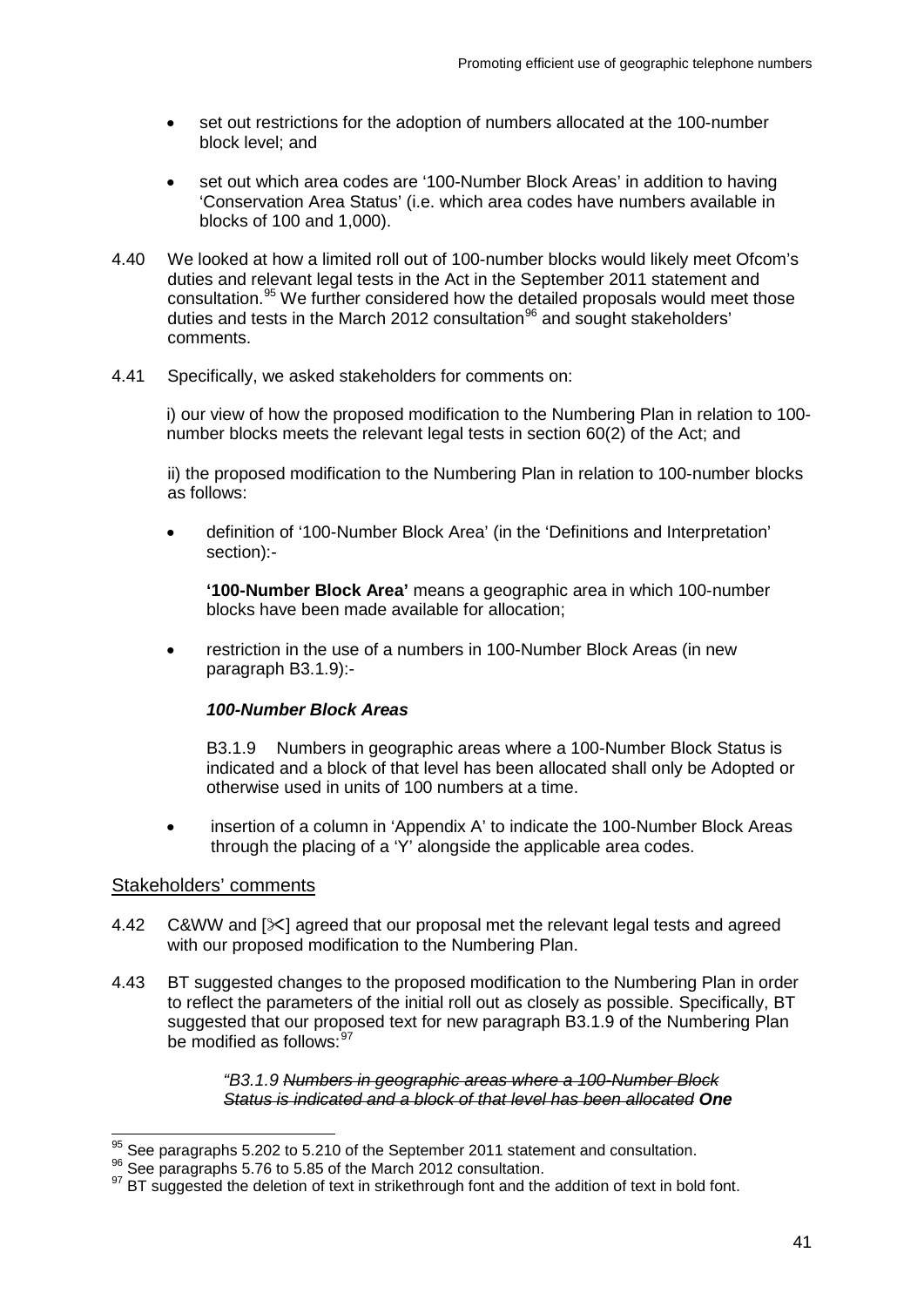#### *hundred 100-number blocks in these area codes have been specified and shall only be Adopted or otherwise used allocated to Communications Providers in units of 100 numbers at a time."*

- 4.44 BT also suggested that the proposed column for addition to Appendix A to indicate 100-Number Block Areas should specify the ten 1,000-number blocks set aside for allocation at the 100-number block level. BT argued that, rather than simply inserting a 'Y' in this column, specifying the specific number blocks would reinforce the tight parameters of the limited roll out in accordance with the proposal on which Ofcom consulted.
- 4.45 A consumer (Mr Gooidman) considered that the proposed modification to the Numbering Plan was not objectively justifiable in what it was intended to achieve and considered it a disproportionate measure as Ofcom placed too much administrative control on number allocation.

## Ofcom's response

- 4.46 BT argued that the Numbering Plan should set out the parameters of the 100-number block roll out and should state explicitly that a limit of 100 blocks of 100 numbers are available for allocation in each of the 11 five-digit area codes.
- 4.47 We have considered BT's suggested amendments to our proposed text for paragraph B3.1.9 of the Numbering Plan. We agree with the principle of specifying that only 100 blocks of 100 numbers are available for allocation in each of the five-digit area codes and we have modified the proposed text for paragraph B3.1.9 accordingly. We have also added the location where the 100-number blocks are specified, which is the numbering database on our website (known as the National Numbering Scheme).<sup>[98](#page-44-0)</sup> We have not included BT's suggested reference to the numbers being allocated to CPs, as this relates to Ofcom's allocation of numbers rather than a restriction in the adoption of telephone numbers.
- 4.48 The revised text for paragraph B3.1.9 in the Numbering Plan is as follows:

#### **100-Number Block Areas**

"B3.1.9 One hundred blocks of 100 numbers in each 100-Number Block Area have been specified in the National Numbering Scheme. These blocks shall only be Adopted in units of 100 numbers at a time."

- 4.49 BT suggested specifying the blocks available for allocation at the 100-number block level in the Numbering Plan by setting these out in the proposed column in Appendix A. As explained above, we have decided to specify the 100-number blocks in the National Numbering Scheme. We consider this to be more appropriate than in the Numbering Plan, as the National Numbering Scheme sets out the detailed data on the allocation and availability of telephone numbers. For reference, the 100-number blocks specified in the National Numbering Scheme are set out in Annex 3.
- 4.50 As a consequence of BT's suggestion to define the parameters of the 100-number block roll out and our decision to refer in paragraph B3.1.9 of the Numbering Plan to the blocks being specified in the National Numbering Scheme, we noted that the term

<span id="page-44-0"></span><sup>98</sup> The National Numbering Scheme is available on the Ofcom website at: <http://stakeholders.ofcom.org.uk/telecoms/numbering/telephone-no-availability/numbers-administered/>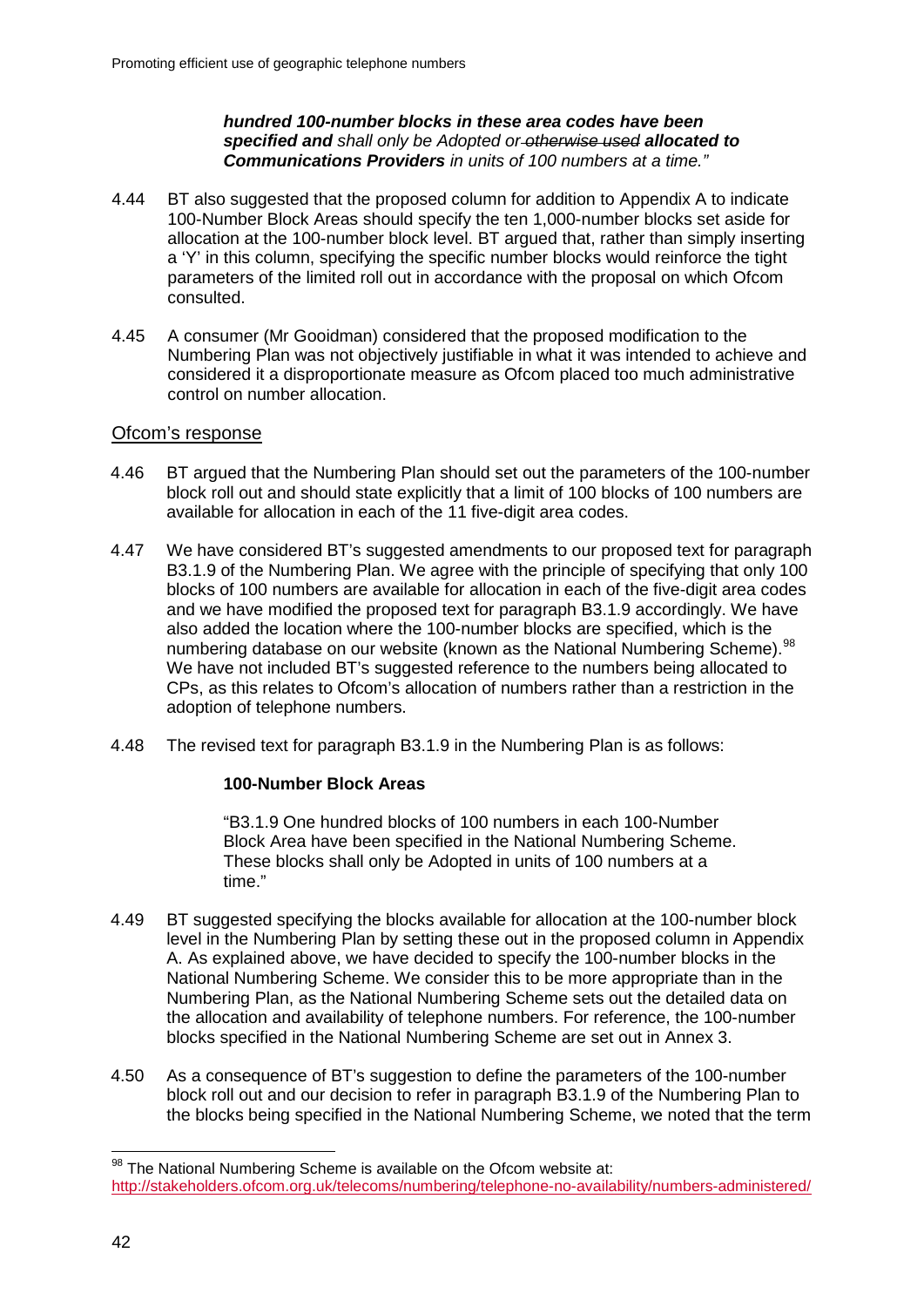'National Numbering Scheme' was not defined in the Numbering Plan. We have rectified this by including the following in the 'Definitions and Interpretation' section of the Numbering Plan:

**'National Numbering Scheme'** means the detailed data published by Ofcom and updated from time to time in relation to the Allocation and availability of Telephone Numbers;

# **Decision on legal tests and modification to the Numbering Plan**

- 4.51 We now consider our decision to allocate 100-number blocks in the 11 five-digit area codes with respect to Ofcom's duties and the relevant legal tests in the Act.<sup>[99](#page-45-0)</sup>
- 4.52 We consider that our decision for a limited roll out of 100-number block allocations is consistent with our duties in carrying out our functions as set out in section 3 of the Act. In particular, we consider that the decision furthers the interests of citizens in relation to communications matters and consumers in relevant markets by ensuring that best use is made of the limited geographic numbers remaining available for allocation in the 11 area codes that form the initial roll out of 100-number blocks and that the numbers are used effectively and efficiently. This decision helps to ensure that geographic numbers remain available for allocation to CPs in the 11 area codes proposed, thus facilitating CPs in their provision of communications services to citizens and consumers, and promoting competition and choice for consumers.
- 4.53 The allocation of smaller number blocks in the 11 five-digit area codes also aims to further the interests of citizens and consumers by prolonging the availability of existing geographic numbers and thereby delaying the need for number supply measures (which can be disruptive and costly for consumers). By allocating smaller number blocks, we forecast that we could delay the need for number supply measures in the 11 five-digit area codes for a minimum of 13 years and for 21 years on average. Through the allocation of 100-number blocks, we expect that consumers' demand for numbers in these area codes would be met in a way that has no adverse impact on consumers.
- 4.54 In reaching our decision, we have also taken into account the Community obligations set out in section 4 of the Act, particularly the first requirement to promote competition in the provision of electronic communications networks, services and associated facilities through the ongoing availability of geographic numbers.
- 4.55 We have modified the Numbering Plan in order to implement this measure. Section 60 of the Act provides for the modification of documents referred to in the Numbering Conditions (which includes the Numbering Plan). Under section 60(2) we may only modify the Numbering Plan if we are satisfied that the revision is:
	- objectively justifiable in relation to the matter to which it relates;
	- not such as to discriminate unduly against particular persons or against a particular description of persons;
	- proportionate to what the modification is intended to achieve; and
	- in relation to what is intended to achieve, transparent.

<span id="page-45-0"></span><sup>99</sup> We set out the legal framework in Annex 5.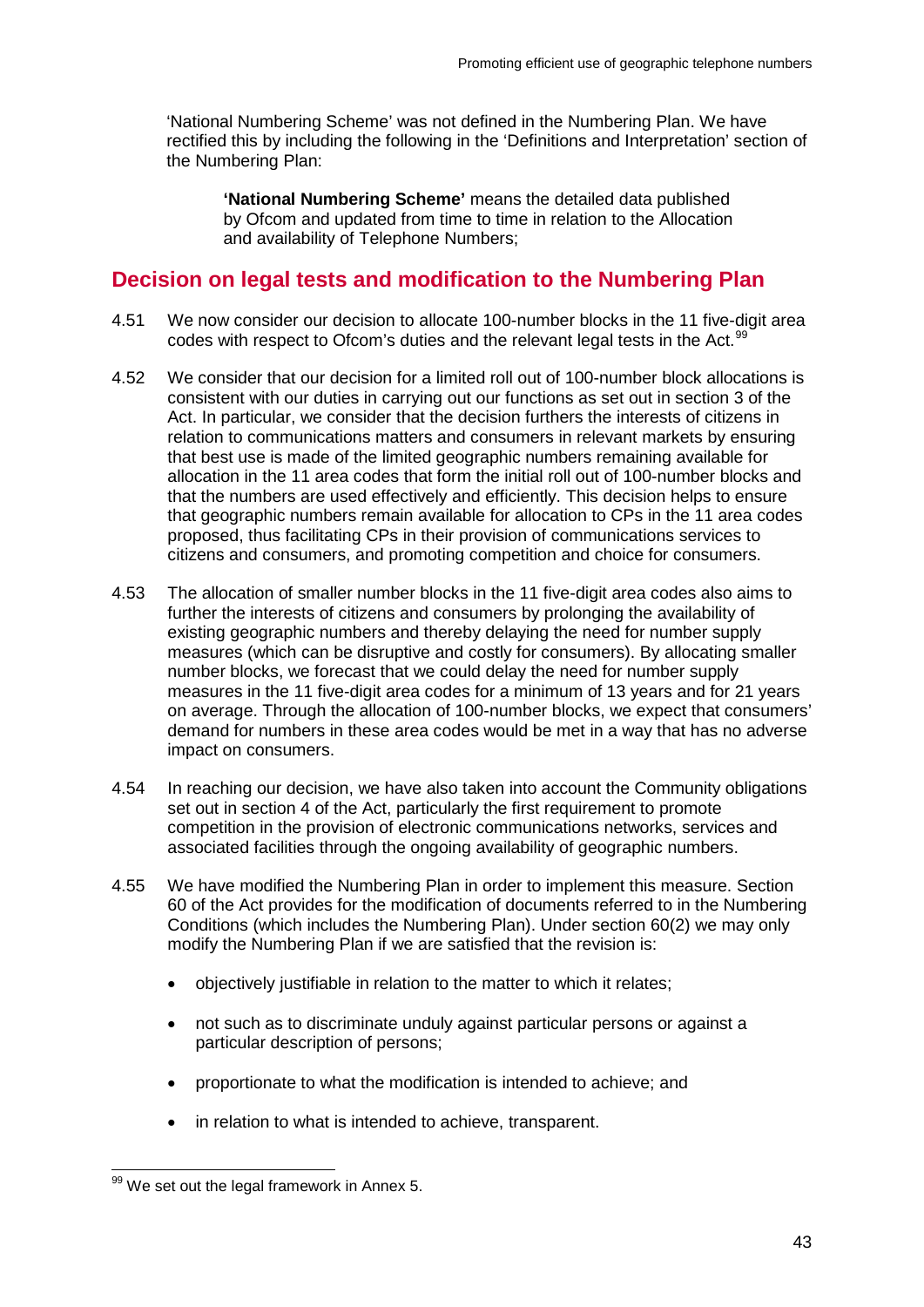- 4.56 We consider that the decision to proceed with a limited roll out of 100-number blocks meets these tests in the following manner:
	- **objectively justifiable** it is Ofcom's general duty in administering numbers to ensure their best use. We consider that the decision is objectively justifiable as it would further best use of numbers by more closely aligning allocation block size to likely demand and thereby improving utilisation in the relevant area codes;
	- **non-discriminatory** we have concluded that the allocation of a limited number of blocks of 100 numbers would not be discriminatory for the following reasons:
	- i) blocks of 1,000 numbers will remain available for allocation alongside 100 number blocks so that the appropriate block size to meet a CP's justified demand remains available for allocation. CPs will therefore not be unduly constrained by the introduction of 100-number blocks and by doing so, our decision to make smaller blocks available will not discriminate against CPs with a justified demand for the allocation of a larger block of numbers; and
	- ii) a limited roll out of 100-number blocks will help CPs and Ofcom assess the impact on CPs of routing calls to numbers allocated in blocks of 100 numbers. We anticipate that CPs operating legacy networks will experience the greater impact. We have consulted on the proposals with those CPs and consider that the limited roll out should not prove discriminatory;
	- **proportionate** in that it is the general objective of our review of geographic numbers to ensure that they are available to support competition in fixed-line voice services across the UK for the foreseeable future. The policy principles<sup>[100](#page-46-0)</sup> that guide how we meet this objective are that:
		- i) the numbers consumers want are available when they are needed;
		- ii) the numbers consumers currently use are not changed if this is avoidable;
		- iii) the meaning which numbers provide to consumers is protected;
		- iv) number allocation processes support competition and innovation; and
		- v) consumers are not avoidably exposed to abuse.

The modifications to the Numbering Plan have made a limited quantity of smaller number blocks available for allocation. This measure has increased the supply of geographic number blocks in the 11 five-digit area codes. This will contribute to the meeting of our objectives set out above by ensuring that geographic numbers are available in the relevant area codes when needed, that numbers currently used in those area codes are not changed as a solution to number demand, that location significance is protected and that number blocks are available to support competition and innovation;

We have consulted CPs on the potential costs and timescales involved in the proposal.[101](#page-46-1) From CPs' responses, we have concluded that the potential costs

<span id="page-46-0"></span><sup>&</sup>lt;sup>100</sup> See paragraphs 2.23 to 2.25 of the March 2012 consultation for more detail on our policy principles for managing geographic numbers.

<span id="page-46-1"></span><sup>&</sup>lt;sup>101</sup> See question 3 in the September 2011 statement and consultation and the summary of responses to that question in paragraphs 5.37 to 5.42 and 5.55 to 5.58 of the March 2012 consultation.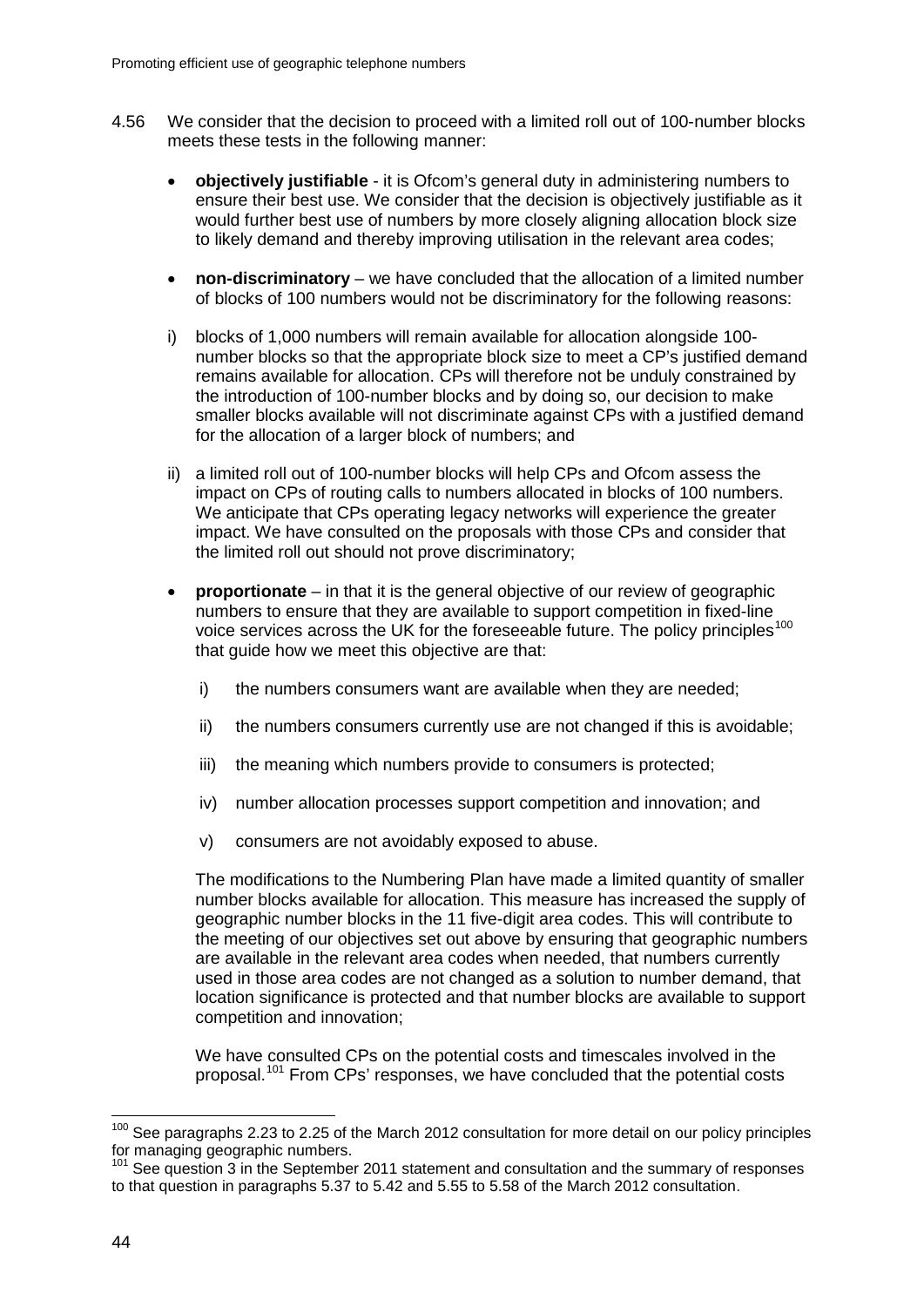and implementation lead time would not be a barrier to implementing our decision for 100-number blocks and consider this to be an appropriate and proportionate approach to increasing the supply of number blocks in five-digit area codes; and

- **transparent** in that the purpose of introducing 100-number blocks has been set out in this document and was the subject of earlier consultation in November 2010, September 2011 and March 2012. In the area codes concerned, we aim to make better use of the available numbers by more closely matching likely demand to allocation block size. By improving utilisation of numbers, we predict that we can delay the need for number supply measures in those area codes.
- 4.57 In addition, by this decision we consider that we are fulfilling our general duty as to telephone number functions as set out in section 63 of the Act by:
	- **securing the best use of telephone numbers** the numbers remaining available for allocation in the area codes subject to the roll out of 100-number blocks are particularly scarce due to the limited quantity of numbers created by their particular area code and local number structure. Action targeted to address this situation is required. This decision will ensure the best use of numbers remaining available for allocation in the area codes concerned, in a manner that has no impact on citizens and consumers in those area codes; and
	- **encouraging efficiency and innovation** smaller number blocks can more efficiently meet the numbering requirements of some CPs in the area codes concerned.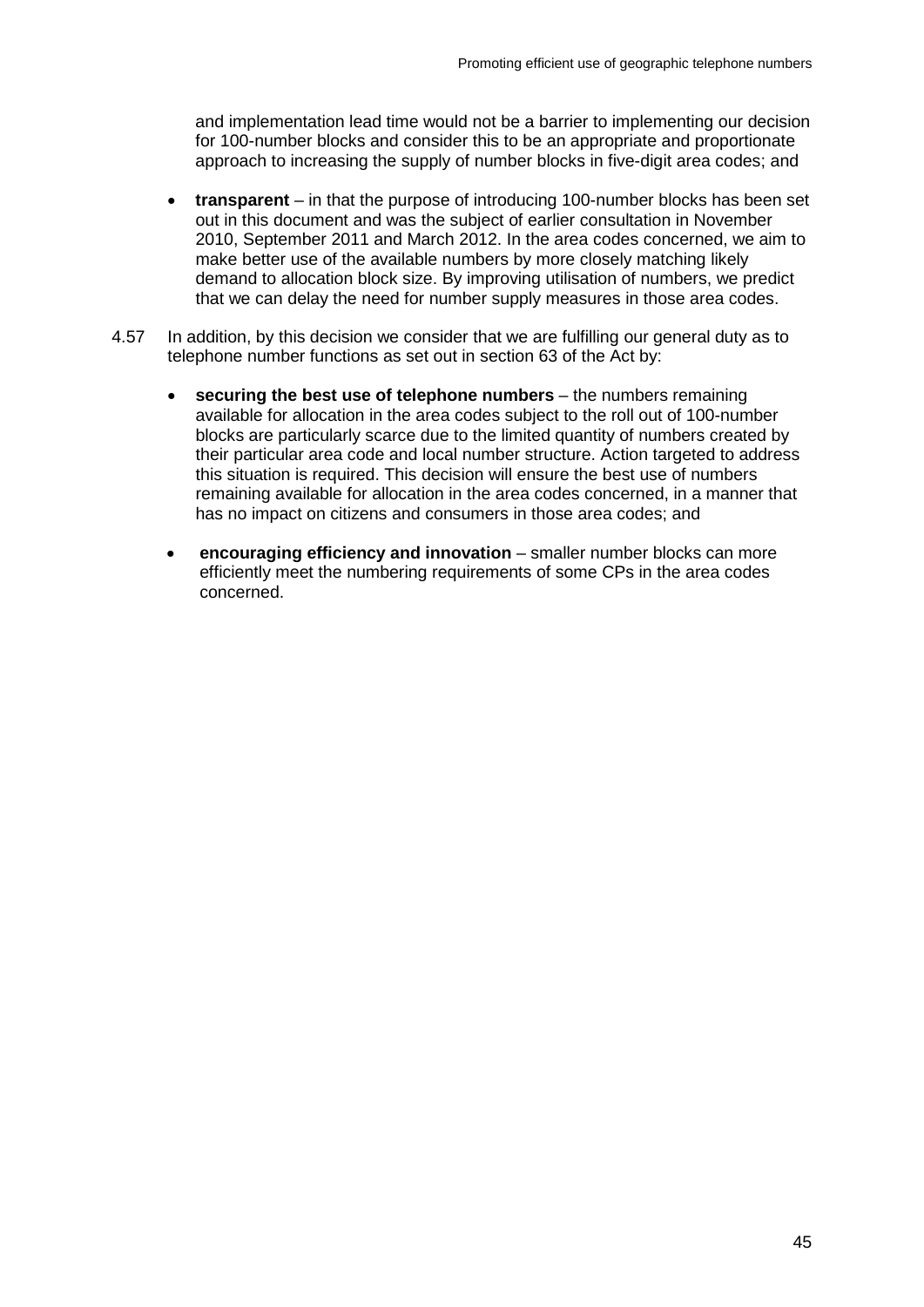# **Section 5**

# **Next steps**

5.1 In this statement we have discussed how two specific measures to increase CPs' efficient use of geographic numbers could help meet the challenge of ensuring that numbers remain available for allocation to CPs. In this section we set out the next steps for implementing our decisions.

# **Summary of our decisions**

- 5.2 In this document we have concluded on:
	- the final arrangements for introducing number charging in a pilot scheme covering 30 area codes with the fewest number blocks remaining available for allocation; and
	- the detailed arrangements to make 100 blocks of 100 numbers available to allocate to CPs in each of the 11 areas with five-digit area codes.

## **Decision to introduce number charging in a pilot scheme**

- 5.3 Following refinement of our proposals to charge CPs for geographic numbers that they have been allocated in certain area codes, we have concluded that we will introduce charging in a pilot scheme covering 30 area codes with the fewest number blocks remaining available for allocation.
- 5.4 The pilot scheme will be introduced on 1 April 2013 and will be implemented by way of new conditions in GC17 (see Annex 6). We intend to begin a review of the pilot scheme around two years after launch.
- 5.5 The administrative arrangements for implementing the pilot scheme are set out in Annex 2 of this document, and we will publish a separate reference document on these arrangements before launch of the pilot scheme to ensure that CPs have the necessary and up-to-date information.

## **Decision to make 100 blocks of 100 numbers available for allocation in the 11 five-digit area codes**

5.6 Following investigation into the feasibility of allocating a limited supply of smaller number blocks in the 11 five-digit area codes, as set out in the November 2010 consultation, the September 2011 statement and consultation and the March 2012 consultation, we have concluded that we will make 100 blocks of 100 numbers available for allocation in each of the following area codes:

> Appleby (017683); Gosforth (019467); Grange-over-Sands (015395); Hawkshead (015394); Hornby (015242); Keswick (017687); Langholm (013873); Pooley Bridge (017684); Raughton Head (016974); Sedbergh (015396) and Wigton (016973).

5.7 We have modified the Numbering Plan in order to implement this decision.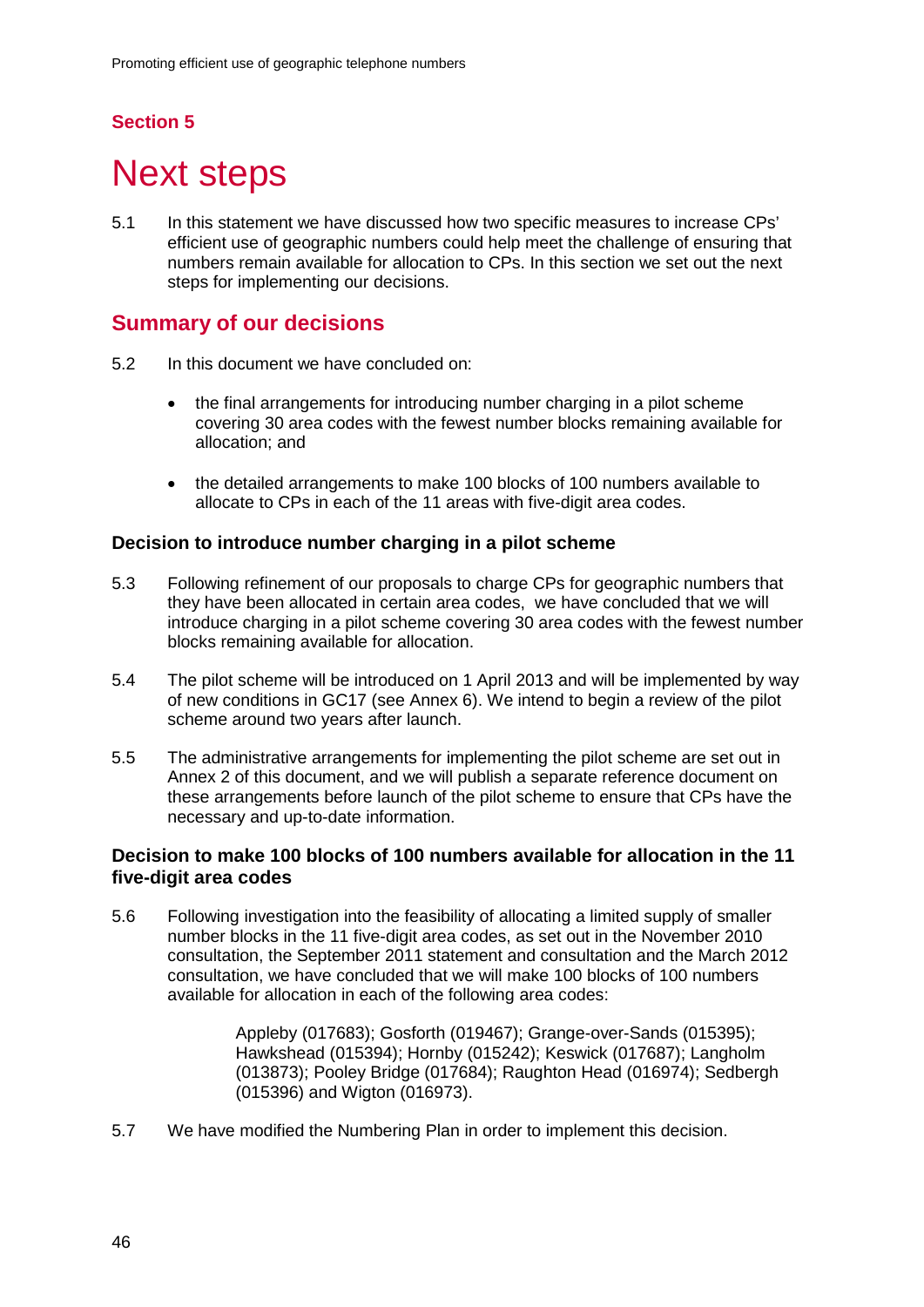# **Next steps**

### **Preparation for pilot scheme launch**

- 5.8 Later this year we will request information from BT, C&WW and Virgin Media on their average utilisation rates across number blocks allocated in the pilot scheme area codes. This information will be used to calculate the average industry utilisation rate benchmark for the discount applied to ported numbers. BT's average utilisation rate will be used to calculate its discount (should it choose to apply for it) for external WLR and public payphone numbers. If KCOM plans to apply for a discount for its public payphone numbers provided under a USO, it will need to supply Ofcom with its average utilisation rate across number blocks allocated in the 01482 Hull area code in order for us to calculate its discount.
- 5.9 As mentioned, we will publish a standalone reference document on our website setting out the administrative arrangements for the pilot scheme in detail. We will notify relevant CPs directly when it is available. This document will contain the average industry utilisation rate benchmark. BT's and KCOM's average utilisation rates are confidential.

#### **100-number blocks available for allocation in the five-digit area codes**

5.10 One hundred blocks of 100 numbers in each of the five-digit area codes have been specified in the National Numbering Scheme. One block of 1,000 numbers has been opened for allocation as ten 100-number blocks in each of the five-digit area codes. The remaining 100-number blocks are protected and will be made available for allocation as required up to the limit of 100 blocks of 100 numbers in each five-digit area code.

#### **Review of our administrative processes for allocating geographic numbers**

5.11 Separately, we are undertaking a review of our administrative processes for allocating geographic numbers. As part of that review, we intend to consult on the introduction of a time-limited reservation stage before allocation of numbers to those CPs that have not demonstrated operational readiness to put the requested numbers into use. We also plan to consult on changes to the forms that CPs fill in when applying for the allocation of new numbers which require CPs to give more detailed information which will help us to make our allocation decisions. We intend to publish a consultation on these proposals later this year.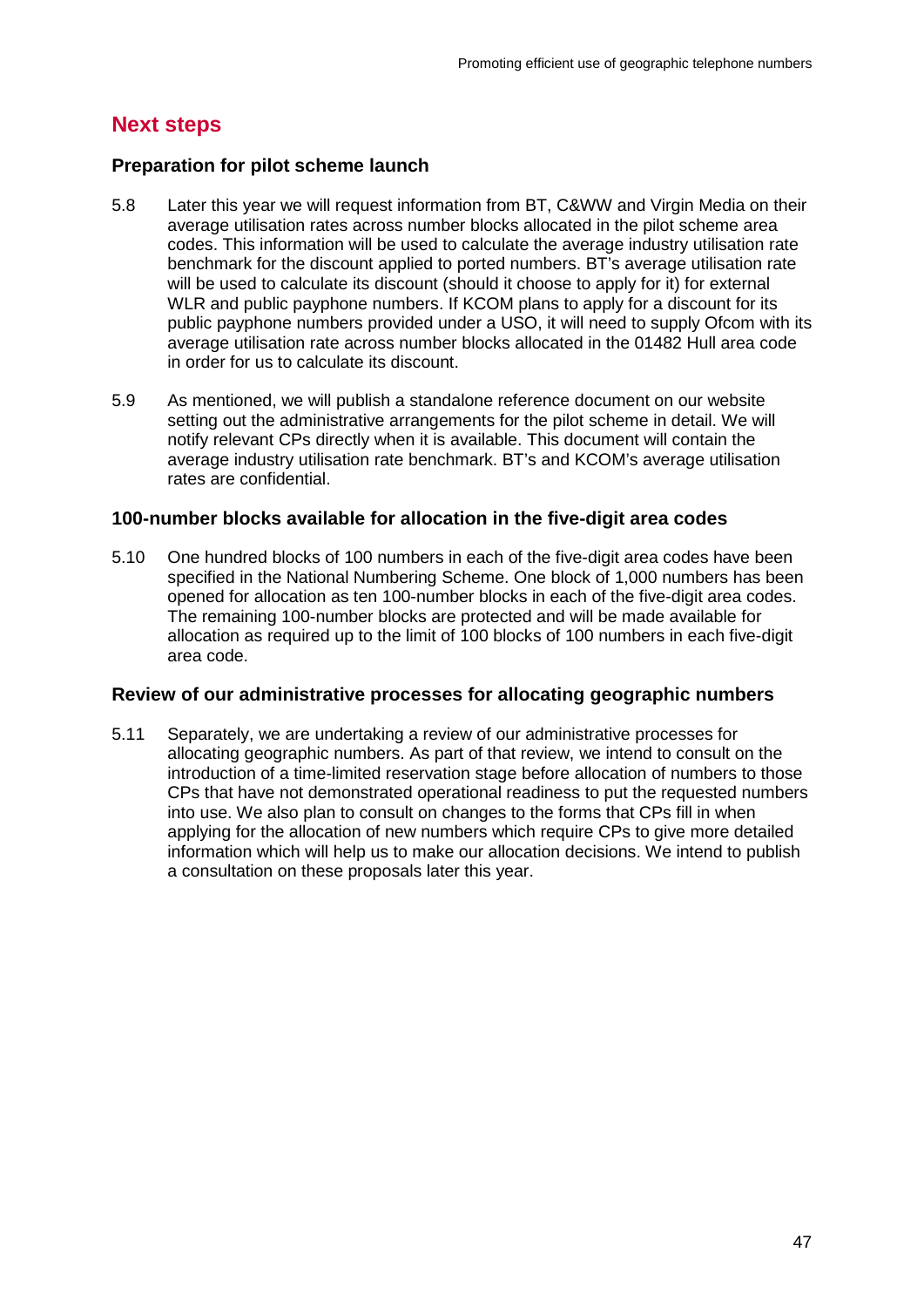# **Annex 1**

# Approach to number charges when the CP using the number is different from the range holder

# **Introduction**

- A1.1 We discussed in Section 3 that there are cases where, for regulatory reasons, a CP provides a service to a customer using a number which has been allocated by Ofcom to a different CP. We have identified the following cases where this situation arises:
	- the customer's number has been ported from one CP to another CP a ported number remains allocated to the CP (known as the range holder) which was first allocated the number by Ofcom, even though another CP (the recipient provider) is using the number to provide a service to the customer; and
	- the exchange line is supplied using BT's Wholesale Line Rental (WLR) services – WLR lines are usually attached to a number allocated to BT (the range holder), but it is the CP that provides a service to the customer (the retail CP) that uses the number.
- A1.2 In summary, we have decided that the range holder can apply for a discount where numbers allocated to it are used by a different CP. Each CP is invited to provide Ofcom, by a specified date, with specific information on numbers which are ported out (and BT is additionally invited to provide a list of numbers used for external WLR), and we will apply a discount to the range holder's number charge bill for these numbers. We will also allow a discount to the number charge bill for numbers used for public payphone services which are provided under a USO.

# **Background**

## **The November 2010 consultation**

- A1.3 In the November 2010 consultation we considered that the range holder should pay a number charge to Ofcom, including in circumstances where the particular number is used by another CP under a regulated requirement. Administratively, this is a simpler solution (with lower administrative costs for CPs and Ofcom) than determining which CP is using each individual number in a number block and recovering a number charge from them.<sup>[102](#page-50-0)</sup>
- A1.4 We considered that where the range holder is not able to benefit from using some of its allocated numbers in a block, it may be appropriate for the range holder to recover reasonable costs associated with number charging from the CP using the number. This reflects the fact that the range holder would effectively be paying for a resource from which another CP is benefitting (and preventing the range holder from using the resource).

<span id="page-50-0"></span><sup>&</sup>lt;sup>102</sup> Under General Condition 18 CPs are obliged to provide Ofcom with information on ported numbers and the recipient provider if requested to do so.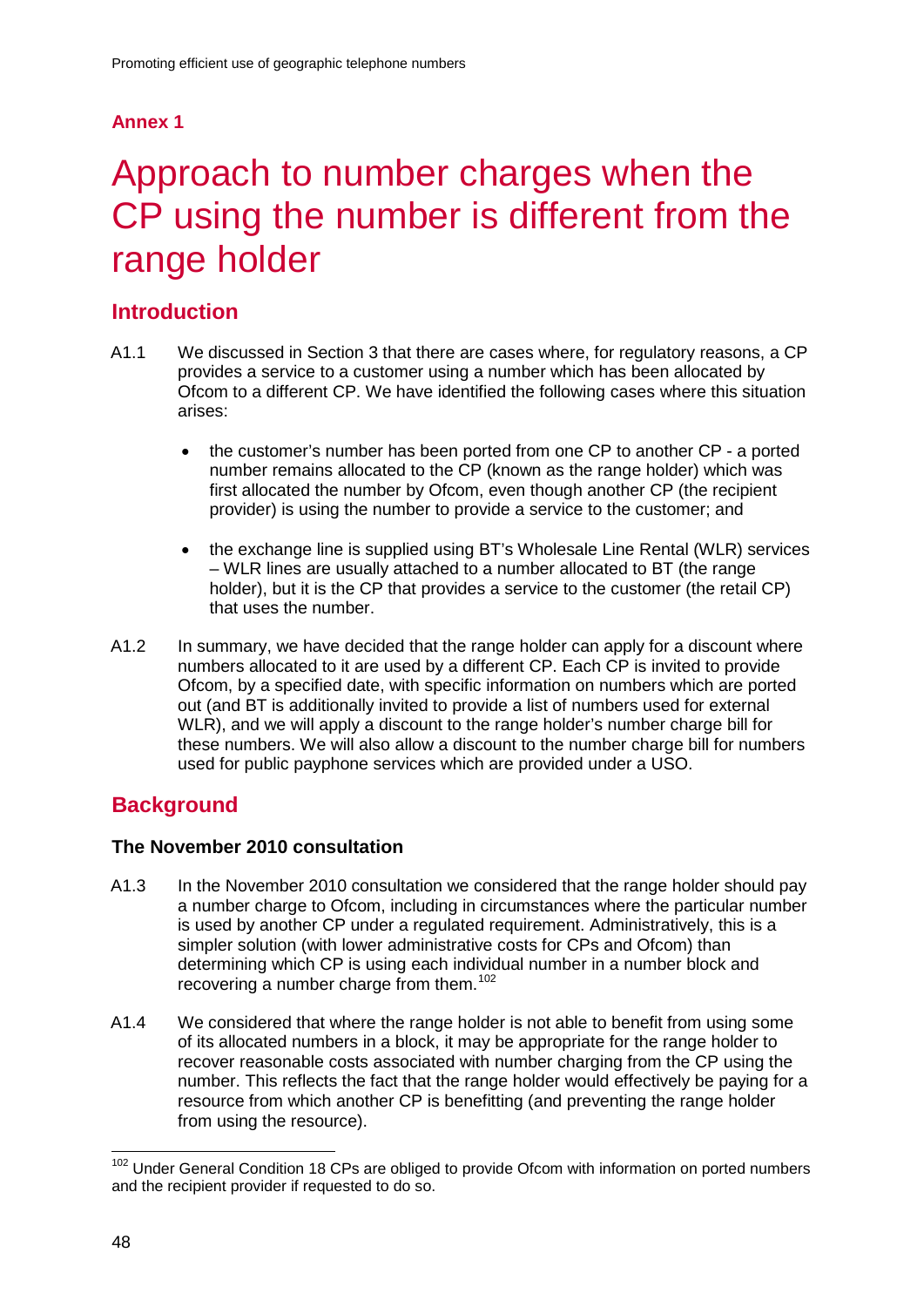A1.5 In Annex 4 of the November 2010 consultation we assessed three options for 'cost recovery' for the range holder as follows:

**Option 1:** The range holder recovers a cost per number from the CP serving the customer equal to the charge per number set by Ofcom.

**Option 2:** The range holder recovers a cost per number from the CP serving the customer based on average utilisation of numbers by the range holder across all numbers allocated to it in all pilot scheme area codes. For example, if Ofcom sets the number charge at 10p per number per year for a block of 1,000 numbers, and the range holder is using 50 per cent of the numbers to provide a service to a customer, then the cost recovery per number per year would be  $10p/50$  per cent = 20p.

**Option 3:** The range holder recovers a cost per number from the CP serving the customer based on the range holder's utilisation of the numbers it has been allocated in each pilot scheme area code.

A1.6 In response to the November 2010 consultation stakeholders generally accepted that the range holder should be able to recover costs from the CP using the number. However, some stakeholders commented that this approach would be potentially complicated and costly to implement because systems development would be required to calculate the cost recovery amount and bill for it.

#### **The September 2011 statement and consultation**

A1.7 In light of these comments we consulted on two further options in the September 2011 statement and consultation aimed at reducing implementation costs:

**Option 4: Reciprocal approach** - CPs recover costs from each other on a reciprocal basis based on BT's average utilisation of numbers in pilot scheme area codes.

**Option 5: Discount approach** - The range holder obtains a reduction to the number charge bill in relation to ported and external WLR numbers. To obtain a reduction, the range holder would provide Ofcom with a list of numbers which are ported or used for external WLR, and a discount would then be applied to the bill for these numbers.

For WLR numbers, the discount would only apply for those attached to WLR lines provided to CPs outside the BT Group (referred to as 'external WLR' lines). No discount would apply to WLR lines provided by Openreach to other businesses within the BT Group (e.g. lines used by BT Retail or Plusnet). This is because in the case of such lines BT retains the retail customer relationship and is able to recover the cost of number charges from the end customer.

We considered that the discount should reflect the actual cost of using the number which depends on the number utilisation rate of the range holder.<sup>[103](#page-51-0)</sup> This reflects the fact that a CP can only recover the number charge costs from numbers actually used by its customers, therefore the discount should reflect the cost that the range holder would recover through its retail pricing if its own customer were using the number. However, we also recognised that calculating a bespoke discount for each CP based on its own number utilisation would increase the complexity and

<span id="page-51-0"></span><sup>&</sup>lt;sup>103</sup> We define number utilisation in paragraph A2.12.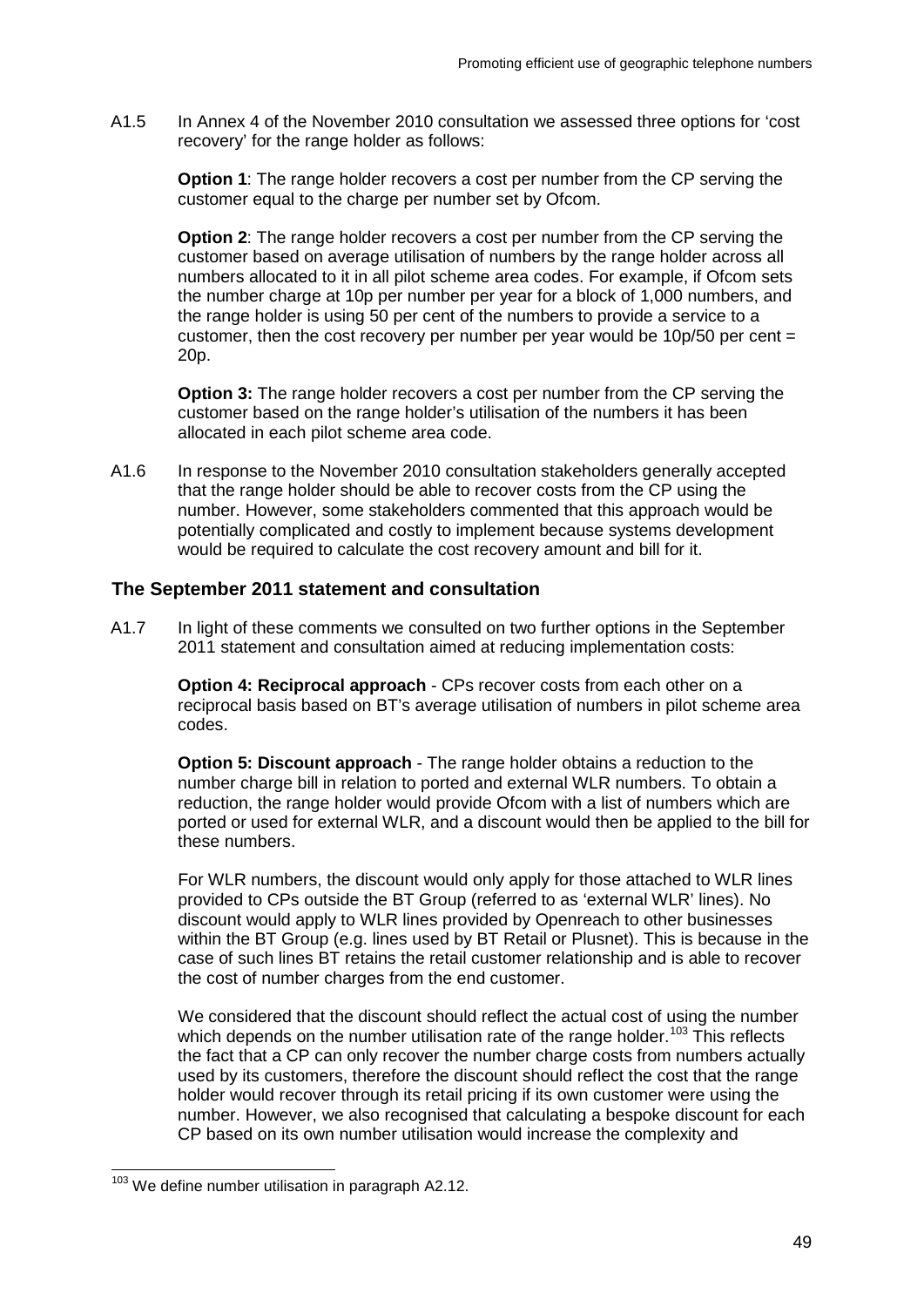implementation costs (for us and CPs). In light of this we proposed that the per number discount for ported and external WLR numbers should be calculated using a single figure – that being BT's average utilisation.

A1.8 In response to the September 2011 statement and consultation CPs generally welcomed Option 5, noting that it would reduce the implementation costs in relation to Options 1 to 4 (a full discussion of stakeholders' comments and our responses is provided in Annex 3 of the March 2012 consultation).

## **The March 2012 consultation**

- A1.9 We proposed to adopt Option 5 in the March 2012 consultation. In that consultation we proposed one amendment to the method to calculate the discount for ported numbers. Instead of using BT's average utilisation rate to calculate the discount for ported numbers we proposed to use a industry average utilisation rate benchmark that is calculated as a weighted average of the number utilisation rates of the three CPs with the largest number allocations in the pilot scheme area codes (discussed in the March 2012 consultation<sup>[104](#page-52-0)</sup> and in paragraphs A1.22 to A1.32 below).<sup>[105](#page-52-1) [106](#page-52-2)</sup> Consistent with the proposals in the September 2011 statement and consultation, we proposed to use BT's average utilisation rate to calculate the discount for external WLR numbers on the basis that BT is the sole range holder for these numbers, and the discount rate would not be visible to external parties (i.e. the invoice would be issued by Ofcom to BT).
- A1.10 In summary, we proposed that:
	- the discount for ported numbers (including numbers ported from BT) would be calculated using an industry average utilisation rate based on a sample of three CPs which have the largest number of allocations in the 30 area codes included in the pilot scheme.
	- the discount for external WLR numbers would be calculated using BT's average utilisation rate.
- A1.11 In the March 2012 consultation we also clarified that the discount would not apply to numbers ported between CPs which are part of the same group of companies (for the same reason as the discount would not apply to WLR lines provided by Openreach to other businesses within the BT Group, noted above).
- A1.12 We asked stakeholders:

*Do you agree with our proposed approach for ported and WLR numbers? If not, please explain why you disagree.*

<span id="page-52-2"></span><span id="page-52-1"></span><span id="page-52-0"></span> $104$  See paragraphs A3.48 to A3.58 of the March 2012 consultation.<br> $105$  The three CPs that would be required to provide utilisation are BT, Virgin Media and C&WW. <sup>106</sup> For example, if the industry average utilisation rate was 50%, each range holder would receive a discount of 20p per year per number ported to another CP (calculated as 10p divided by 50%). So, if a CP is range holder for 100 numbers with pilot scheme area codes which are ported to other CPs, the total annual discount would be 20p x 100 numbers =  $£20$ .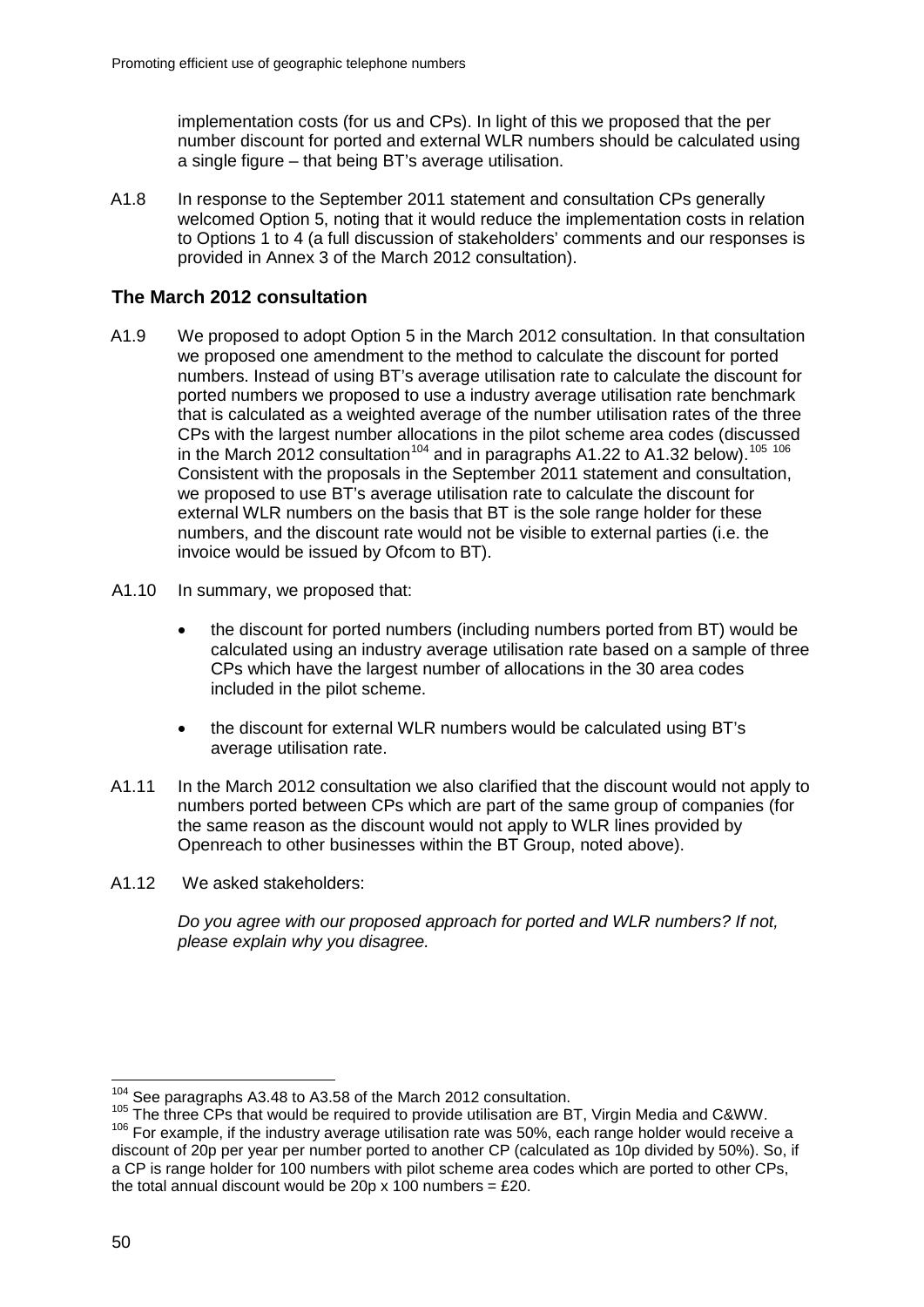A1.13 Having considered stakeholders' comments (discussed in detail below) we have decided to implement Option 5, i.e. the discount approach, as set out in the March 2012 consultation, for ported and WLR numbers.<sup>[107](#page-53-0)</sup>

# **Responses to the March 2012 consultation**

## **Stakeholders' comments**

- A1.14 Stakeholders continued to broadly support adopting Option 5 for ported and WLR numbers. SSE and C&WW agreed with the approach. BT and  $[\times]$  agreed with the discount approach but had specific comments on the utilisation rate used to calculate the discount for ported numbers. Virgin Media also commented on the utilisation rate for ported numbers. No stakeholders commented on the use of BT's average utilisation rate to calculate the discount for external WLR numbers.
- A1.15 BT accepted that Ofcom was trying to strike a balance in using an industry average utilisation rate based on information from three CPs to calculate the discount for ported numbers. However, in addition to this, it thought that other CPs should be invited to provide utilisation information should they so wish, in order to reach a more accurate industry utilisation figure without unduly burdening industry.
- A1.16  $[\times]$  raised some conceptual and administrative issues with using an industry average utilisation rate for ported numbers. It thought that the approach was arbitrary and that industry benchmarks could be challenged/were contentious. It would prefer that its discount reflected its own utilisation rate noting that this meant it would have greater regulatory certainty around the level of the discount. It also suggested that the discount should increase with higher utilisation to act as an incentive to use numbers more efficiently. It noted that, as constructed, the discount falls as the utilisation of the three CPs used to calculate the rate increases. It struggled to understand this as a fair and reasonable concept. However, it appreciated the complexities of the issue and supported Ofcom in resolving them with the proposed approach.
- A1.17 Virgin Media thought that the industry average utilisation rate should be representative of the whole of industry and not just based on three CPs. It noted that larger CPs are likely to have a higher utilisation rate resulting in a lower discount. It considered that Ofcom had not factored in that BT accounts for the vast majority of number allocations in the pilot areas, with all the remaining CPs having less than 10 per cent share (including Virgin Media and C&WW). It considered it inequitable that other CPs such as KCOM and Gamma would not be required to provide utilisation information. It also noted that Virgin Media Limited, Virgin Media Wholesale and Eurobell do not hold allocations in all 30 prospective pilot scheme areas, whereas Gamma, Sky and Magrathea do.
- A1.18 Overall Virgin Media thought that the average utilisation rate should be calculated using a wider group of CPs and accurately reflect the different sizes/utilisation rates of CPs' customer bases and the range of number allocations in the pilot areas.
- A1.19 In response to the September 2011 statement and consultation BT raised a concern that those CPs actually using ported and external WLR numbers would not face charges. It therefore suggested that we directly charge the CPs using the numbers or provide a 'double discount' to the range holder to provide them with a similar

<span id="page-53-0"></span><sup>&</sup>lt;sup>107</sup> We have made some changes to the information CPs need to provide to Ofcom to claim a discount – see paragraphs A2.46 to A2.54.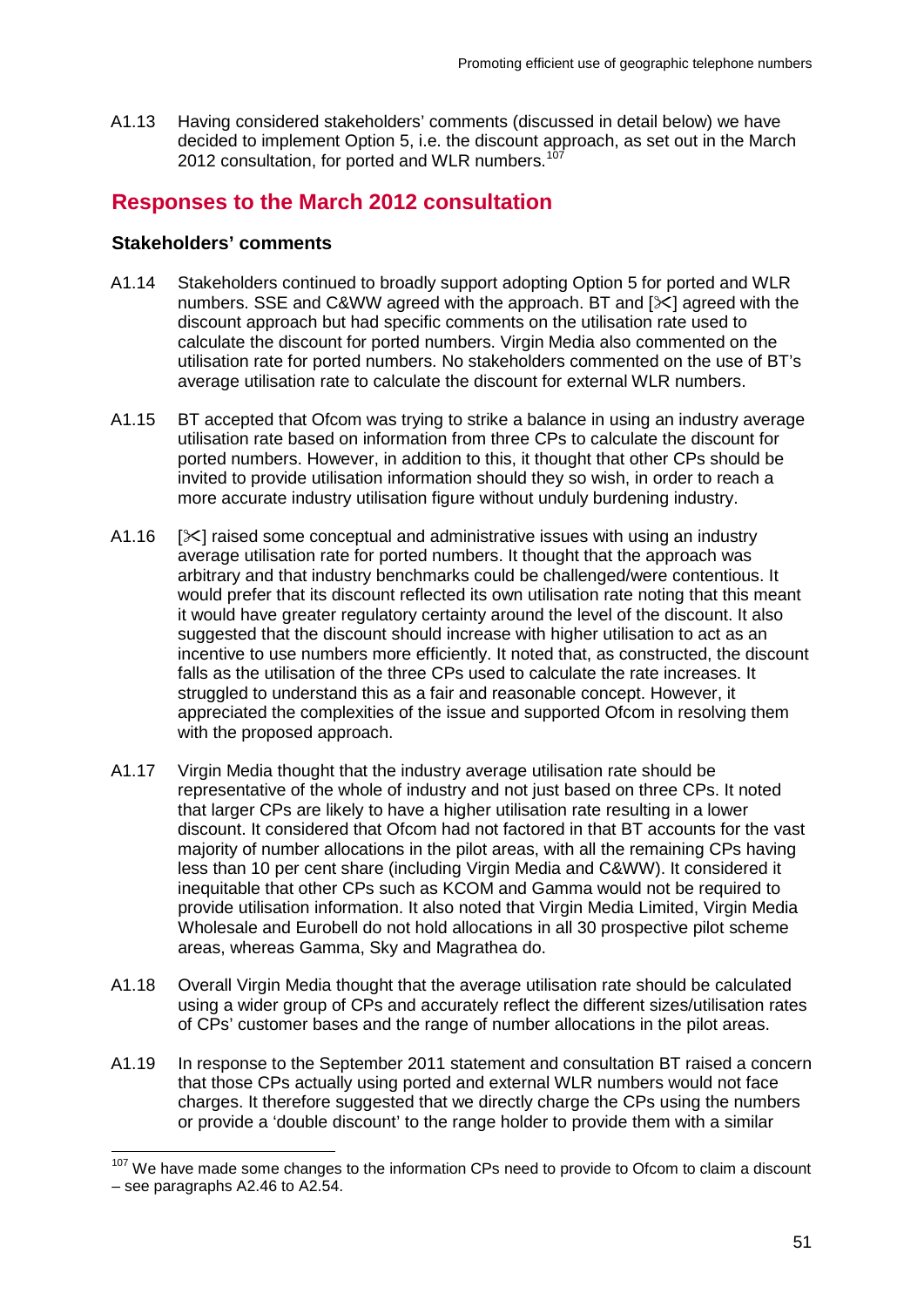level of 'benefit'. In response to the March 2012 consultation BT expressed disappointment that we had not adopted either of these suggestions.

- A1.20 KCOM agreed with Option 5 for ported numbers, however, it argued that WLR numbers are very similar to sub-allocated numbers and the range holder could recover number charge costs directly from the CPs using the numbers. For the sake of reduced complexity for the pilot it agreed that the recovery of number charge costs through WLR pricing may not be warranted. KCOM expected the approach for WLR numbers to be revisited if number charging is adopted beyond the pilot scheme.
- A1.21 BT noted that it has a regulatory obligation to provide public payphone services and asked that numbers used for these should attract a discount.

# **Ofcom's response**

#### Using individual CPs' utilisation rates to calculate a bespoke discount

- A1.22  $[\times]$  suggested that CPs should be able to provide their own utilisation rates so Ofcom could calculate a bespoke discount for each CP. We discussed using individual CP utilisation rates to calculate the discount in the March 2012 consultation.[108](#page-54-0) The advantage of this approach is that the discount for each CP would directly reflect its cost per number used. However, we considered that there are two disadvantages which in our view outweigh the advantages:
	- CPs may be incentivised to provide a low utilisation rate to obtain a bigger discount; and
	- it would result in a significant administrative burden on CPs as a whole (because every CP claiming a discount would need to calculate its own utilisation rate) and Ofcom (because we would need to calculate a bespoke discount based on the utilisation rate for each CP and check the accuracy of the information provided from a potentially large number of CPs).
- A1.23 As BT suggested, we could allow CPs the opportunity to 'opt in' to submitting a utilisation rate should they wish to do so, and this would reduce the burden on CPs relative to an approach where all CPs had to submit a utilisation rate. However, as indicated above, given that CPs would have an incentive to provide a low utilisation rate to obtain a bigger discount, Ofcom would need to verify that each utilisation provided was accurate, and this would be a significant resource burden on Ofcom. We are therefore not minded to adopt this approach.
- A1.24 We do not consider that using an industry average utilisation rate will result in significantly greater uncertainty for CPs. The industry average utilisation rate will be calculated and published in advance of the launch of the pilot scheme which will provide CPs with certainty as to the discount for each ported number. In addition, the industry average utilisation rate will not change during the pilot scheme.
- A1.25 As the industry average utilisation rate will be calculated by Ofcom we do not see the method of calculation as a source of disagreement between CPs. We have set out the method for calculating the industry average utilisation rate (see paragraph A2.12).

<span id="page-54-0"></span><sup>&</sup>lt;sup>108</sup> See paragraph A3.53 of the March 2012 consultation.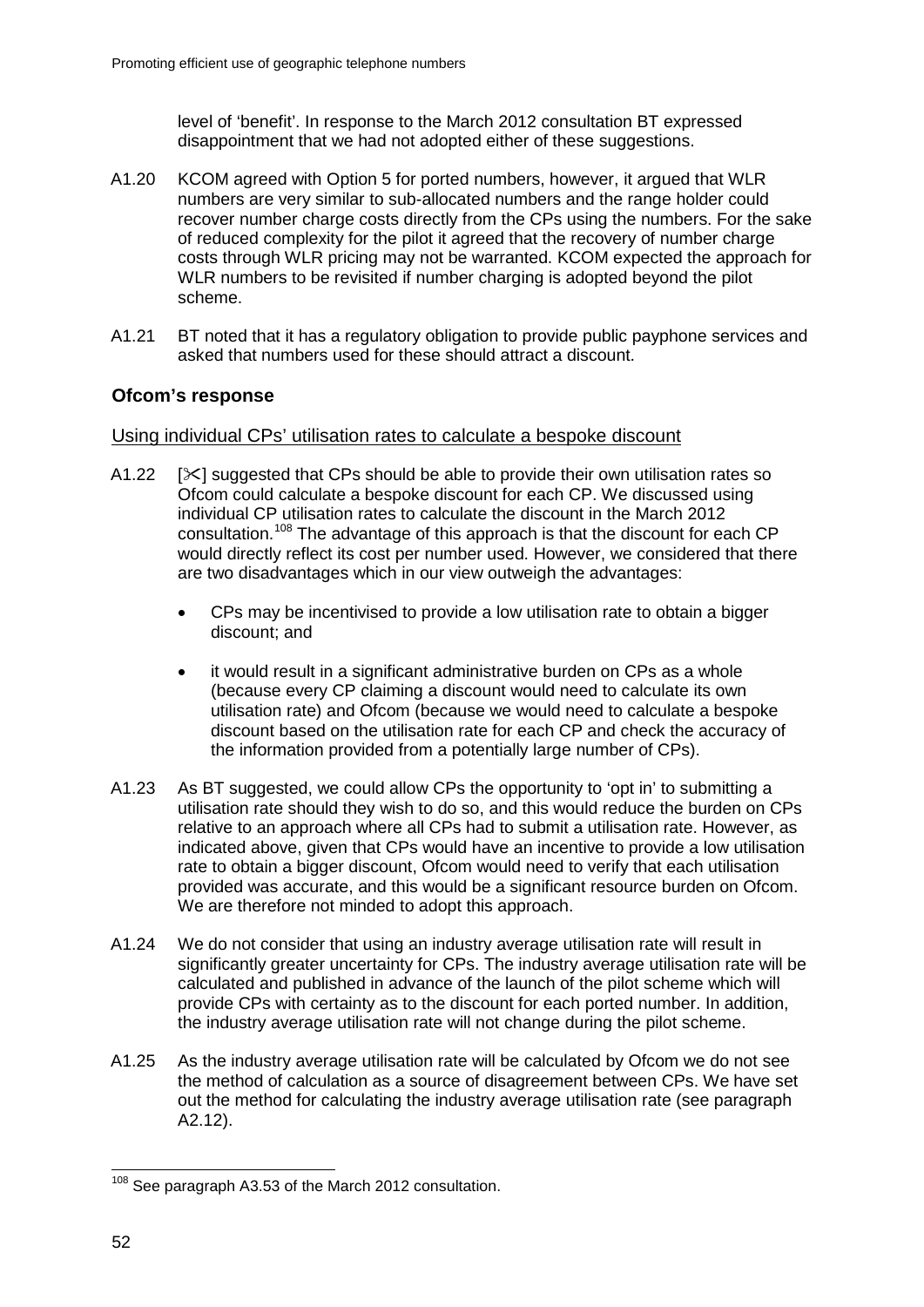## Including a larger number of CPs in the industry average utilisation rate benchmark

- A1.26 BT suggested that we could include CPs in the calculation of the weighted average utilisation rate on an 'opt in' basis. We have decided not to adopt this approach because we are concerned about the resource burden on Ofcom to verify the accuracy of the utilisation rates (see paragraph A1.23 above).
- A1.27 Virgin Media argued that we should include a greater number of CPs when calculating the industry average utilisation rate. It thought that by only including the three largest CPs the rate would not be reflective of industry, and the larger CPs are likely to have a higher utilisation rate (and therefore a lower discount would apply). It also considered it unfair that CPs such as KCOM, Gamma and Sky would not be required to provide utilisation information. Virgin Media noted that the industry average utilisation rate would be skewed towards BT who is allocated most number blocks in the pilot scheme area codes.
- A1.28 The purpose of the industry average utilisation rate is to calculate the discount for ported numbers. We recognise that the weighted average utilisation rate is likely to be skewed towards BT's utilisation rate, since BT has the largest allocation of geographic numbers. However, we do not consider that this is inappropriate as BT is also the range holder with the largest amount of ported out numbers. By way of illustration, in a formal information request in 2010, larger CPs were asked to provide information on ported out numbers for 19 area codes which would be captured by the pilot scheme. BT had around  $[\times]$  ported out numbers across the 19 area codes. By comparison, the CP with the second largest amount of ported out numbers was Virgin Media at [ $\angle$ ]. Smaller CPs are likely to have relatively few ported out numbers in the pilot areas, and will thus not be substantially impacted by the use of an industry average utilisation rate based on the utilisation rates of larger CPs.
- A1.29 It is the case that our approach means that only three CPs will be required to provide utilisation information to Ofcom. We have sought to minimise the burden on these CPs by requesting that utilisation information is only provided once for the pilot scheme.
- A1.30 Virgin Media noted that it does not have allocations across all the area codes potentially included in the pilot scheme. We do not consider this to be an issue as the industry utilisation rate represents an average across the pilot scheme area codes and is weighted according to total number blocks allocated to each CP. It is not necessary to have number allocations in all area codes.

#### Providing an increased discount for CPs with a higher utilisation rate

- A1.31 [ $\angle$ ] suggested that the discount should be increased with higher utilisation to encourage CPs to use numbers more efficiently. Our overall objective in introducing number charges is to encourage CPs to use numbers more efficiently. We believe that applying a charge for each number in an allocated block (net of any discount for ported/external WLR/public payphone numbers) is sufficient to achieve this aim.
- A1.32 The discount for ported numbers is not directly aimed at encouraging efficient utilisation. The purpose of allowing a discount for ported numbers is to reflect the fact that the range holder is facing a charge for a resource which another CP is using, and the discount should therefore reflect the cost of the number charge that the range holder would recover through its retail pricing if its own customer were using the number. This means the discount falls as number utilisation increases,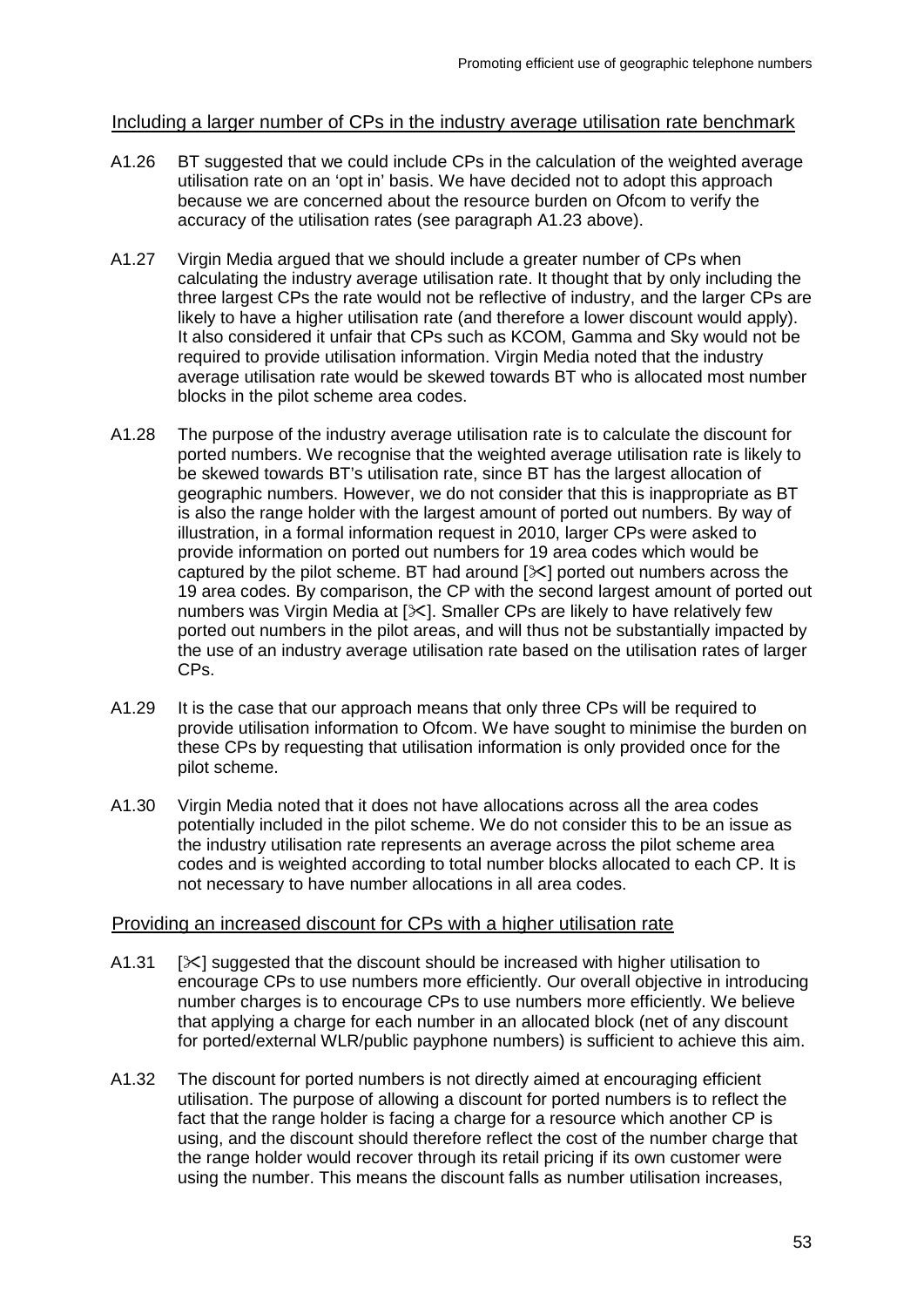because the range holder is able to recover the number charge costs across a larger number of customers. For these reasons we do not propose to adopt the approach suggested by  $[\times]$ .

### Ofcom directly charging CPs using ported/external WLR numbers or providing a double discount to the range holder

- A1.33 BT suggested that not charging CPs for the use of ported/external WLR numbers was unfair. It suggested that Ofcom should directly charge CPs using ported/external WLR numbers or provide the range holder with an additional discount so the range holder and the CP using the number would have a similar level of benefit.
- A1.34 We discussed these suggestions in the March 2012 consultation.<sup>[109](#page-56-0)</sup> We recognised that not charging the CPs using ported/external WLR numbers would benefit these CPs. However, on balance we were not minded to adopt either of BT's suggestions and we maintain this view for the reasons set out below.
- A1.35 We are not minded to directly charge the CP using ported/external WLR numbers because it would create a significant administrative burden for Ofcom and for CPs. We would need to request information from all CPs who have ported numbers in pilot scheme area codes (and from BT for external WLR use in these area codes), analyse each return to identify which CPs are using the numbers and then collate the numbers used by each provider across all the range holders' returns. For external WLR we would likely have to charge a significant number of additional CPs. Current indications are that we would charge 173 CPs for number allocations in the pilot scheme area codes and it is likely that significantly more CPs use external WLR in these area codes than have number allocations (we do not have information on the number of CPs using external WLR in the pilot scheme area codes, however, around 400 CPs use WLR across the UK).<sup>[110](#page-56-1)</sup>
- A1.36 We recognised that providing an additional discount to the range holder would reduce the administrative burden compared to charging CPs directly. However, we consider that any possible advantage from CPs using ported or external WLR numbers (i.e. because such CPs would not be charged for the use of such numbers) is not likely to have a material impact on competition between CPs for the pilot scheme. As noted in Section 3, number charge costs are small in relation to wholesale costs (and even smaller when factoring in retail costs) so any possible impact on competition between CPs is likely to be small.
- A1.37 We were also concerned that providing an additional discount could reduce the overall bill for number blocks to the extent that it undermines our objective in encouraging efficient number use (i.e. the amount billed could become relatively trivial and fail to encourage CPs to use numbers more efficiently).

#### Using a different approach for WLR

A1.38 KCOM thought that WLR and sub-allocated numbers were very similar and suggested that BT could recover number charge costs for WLR numbers through WLR pricing.

<span id="page-56-1"></span><span id="page-56-0"></span> $109$  See paragraphs A3.25 to A3.34 of the March 2012 consultation.<br> $110$  Information provided from Openreach to Ofcom.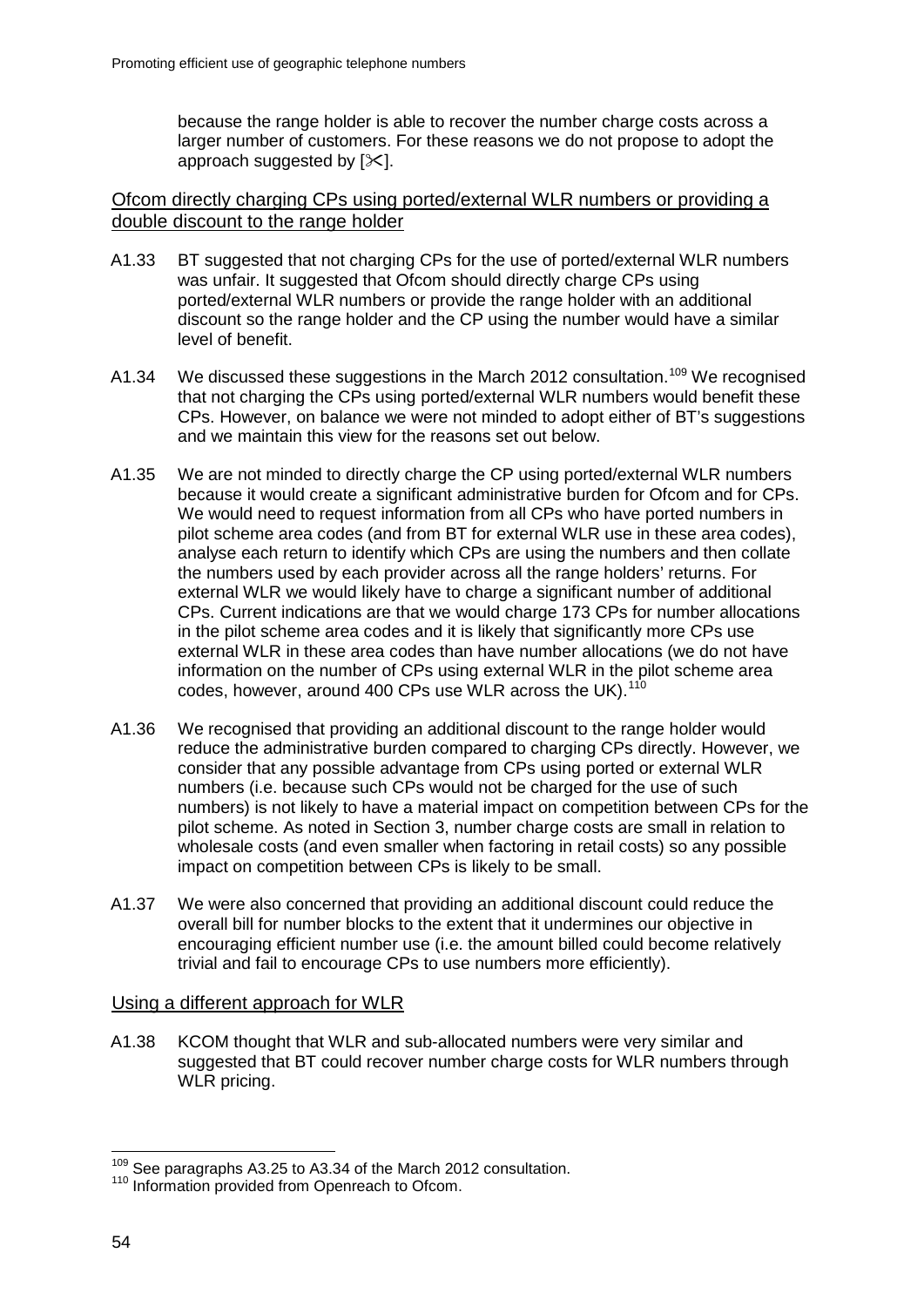- A1.39 We consider that there is a fundamental difference between WLR and sub-allocated numbers. Sub-allocated numbers are provided as part of a commercial agreement negotiated between the relevant parties. By contrast WLR is provided pursuant to a regulatory obligation, and the WLR line rental charge is currently subject to a charge control.
- A1.40 In any case, we discussed including number charge costs as part of the WLR price in the March 2012 consultation.<sup>[111](#page-57-0)</sup> Such an approach might be considered more equitable because CPs using WLR would face number charge costs in the same way as CPs who have been allocated numbers by Ofcom. However, it would not significantly help to achieve our objective in encouraging efficient number use because it is BT, not the retail provider, which manages the number block (from which the WLR numbers along with numbers used by BT itself are assigned). In addition, it could increase the billing costs for BT because it does not currently have the functionality to bill other CPs for numbers. Implementing such functionality could be complex because the number charges would only be levied for WLR lines in pilot scheme area codes, BT would need a means to separate each WLR CP's lines into those that are in pilot scheme area codes and those that are not, and apply the number charges accordingly.
- A1.41 On balance, we decided that the additional complexity and administrative cost of recovering number charge costs through WLR pricing was not warranted, at least for the pilot scheme.

# Providing a discount for numbers used by public payphone services under a USO

- A1.42 BT noted that it has a regulatory obligation to provide public payphone services and requested that numbers used by public payphones attract a discount.
- A1.43 We noted in the September 2011 statement and consultation that we would not apply number charges to public payphones.<sup>[112](#page-57-1)</sup> We confirm that payphone numbers provided under a USO in the pilot scheme area codes will be eligible for a discount. BT and KCOM (the two CPs with a USO in the UK) will be invited to provide the total amount numbers used for payphones to Ofcom to obtain a discount to the number charge bill in accordance with the timescales for applying for a discount for ported and external WLR numbers. For BT the discount will be calculated using BT's average utilisation across the 30 pilot areas. KCOM will need to provide its average utilisation across the 01482 (Hull) area code to obtain a discount for its public payphone numbers. In this case, we consider that using each CP's average utilisation rate to calculate their individual discount is appropriate because BT (in the UK excluding Hull) and KCOM (in Hull) are the sole rangeholders for public payphone numbers provided under a USO. This has been reflected in the wording of GC17 (see Annex 6).

# **Conclusion**

A1.44 Having considered stakeholders responses we have decided to implement Option 5, i.e. the discount approach, to deal with ported, external WLR and public payphone numbers provided under a USO. In response to the March 2012 consultation, some stakeholders suggested alternative methods to construct the utilisation rate used to calculate the discount for ported numbers. We have

<span id="page-57-0"></span> <sup>111</sup> See paragraphs A3.35 to A3.37 of the March 2012 consultation.

<span id="page-57-1"></span><sup>&</sup>lt;sup>112</sup> See footnote 198 of the September 2011 statement and consulation.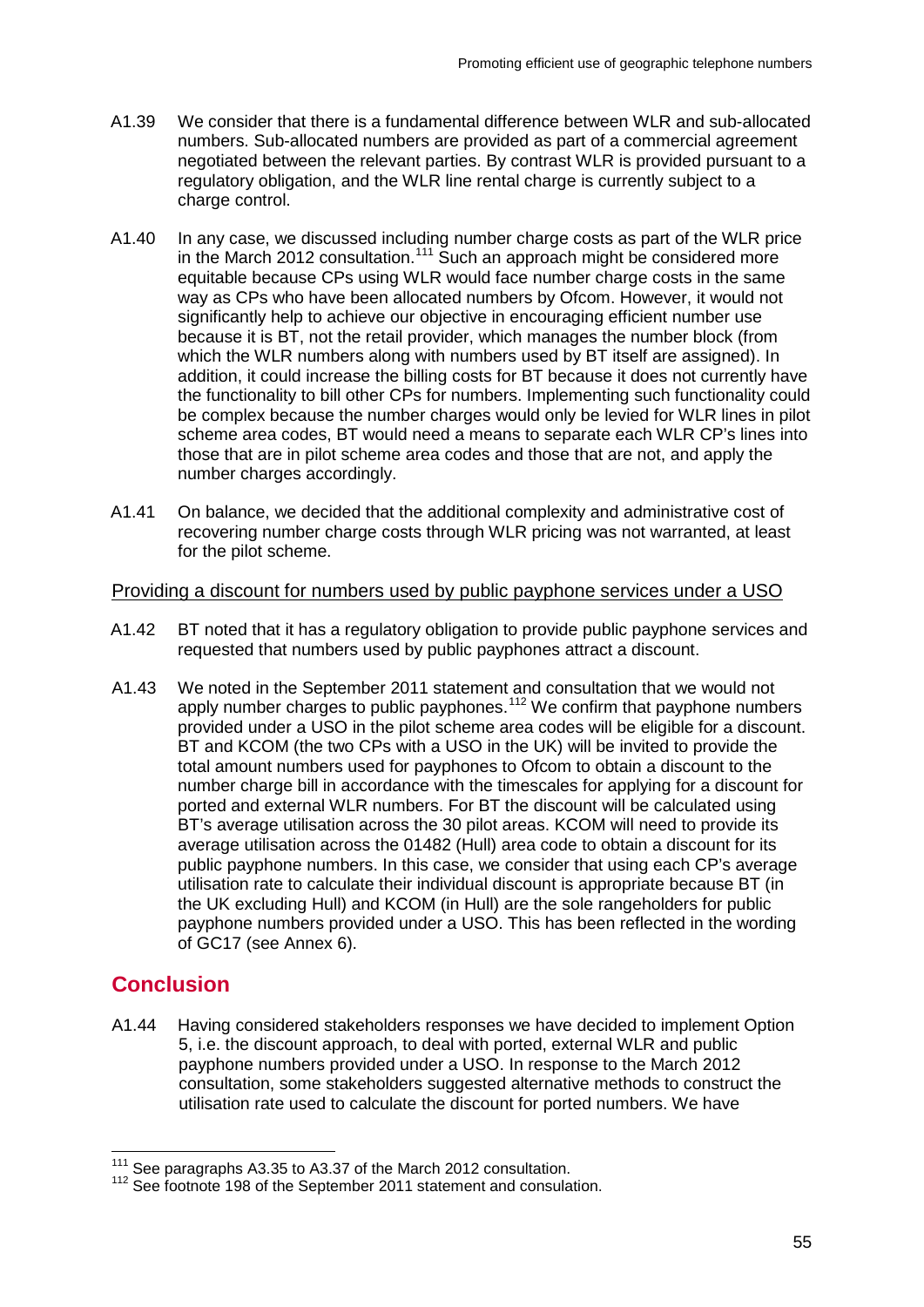discussed these suggestions above and have decided to maintain the approach set out in the March 2012 consultation.

- A1.45 In summary, our decision is as follows:
	- the discount for ported numbers will be calculated using an industry average utilisation rate based on a sample of three CPs which have the largest number allocations in the 30 area codes included in the pilot scheme, and which together account for a substantial majority of allocated blocks in those area codes.
	- the discount for external WLR will be calculated using BT's average utilisation rate across the 30 pilot scheme area codes.
	- the discount for public payphone numbers provided under a USO in the UK excluding the 01482 (Hull) area code will be calculated using BT's average utilisation rate across the 30 pilot scheme area codes.
	- the discount for public payphone numbers provided under a USO in the 01482 (Hull) area code will be calculated using KCOM's average utilisation rate in the 01482 (Hull) area code.
- A1.46 We will review this approach as part of the review of the pilot scheme.
- A1.47 Further information on how the utilisation rates for the discount approach will be calculated, and the administrative arrangements for applying for a discount, is set out in Annex 2.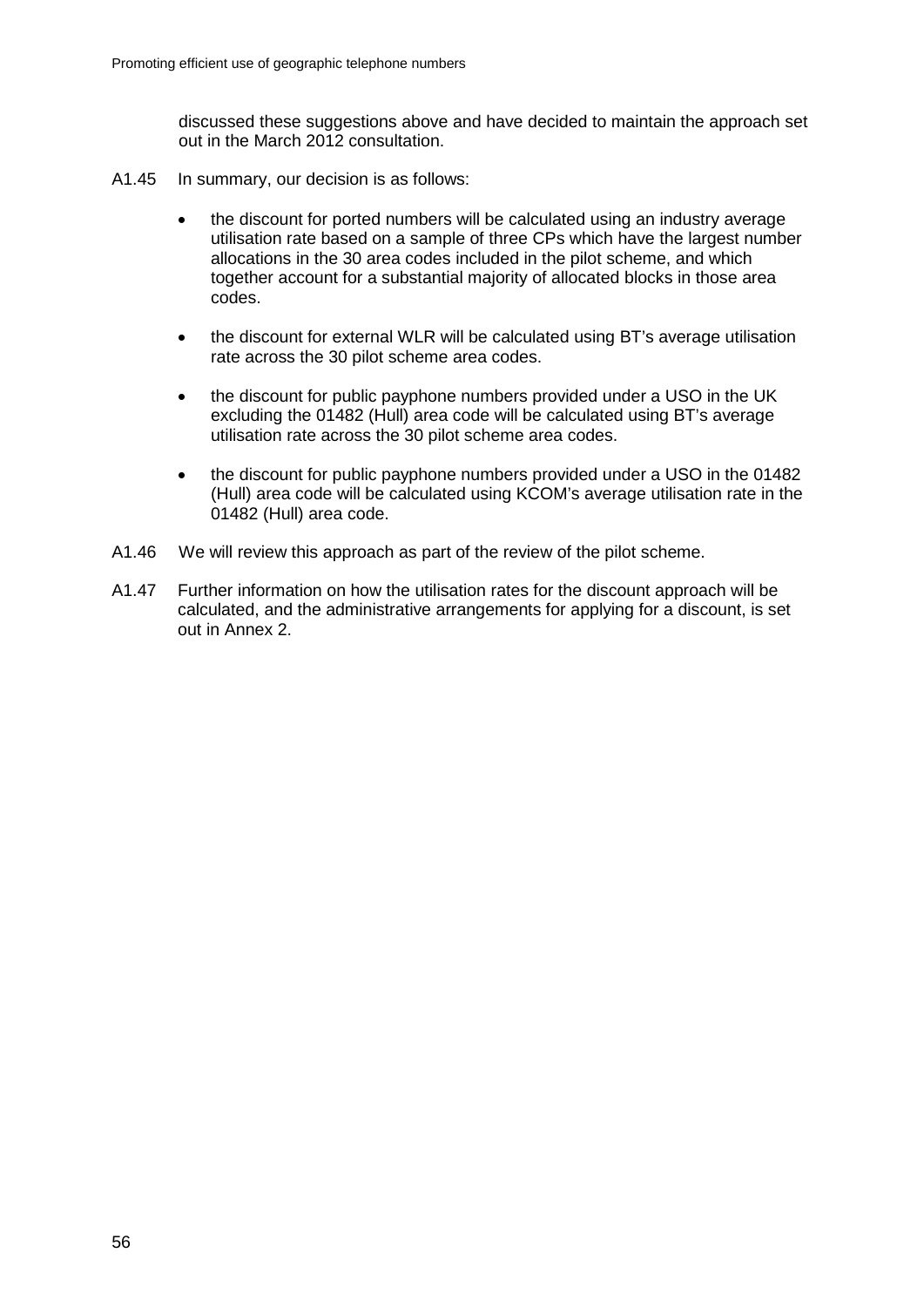# **Annex 2**

# Implementing number charging in the pilot scheme

# **Introduction**

- A2.1 In Section 3 we set out our decision to introduce a pilot scheme to charge CPs for geographic numbers in certain area codes and explain the method for calculating the charge, which includes the application of a discount if appropriate. This annex focuses on the administrative arrangements for implementing the pilot scheme.
- A2.2 We consulted on our billing assumptions for the proposed pilot scheme in the September 2011 statement and consultation.<sup>[113](#page-59-0)</sup> We took stakeholders' comments on those assumptions into account and set out our further proposals for implementing the pilot scheme in the March 2012 consultation.<sup>[114](#page-59-1)</sup>
- A2.3 We summarise stakeholders' comments on the March 2012 consultation below and provide our response before setting out the final administrative arrangements for implementing the pilot scheme, including the area codes covered by the scheme.
- A2.4 The pilot scheme will be implemented as proposed in the March 2012 consultation, with the some modifications. In summary, these modifications (which are explained in more detail below) are as follows:
	- CPs with allocated numbers in pilot scheme area codes which are used to provide public payphone services under a USO may apply for a discount to the number charge bill in respect of those numbers (see paragraph A1.43);
	- CPs applying for a discount (either for ported, external WLR and/or public payphone numbers) will need to provide Ofcom with specific information on the total amount of each of such numbers as at a date chosen and specified by the CP between 1 September and 31 October of that charging year. For ported and external WLR numbers, the amount of each of such numbers will need to be broken down as follows:
		- o by each recipient CP for ported numbers;
		- o by each retail CP for external WLR numbers; and
		- o for public payphone services under a USO, the total amount of numbers must be provided;
	- we will provide a draft schedule to CPs to enable them to reconcile the bill and raise any queries with Ofcom ahead of issuance of the final schedule and invoice for payment. The draft (and then final) schedules will contain a list of all the number blocks held by the CP for which a charge is applied, the time period for which the blocks have been held, the calculation of any discount (if relevant) and the total number charge to be paid by the CP.

<span id="page-59-1"></span><span id="page-59-0"></span> $113$  See paragraphs A6.6 to A6.11 of the September 2011 statement and consultation.<br> $114$  See Annex 4 of the March 2012 consultation.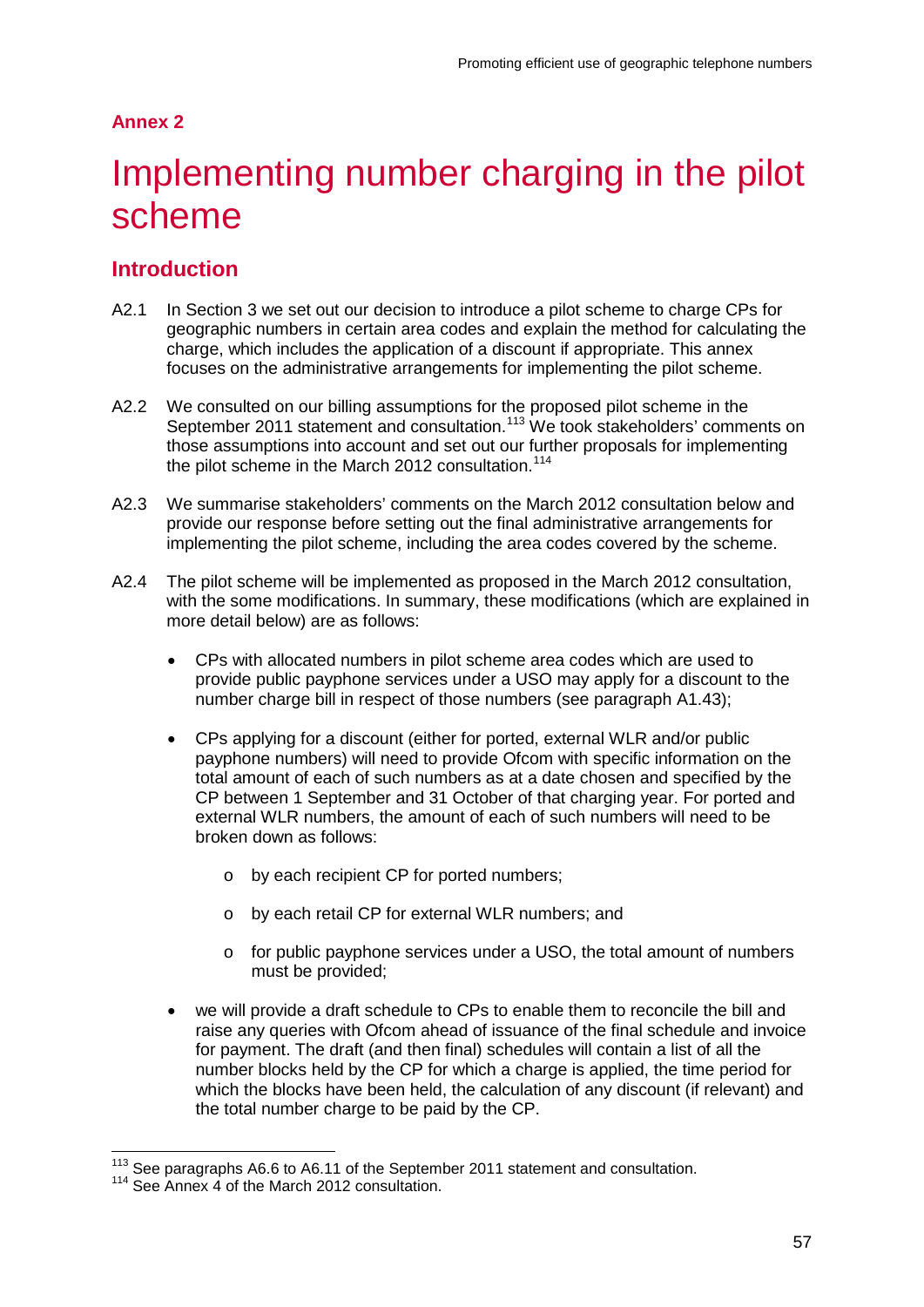A2.5 We will publish a standalone reference document containing further details on the administrative arrangements for implementing the pilot scheme before the start of the first charging year on 1 April 2013 so that CPs have the necessary and up-to-date information. We will notify relevant CPs when this document is available on our website.

# **Area codes included in the pilot scheme**

- A2.6 We have decided to introduce number charging in a pilot scheme covering 30 area codes with the fewest number blocks remaining available for allocation as at 29 June 2012. The number of blocks available for allocation has been adjusted to include CPs' confirmed but still outstanding block returns following Ofcom's number audits in 2011 and 2012.
- A2.7 We provided an indication of the potential area codes for inclusion in the pilot scheme in the September 2011 statement and consultation and updated this list in the March 2012 consultation.<sup>[115](#page-60-0)</sup> We included 50 area codes in those indicative lists to provide information on those area codes that might be included in the pilot scheme following movement in allocation levels over the intervening months. The final list of area codes included in the pilot scheme is set out in Figure A2.1; this is also set out in Annex 2 to GC17 (see Annex 6 of this document).
- A2.8 The pilot scheme area codes do not include the 11 five-digit area codes. As discussed in Section 4 (and paragraphs 4.7 and 4.8 of the March 2012 consultation), number block scarcity in the five-digit area codes is a result of the area code and number digit structure, which means there is only a tenth of the numbers available compared to four-digit area codes. In order to increase the supply of available number blocks for allocation in five-digit area codes, we will roll out a limited quantity of 100-number blocks in these area codes. Even after implementation of this measure, between 107 and 136 number blocks remain available for allocation in each area code, which means that some of the 11 five-digit area codes would fall within the 30 area codes with the fewest number blocks remaining available for allocation. However, given that five-digit area codes are used in areas with relatively small populations (i.e. comprising less than 21,000 people in each area<sup>116</sup>), there is a lower realised consumer demand for numbers. The shortage of number blocks available for allocation is therefore less of a pressing issue than in four-digit area codes and we consider it more appropriate to focus the pilot scheme on the four-digit area codes.

<span id="page-60-0"></span><sup>&</sup>lt;sup>115</sup> See Figure A6.1 in the September 2011 statement and consultation and Figure A4.1 in the March 2012 consultation.

<span id="page-60-1"></span><sup>&</sup>lt;sup>116</sup> Source: the 2001 Census.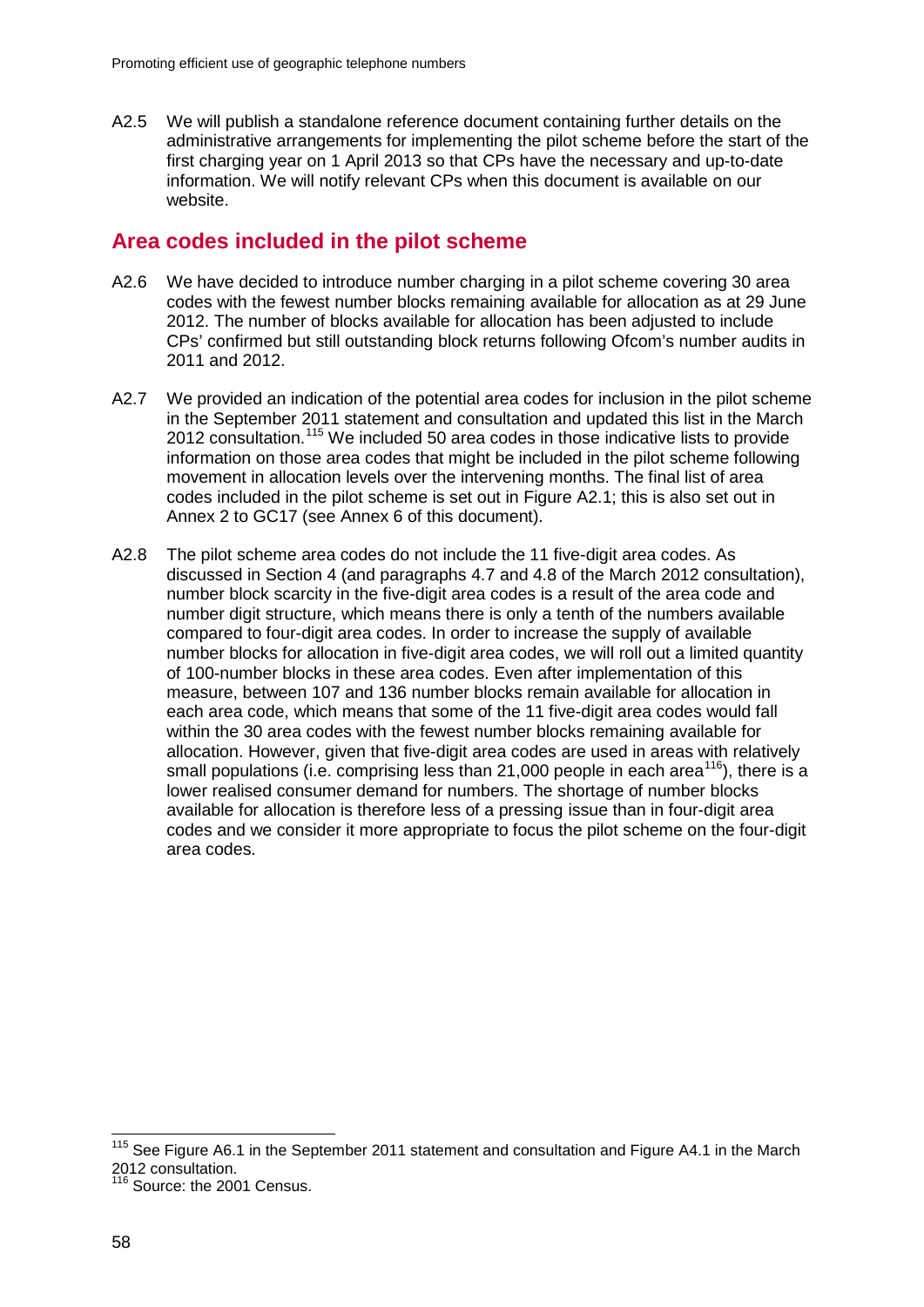|                | Area                                   | Area<br>code | Number of 1,000-number blocks<br>available as at<br>29 June 2012 (adjusted to take<br>account of confirmed returns<br>following audit) | Year forecast to run<br>out of existing<br>numbers |
|----------------|----------------------------------------|--------------|----------------------------------------------------------------------------------------------------------------------------------------|----------------------------------------------------|
| $\mathbf{1}$   | Bournemouth                            | 01202        | 14                                                                                                                                     | 2012                                               |
| $\overline{2}$ | <b>Bradford</b>                        | 01274        | 41                                                                                                                                     | 2014                                               |
| 3              | Middlesbrough                          | 01642        | 43                                                                                                                                     | 2014                                               |
| $\overline{4}$ | <b>Brighton</b>                        | 01273        | 45                                                                                                                                     | 2014                                               |
| 5              | Aberdeen                               | 01224        | 60                                                                                                                                     | 2015                                               |
| 6              | Swindon                                | 01793        | 67                                                                                                                                     | 2017                                               |
| $\overline{7}$ |                                        |              |                                                                                                                                        |                                                    |
|                | <b>Milton Keynes</b><br>Stoke-on-Trent | 01908        | 72                                                                                                                                     | 2015                                               |
| 8              |                                        | 01782        | 81                                                                                                                                     | 2014                                               |
| 9              | Oxford                                 | 01865        | 87                                                                                                                                     | 2017                                               |
| 10             | Swansea                                | 01792        | 88                                                                                                                                     | 2017                                               |
| 11             | Colchester                             | 01206        | 96                                                                                                                                     | 2018                                               |
| 12             | Luton                                  | 01582        | 98                                                                                                                                     | 2020                                               |
| 13             | Northampton                            | 01604        | 101                                                                                                                                    | 2018                                               |
| 14             | Norwich                                | 01603        | 103                                                                                                                                    | 2018                                               |
| 15             | Cambridge                              | 01223        | 104                                                                                                                                    | 2019                                               |
| 16             | Plymouth                               | 01752        | 104                                                                                                                                    | 2019                                               |
| 17             | Derby                                  | 01332        | 105                                                                                                                                    | 2022                                               |
| 18             | <b>Dudley</b>                          | 01384        | 118                                                                                                                                    | 2020                                               |
| 19             | Warrington                             | 01925        | 118                                                                                                                                    | 2021                                               |
| 20             | Blackpool                              | 01253        | 121                                                                                                                                    | 2018                                               |
| 21             | <b>Dundee</b>                          | 01382        | 121                                                                                                                                    | 2020                                               |
| 22             | Hull                                   | 01482        | 123                                                                                                                                    | 2018                                               |
| 23             | Southend-on-Sea                        | 01702        | 124                                                                                                                                    | 2019                                               |
| 24             | Wolverhampton                          | 01902        | 130                                                                                                                                    | 2019                                               |
| 25             | Slough                                 | 01753        | 131                                                                                                                                    | 2020                                               |
| 26             | Guildford                              | 01483        | 134                                                                                                                                    | 2020                                               |
| 27             | Gloucester                             | 01452        | 135                                                                                                                                    | 2021                                               |
| 28             | Wakefield                              | 01924        | 135                                                                                                                                    | 2021                                               |
| 29             | Camberley                              | 01276        | 136                                                                                                                                    | 2024                                               |
| 30             | Preston                                | 01772        | 136                                                                                                                                    | 2021                                               |

# **Figure A2.1 Area codes included in the pilot scheme**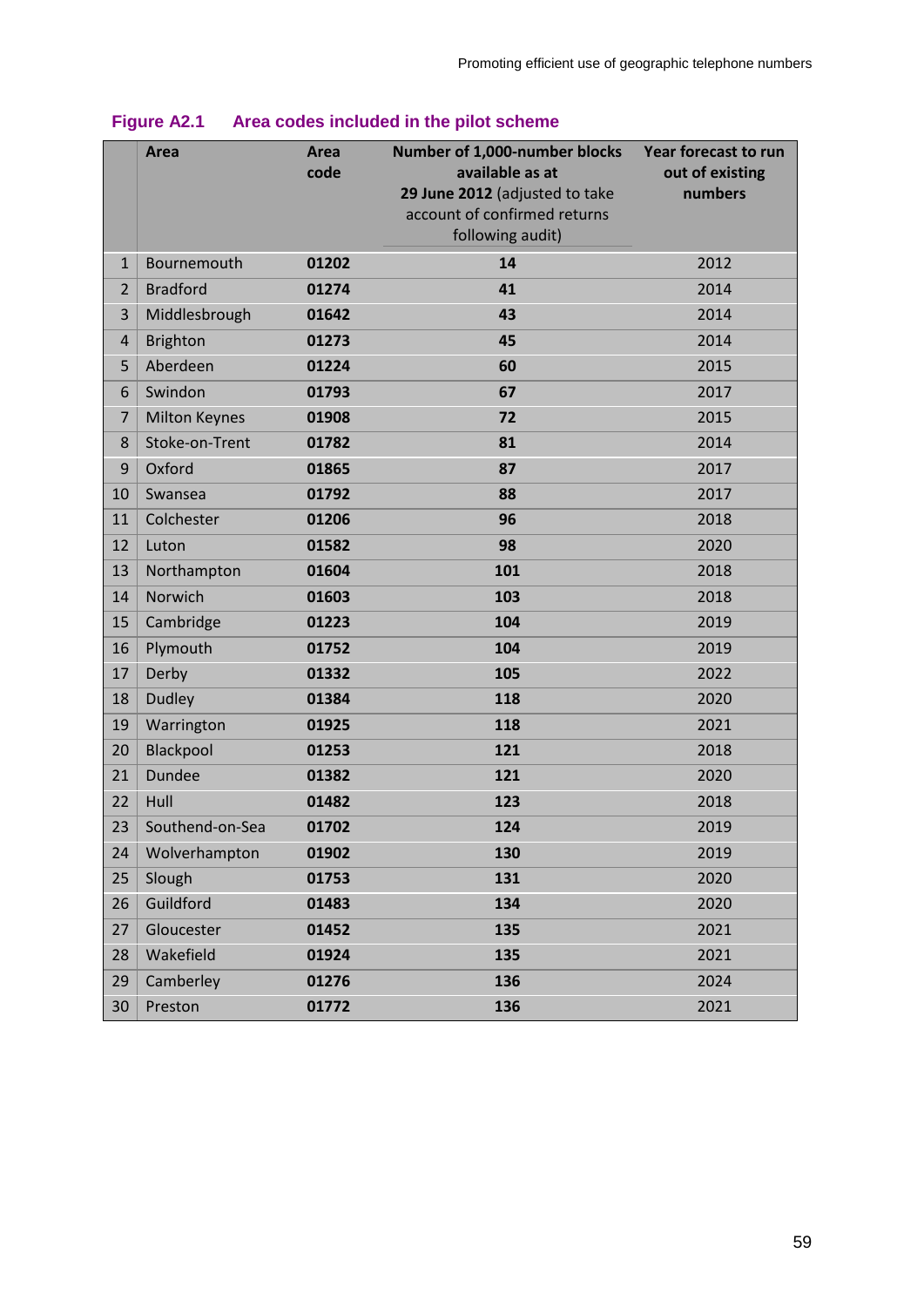# **Administrative arrangements for implementing the pilot scheme**

A2.10 In this sub-section we first set out the administrative arrangements for implementing the pilot scheme as proposed in the March 2012 consultation. We then summarise stakeholders' comments on these proposals and provide Ofcom's response, before presenting the final administrative arrangements for implementing the pilot scheme.

# **Proposals in the March 2012 consultation**

- A2.11 To recap, the proposals in the March 2012 consultation regarding the administrative arrangements to implement the pilot scheme were as follows:
	- i) Ofcom will bill CPs annually and in arrears;
	- ii) charges will accrue on a daily basis;
	- iii) the charging year will be the 12-month period from 1 April to 31 March;
	- iv) the first charging year will be 1 April 2013 to 31 March 2014;
	- v) from April 2013, each relevant CP will be asked to provide appropriate contact details for invoice validation and payment purposes;
	- vi) during July of each charging year, each relevant CP will receive a 'Validation Statement' setting out their current number allocations in the pilot scheme area codes. It will include a draft invoice for the number charge at the end of the charging year if nothing changes in terms of number allocations in the intervening period, and if the CP does not apply for a discount to the bill in relation to ported or external WLR numbers;
	- vii) also in July of each charging year, CPs will be instructed on how to apply for a discount to their number charge in relation to their allocated numbers that have been ported to another CP or used for the provision of external WLR as at 1 October of that charging year. A list of such numbers would need to be provided to Ofcom by 1 December if the CP wants to apply for a discount for that charging year;
	- viii) during the last quarter of the charging year we will verify a sample of discount applications by cross-checking with recipient CPs (for ported numbers) and retail CPs (for external WLR numbers) that the numbers listed by the range holder have in fact been ported or used for WLR respectively. Discrepancies may result in the discount being withheld;
	- ix) invoices for number charges will be dispatched to CPs during April 2014 and in April each year thereafter. Each invoice will include a schedule listing each number block for which a charge is applied, the time period for which the charge has accrued for that block and the applicable charge for each number block;
	- x) invoices will be issued for full payment within 14 days of receipt in accordance with the proposed new conditions in GC17; and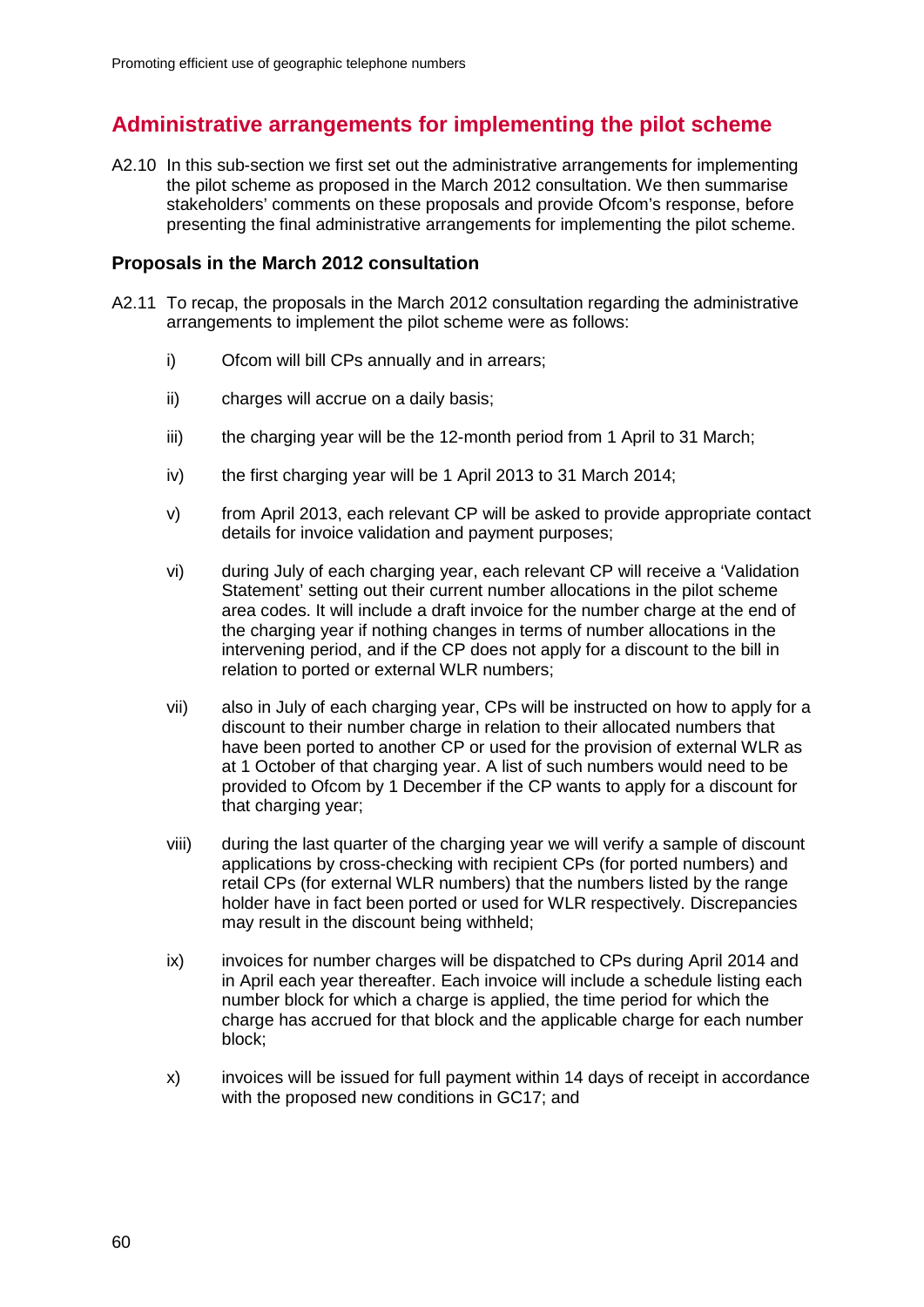- xi) payment by direct debit is strongly encouraged. CPs will be provided a Direct Debit instruction for completion. The online payment system will also be available to CPs issued a bill of £5,000 or less.<sup>[117](#page-63-0)</sup>
- A2.12 Further:
	- i) the discount for ported numbers will be calculated using an average industry utilisation rate benchmark based on number utilisation rates across the 30 pilot scheme area codes for the three CPs with the largest quantity of numbers allocated in those area codes. Those CPs are BT, C&WW and Virgin Media. The utilisation rate of each of the three CPs will be weighted according to its number allocations in the pilot scheme area codes to calculate the industry average benchmark;
	- ii) the discount for external WLR numbers will be calculated using BT's average utilisation rate across numbers allocated to it in the pilot scheme area codes;
	- iii) prior to April 2013, we will undertake the necessary data gathering from BT, C&WW and Virgin Media to calculate the utilisation rates for the discounts. The calculation will be conducted prior to the start of the first charging year and is fixed until after the review of the pilot scheme;
	- $iv)$  for the purpose of calculating the utilisation rate, the following assumptions apply:
		- o a number is deemed to be 'utilised' if it is actively in service or reserved for a specific customer (this includes numbers which are used to serve customers by a CP different to the number block range holder, e.g. numbers which are ported, sub-allocated or used to provide wholesale line rental); $118$
		- o the utilisation rate for each CP is calculated as the total utilised numbers divided by total numbers allocated; and
		- o a single utilisation rate will be calculated across all number blocks allocated in the pilot scheme area codes. The utilisation rate will be calculated once and is fixed until after the review of the pilot scheme.

## **Stakeholders' comments**

A2.13 We received comments on the proposed administrative arrangements for implementing the pilot scheme from four stakeholders.<sup>[119](#page-63-2)</sup>

## Payment period

A2.14 In the March 2012 consultation we proposed that the number charge invoices would be issued to CPs for full payment within 14 days of receipt of the invoice. We considered that this approach was appropriate for assets paid for in arrears, as the

<span id="page-63-0"></span>The invoice will be issued post application of any discount for ported or WLR numbers. Therefore the online payment system will be available to CPs whose bill is £5,000 or less once the discount has been applied.

<span id="page-63-2"></span><span id="page-63-1"></span><sup>&</sup>lt;sup>118</sup> The proposed definition of 'utilised' here applies only for the purposes set out in this document.<br><sup>119</sup> BT, C&WW, KCOM and [ $\ll$ ].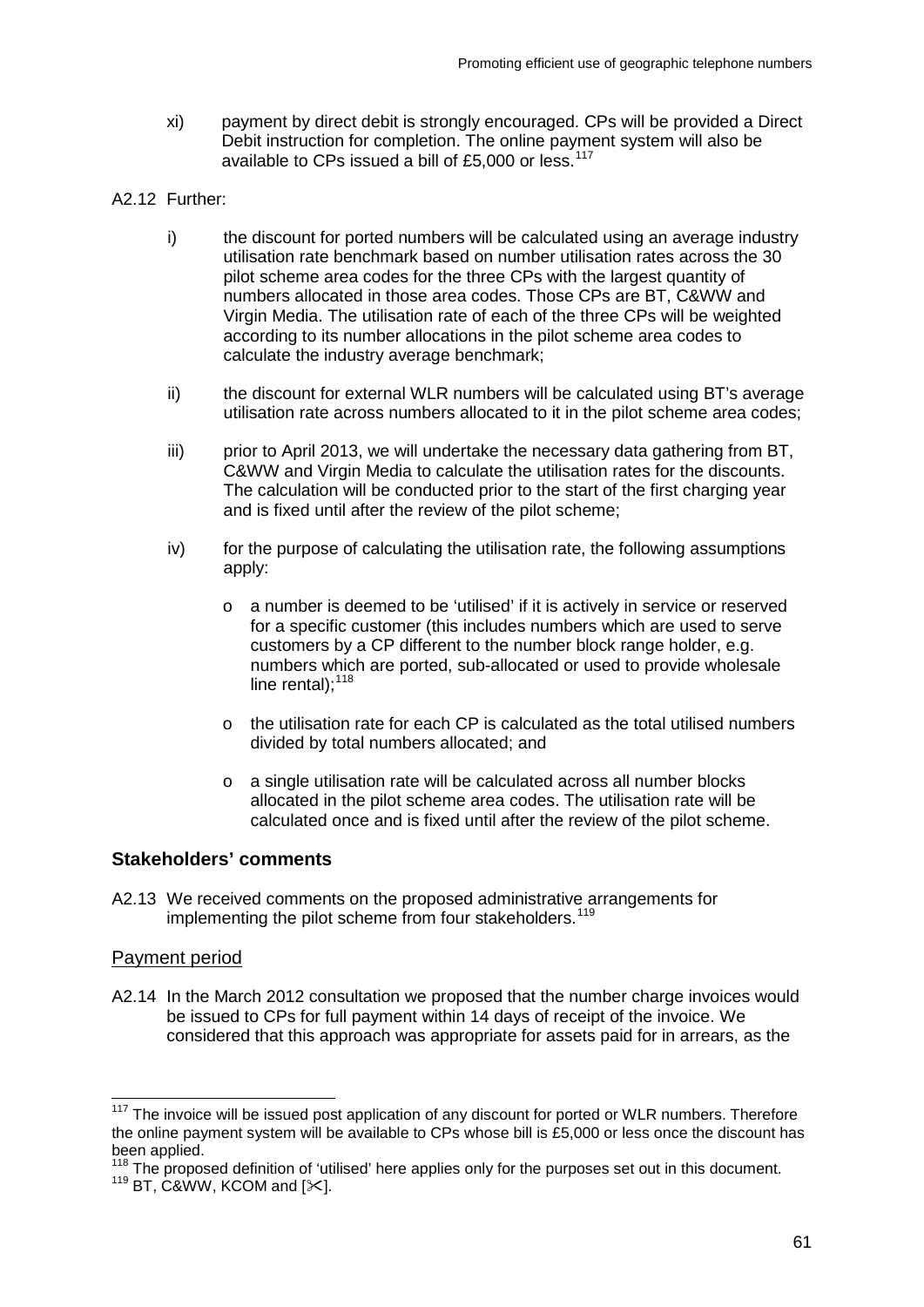CP has already had the benefit of the number allocation for the period covered by the payment.<sup>[120](#page-64-0)</sup>

- A2.15 BT, C&WW and  $\ll$  argued that 14 days was not a reasonable or realistic time period to reconcile and approve payment. BT and C&WW pointed out that the detailed schedules would need to be reconciled, queries raised with Ofcom, payment authorised and then processed by the finance departments of the CP concerned. The invoices were likely to be complex, with some number blocks attracting part-year charges and a detailed discount structure. BT considered that it was likely to have to reconcile charges for up to 10,000 blocks across the 30 area codes in the pilot scheme. BT also pointed out that a longer payment timescale could reduce Ofcom's work in chasing late payments as more bills were likely to be settled within the payment timescale.
- A2.16 A range of alternative payment timescales were put forward by the three CPs that raised concerns. BT suggested that 60 days would be more reasonable. It did not consider that such longer payment period would affect CPs' response to number charging and their overall use of number blocks. C&WW suggested 56 days.  $[35]$ stated that, except in circumstances where there is substantial credit risks involved with a counterparty, industry usually works to 30 days.

#### Accrual of charges on a daily basis

- A2.17 We proposed that charges would accrue on a daily basis. Under this approach, a daily charge of 10p/365 per number would accrue for each day in the charging year that relevant number blocks are allocated to a CP.
- A2.18 BT considered that daily accrual would make reconciliation of invoices more onerous and added complexity with little added benefit for Ofcom or the CP allocated the numbers. Instead, BT argued that it would be far simpler to take a snapshot of number allocation on a particular date in a charging year and use this to calculate the annual charge, i.e. CPs would pay 10p for each relevant number allocated to them on that date. If Ofcom was concerned that CPs might potentially wait to seek allocations post the snapshot date, which may create a large increase in workload for Ofcom in processing an increase in numbering applications, then we could stagger this effect by specifying different snapshot dates for different CPs, or allowing CPs to choose different snapshot dates during the charging year.
- A2.19 C&WW considered that daily accrual of charges created an undue administrative burden and preferred an application of the charge on a monthly basis. This argument was based on C&WW's planned reliance on the National Numbering Scheme database on Ofcom's website to validate and reconcile the charging invoice, which lists only the month and year of allocation and not the day.

#### Non-payment of charges billed in arrears

A2.20 We proposed that charges for number blocks would be billed in arrears.  $[\times]$ considered (as it did in its response to the September 2011 statement and consultation<sup>[121](#page-64-1)</sup>) that based on its own experience Ofcom may have difficulty in recovering monies from certain CPs if it billed for charges in arrears. However, as Ofcom continued to prefer this approach,  $[\times]$  urged us to avail ourselves of all powers at our disposal to follow-up on any infringement. It asked that we outline a

<span id="page-64-1"></span><span id="page-64-0"></span><sup>&</sup>lt;sup>120</sup> See paragraphs A4.50 and A4.53 of the March 2012 consultation.<br><sup>121</sup> See paragraphs A4.15 and A4.29 in the March 2012 consultation.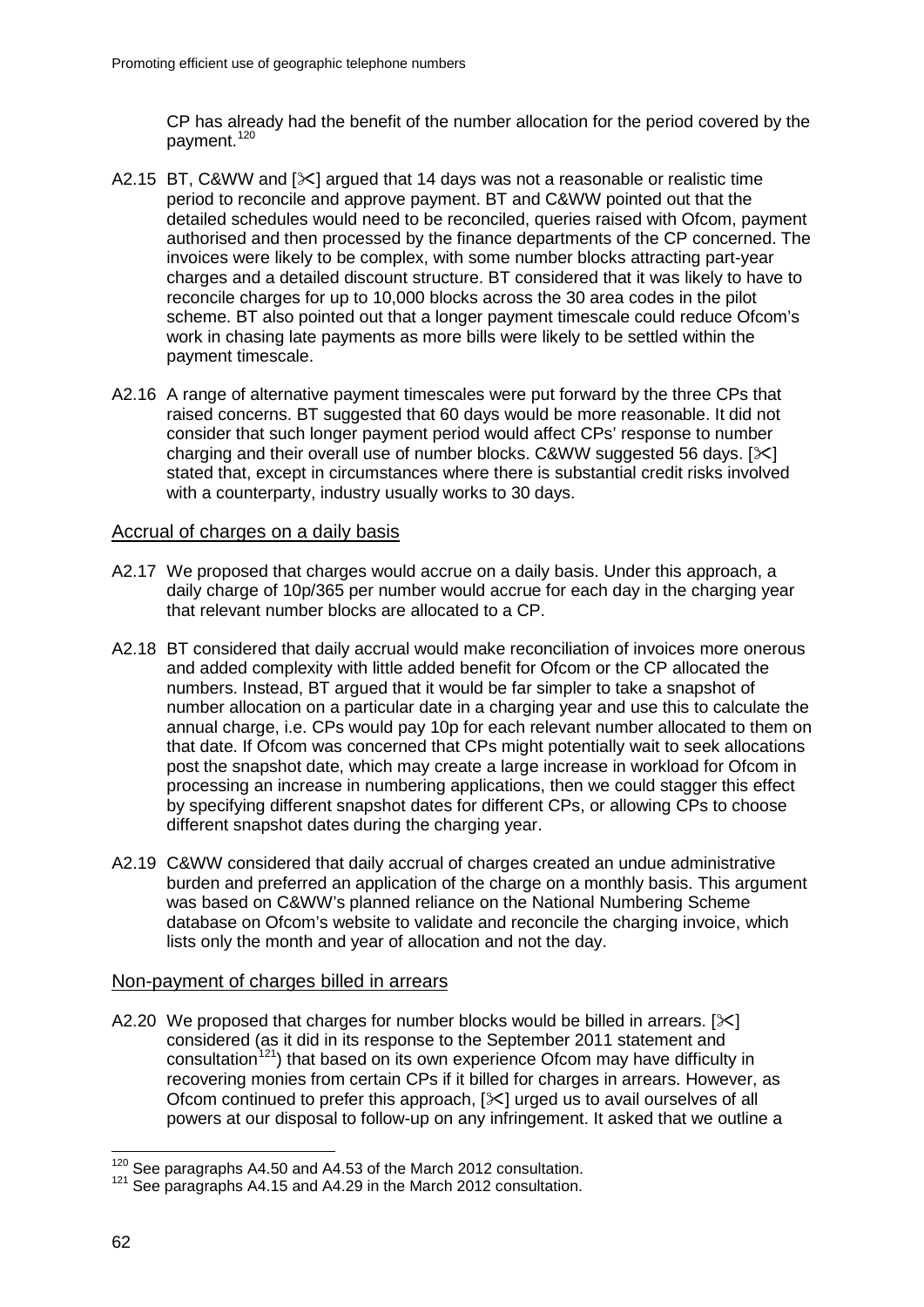robust enforcement regime for non-payment as it was unclear on the terms of criminal or civil sanctions that would be available to us beyond financial penalties imposed under the Act.

#### Validation Statement

- A2.21 As part of the detailed arrangements for administering the pilot scheme, we proposed that during July of each charging year a 'Validation Statement' would be sent to all CPs with number blocks allocated in any of the pilot scheme area codes. The Validation Statement would set out the CP's relevant current allocations and would include a draft invoice of the annual number charge for the end of the charging year if nothing changes in the intervening period (i.e. if no further number blocks are allocated to that CP or returned in pilot scheme area codes and the CP does not apply for a discount in relation to ported/external WLR numbers).
- A2.22 BT questioned the value of the Validation Statement, given that it would be issued nine months ahead of the actual invoice. BT considered this meant it could not be used to help reconcile the final bill.

#### Discount applied to ported/external WLR and public payphone numbers

- A2.23 In the March 2012 consultation, we proposed that discounts may be applied to a CP's allocated numbers that are ported/used for external WLR as at a specific day during the charging year. The 'snapshot' date was proposed as 1 October of each charging year, being the mid-point of the charging period.
- A2.24 We proposed that CPs who wanted to apply for a discount to their number change bill for ported/external WLR numbers would need to provide a list of all the relevant numbers to Ofcom when making the application for the discount, including the name of the CP using each number. This list would need to be supplied to Ofcom by 1 December of that charging year for the discount application to be considered. We proposed to cross-check a sample of discount application data with the CP listed as using the ported/external WLR number.
- A2.25 BT requested greater flexibility for CPs to provide data on ported/external WLR numbers. Rather than a single 'snapshot' date of 1 October, BT suggested having a window period (e.g. between 1 September and 31 October) during which each CP could select a convenient date on which to take its snapshot. This would make it easier for the CP to resolve any problems that might arise and to plan for the data collection.
- A2.26 BT expressed some concerns over the logistics of a CP supplying a list of numbers used by third parties in order for it to obtain a discount for ported/external WLR numbers. BT asked for a better explanation of what information Ofcom needed and what we intended to do with it to understand whether the requirement was proportionate. BT noted that lists of ported/external WLR numbers would result in large quantities of data which Ofcom would be required to handle, and the request sounded excessive for a checking exercise. It also pointed out practicalities in providing information that we could use to verify number use by third parties as the CP listed as using the ported/WLR number may not be the final retail provider in the chain (i.e. not the provider with the retail relationship with the end user).
- A2.27 In determining what constitutes a 'ported' number for the purposes of applying for a discount, BT pointed out that it would consider that a number remained ported until such time as the recipient CP informed it (as the range holder) otherwise. For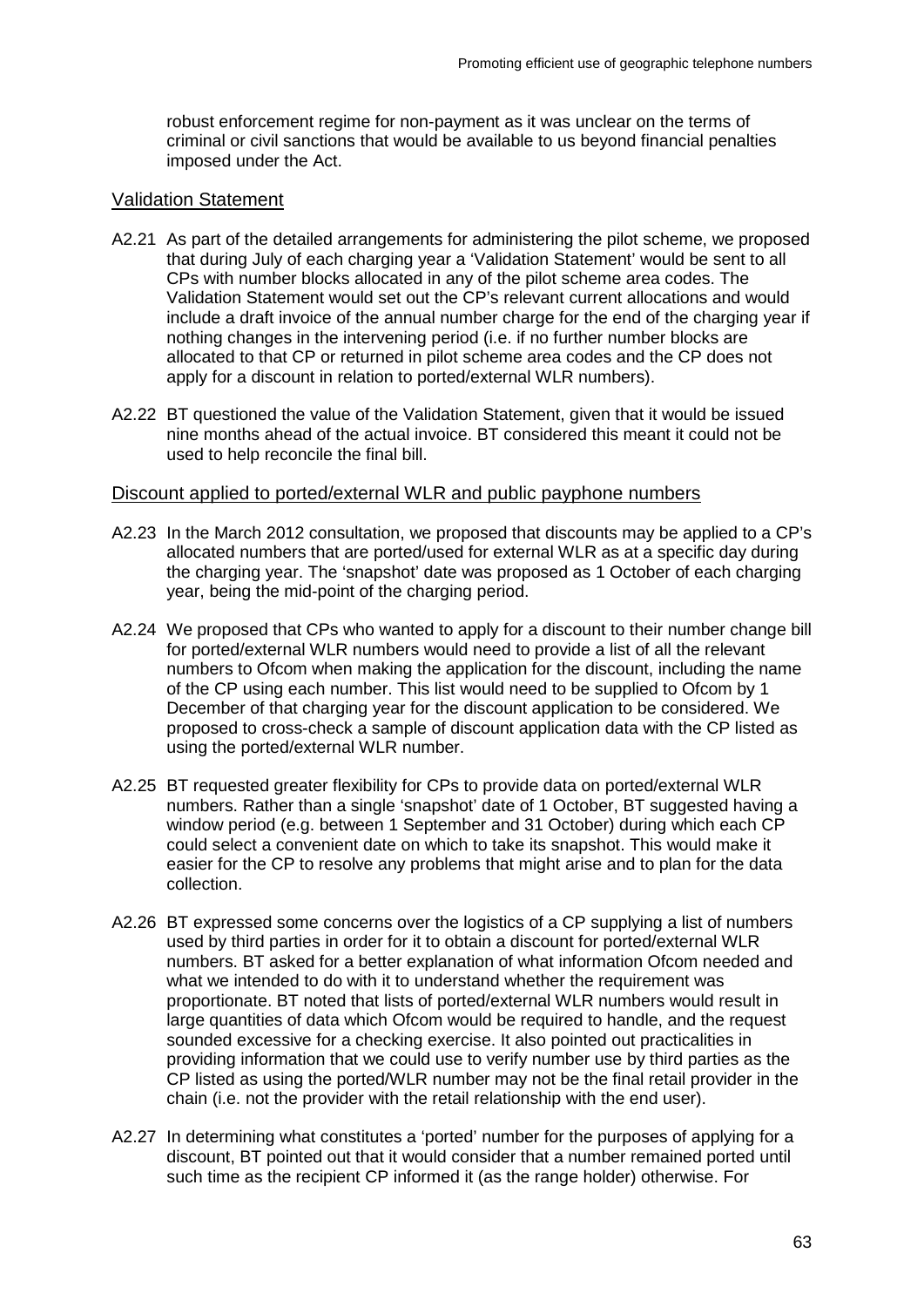instance, when a customer who has ported a number ceases service on that number, the number should be returned by the recipient CP to the range holder. However, BT pointed out that it was not the range holder's duty to police the ongoing use of ported numbers. KCOM suggested that if all numbers in a block are ported to the same recipient CP, then the whole block should be transferred so that CP becomes the range holder, and it would therefore be liable to pay the number charge for the block.

- A2.28 With respect to calculating the utilisation rates used for the discounts,  $[\times]$ commented that it was concerned over the lack of specific guidance provided as to what numbers Ofcom considered as being 'in use' and 'efficiently utilised'. BT considered that reserved numbers should not count as utilised as the numbers would not be in use, and therefore the CP could not onward charge customers to recover the associated number charge. BT subsequently clarified that its understanding of 'reserved' numbers was numbers earmarked for service provision to a customer whose contract would commence at a later date.
- A2.29 As discussed in Annex 1,<sup>[122](#page-66-0)</sup> BT noted that it has a regulatory obligation to provide public payphone services and asked that numbers used for such services should attract a discount.

# **Ofcom's response**

## Payment period

- A2.30 We have taken into account CPs' comments on the need for a reasonable and realistic timeframe to reconcile invoices, resolve any queries and arrange for payment to Ofcom. We agree that for many CPs the schedule that will accompany invoices will be detailed and will contain information on a large quantity of number block allocations. We therefore agree that a longer period to examine and reconcile number charge schedules is reasonable.
- A2.31 We have developed an alternative approach which we have discussed with the three CPs that raised concerns about the payment period. This approach separates the reconciliation process from the invoice payment process. We consider that this separation reflects the division in the numbering and finance orientated tasks involved.
- A2.32 The payment process will be as follows:
	- in mid-April, following the end of each charging year, a draft schedule is issued to each relevant CP, setting out a list of number blocks for which a charge is applied, the time period for which the blocks have been held, the calculation of any discount applied for ported/external WLR and/or public payphone numbers (if relevant) and the total number charge to be paid by the CP;
	- the CP has 45 calendar days (i.e. approximately mid-April to end of May) to examine the schedule and raise any queries with Ofcom (if CP does not respond and no queries are raised, Ofcom will proceed to issue the schedule in unamended form);
	- Ofcom will aim to resolve all queries and issue CPs with their final schedule and invoice (with any amendments as appropriate) during the following 15 calendar days (i.e. by mid-June); and

<span id="page-66-0"></span><sup>&</sup>lt;sup>122</sup> See paragraphs A1.21 and A1.43.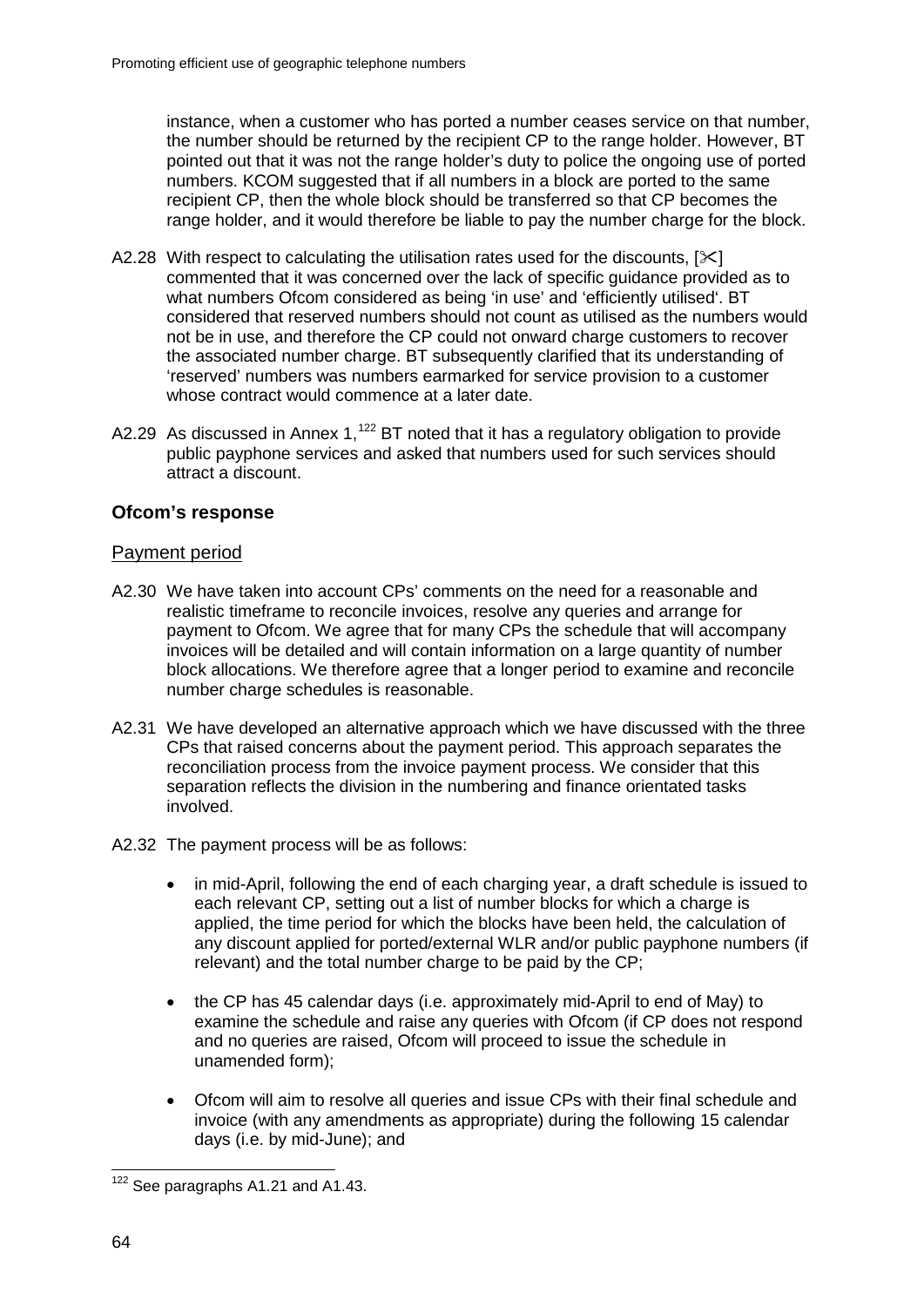- invoices will be issued for full payment within 14 days as reflected in the wording of the new conditions in GC17.<sup>[123](#page-67-0)</sup>
- A2.33 We believe that the process outlined above is appropriate and reasonable because:
	- it provides CPs with a longer period to reconcile detailed schedules and raise queries with Ofcom;
	- it separates out the numbering and finance related tasks, which are likely to be dealt with by different teams within the companies and within Ofcom (i.e. the Numbering Team will deal with queries regarding the draft schedules, including the number allocations, and the Finance Team will deal with queries regarding the invoice and payment of the invoice);
	- queries regarding the draft schedule can be resolved ahead of issuing the final invoice for payment, which avoids subsequent reconciliation issues and the potential need for credit notes; and
	- it provides an opportunity for CPs to give their finance department prior notice of the invoice and the amount to be paid, given that reconciliation will be completed ahead of the issuance of the invoice. This should help to facilitate payment within 14 days of receipt of the invoice, as required by GC17.
- A2.34 We have discussed the above approach with the three CPs that raised concerns about the payment period. Those CPs agreed that the principle of splitting the schedule reconciliation and the invoice payment process was sensible, and they broadly welcomed the revised approach to the payment process.

#### Accrual of charges on a daily basis

- A2.35 Number charging is designed to incentivise CPs to use numbers more efficiently. As explained in the March  $2012$  consultation,  $124$  we consider that daily accrual provides the best incentive for CPs to return allocated blocks that are no longer required as soon as possible. Charges that accrue on another basis may create perverse incentives for CPs to retain number blocks for longer than required.
- A2.36 We considered BT's alternative suggestion of using one snapshot date of number block holdings to calculate the annual charge for each CP. We do not agree that this is an appropriate approach to deliver the incentive of more efficient number use on an on-going basis as it does not encourage the return of number blocks in order to reduce the associated charges, apart from likely activity around the snapshot date.
- A2.37 In our view, whether the charges accrue on a daily, weekly, monthly or another basis should not create an additional administrative burden as it relates to the calculation rather than the frequency of any billing actions. BT argued that daily accruals would make reconciliation of bills more onerous than using an annual snapshot date for calculation of the number charge. We consider that this depends on how CPs configure their systems to record number block allocation and interrogate that information to reconcile bills.
- A2.38 We also considered C&WW's preference for monthly accrual as this would be consistent with the allocation data provided in the National Numbering Scheme on

<sup>&</sup>lt;sup>123</sup> See Annex 6 for the Notification of new conditions in GC17.

<span id="page-67-1"></span><span id="page-67-0"></span><sup>&</sup>lt;sup>124</sup> See paragraph A4.30 of the March 2012 consultation.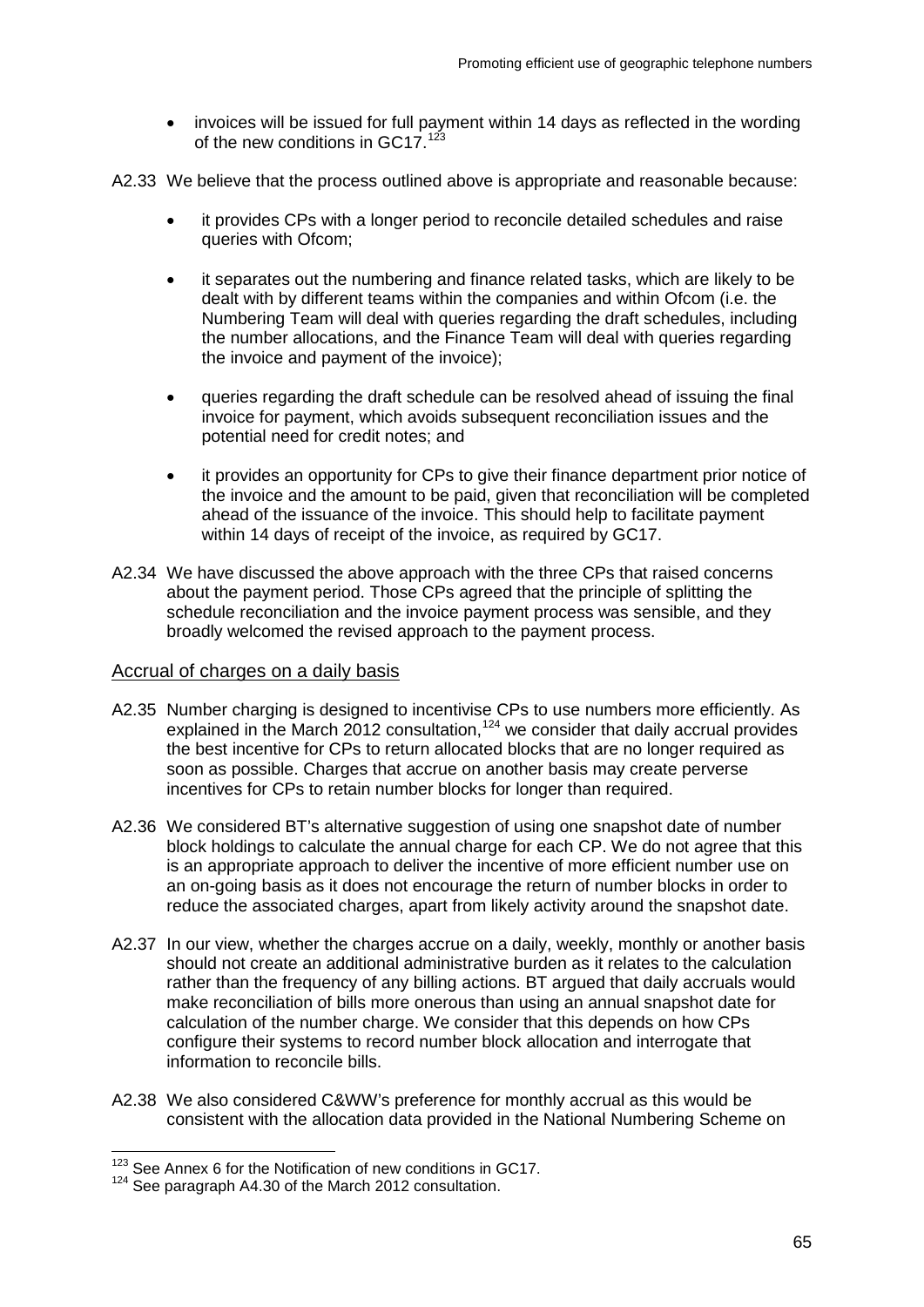the Ofcom website which would help with the reconciliation of invoices. Noting this, we have adjusted the National Numbering Scheme to show the day as well as the month and year of each number block allocation. We have confirmed with C&WW that this satisfies its requirements and that it had no other concerns with daily accrual.

A2.39 On the basis of the above, we maintain our position that daily accrual of charges is appropriate.

#### Non-payment of charges billed in arrears

- A2.40 In the March 2012 consultation<sup>[125](#page-68-0)</sup> we proposed that the annual bill would relate to the previous charging year. Billing in arrears allows for a simpler and more accurate billing process compared to billing in advance as it removes the need for complicated reconciliation at the year end. We also noted that most CPs who commented on this proposal agreed that annual billing in arrears was preferable to reduce administrative work.
- A2.41  $\sqrt{2}$  argued for billing in advance due to concerns about the creditworthiness of some CPs. Having looked at this approach, we consider that it would be a considerable increase to CPs' and Ofcom's work in order to reconcile pre-payment with actual number holdings (and applying the discount) and to apply credit, or debit, as the case may be, at the end of the charging year. We will monitor CPs' payment behaviour and consider any case for change as part of the review of the pilot scheme.
- A2.42 In the March 2012 consultation<sup>[126](#page-68-1)</sup> we set out the actions that Ofcom could take to require CPs to pay number charges. If a CP does not pay the charge within the payment period, this will constitute a breach of a General Condition, and Ofcom has the power to take action in respect of such breach, pursuant to sections 96A to 96C of the Act, including the imposition of specific requirements and a penalty, if appropriate.
- A2.43 In addition, section 58(9) of the Act provides that payments that are required to be made to Ofcom in respect of number allocations (pursuant to section  $58(1)(q)$ ), must be paid as soon as they become due in accordance with the conditions imposing the obligation to pay, and, if not so paid, are to be recoverable by them accordingly. This means that Ofcom may bring civil proceedings for recovery of a debt due. Ofcom already follows this route in other areas, such as the recovery of unpaid licence fees or penalties<sup>[127](#page-68-2)</sup> and in some instances outsources the debt recovery process to third parties.

## Validation Statement

A2.44 BT questioned whether the Validation Statement was necessary. While adding a step in the process, we consider that the Validation Statement will provide value to CPs and Ofcom in streamlining the final billing and payment process, in particular for the first and second charging years when the process is new. The Validation Statement will be sent to all relevant CPs in July of the current charging year and will provide an opportunity for CPs to familiarise themselves with the format of the invoice and schedule which should help with planning the reconciliation process in the following

<span id="page-68-1"></span><span id="page-68-0"></span><sup>&</sup>lt;sup>125</sup> See paragraphs A4.28 and A4.29 of the March 2012 consultation.<br><sup>126</sup> See paragraphs A4.53 to A4.55 of the March 2012 consultation.<br><sup>127</sup> For example, see section 346 of the Act.

<span id="page-68-2"></span>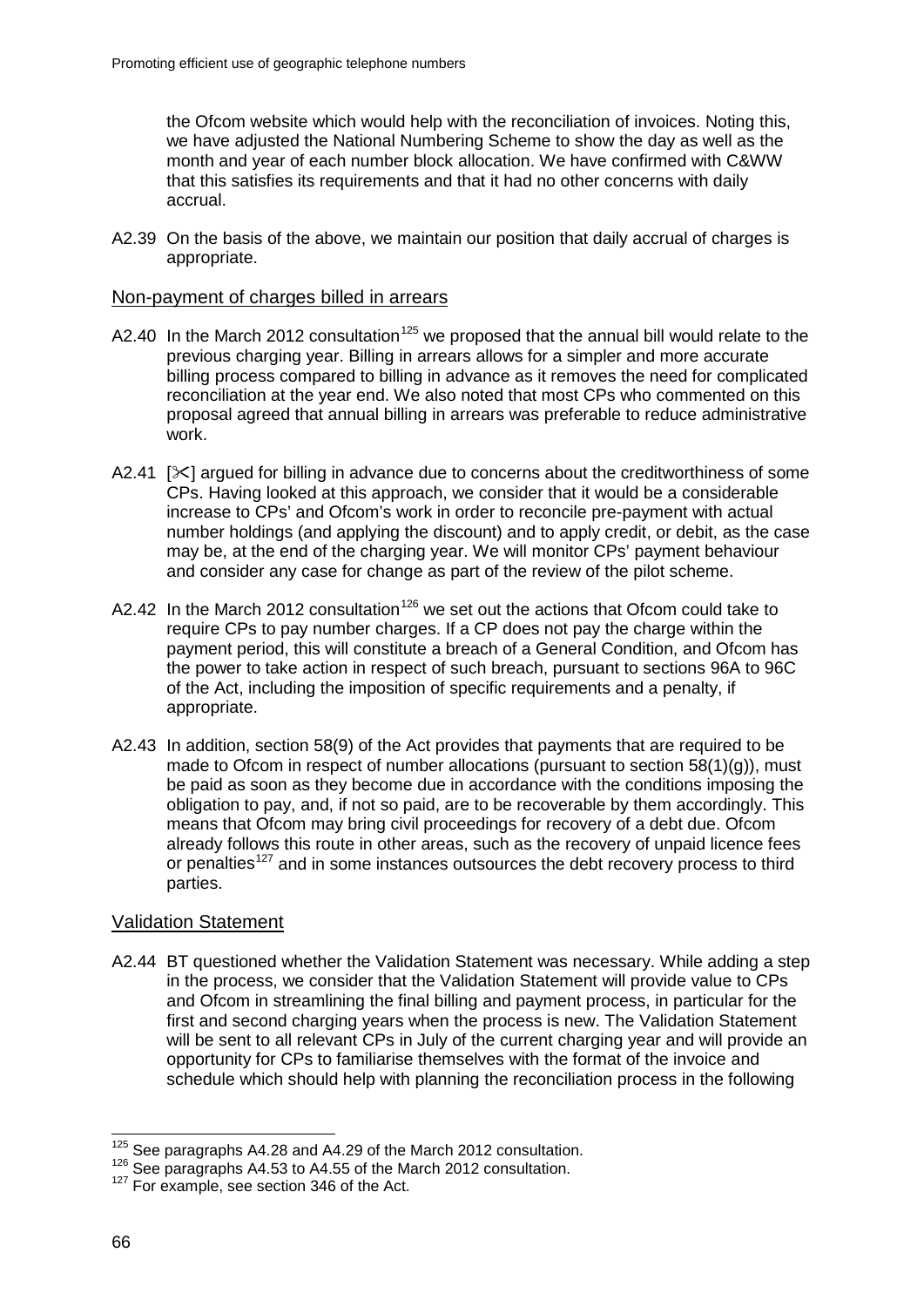year. The Validation Statement will also help Ofcom to verify CPs' contact information and ensure CPs are put on notice that charging is taking place.

A2.45 We have therefore decided to retain the Validation Statement for the pilot scheme and will consider its value as part of the review.

#### Discount applied to ported/external WLR and public payphone numbers

- A2.46 We want to make the process for applying for a discount as practicable as possible for CPs. With this in mind, we have examined BT's suggestion of having a time period during which a CP can choose the specific date on which to check the status of ported/external WLR/public payphone numbers rather than Ofcom specifying the date. We agree that this is a sensible approach. We consider that BT's suggested range of 1 September to 31 October of each charging year is appropriate as it provides a month either side of the suggested 'snapshot' date of 1 October.
- A2.47 We have also considered further the process CPs must follow to supply the information on ported/external WLR/public payphone numbers to Ofcom by 1 December of each charging year if they wish to apply for a discount to the number charge bill. We understand from BT's submission that it would simplify the administrative process if the CP's total amount of each of its ported/external WLR/ public payphone numbers separated according to the CP using the numbers was required, rather than a list containing each individual number.
- A2.48 The purpose of requesting the list of individual numbers was to give Ofcom a sufficient level of confidence that the information provided by CPs applying for a discount is accurate (by making CPs examine the information in more detail) and it would assist Ofcom in the verification process.
- A2.49 Nevertheless, taking account of stakeholders' comments, in order to simplify the process for CPs for the pilot scheme we have amended the discount application process in this regard. CPs applying for a discount (for ported, external WLR and/or public payphone numbers) will need to provide Ofcom with specific information on the total amount of each of such numbers as at a date chosen and specified by the CP between 1 September and 31 October of that charging year. The amount of each of such numbers will need to be broken down as follows:
	- by each recipient CP for ported numbers;
	- by each retail CP for external WLR numbers; and
	- for public payphone services under a USO, the total amount of numbers must be provided.
- A2.50 CPs must also explain the method for collecting the data (e.g. details of relevant interrogation of IT systems).
- A2.51 We will cross-check and verify a sample of the discount applications. We will do this by using our information gathering powers under the Act to ask a sample of recipient and retail CPs (as confirmed by the CP making the discount application as using the numbers under porting or WLR arrangements) to confirm that this is the case, and to inform us of the quantity of numbers used. The information will be requested as at a future date, as we recognise that CPs may not hold such information retrospectively. This means that we will need to compare information on number status as at two different dates, but we believe this will still allow us to achieve a sufficient level of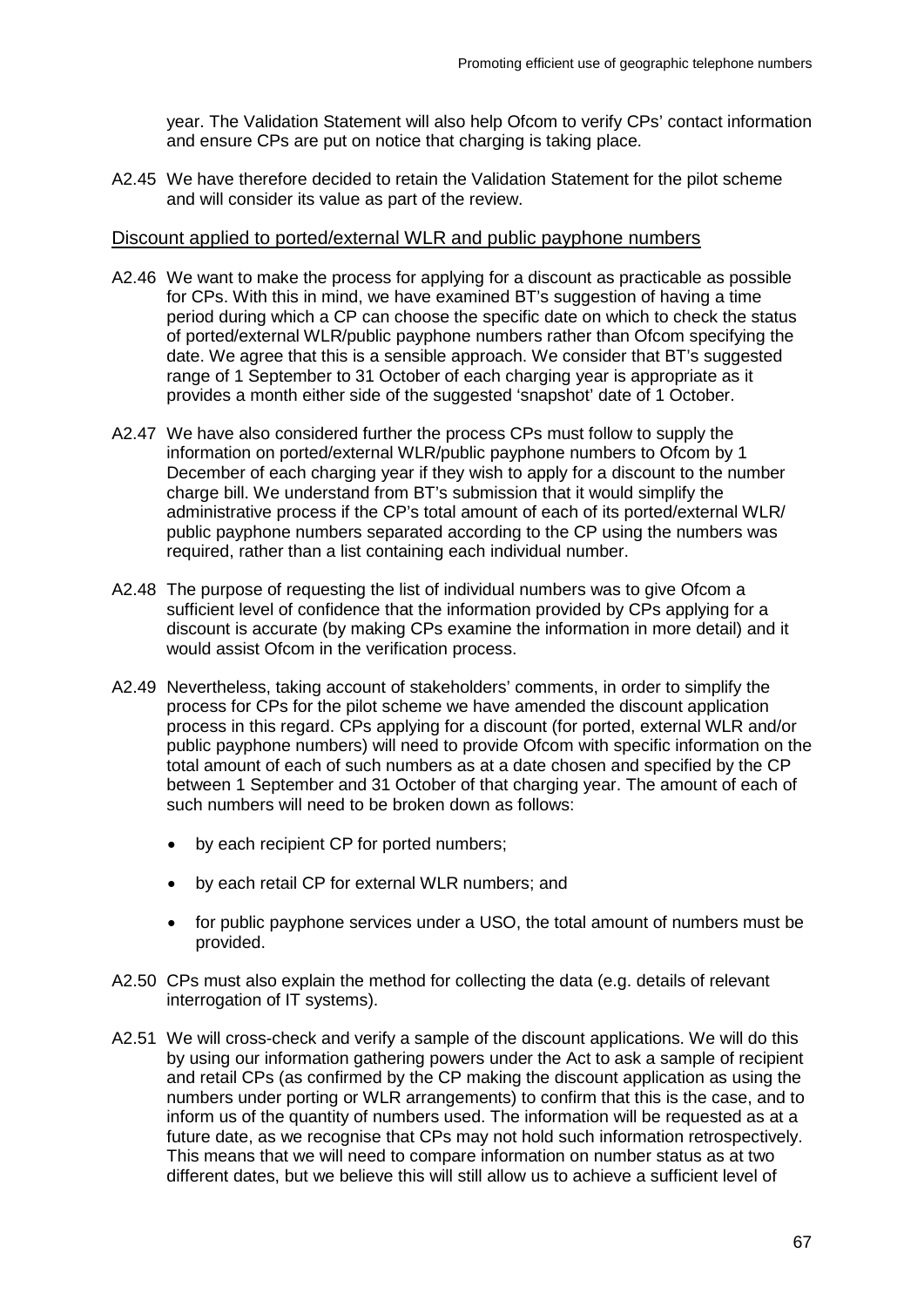confidence in the verification exercise, and we can follow-up on any discrepancies with the CP making the discount application.

- A2.52 To confirm, if we are not satisfied with the information provided (for example, there are discrepancies in the data following the verification exercise), we may decide not to apply the discount for the relevant CP.
- A2.53 We recognise that the range holder can only provide us with information it holds on the CP using the ported or external WLR number and that this might not be the final retail CP. Nevertheless, we consider that the information available should be sufficient for our purposes and we can assess whether this meets our needs during the review of the pilot scheme.
- A2.54 On a similar point, as regards determining what constitutes a ported number for the purposes of applying for a discount, we agree with BT that a range holder can only act on information available. If a ported number is no longer used by the subscriber but the recipient CP has failed to inform the range holder of such, then the range holder will still consider the number as ported.
- A2.55 As for KCOM's comment on transfer of number blocks if all numbers in use are ported to the same recipient provider, Ofcom can facilitate this process. However, a request for transfer must be made by both CPs (i.e. the range holder and the recipient CP).
- A2.56 Regarding further clarification on the definition of 'utilised' numbers, we emphasise that the definition is only for the purposes of calculating the discount applied to ported/external WLR and public payphone numbers. It is a measurement of numbers in use from an allocated block and does not include any assessment of whether that use is considered 'efficient'. Only three CPs need to provide utilisation figures to Ofcom to calculate the average industry utilisation rate benchmark, and we will provide guidance to those CPs on an individual basis if necessary to ensure consistency in approach. We can also advise KCOM should it wish to apply for a discount for public payphone numbers provided under a USO.
- A2.57 The proposed definition of 'utilised' in the March 2012 consultation included reserved numbers. We have considered BT's argument that reserved numbers should not be included as charges could not be recovered from end users for those numbers. We consider that if numbers are reserved for the future use of a specific customer (for instance, by a customer reserving contiguous numbers for future expansion), then that customer has the option over the use of the numbers and CPs could, if they wish, onward charge that customer for the numbers. We note from clarification with BT that it assigned a different meaning to 'reservation' of a number. We therefore consider that such detail is better discussed directly with the relevant CPs if necessary to ensure consistency in understanding of terms and calculation of utilisation rates. We have decided to retain the definition of 'utilised' as proposed in the March 2012 consultation.
- A2.58 As regards applying a discount for public payphone numbers provided by a CP under a USO, see paragraph A1.43.

## **Decision on final administrative arrangements for implementing the pilot scheme**

A2.59 The final administrative arrangements for implementing the pilot scheme will be as set out in paragraphs A2.11 and A2.12 above, with the following adjustments: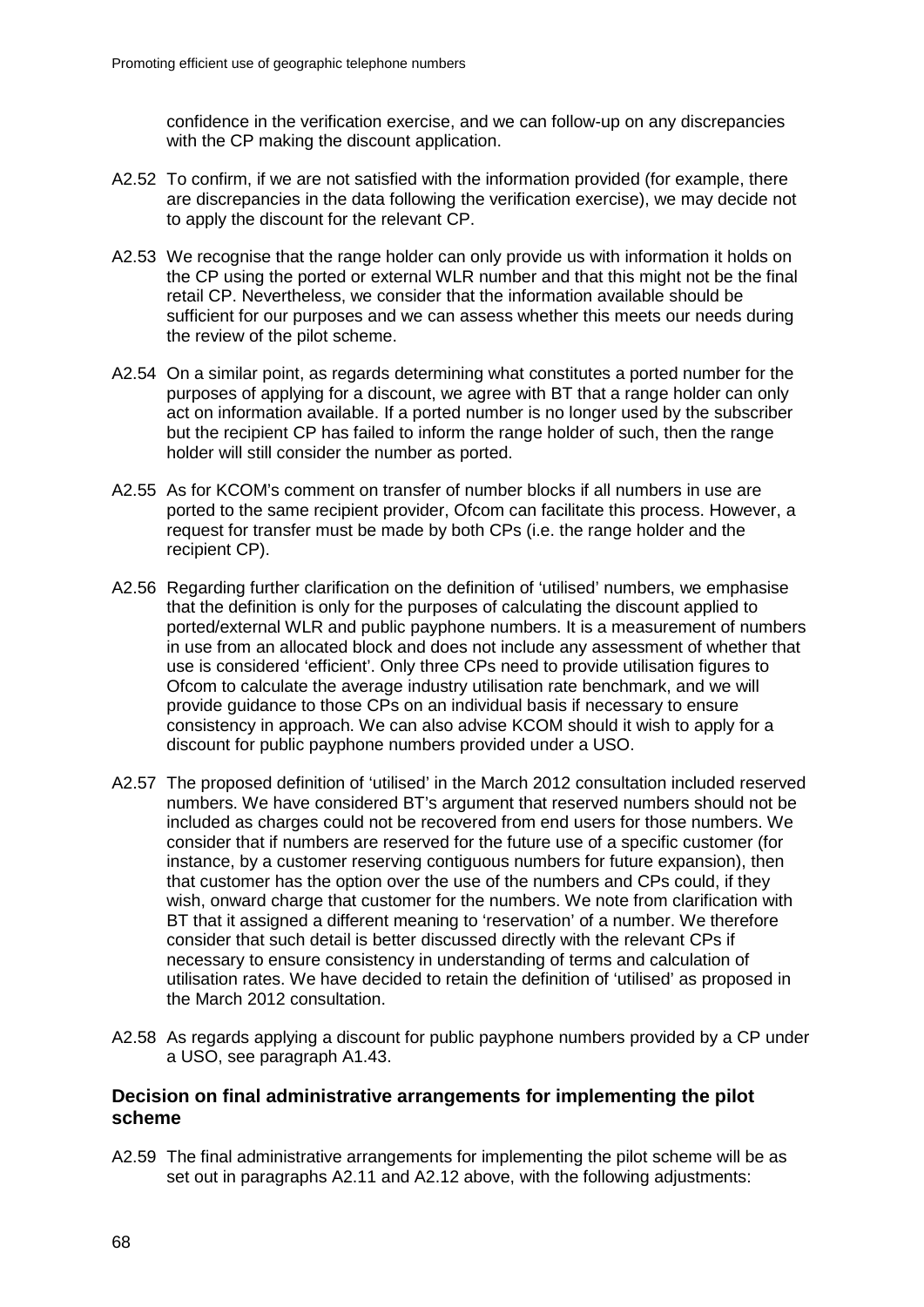- CPs providing public payphone services under a USO (i.e. BT in the UK excluding Hull, and KCOM in Hull) may apply for a discount to their number charge bill in relation to those numbers. The discount will be calculated using that CP's average utilisation rate across its allocated numbers in the pilot scheme area codes covered by the USO;
- CPs applying for a discount for ported/WLR/public payphone numbers provided under a USO will need to provide Ofcom with information on those numbers as at a date chosen and specified by the CP between 1 September and 31 October of that charging year;
- the information provided by CPs on ported/WLR/public payphone numbers provided under a USO will be the total amount of numbers used under such arrangements respectively across the pilot scheme area codes, provided as separate totals for each recipient CP for ported numbers and each retail CP for external WLR numbers, including the method for gathering the data; and
- a draft schedule will be sent to CPs in mid-April following the end of each charging year to allow for reconciliation and raising of any queries ahead of dispatching the final schedule and invoice in mid-June.
- A2.60 We will publish a standalone reference document on the administrative arrangements for implementing the pilot scheme on our website before the launch of the pilot scheme and will notify relevant CPs of its publication. This document will set out the details of the process for charging, supporting information, relevant links and contacts for more information. It will also include the average industry utilisation rate benchmark used for the discount for ported numbers. We will update this document on an on-going basis as and when appropriate.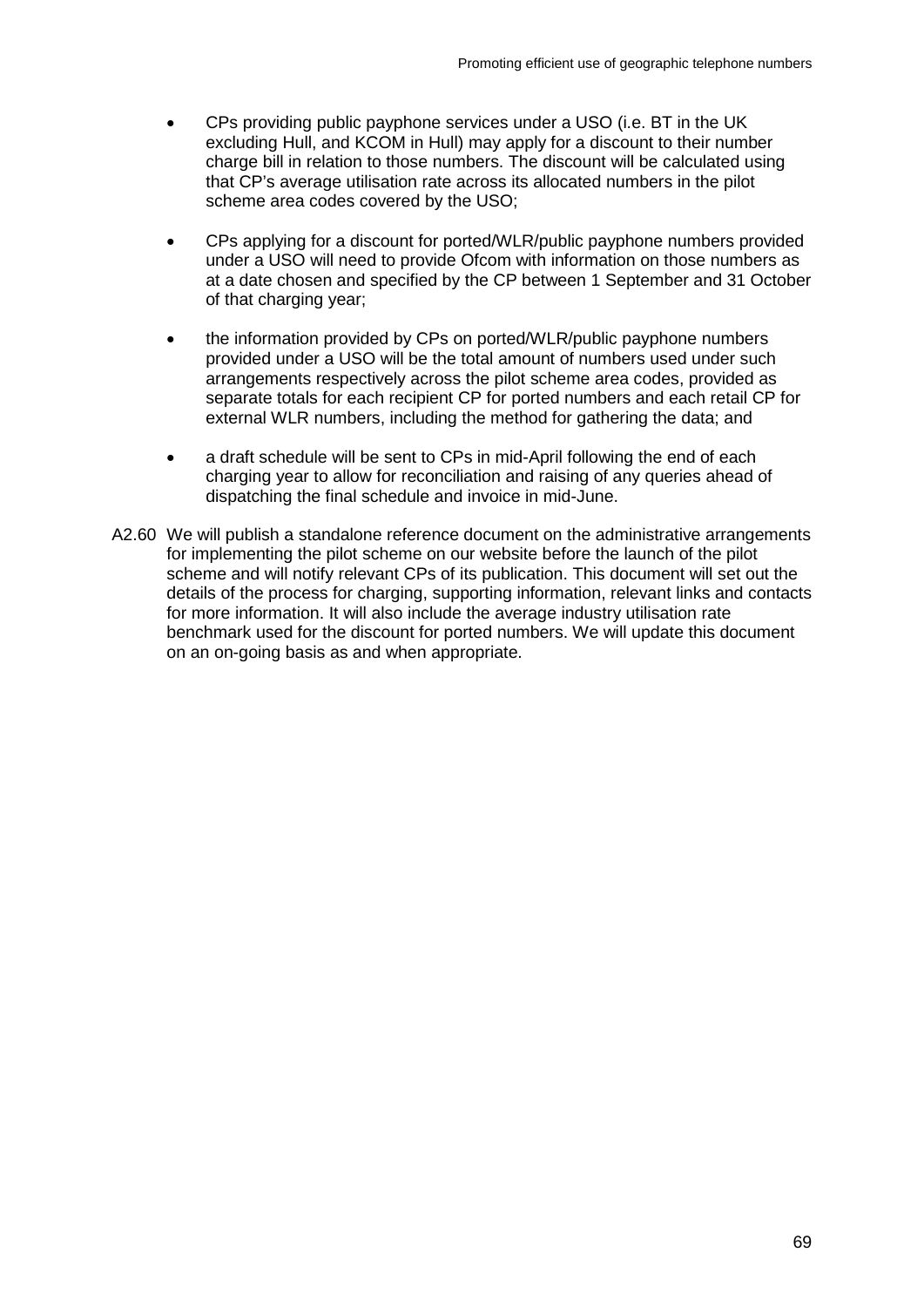# List of 100-number blocks

- A3.1 Figure A3.1 below sets out the 100 blocks of 100 numbers in the 11 five-digit area codes specified in the National Numbering Scheme.
- A3.2 The initial ten blocks of 100-numbers available for allocation in each five-digit area code are set out in the first row for each area code.

**Figure A3.1 100-number blocks specified in each five-digit area code**

| Langholm             | Hornby           | <b>Hawkshead</b>     | Grange-over-Sands |
|----------------------|------------------|----------------------|-------------------|
| 01387 35 10 - 19     | 01524 23 30 - 39 | 01539 45 40 - 49     | 01539 52 10 - 19  |
| 01387 35 20 - 29     | 01524 24 40 - 49 | 01539 45 50 - 59     | 01539 52 20 - 29  |
| 01387 35 30 - 39     | 01524 24 50 - 59 | 01539 45 60 - 69     | 01539 52 40 - 49  |
| 01387 35 40 - 49     | 01524 24 60 - 69 | 01539 45 70 - 79     | 01539 52 60 - 69  |
| 01387 35 50 - 59     | 01524 24 70 - 79 | 01539 45 80 - 89     | 01539 52 70 - 79  |
| 01387 35 60 - 69     | 01524 24 80 - 89 | 01539 45 90 - 99     | 01539 52 90 - 99  |
| 01387 35 70 - 79     | 01524 25 30 - 39 | 01539 47 00 - 09     | 01539 54 20 - 29  |
| 01387 35 80 - 89     | 01524 25 40 - 49 | 01539 47 20 - 29     | 01539 54 30 - 39  |
| 01387 35 90 - 99     | 01524 25 60 - 69 | 01539 47 30 - 39     | 01539 54 40 - 49  |
| 01387 38 70 - 79     | 01524 25 70 - 79 | 01539 47 40 - 49     | 01539 54 50 - 59  |
| Sedbergh             | <b>Wigton</b>    | <b>Raughton Head</b> | <b>Appleby</b>    |
| 01539 64 50 - 59     | 01697 33 40 - 49 | 01697 42 70 - 79     | 01768 33 00 - 09  |
| 01539 64 60 - 69     | 01697 33 50 - 59 | 01697 42 80 - 89     | 01768 33 20 - 29  |
| 01539 64 70 - 79     | 01697 33 60 - 69 | 01697 42 90 - 99     | 01768 33 30 - 39  |
| 01539 64 80 - 89     | 01539 33 70 - 79 | 01697 43 10 - 19     | 01768 33 40 - 49  |
| 01539 64 90 - 99     | 01697 33 80 - 89 | 01697 43 20 - 29     | 01768 33 50 - 59  |
| 01539 65 10 - 19     | 01697 33 90 - 99 | 01697 43 30 - 39     | 01768 33 60 - 69  |
| 01539 65 20 - 29     | 01697 34 00 - 09 | 01697 43 40 - 49     | 01768 33 80 - 89  |
| 01539 65 30 - 39     | 01697 34 60 - 69 | 01697 43 50 - 59     | 01768 34 80 - 89  |
| 01539 65 40 - 49     | 01697 34 70 - 79 | 01697 43 60 - 69     | 01768 34 90 - 99  |
| 01539 65 50 - 59     | 01697 34 80 - 89 | 01697 43 70 - 79     | 01768 35 60 - 69  |
| <b>Pooley Bridge</b> | <b>Keswick</b>   | Gosforth             |                   |
| 01768 43 20 - 29     | 01768 72 10 - 19 | 01946 73 20 - 29     |                   |
| 01768 44 70 - 79     | 01768 72 20 - 29 | 01946 75 10 - 19     |                   |
| 01768 44 80 - 89     | 01768 72 30 - 39 | 01946 75 20 - 29     |                   |
| 01768 45 10 - 19     | 01768 72 40 - 49 | 01946 75 40 - 49     |                   |
| 01768 45 20 - 29     | 01768 72 50 - 59 | 01946 75 50 - 59     |                   |
| 01768 45 30 - 39     | 01768 72 60 - 69 | 01946 75 60 - 69     |                   |
| 01768 45 40 - 49     | 01768 72 70 - 79 | 01946 75 70 - 79     |                   |
| 01768 45 50 - 59     | 01768 73 30 - 39 | 01946 75 90 - 99     |                   |
| 01768 45 60 - 69     | 01768 74 80 - 89 | 01946 76 80 - 89     |                   |
| 01768 45 70 - 79     | 01768 74 90 - 99 | 01946 76 90 - 99     |                   |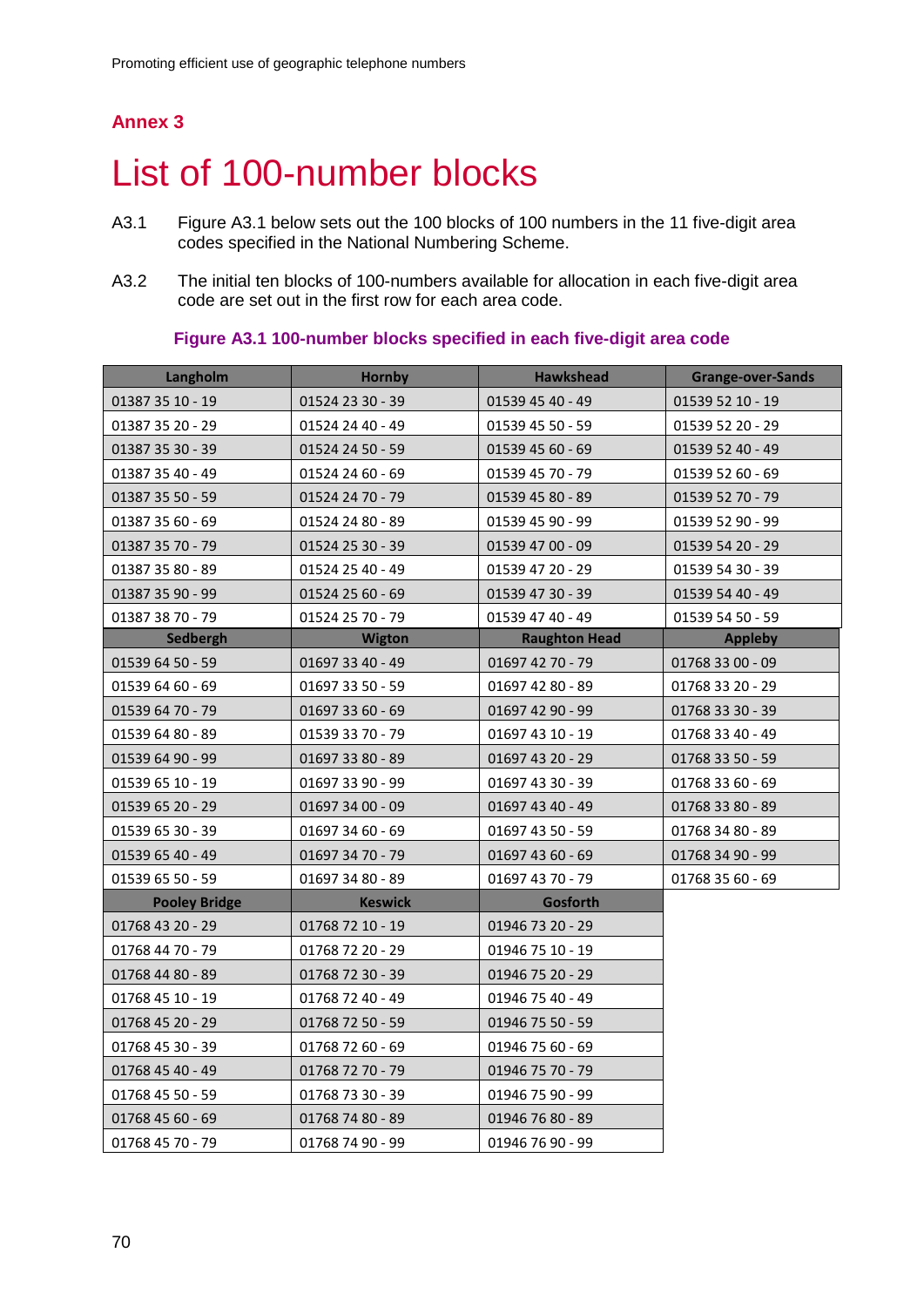# Respondents to the March 2012 consultation

- A4.1 We received 14 responses to the March 2012 consultation, 11 of which referred to the proposals for charging for geographic numbers and/or 100-number blocks. One response is confidential. The non-confidential responses are available on our website [here.](http://stakeholders.ofcom.org.uk/consultations/geographic-telephone-numbers/?showResponses=true&pageNum=1)
- A4.2 Non-confidential responses on the proposals for charging for geographic numbers and/or 100-number blocks were received from the following organisations:

British Sky Broadcasting Group plc ('Sky')

BT plc (BT)

Cable&Wireless Worldwide ('C&WW')

KCOM Group plc ('KCOM')

Magrathea

SSE plc

The Voice on the Net Coalition Europe ('VON')

Virgin Media

A4.3 Non-confidential responses on the proposals for charging for geographic numbers and/or 100-number blocks were received from the following individuals:

Mr C Gooidman

Mr J Morrish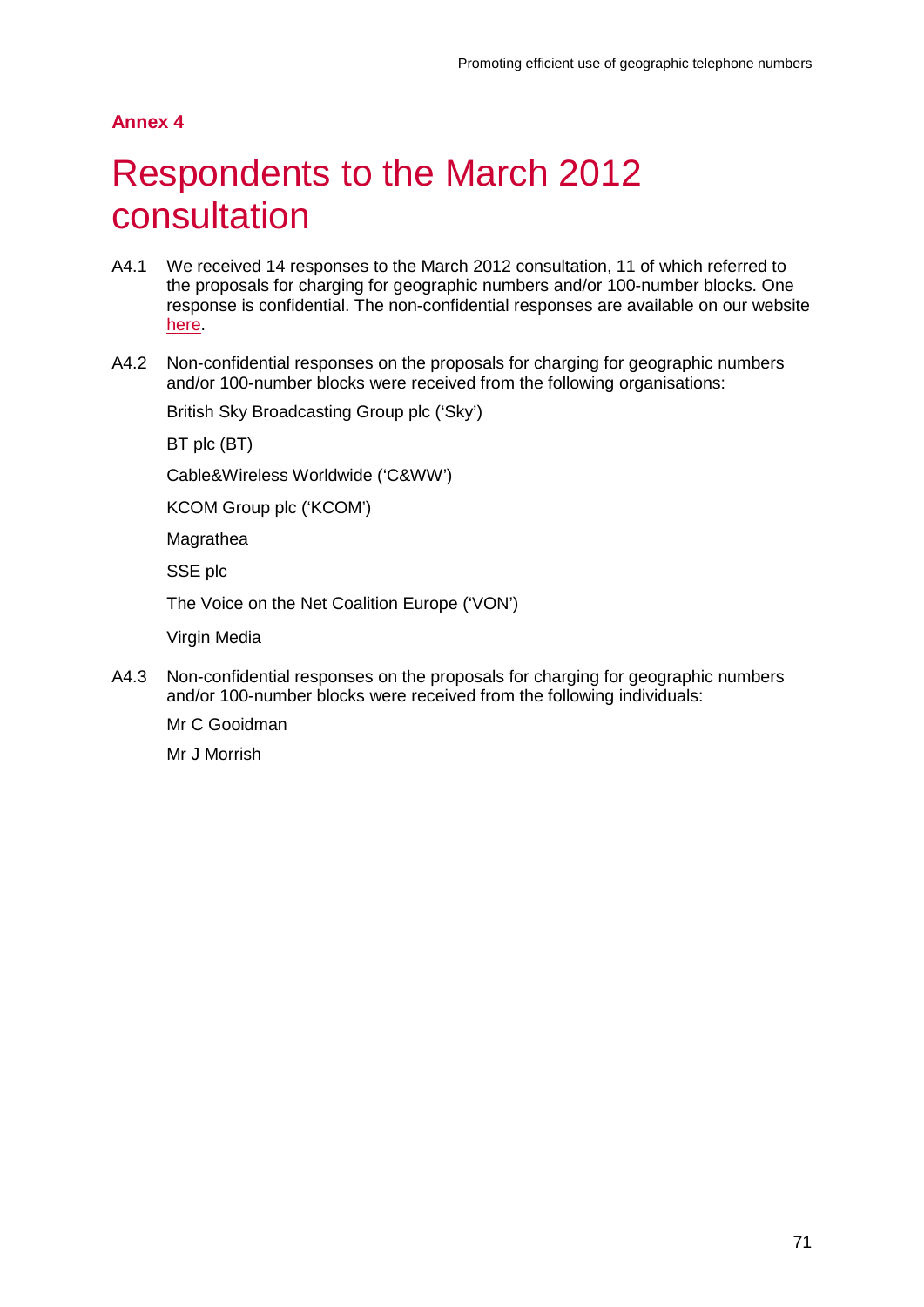# Legal framework

## **The legal framework**

A5.1 Ofcom regulates the communications sector under the framework established by the Communication Act 2003 (the 'Act'). The Act provides, among other things in relation to numbering, for the publication of the National Telephone Numbering Plan (the 'Numbering Plan') and the setting of General Conditions of Entitlement relating to Telephone Numbers ('Numbering Condition', or 'GC17'). It also sets out statutory procedures governing the modification of the Numbering Plan and any General Conditions.

## **Ofcom's general duty as to telephone numbering functions**

A5.2 Ofcom has a general duty under section 63(1) of the Act in carrying out its numbering functions:

> "a) to secure that what appears to them to be the best use is made of the numbers that are appropriate to use as telephone numbers; and

b) to encourage efficiency and innovation for that purpose."

## **Principal duties of Ofcom**

A5.3 The principal duty of Ofcom to be observed in the carrying out of its functions is set out in section 3(1) of the Act as the duty:

"a) to further the interests of citizens in relation to communications matters; and

b) to further the interests of consumers in relevant markets, where appropriate by promoting competition."

## **Duties for the purpose of fulfilling Community obligations**

A5.4 In addition to our general duties and our duty regarding telephone numbers, Ofcom must also take into account the six Community requirements in carrying out its functions as set out in section 4 of the Act. These include the requirement to promote competition in the provision of electronic communications networks and services, as well as the requirement to promote the interests of European citizens.

## **The Numbering Plan**

A5.5 Section 56(1) of the Act states that:

"It shall be the duty of OFCOM to publish a document (to be known as "the National Telephone Numbering Plan") setting out-

a) the numbers that they have determined to be available for allocation by them as telephone numbers;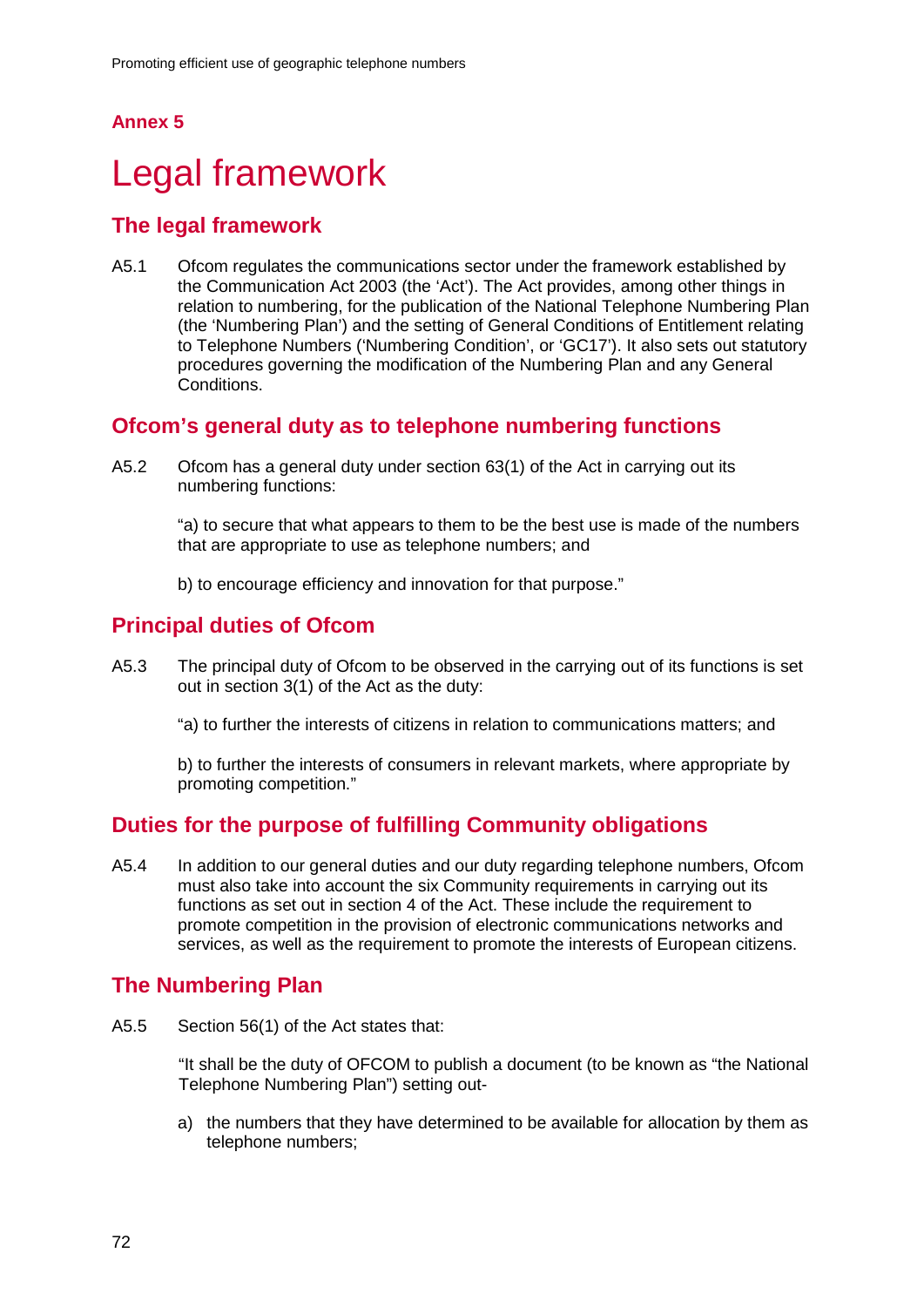- b) such restrictions as they consider appropriate on the adoption of numbers available for allocation in accordance with the plan;
- ba) such requirements as they consider appropriate, for the purpose of protecting consumers, in relation to the tariff principles and maximum prices applicable to numbers so adopted or available for allocation; and
- c) such restrictions as they consider appropriate on the other uses to which numbers available for allocation in accordance with the plan may be put."
- A5.6 The Act provides for Ofcom to review and revise the Numbering Plan. Section 56(2) states that:

"It shall be OFCOM's duty -

a) from time to time to review the National Telephone Numbering Plan; and

b) to make any modification to that plan that they think fit in consequence of such a review; but this duty must be performed in compliance with the requirements, so far as applicable, of section 60."

A5.7 Section 60 of the Act provides for the modification of documents referred to in the Numbering Conditions (which includes the Numbering Plan) and explains the procedures to be followed in order to conduct this review. Section 60(2) of the Act provides that:

"OFCOM must not revise or otherwise modify the relevant provisions unless they are satisfied that the revisions is -

a) objectively justifiable in relation to the matter to which it relates;

b) not such as to discriminate unduly against particular persons or against a particular description of persons;

c) proportionate to what the modification is intended to achieve; and

d) in relation to what is intended to achieve, transparent."

A5.8 Section 60(3) further provides that:

"Before revising or otherwise modifying the relevant provisions, OFCOM must publish a notification -

a) stating that they are proposing to do so;

b) specifying the Plan or other document that they are proposing to revise or modify;

c) setting out the effect of their proposed revisions or modifications:

d) giving their reasons for making the proposal; and

e) specifying the period within which representations may be made to OFCOM about their proposals."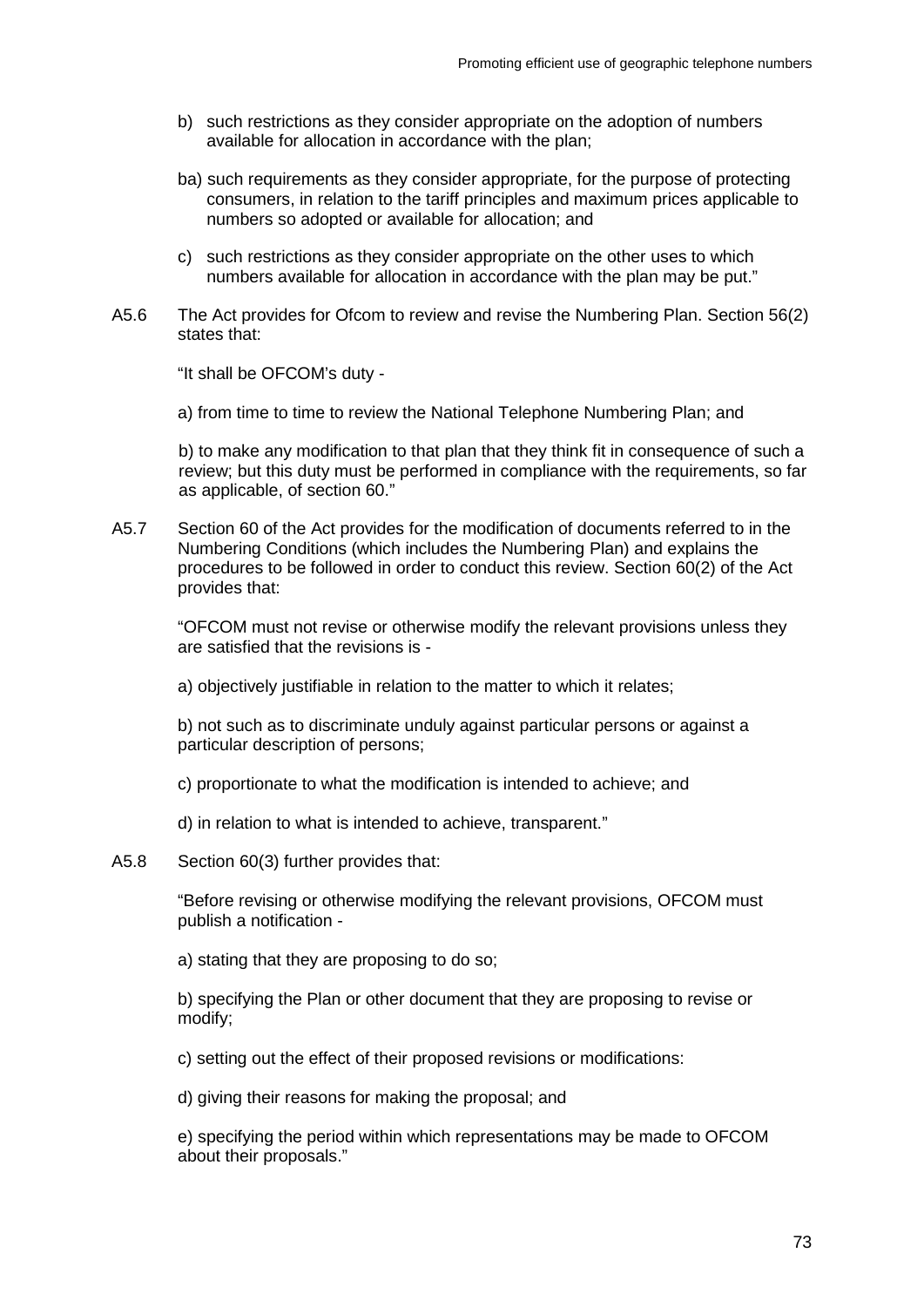## **The Numbering Condition**

A5.9 Section 45 of the Act gives Ofcom the power to set conditions:

"(1) Ofcom shall have the power to set conditions under this section binding the persons to whom they are applied in accordance with section 46;

- (2) A condition set by Ofcom under this section must be either
	- (a) a general condition…."
- A5.10 Section 58 of the Act sets out that general conditions may include conditions about the allocation and adoption of numbers; these include conditions which impose restrictions and requirements on communications providers in connection with the allocation and adoption of telephone numbers.
- A5.11 In particular, section 58(1)(g) provides that general conditions may include conditions which:

"require payments of such amounts as may be determined by Ofcom to be made to them by a person in respect of the allocation to him of telephone numbers".

A5.12 Section 58(6) provides that general conditions providing for payments to be made to Ofcom pursuant to section 58(1)(g):

"a) must set out the principles according to which the amounts of the payments are to be determined;

b) may provide for the payments to consist of a lump sum in respect of a particular allocation or transfer or of sums payable periodically while an allocation remains in force, or of both;

c) may provide for the amounts to be determined by reference to — ...(ii) any other factors...as Ofcom think fit."

A5.13 Section 47(2) of the Act sets out the test for setting or modifying conditions. The condition or modification must be:

"(a) objectively justifiable in relation to the networks, services, facilities, apparatus or directories to which it relates (but this paragraph is subject to subsection (3));

(b) not such to discriminate unduly against particular persons or against a particular description of persons;

- (c) proportionate to what the condition or modification is intended to achieve; and
- (d) in relation to what is intended to achieve, transparent."
- A5.14 Section 47(3) states:

"Subsection (2)(a) does not apply in relation to the setting of a general condition".

A5.15 Section 48 of the Act sets out the procedure for setting, modifying and revoking conditions. According to section 48(2), where section 48(A) applies, Ofcom must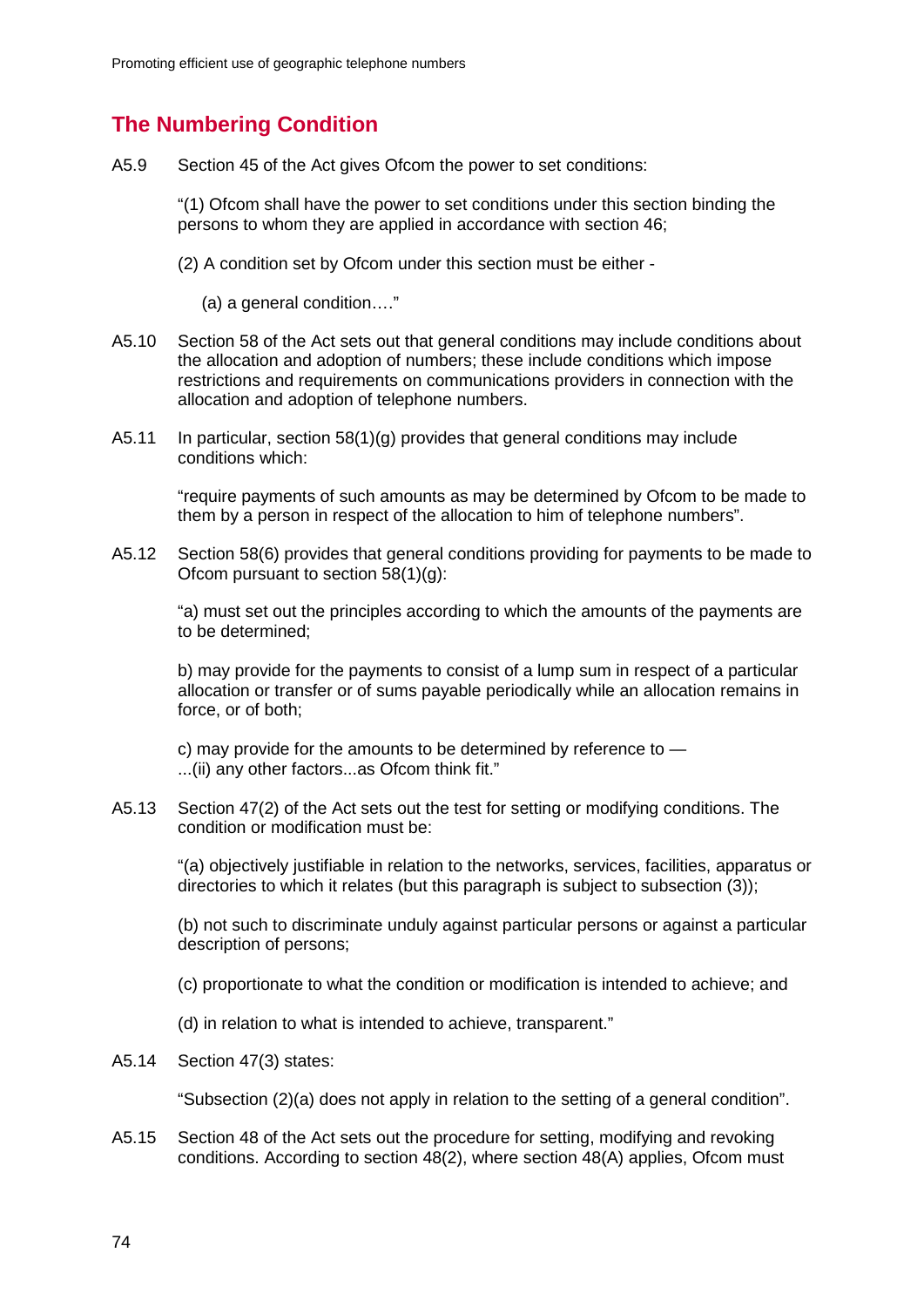comply with the requirements set out in sections 48(A) and 48(B) before setting, modifying or revoking any conditions.

A5.16 Section 48(A) applies, among other things, where Ofcom proposes to set, modify or revoke:

"...b) any other conditions set under section 45 where what is proposed would, in Ofcom's opinion, have a significant impact on a market for any of the services, facilities, apparatus or directories in relation to which they have functions under this Chapter."

A5.17 Section 48A(3) provides that Ofcom must publish a notification:

"a) stating that they are proposing to set, modify or revoke the conditions that are specified in the notification;

b) setting out the effect of those conditions, modifications or revocations;

c) giving their reasons for making the proposal; and

d) specifying the period within which representations may be made to Ofcom about their proposal."

- A5.18 The consultation period must be no less than one month after the day of the publication of the notification (section 48A(4)), unless there are exceptional circumstances.
- A5.19 Section 48(C)(1) provides that Ofcom must send to the Secretary of State a copy of every notification published under section 48A(3).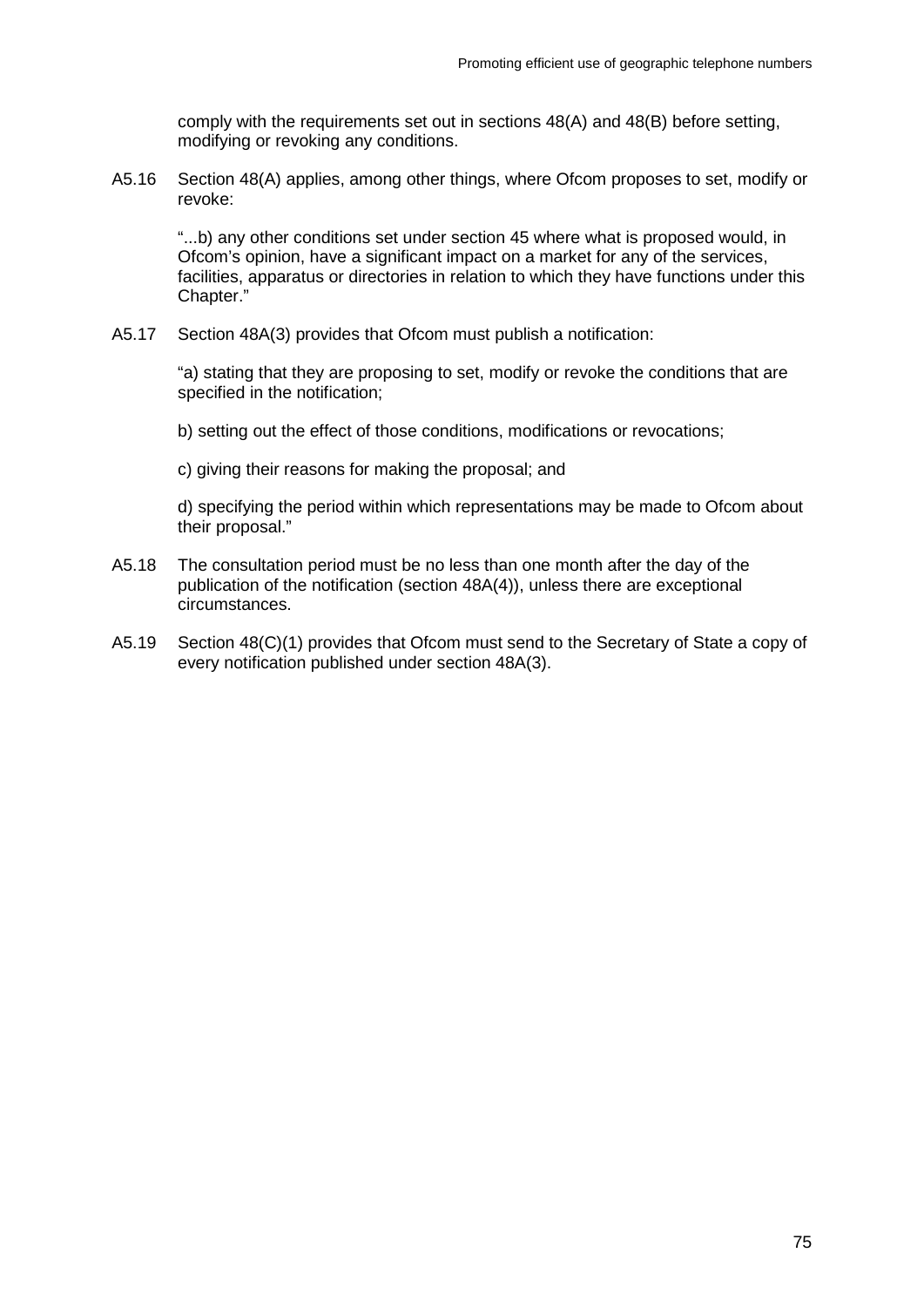# Notification of the setting of new conditions under section 48(1) of the Communications Act 2003

## **SETTING NEW CONDITIONS UNDER GENERAL CONDITION 17 REGARDING THE PAYMENT BY COMMUNICATIONS PROVIDERS TO OFCOM OF CHARGES FOR THE ALLOCATION OF CERTAIN GEOGRAPHIC NUMBERS**

## **BACKGROUND**

- A. The Director General of Telecommunications published on 22 July 2003 a notification (as subsequently amended) setting general conditions under section 45 of the Act which took effect on 25 July 2003. Since July 2003, general conditions so set have been modified on several occasions and new general conditions have been set by Ofcom (collectively, the "General Conditions").
- B. On 20 March 2012, Ofcom published a consultation in accordance with section 48(A)(3) of the Act which contained a notification proposing to set new conditions under General Condition 17 regarding the payment by Communications Providers to Ofcom of charges for the allocation of certain geographic numbers.<sup>[128](#page-78-0)</sup>
- C. Ofcom invited representations on the proposals contained in its consultation, including the notification, by 2 May 2012.
- D. Ofcom received ten responses to the consultation,<sup>[129](#page-78-1)</sup> and having considered every such representation made in respect of the proposals set out in the consultation, this present Notification and accompanying statement now implement the proposals with appropriate modifications, in accordance with section 48(A)(7).

## **DECISION**

- 1. In accordance with section 48(1) of the Act, the new conditions are set out in the Schedule to this Notification together with the resulting changes to the remainder of General Condition 17. The new conditions shall enter into force on the date of the statement.
- 2. The effect of, and Ofcom's reasons for setting, the new conditions are set out in the statement, and Ofcom is satisfied that the setting of the new conditions complies with the requirements of sections 45 to 49C of the Act, as appropriate and relevant, including the test in section 47. In addition, Ofcom has considered and acted in accordance with its

<span id="page-78-0"></span><sup>128</sup> "Geographic telephone numbers: Safeguarding the future of geographic numbers, Further Consultation" dated 20 March 2012, [http://stakeholders.ofcom.org.uk/binaries/consultations/geo](http://stakeholders.ofcom.org.uk/binaries/consultations/geo-numbers/summary/condoc.pdf)[numbers/summary/condoc.pdf.](http://stakeholders.ofcom.org.uk/binaries/consultations/geo-numbers/summary/condoc.pdf) The notification is contained in Annex 8. [http://stakeholders.ofcom.org.uk/consultations/geographic-telephone-](http://stakeholders.ofcom.org.uk/consultations/geographic-telephone-numbers/?showResponses=true)

<span id="page-78-1"></span>[numbers/?showResponses=true.](http://stakeholders.ofcom.org.uk/consultations/geographic-telephone-numbers/?showResponses=true)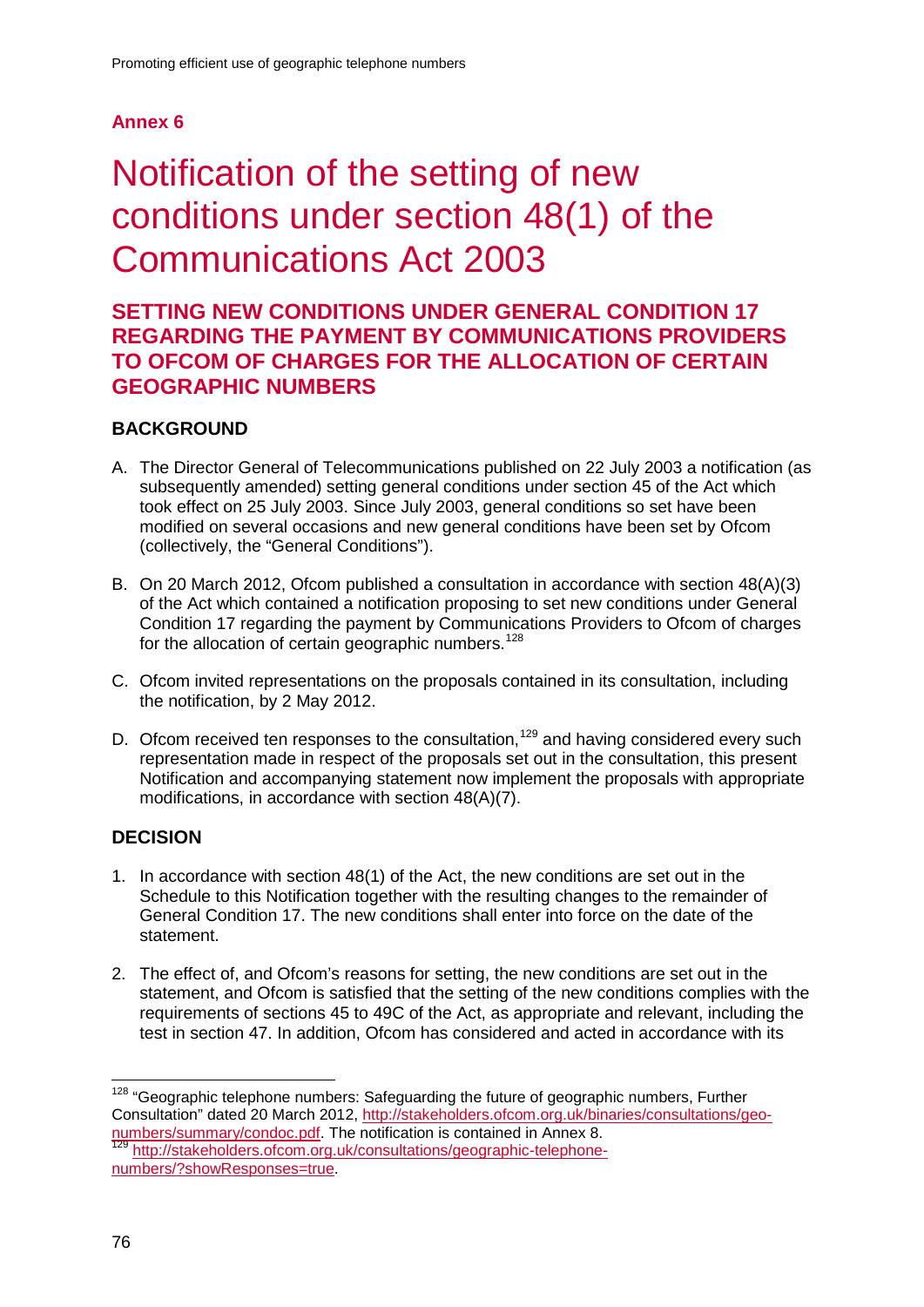duty in section 63 as to telephone numbering functions and its general duties in section 3 of the Act and the six Community requirements in section 4 of the Act.

- 3. Copies of this Notification and the statement have been sent to the Secretary of State in accordance with section 48C(1) of the Act.
- 4. In this Notification:
	- (a) "the Act" means the Communications Act 2003;
	- (b) "General Conditions" means the general conditions set by the General Conditions Notification as amended;
	- (c) "Ofcom" means the Office of Communications.
- 5. Except insofar as the context otherwise requires, words or expressions shall have the meaning assigned to them in this Notification and otherwise any word or expressions shall have the same meaning as it has in the General Condition Notification and otherwise any word or expression shall have the same meaning as it has in the Act.
- 6. For the purpose of interpreting this Notification: (a) headings and titles shall be disregarded; and (b) the Interpretation Act 1978 shall apply as if this Act were an Act of Parliament.
- 7. The Schedule to this Notification shall form part of this Notification.

#### **David Stewart**

#### **Competition Policy Director**

#### **18 July 2012**

A person authorised by Ofcom under paragraph 18 of the Schedule to the Office of Communications Act 2002.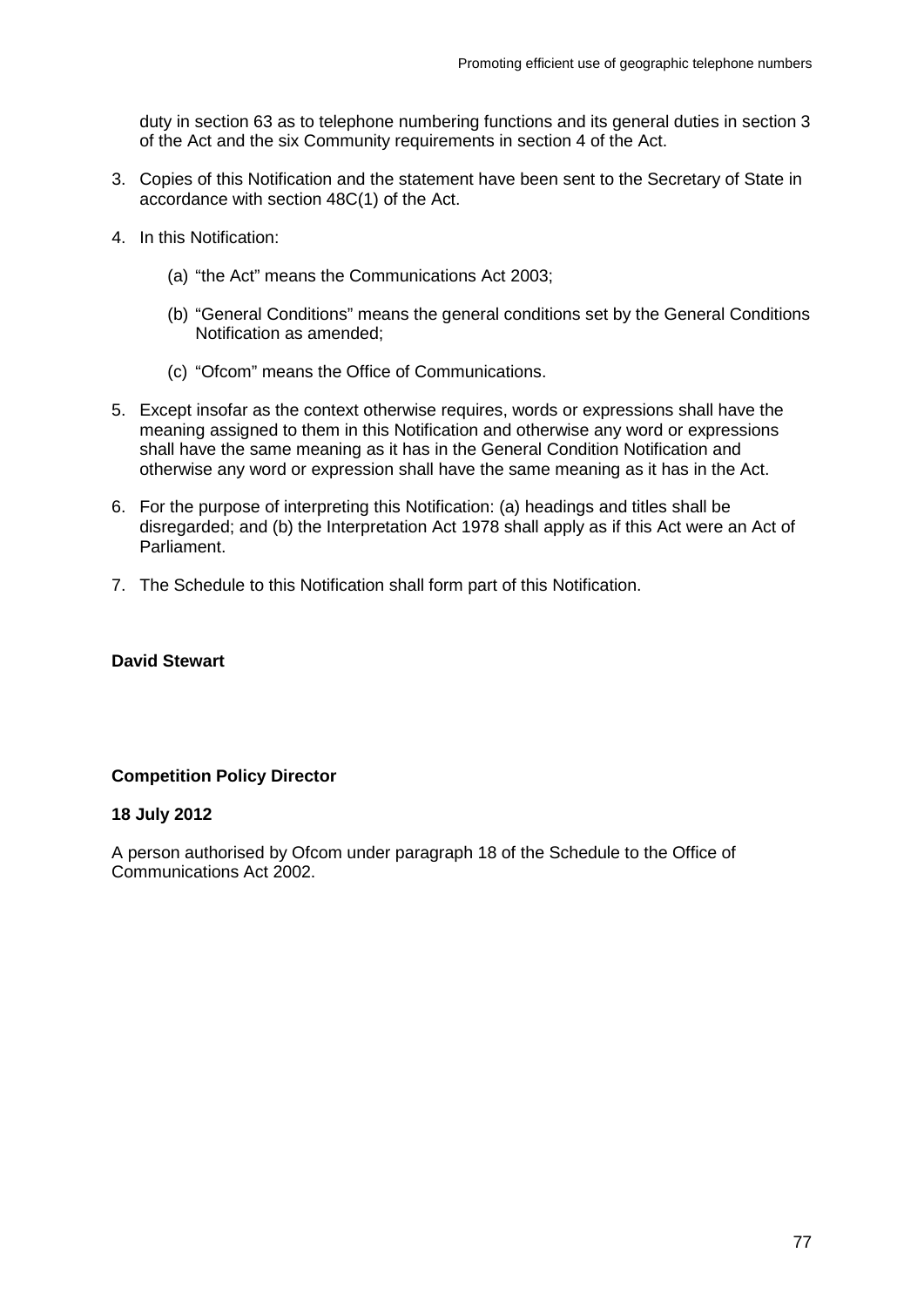## **SCHEDULE**

#### **NEW CONDITIONS ADDED TO GENERAL CONDITION 17: CHARGING FOR SPECIFIED GEOGRAPHIC NUMBERS**

The new conditions and resulting changes to the remainder of General Condition 17 are marked in bold in the following text.

#### 17. ALLOCATION, ADOPTION AND USE OF TELEPHONE NUMBERS

#### General Prohibitions on Adoption and Use

- 17.1 A Communications Provider shall not Adopt Telephone Numbers from the National Telephone Numbering Plan unless:
	- (a) the Telephone Numbers have been Allocated to the Communications Provider;
	- (b) the Communications Provider has been authorised (either directly or indirectly) to Adopt those Telephone Numbers by the person Allocated those Telephone Numbers.
- 17.2 The Communications Provider may only use a Telephone Number from the National Telephone Numbering Plan where that Telephone Number has been Allocated to a person, unless the use in question is for the purposes of indicating that the Telephone Number has not been Allocated.
- 17.3 The Communications Provider may only use (or, where specified, Adopt) a Telephone Number listed in **the** Annex **1** to this Condition where such use or Adoption is in accordance with the designation attributed to that Telephone Number in **the** Annex **1**.

#### Requirements in Connection with the Adoption of Telephone Numbers

- 17.4 The Communications Provider shall have a Numbering Plan for such Telephone Numbers as Ofcom may Allocate to it from time to time. Except where Ofcom otherwise consents in writing, such Numbering Plan shall be consistent with the National Telephone Numbering Plan. When applying for Telephone Numbers, the Communications Provider shall provide such details of its Numbering Plan to Ofcom as are relevant to the application.
- 17.5 The Communications Provider shall install, maintain and adjust its Public Electronic Communications Network so that it routes Signals and otherwise operates in accordance with the National Telephone Numbering Plan and any Allocation of Telephone Numbers made by Ofcom from time to time.
- 17.6 Where Telephone Numbers have been Allocated to the Communications Provider, that provider shall secure that such Telephone Numbers are Adopted or otherwise used effectively and efficiently.
- 17.7 The Communications Provider shall not unduly discriminate against another Communications Provider in relation to its Adoption or use of Telephone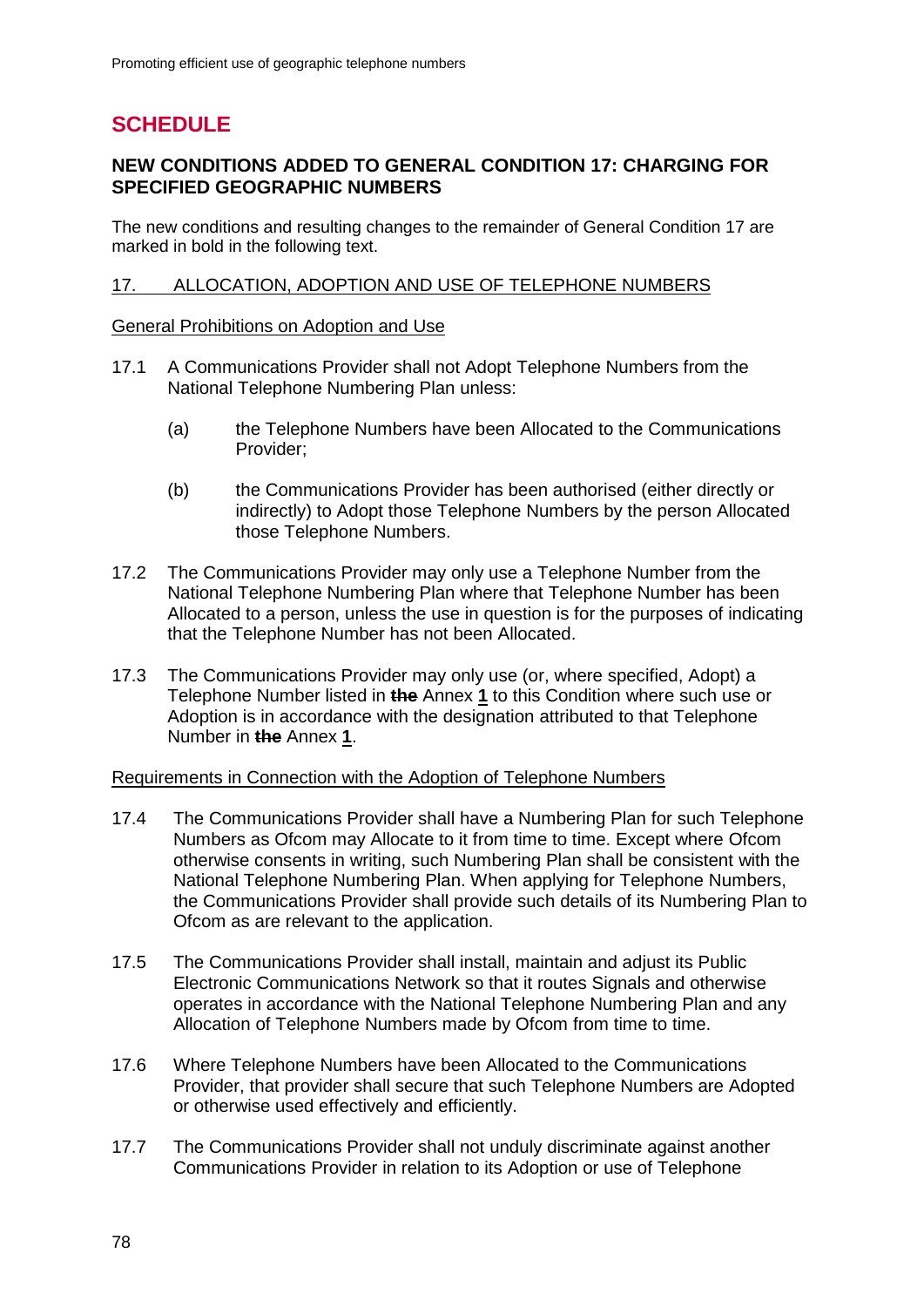Numbers for purposes connected with the use by that other Communications Provider, or its Customers, of any Electronic Communications Network or Electronic Communications Service.

17.8 The Communications Provider shall take all reasonably practicable steps to secure that its Customers, in using Telephone Numbers, comply with the provisions of this Condition, where applicable, and the provisions of the National Telephone Numbering Plan.

#### Requirements in Connection with the transfer of use of Allocated Telephone Numbers<sup>[130](#page-81-0)</sup>

- 17.9 The Communications Provider shall not transfer use of Telephone Numbers from the National Telephone Numbering Plan unless:
	- (a) the Telephone Numbers have been Allocated to the Communications Provider; or the Communications Provider has been authorised (either directly or indirectly) to Adopt those Telephone Numbers by the person Allocated those Telephone Numbers;
	- (b) the telephone numbers are used in accordance with the National Telephone Numbering Plan; and
	- (c) the Telephone Numbers are Adopted or otherwise used effectively and efficiently.

#### Application for Allocation or Reservation of Telephone Numbers

- 17.10 When applying for an Allocation or reservation of Telephone Numbers, the Communications Provider shall: (a) use an appropriate application form as directed by Ofcom from time to time as it thinks fit; (b) provide such information as is required by such application form; and (c) provide to Ofcom, on request, any other information considered by Ofcom to be relevant to the application, and the supply of which does not place an undue burden on the Communications Provider.
- 17.11 Ofcom will determine, taking into account the provisions of the National Telephone Numbering Plan, any application for Telephone Numbers by the end of the period of three weeks after the date of the receipt by it of the completed application form. Where Ofcom has required any additional information under paragraph 17.9(c) in relation to any application, Ofcom will determine the application by the end of the period of three weeks after the date of the receipt by it of that additional information.

#### Allocation of Telephone Numbers for a limited period $\frac{131}{2}$  $\frac{131}{2}$  $\frac{131}{2}$

17.12 Ofcom may Allocate Telephone Numbers to the Communications Provider for a limited period only if the duration is appropriate for the service concerned in view of the objective pursued and taking due account of the need to allow for an appropriate period for investment amortisation.

<span id="page-81-0"></span><sup>&</sup>lt;sup>130</sup> Changes to the General Conditions and Universal Service Conditions (Implementing the revised EU Framework), Statement and Notification, 25 May 2011, inserting new General Condition 17.9 on transfer and use of Allocated Telephone Numbers.

<span id="page-81-1"></span><sup>&</sup>lt;sup>131</sup> Changes to the General Conditions and Universal Service Conditions (Implementing the revised EU Framework), Statement and Notification, 25 May 2011, inserting new General Condition 17.12 and 17.13 on Allocation of Telephone Numbers for a limited period.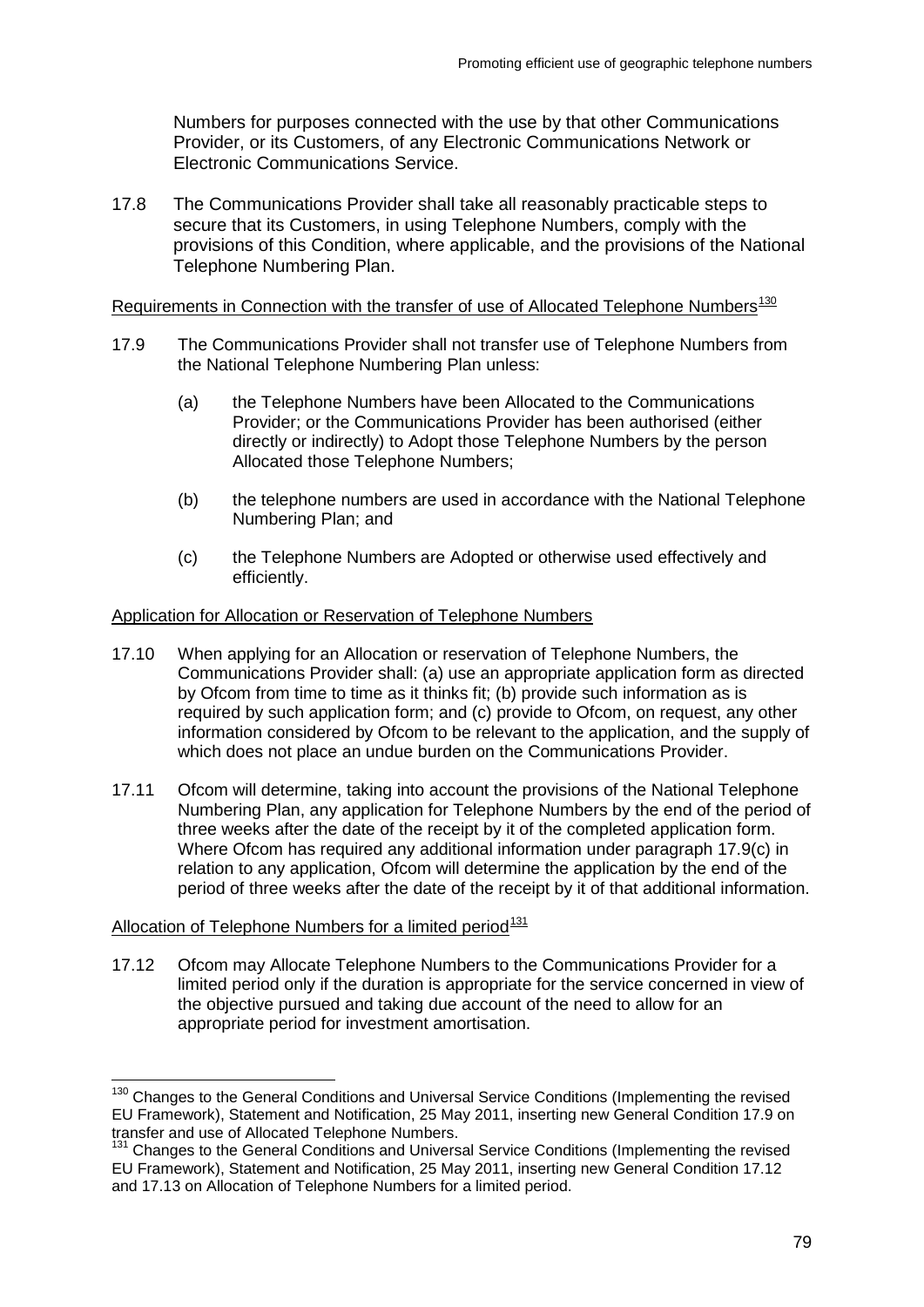17.13 Where Telephone Numbers are Allocated to the Communications Provider by Ofcom for a limited period of time, Ofcom may withdraw any such Allocated numbers at the end of the set period.

#### **Charging for Specified Geographic Numbers[132](#page-82-0)**

- **17.14 The Communications Provider shall pay to Ofcom any applicable Annual Number Charge within 14 days of receipt of an invoice from Ofcom.**
- **17.15 The Annual Number Charge will be billed annually in arrears following the end of each Charging Year.**
- **17.16 The Annual Number Charge for a Communications Provider shall be:**
	- **(a) the charges applicable to that Communications Provider calculated in accordance with paragraph 17.17; less**
	- **(b) any reduction applicable to that Communications Provider calculated in accordance with paragraph 17.18.**
- **17.17 In respect of each Specified Geographic Number the Communications Provider must pay £0.1/365 for every day within the Charging Year for which that Specified Geographic Number is Allocated to it. Such amounts are payable irrespective of whether or not a Specified Geographic Number has been Adopted or is in use.**
- **17.18 If relevant, the amount of any reduction for a Communications Provider in respect of a Charging Year shall be:**
	- **(a) (the total number of the Communications Provider's Ported Numbers) x £0.1 ÷ (the Average Industry Utilisation Rate); plus**
	- **(b) (the total number of the Communications Provider's WLR Numbers) x £0.1 ÷ (the BT Average Utilisation Rate); plus**
	- **(c) (the total number of the Communications Provider's Public Payphone Numbers) x £0.1 ÷ (the Communications Provider Average Utilisation Rate).**
- **17.19 If any reduction calculated pursuant to paragraph 17.18 exceeds the charges applicable to that Communications Provider calculated in accordance with paragraph 17.17, the Annual Number Charge shall be zero.**

Withdrawal of a Number Allocation

**17.20** It is hereby declared that Ofcom may withdraw an Allocation of Telephone Numbers from a Communications Provider where: (a) the Communications Provider has not Adopted those Telephone Numbers within six months, or such other period as Ofcom may from time to time direct, from the date on which the Telephone Numbers were Allocated, or (b) in relation to an Allocation of a series of Telephone Numbers, the Communications Provider has not Adopted those Telephone Numbers to any significant extent within six months, or such other period as Ofcom

<span id="page-82-0"></span>**<sup>132</sup> Promoting efficient use of geographic telephone numbers, statement dated 18 July 2012. General Conditions 17.14 to 17.19 will come into force on the date of the statement.**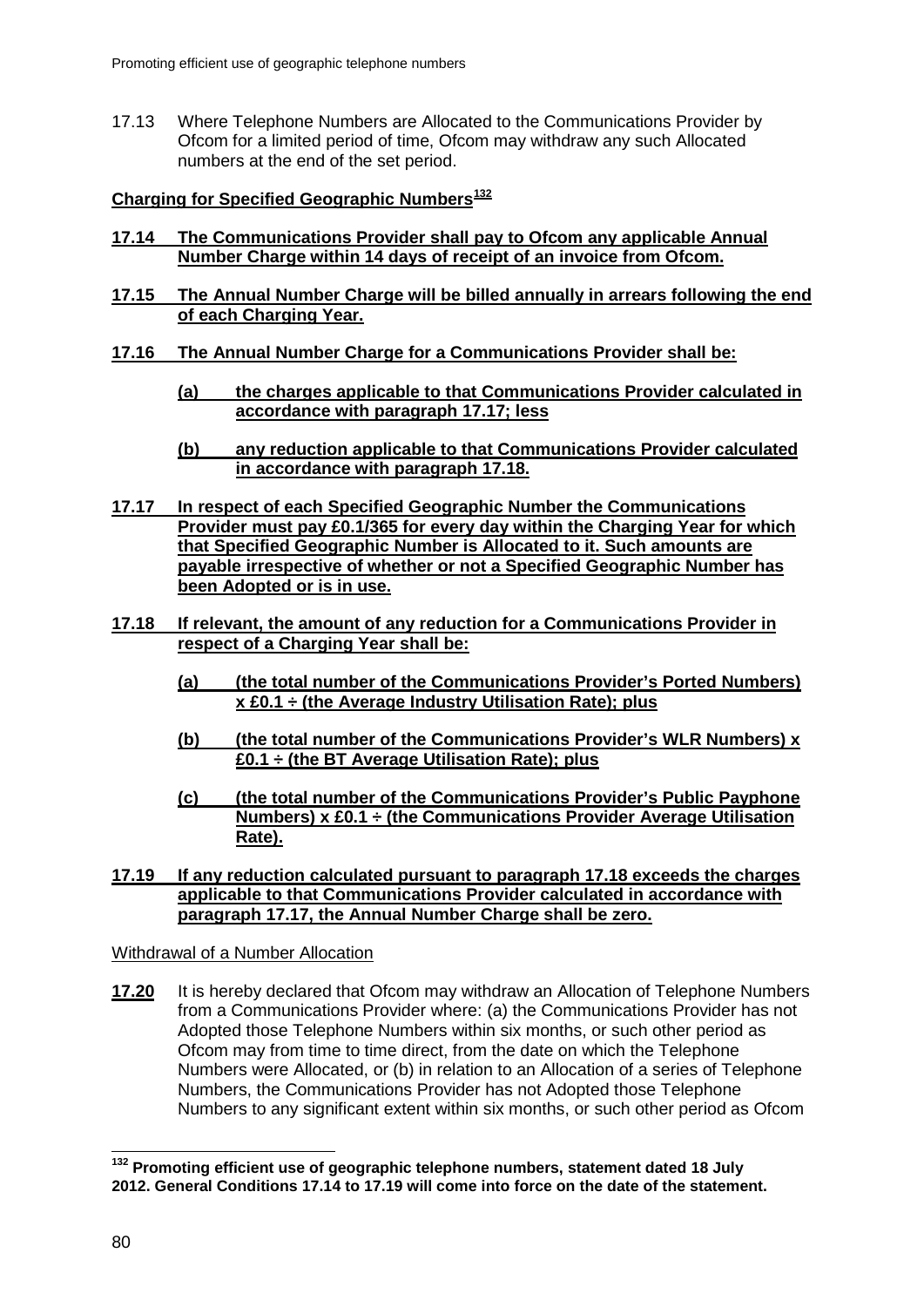may from time to time direct, from the date on which the series of Telephone Numbers was Allocated.

Requirements in connection with the use of telephone numbers $\frac{133}{2}$  $\frac{133}{2}$  $\frac{133}{2}$ 

- **17.21** Where Customers of a Communications Provider are making calls to UK-wide Numbers  $(03)^{134}$ , Harmonised numbers for harmonised services of social value (116XXX numbers)[135](#page-83-2) or Non-Geographic Numbers starting 0870[136](#page-83-3), the Communications Provider shall comply with the designations for those numbers in the National Telephone Numbering Plan.
- **17.22** For the purposes of this Condition:
	- **(a) "Affiliated Company" means any subsidiary or holding company of the Communications Provider, or any subsidiary of a holding company of the Communications Provider, all as defined in section 1159 of the Companies Act 2006;**
	- **(b) "Annual Number Charge" is a charge invoiced by Ofcom to a Communications Provider in respect of a Charging Year and is calculated in accordance with paragraph 17.16;**
	- **(c) "Average Industry Utilisation Rate" means the weighted average utilisation rate of Specified Geographic Numbers for the industry as calculated by Ofcom and notified to Communications Providers prior to the first Charging Year;**
	- **(d) "BT" means BT Group plc;**
	- **(e) "BT Average Utilisation Rate" means the average utilisation rate of Specified Geographic Numbers Allocated to BT as calculated by Ofcom and notified to BT prior to the first Charging Year;**
	- **(f) "Charging Year" means the 12 month period beginning on 1 April and ending on 31 March (excluding 29 February in any leap year), and the first Charging Year shall be 1 April 2013 to 31 March 2014;**
	- **(g)** "Communications Provider" means a person who provides an Electronic Communications Network or an Electronic Communications Service;
	- **(h) "Communications Provider Average Utilisation Rate" means the average utilisation rate of Specified Geographic Numbers Allocated to the relevant Communications Provider as calculated by Ofcom and**

<sup>&</sup>lt;sup>133</sup> Raising confidence in telephone numbers: amending General Condition 17, Notification, 31 May

<span id="page-83-1"></span><span id="page-83-0"></span><sup>2007 -</sup> inserted new condition 17.12 and renumbering 17.12 to condition 17.13.<br><sup>134</sup> Review of the 070 personal numbering range, statement and notification (and correction), 27<br>February 2009 – deleted "or Personal Numberin

<span id="page-83-2"></span>Statement on Harmonised European numbers for services of social value – Allocation and charging arrangements for 116 numbers in the UK including modification to General Condition 17 – deleted the word "either" and added the words "or Harmonised numbers for harmonised services of social value (116XXX numbers)" into 17.12.

<span id="page-83-3"></span><sup>&</sup>lt;sup>136</sup> Changes to 0870, Statement and notification of 23 April 2009, with effect from 1 August 2009, amending condition 17.12, replacing the word "or" before "Harmonised" with "," and inserting "or Non-Geographic Numbers starting 0870" after "(116XXX numbers)".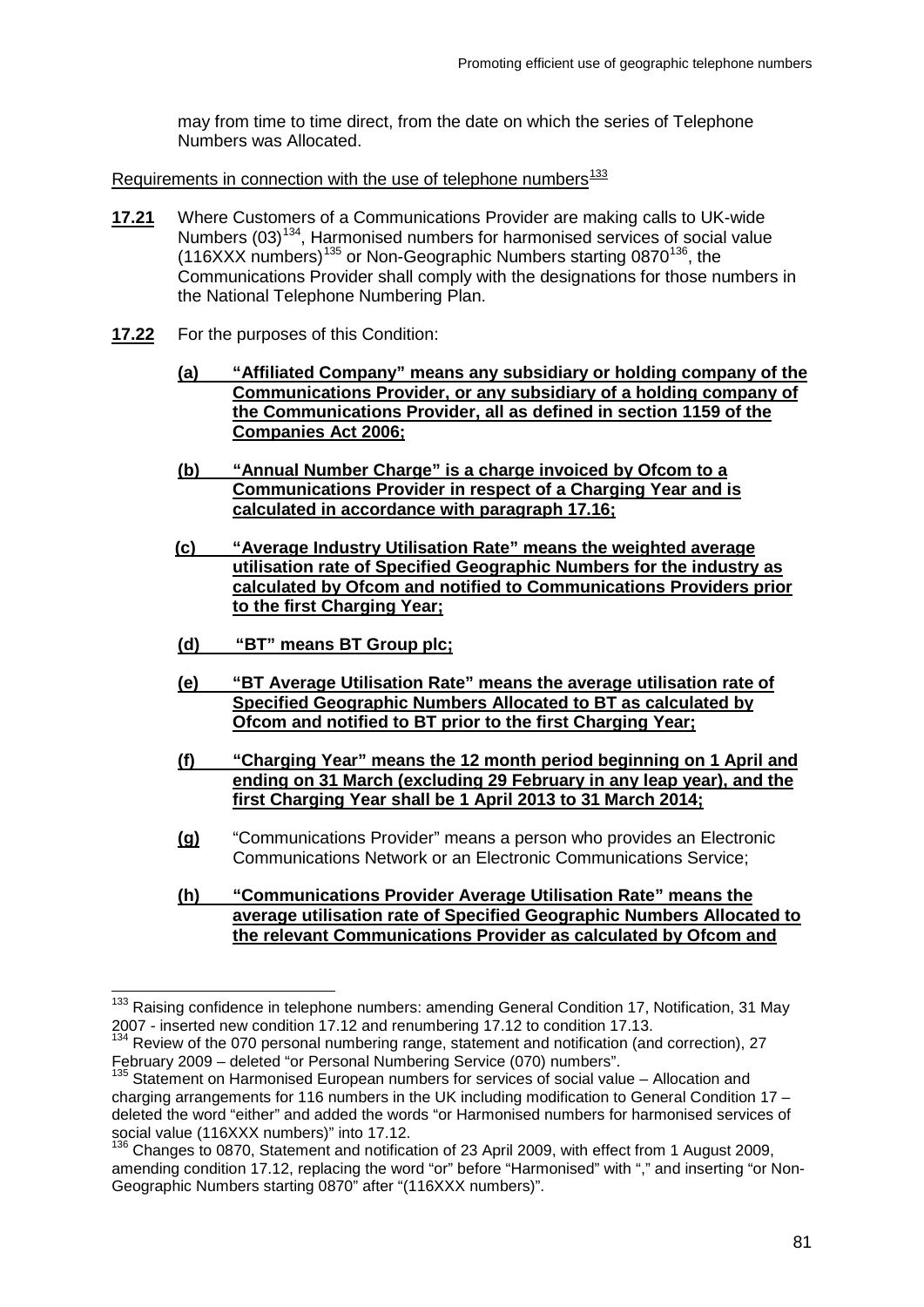**notified to the Communications Provider prior to the first Charging Year;**

- **(i) "Geographic Area Code" has the meaning given to it in the National Telephone Numbering Plan;**
- **(j) "Geographic Number" has the meaning given to it in the National Telephone Numbering Plan;**
- **(k)** "Numbering Plan" means a plan describing the method used or to be used for the Adoption of a Telephone Number by the Communications Provider;
- **(l) "Ported Number" means a Specified Geographic Number Allocated to the Communications Provider which Ofcom is satisfied (pursuant to information received from the Communications Provider by 1 December of the Charging Year (or such other date as Ofcom notifies prior to the start of the Charging Year)) was on a particular day (as specified by the Communications Provider) between 1 September and 31 October of the Charging Year (or such other time period as Ofcom notifies prior to the start of the Charging Year) subject to an arrangement under which that Communications Provider had ported, in accordance with GC 18, that Specified Geographic Number to a person who was not an Affiliated Company;**
- **(m) "Public Payphone Number" means a Specified Geographic Number Allocated to the Communications Provider which Ofcom is satisfied (pursuant to information received from the Communications Provider by 1 December of the Charging Year (or such other date as Ofcom notifies prior to the start of the Charging Year)) was on a particular day (as specified by the Communications Provider) between 1 September and 31 October of the Charging Year (or such other time period as Ofcom notifies prior to the start of the Charging Year) in use in respect of a Public Pay Telephone service provided under a Universal Service Obligation;**
- **(n) "Specified Geographic Number" means a Geographic Number (identified by the Geographic Area Code) set out in Annex 2;**
- **(o) "WLR" means Wholesale Line Rental, a regulated wholesale service sold by BT, which is used by the Communications Provider to provide retail customers with exchange lines and, in turn, access to other narrowband telephony services (for example, telephone calls, facsimile and dial-up internet access);**
- **(p) "WLR Number" means a Specified Geographic Number Allocated to the Communications Provider which Ofcom is satisfied (pursuant to information received from the Communications Provider by 1 December of the Charging Year (or such other date as Ofcom notifies prior to the start of the Charging Year)) was on a particular day (as specified by the Communications Provider) between 1 September and 31 October of the Charging Year (or such other time period as Ofcom notifies prior to the start of the Charging Year) subject to an arrangement under which that Communications Provider was providing WLR to a person who was not an Affiliated Company.**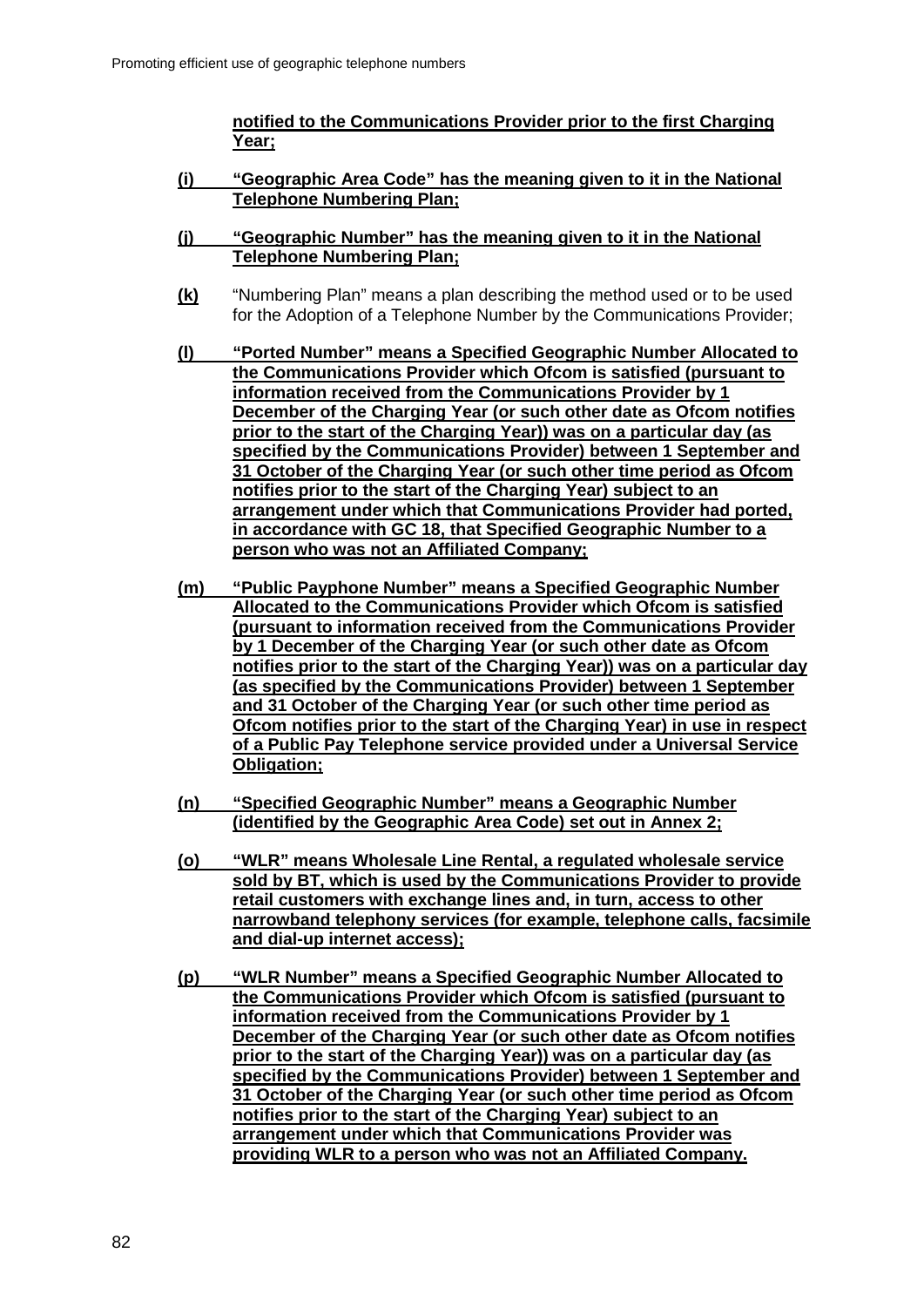#### **Annex 1 to Condition 17**

List of Telephone Numbers available for use, or, where specified, Adoption, only in accordance with designation, under paragraph 17.3 of Condition 17: Allocation, Adoption and Use of Telephone Numbers.

*[Note: the contents of Annex 1 are not subject to any further modification and are therefore not reproduced here.]*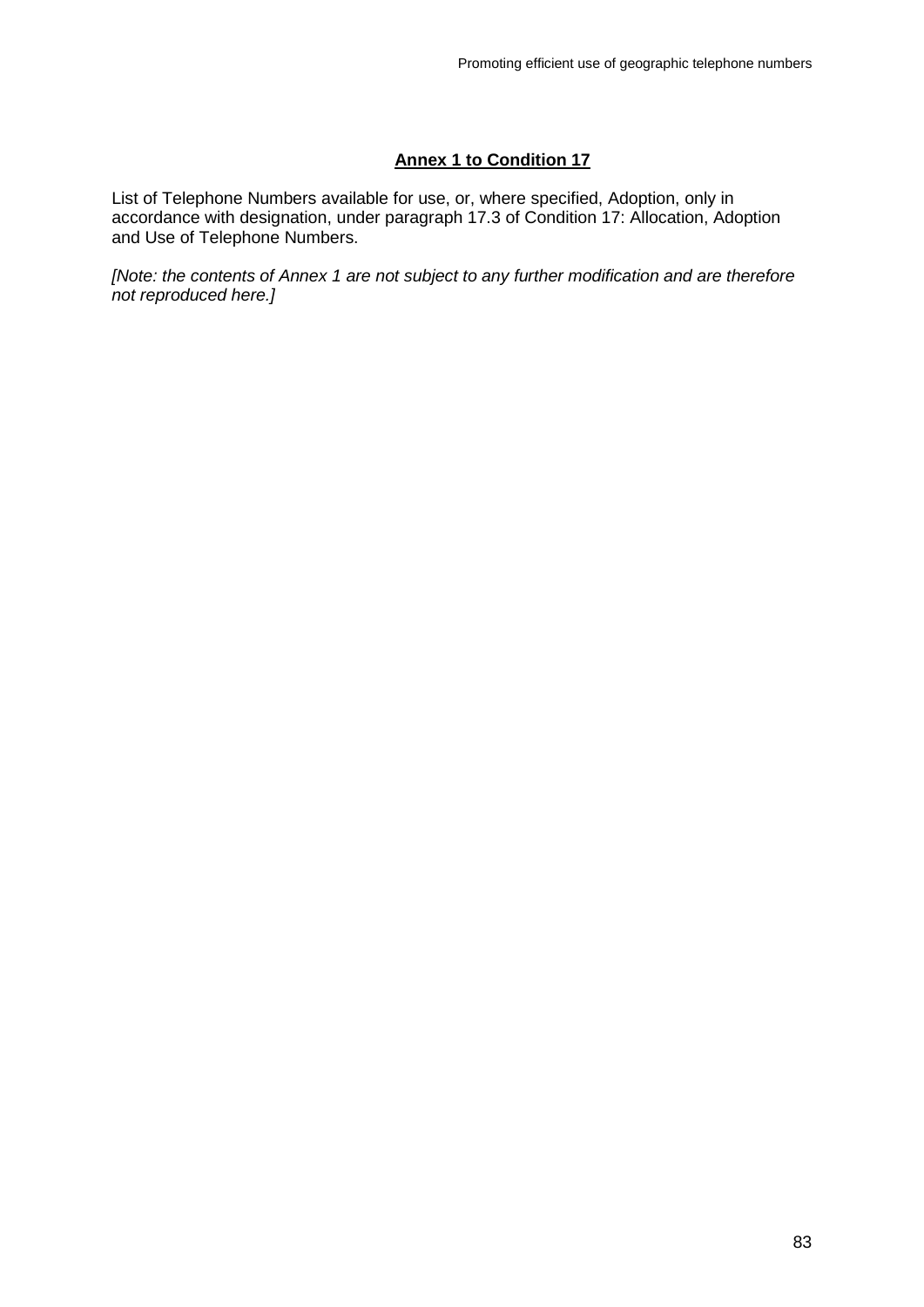### **Annex 2 to Condition 17**

#### **Geographic Numbers which are Specified Geographic Numbers for the purposes of General Condition 17**

|                             | 1. Specified Geographic Numbers identified by Geographic Area |
|-----------------------------|---------------------------------------------------------------|
| Code:                       |                                                               |
| <b>Geographic Area Code</b> | <b>Area</b>                                                   |
| 01202                       | <b>Bournemouth</b>                                            |
| 01274                       | <b>Bradford</b>                                               |
| 01642                       | Middlesbrough                                                 |
| 01273                       | <b>Brighton</b>                                               |
| 01224                       | <b>Aberdeen</b>                                               |
| 01793                       | Swindon                                                       |
| 01908                       | <b>Milton Keynes</b>                                          |
| 01782                       | <b>Stoke-on-Trent</b>                                         |
| 01865                       | Oxford                                                        |
| 01792                       | Swansea                                                       |
| 01206                       | <b>Colchester</b>                                             |
| 01582                       | Luton                                                         |
| 01604                       | Northampton                                                   |
| 01603                       | <b>Norwich</b>                                                |
| 01223                       | Cambridge                                                     |
| 01752                       | Plymouth                                                      |
| 01332                       | <b>Derby</b>                                                  |
| 01384                       | <b>Dudley</b>                                                 |
| 01925                       | Warrington                                                    |
| 01253                       | <b>Blackpool</b>                                              |
| 01382                       | <b>Dundee</b>                                                 |
| 01482                       | Hull                                                          |
| 01702                       | Southend-on-Sea                                               |
| 01902                       | Wolverhampton                                                 |
| 01753                       | Sough                                                         |
| 01483                       | <b>Guildford</b>                                              |
| 01452                       | Gloucester                                                    |
| 01924                       | Wakefield                                                     |
| 01276                       | Camberley                                                     |
| 01772                       | Preston                                                       |

**In this Annex, any word or expression shall have the same meaning as it has in General Condition 17 or the National Telephone Numbering Plan.**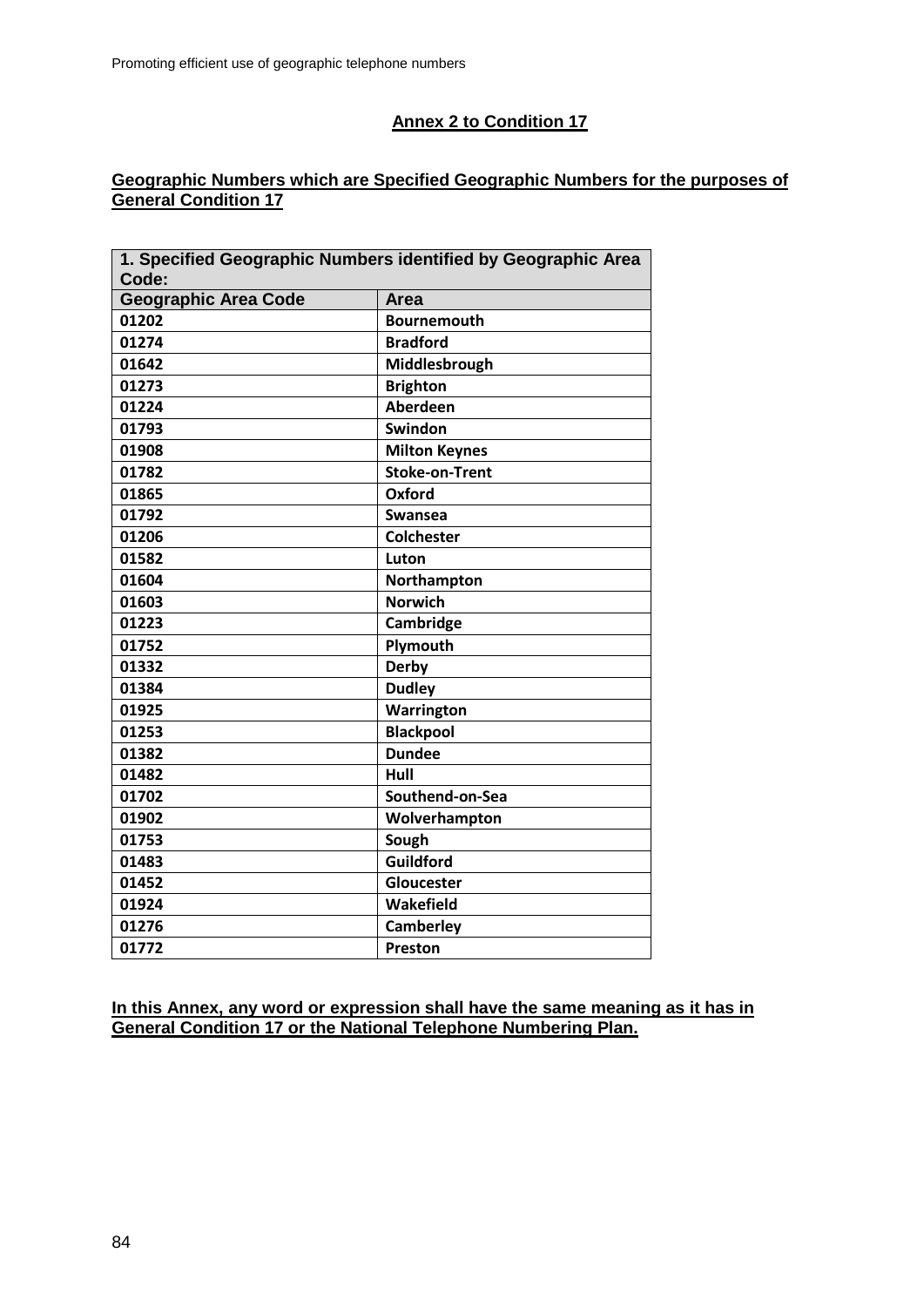# 7 Notification of modification to provisions of the Numbering Plan

## **NOTIFICATION MODIFYING PROVISIONS OF THE NUMBERING PLAN SET OUT IN THE SCHEDULE TO THIS NOTIFICATION UNDER SECTION 60 OF THE COMMUNICATIONS ACT 2003**

#### **BACKGROUND**

- A. Section 56(2) of the Act provides that it shall be Ofcom's duty from time to time to review the Numbering Plan and make such revisions that they think fit, provided such revisions are made, so far as applicable, in accordance with section 60 of the Act;
- B. On 20 March 2012, Ofcom issued a notification pursuant to section 60(3) of the Act of a proposal to make a modification to provisions of the Numbering Plan ('the Notification').
- C. A copy of the Notification was sent to the Secretary of State.
- D. Ofcom invited representations on the proposals contained in the Notification and accompanying consultation document by 2 May 2012.
- E. By virtue of section 60(5) of the Act, Ofcom may give effect to the proposals set out in the Notification, with or without modification, only if:
	- they have considered every representation about the proposal that is made to them within the period specified in the notifications; and
	- they have had regard to every international obligation of the United Kingdom (if any) which has been notified to them for this purpose by the Secretary of State;
- F. Ofcom received nine responses to the Notification and have considered every such representation made to them in respect of the proposals set out in the Notification and the accompanying consultation documents and the Secretary of State has not notified Ofcom of any international obligation of the United Kingdom for this purpose;
- G. For the reasons set out in the statement accompanying this modification Ofcom are satisfied that, in accordance with section 60(2) of the Act, this modification is:
	- objectively justifiable in relation to the matter to which it relates;
	- not such as to discriminate unduly against particular persons or against a particular description of persons;
	- proportionate to what the modification is intended to achieve; and
	- in relation to what it is intended to achieve, transparent;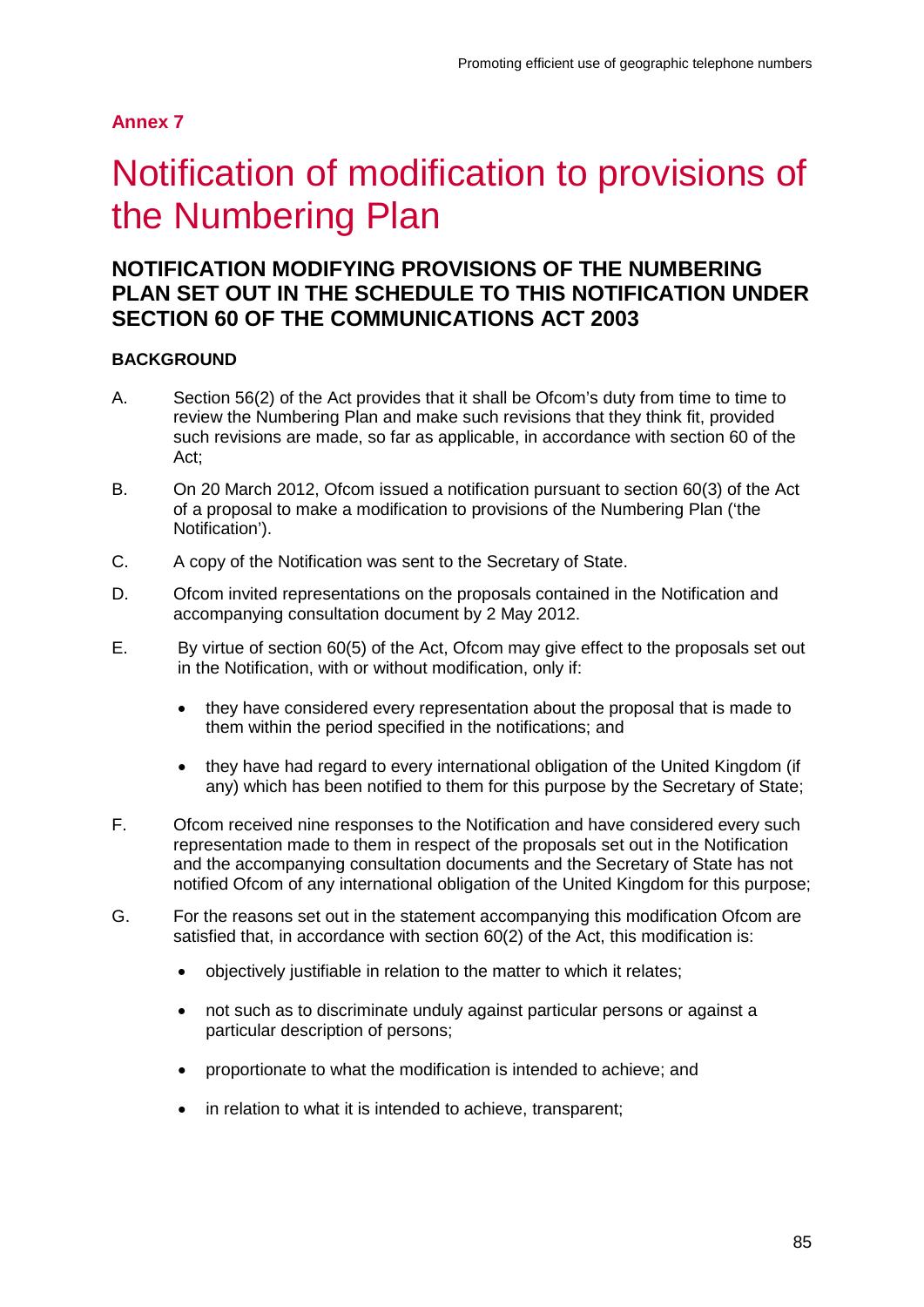- H) For the reasons set out in the statement accompanying this notification Ofcom are satisfied that they acted in accordance with the relevant duties set out in sections 3, 4 and 63 of the Act;
- I) In considering whether to make the modification proposed in the Notification Ofcom have complied with all relevant requirements set out in section 60 of the Act.

#### **DECISION**

- 1. In accordance with section 56(2) of the Act, Ofcom hereby makes the modification to the provisions of the Numbering Plan set out in the Schedule to take effect on the date of the publication of this notification.
- 2. In making the modification in the Schedule Ofcom have considered and acted in accordance with the six Community requirements in section 4 of the Act as well as performed their general duties under section 3 of the Act and their duty as to telephone numbering in section 63 of the Act.
- 3. In this modification-
	- 'the Act' means the Communications Act 2003;
	- 'Ofcom' means the Office of Communications; and
	- 'Numbering Plan' means the National Telephone Numbering Plan published from time to time by Ofcom.
- 4. Except in so far as the context otherwise require, words or expressions shall have the meaning assigned to them otherwise any word or expression shall have the meaning it has in the Act, or if it has no meaning there, in the Numbering Plan.
- 5. For the purposes of interpreting this Notification:

(i) headings and titles shall be disregarded; and

(ii) the Interpretation Act 1978 shall apply as if this notification were an Act of Parliament.

6. The Schedule to this notification shall form part of this notification.

Signed by

David Stewart Competition Policy Director

A person authorised by Ofcom under paragraph 18 of the Schedule to the Office of Communications Act 2002.

18 July 2012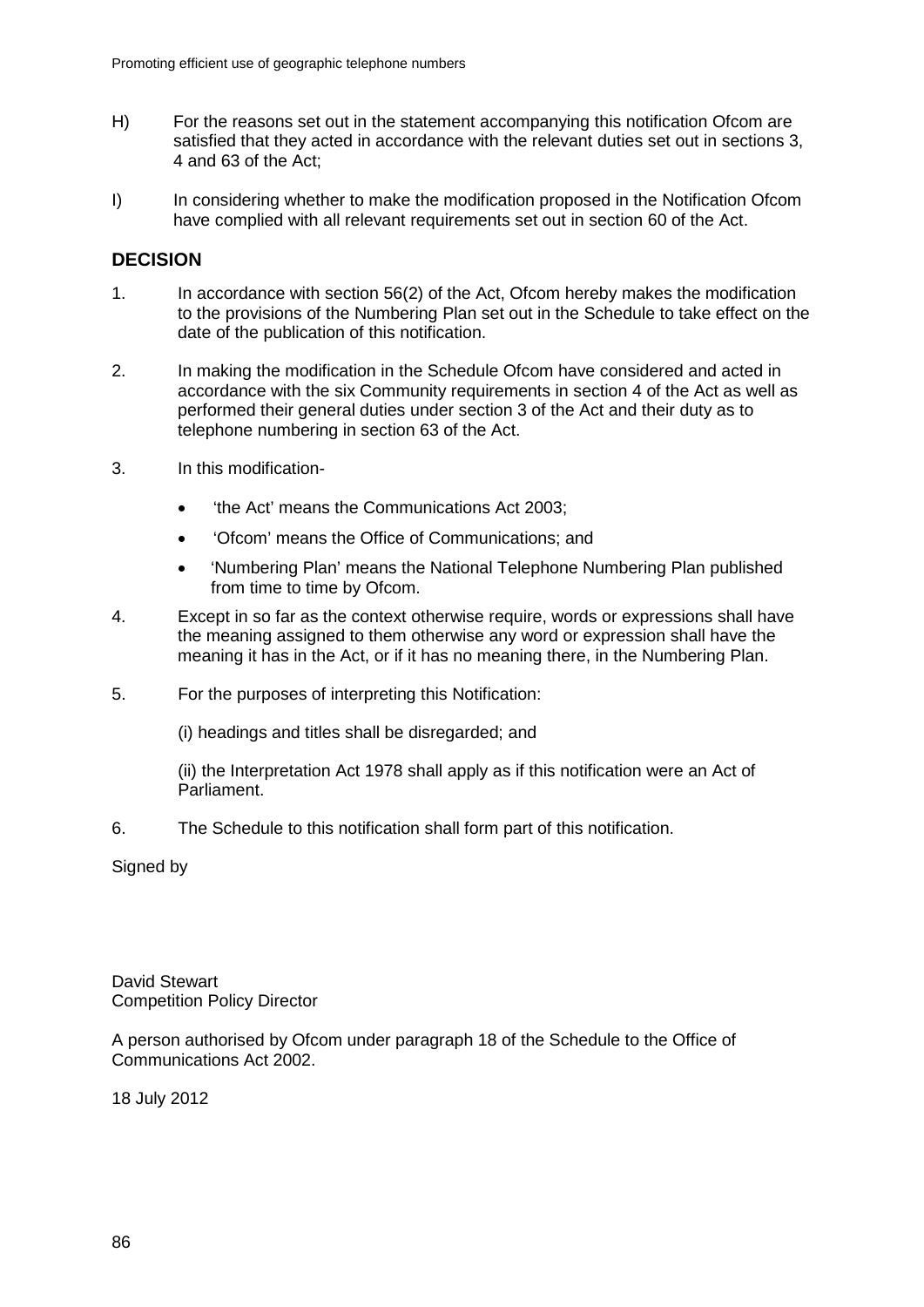## **Schedule**

A. The following text shall be inserted alphabetically in the 'Definitions and Interpretation' section;-

**'100-Number Block Area'** means a geographic area in which 100-number blocks have been made available for Allocation as indicated in Appendix A of this Plan;

**'National Numbering Scheme'** means the detailed data published by Ofcom and updated from time to time in relation to the Allocation and availability of Telephone Numbers;

B. A new paragraph B3.1.9 (including sub-heading) shall be inserted in the Numbering Plan in 'Part B: Restrictions for the Adoption of Telephone Numbers' under 'B3: Specific Restrictions on Telephone Numbers':-

#### *100-Number Block Areas*

*"B3.1.9 One hundred blocks of 100 numbers in each 100-Number Block Area have been specified in the National Numbering Scheme. These blocks shall only be Adopted in units of 100 numbers at a time."*

C. The following column shall be inserted in 'Appendix A: Geographic Numbering – Geographic Area Codes and applicable Geographic Area' to the right of the column entitled 'Conservation Status':-

100- Number **Block** Are $a^2$ 

<sup>2</sup> 100-Number Block Area is indicated as 'Y'

D. The following text (shown in bold font for indicative purposes) shall be inserted numerically by Geographic Area Code in 'Appendix A: Geographic Numbering – Geographic Area Codes and applicable Geographic Area':-

| Geographic<br>Area Code | Geographic Area   | Conserv-<br>ation<br><b>Status</b> | $100 -$<br><b>Number</b><br><b>Block</b><br>Area |
|-------------------------|-------------------|------------------------------------|--------------------------------------------------|
| 013873                  | Langholm          | Y                                  | Υ                                                |
| 015242                  | Hornby            | Υ                                  | Υ                                                |
| 015394                  | Hawkshead         | Y                                  | Υ                                                |
| 015395                  | Grange over Sands | Y                                  | Υ                                                |
| 015396                  | Sedbergh          | Y                                  | Υ                                                |
| 016973                  | Wigton            | Y                                  | Υ                                                |